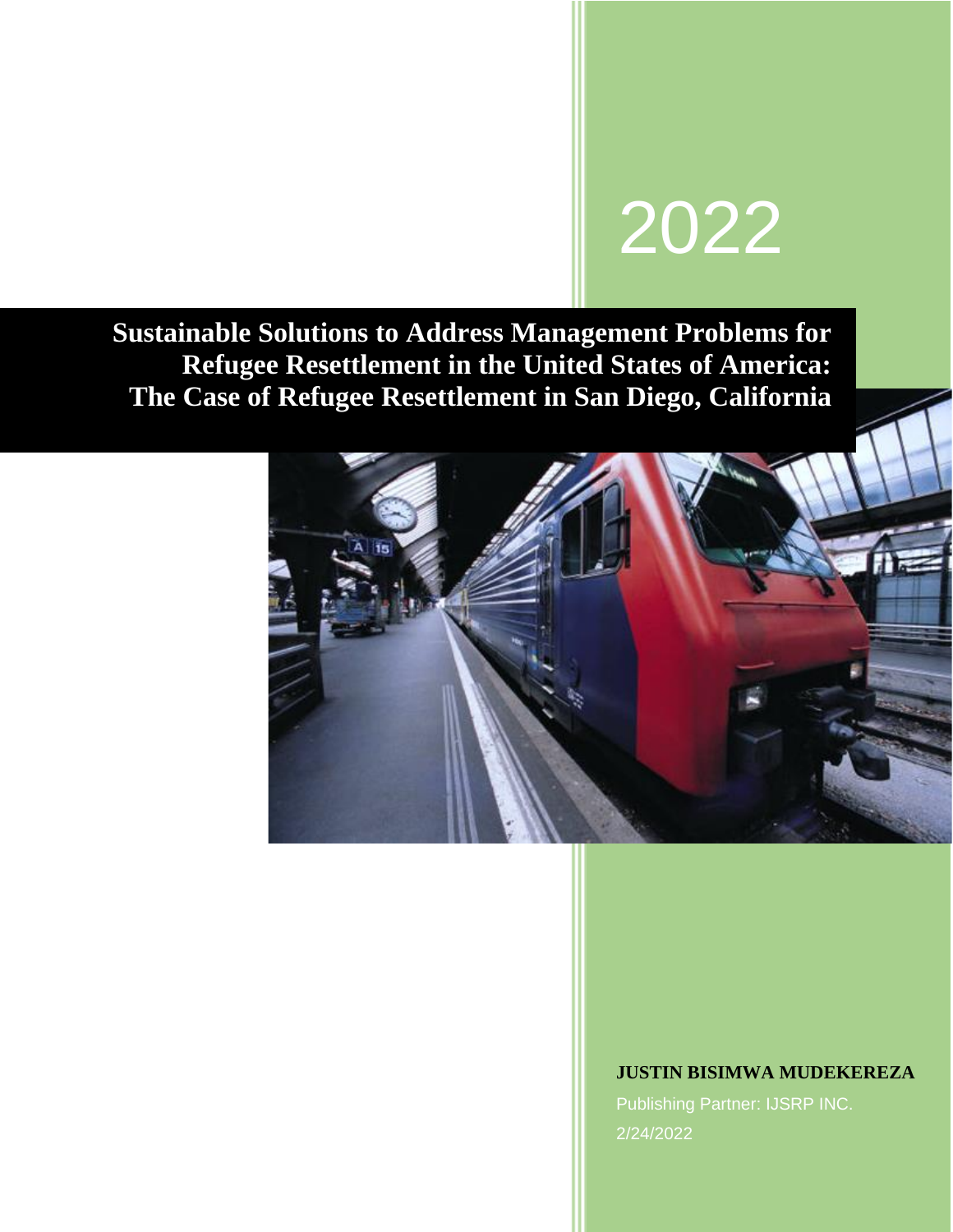# **Sustainable Solutions to Address Management Problems for Refugee Resettlement in the United States of America: The Case of Refugee Resettlement in San Diego, California**

**Authored by:**

**JUSTIN BISIMWA MUDEKEREZA** 

**ATLANTIC INTERNATIONAL UNIVERSITY HONOLULU, HAWAII, U.S.A FALL 2018**

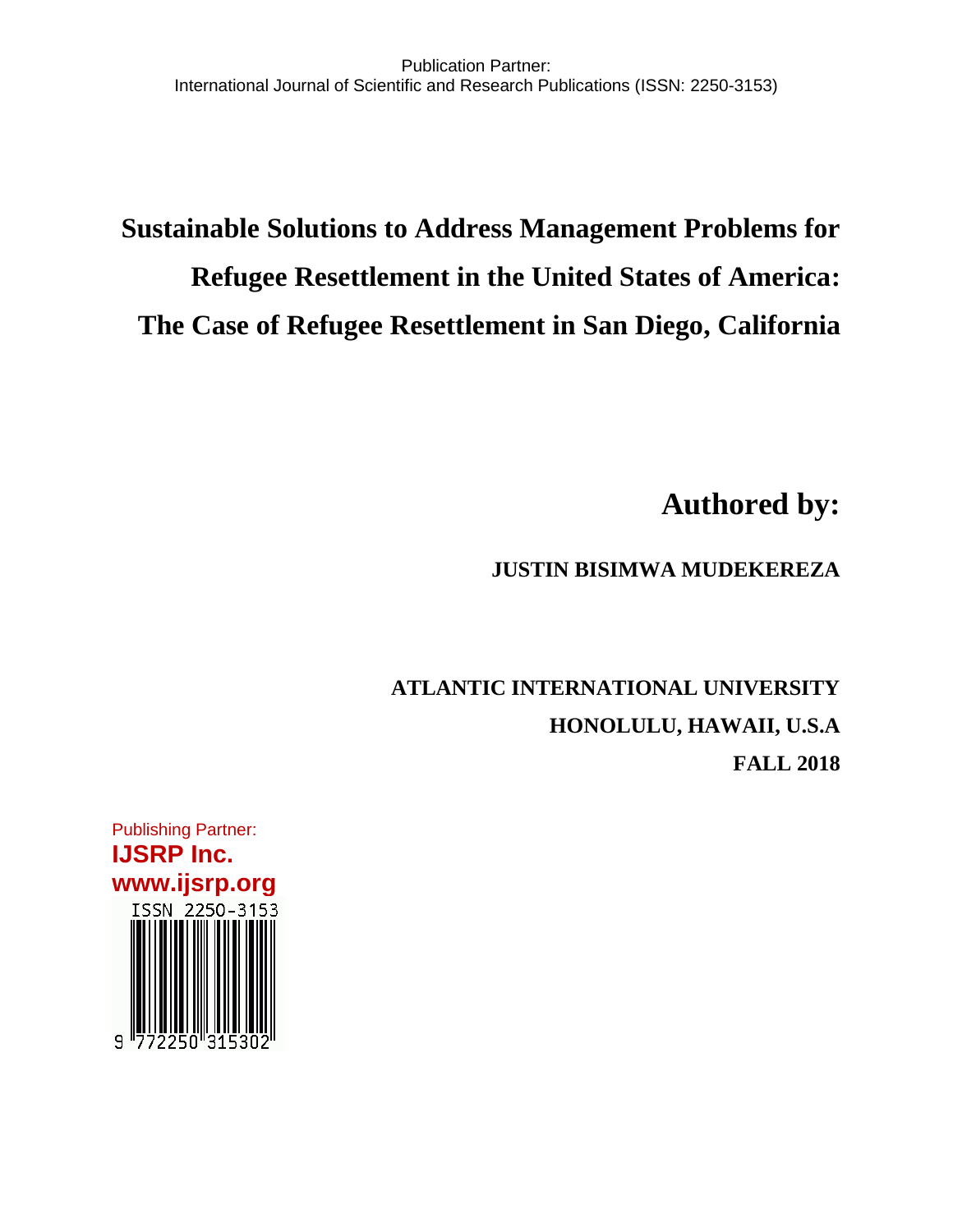#### **Dedications**

This work is dedicated, with Love, to my father Victor Bisimwa Mudahindwa (Rest In Peace) and his grandson – my son – Joseph Chimusa Mudekereza.

Dad, if you had not been able to really understand how my love for you was so profound and incomparable while in your physical life; you must have had more evidence in the afterlife because I imagine that at least there your eyes should see further. It was told and I know that the dead are not dead. Those who have died have never gone ... I know you are alive, that you are always beside me and that you guide my footsteps with the help of my guardian angel. You have always wished well to me your beloved son, and my promise to you was to always distinguish myself in everything I do to make you happy and make your name more respected. It is thanks to this decisive promise that I embarked on the adventure that led to this doctoral thesis. I believed that I was a son of a strong and genius man that I can do and be like my successful dad. I hope that through these few lines you find the expression of my deepest gratitude.

Son, I have no doubt that my father - your grandfather (wherever he is now) is very happy to see me achieve what he had always wished me during his lifetime. As my beloved son, I only ask you to understand that you are the greatest treasure of my life, my best gift from God, that I love you very much and I wish you were a great fighter man, always do your utmost for excellence my son and I will be very happy wherever I will be…hopefully I will have the grace to see your achievements before I travel back home. Keep in your mind that *"We can each*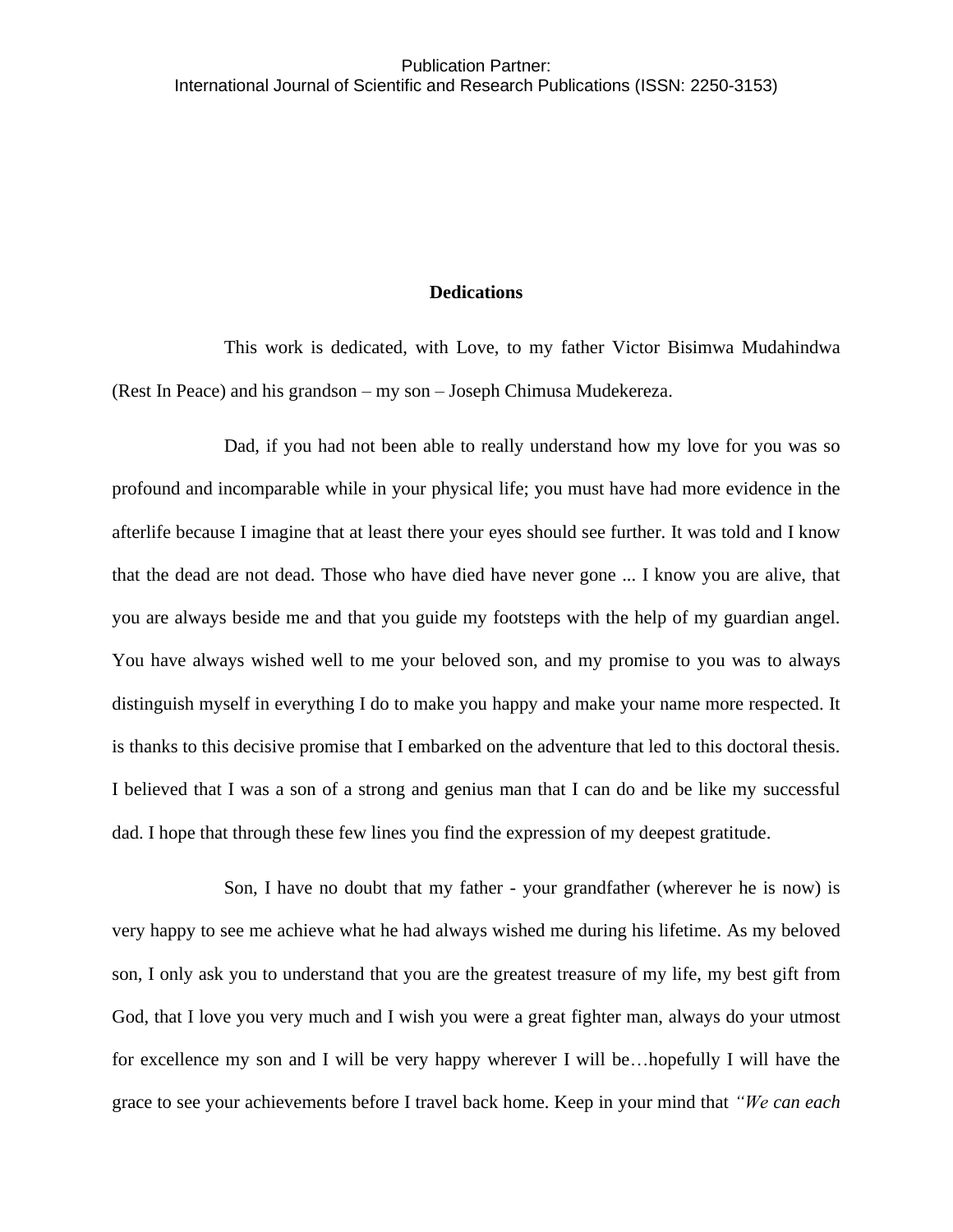# International Journal of Scientific and Research Publications (ISSN: 2250-3153)

*define ambition and progress for ourselves. The goal is to work toward a world where expectations are not set by the stereotypes that hold us back, but by our personal passion, talents and interests"* (Sheryl Sandberg).

# **Acknowledgements**

My deepest gratitude to Father in Heaven for granting me strength and energy to for this great accomplishment of my life. I know God loves refugees and supports them!

My gratitude to Atlantic International University (A.I.U) team of professionals who tirelessly guided me from day one at AIU to the last day of my studies. Without your guidance and most of all your patient my journey to graduation would have remain just a dream.

My heartfelt appreciation goes to Francine Munyerenkana "dulce filiimatrismeae" for your encouragement and patience; my lovely children Winny Nabintu Mudekereza, Pamela Marie-Reine Aganze Mudekereza, Patricia Mungu-Asima Mudekereza, Benedicte Cynthia Nuru Mudekereza, Angele Mudekereza (R.I.P), Joseph Chimusa Mudekereza, Ketsia Bulangalire Mudekereza and my other children to come…all the Mudekerezas.

To "bene dilectaematri" Venantia Muhindo my mother, the one and only person who loves me unconditionally here on earth, thank you mom!

Thanks to Dan Collins and his lovely family which I consider as my own my family in the US; to Michael and Maryline Staffieri for your love and support, not only to me but also, to the refugees in San Diego, California.

Special thanks go to Sedrick and Kalley Murhula for all you have done for me from my first day in San Diego, California; Walter Lam the President and CEO of Alliance of African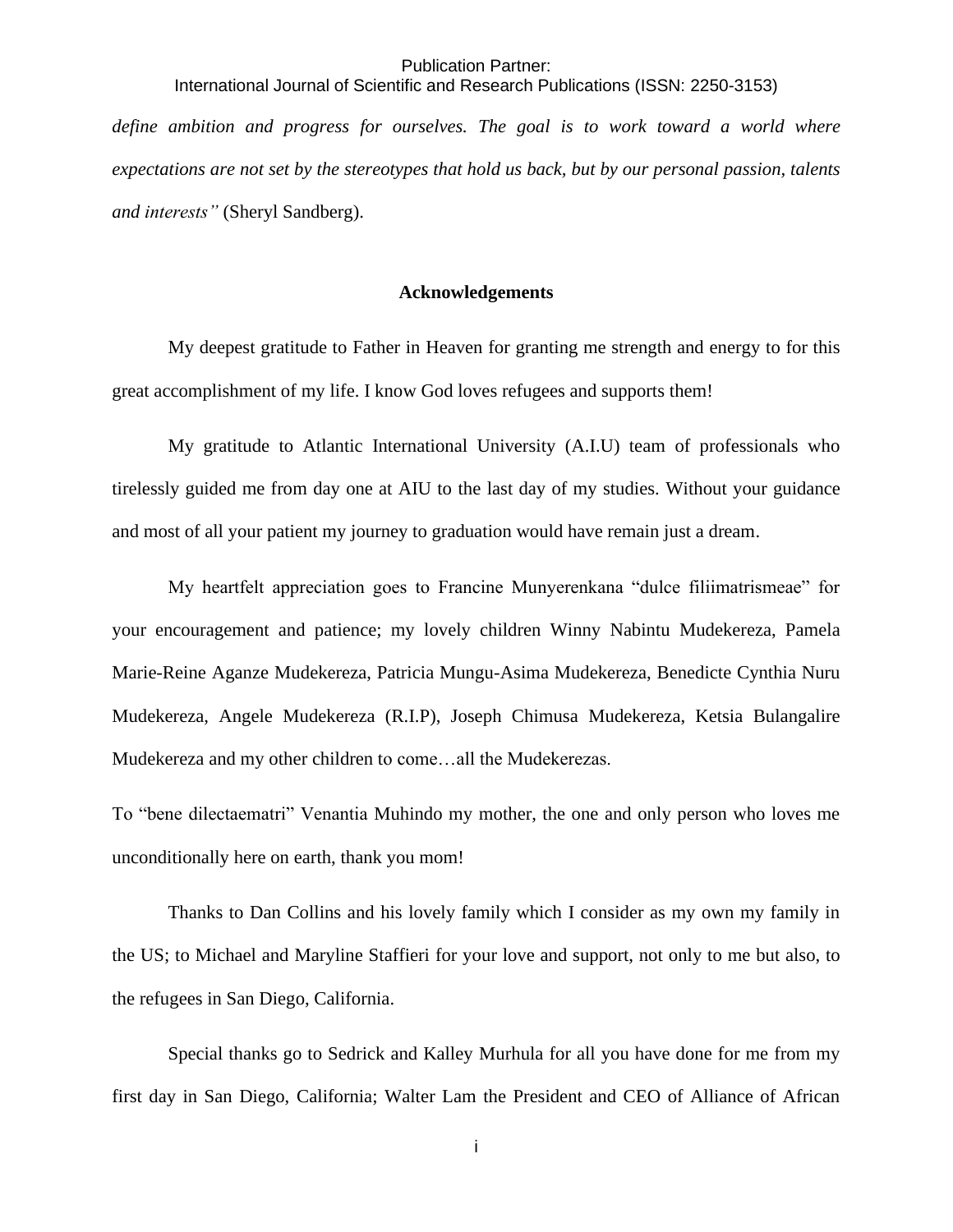International Journal of Scientific and Research Publications (ISSN: 2250-3153)

Assistance for encouragements and help at the very time of need; Rebecca L. Cranor for your invaluable advices and continued support from the beginning to the end of this project; Adolph Mutagongwa; Dan Nyamangah; Daniel and Claire Enemark; Bridget De la Garza; June Owino; Bishop Middleton; Deanna Herod; Lisa Clark, William & Jolene Hoevler; Andy Volper; Maureen Deans.

Thanks go to my brothers and sisters, friends, colleagues, or workmates, for your companionship, love and lessons learned from each one of you that might have contributed far or closer to what I have accomplished today.

To all those I was not able to list here, please accept the expression of my gratitude.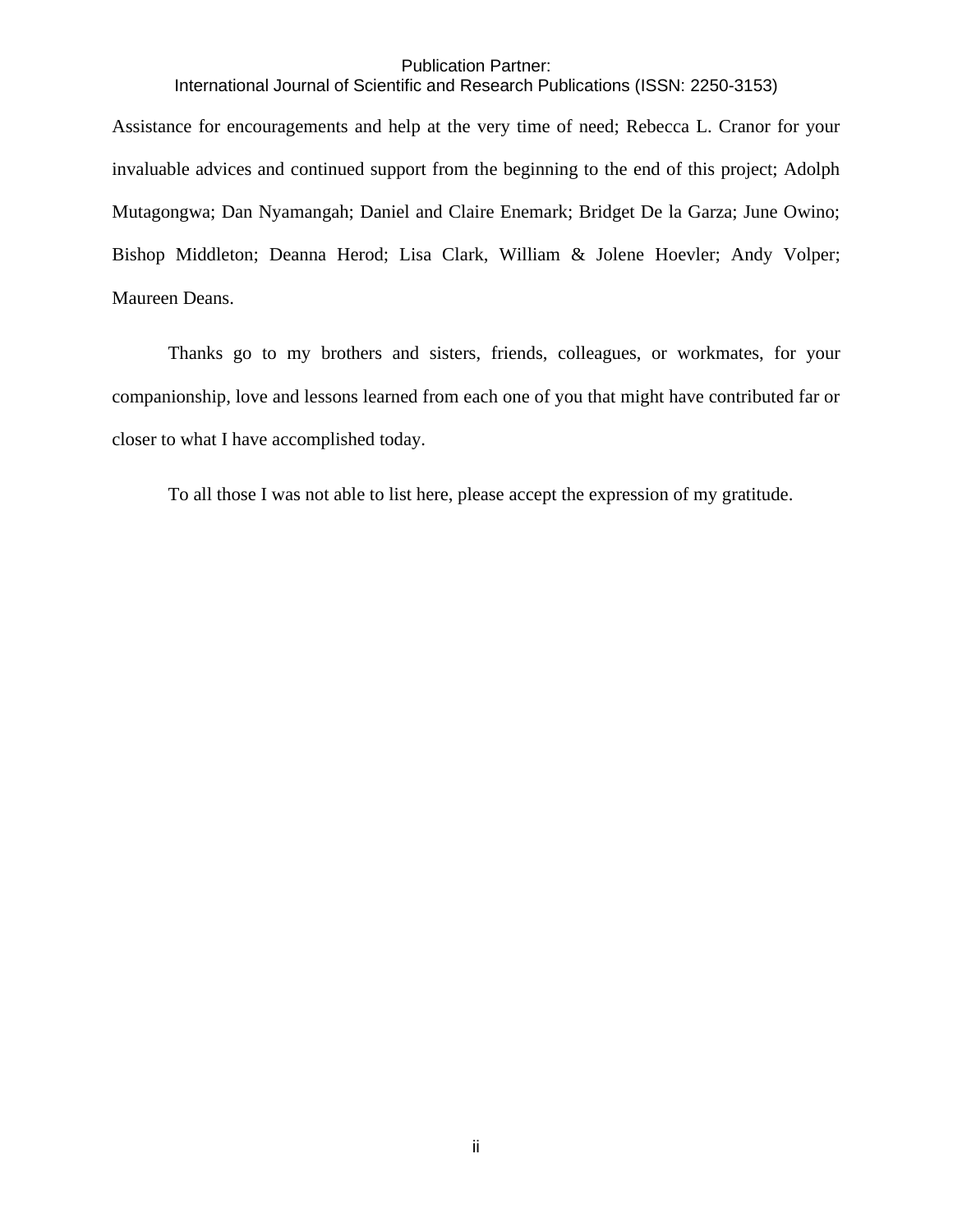#### **Author**

Dr. Justin B. Mudekereza is a citizen of the Democratic Republic of Congo (DRC). He fled his country in 2006 as a result of physical torture after elections. He is an icon known for his many efforts for social justice, human rights, and development in many African countries. He is a person who does not keep quiet or stand and watch when people are suffering around him. From a bigger family of 44 children of his late father, he learned to make peace, share with others and most of all to fight for others whenever they are victims of injustice of any kind.

Dr. Mudekereza is the author of Understanding the Multifaceted Management Problems of Refugee Resettlement in the United States of American, Shithole Countries, A Word of Warning to the World, Pays de Merde, Mot d'Avertissement au Monde and many other important books and articles. The Justin Mudekereza Foundation helps orphans and other vulnerable children, widows, and others in need in South Kivu, DR Congo.

Today, Dr Mudekereza is the executive director of New Neighbor Relief (NNR), a nonprofit organization assisting refugees and asylum seekers in their struggle to start a new life in the United States. For more comments on this article and other information about the Author, please visit: [www.justinmudekereza.com](http://www.justinmudekereza.com/)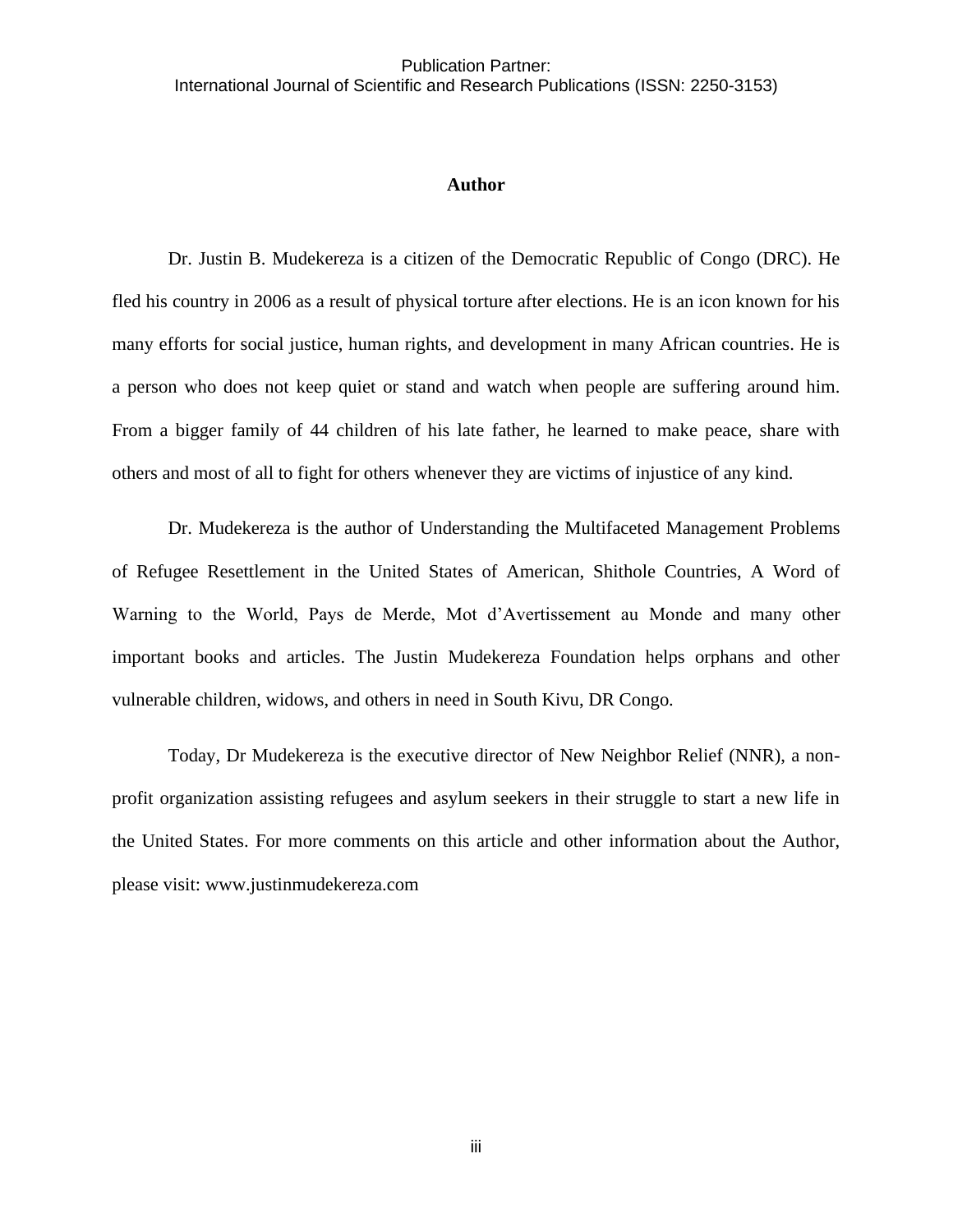#### **Abstract**

<span id="page-6-0"></span>A unique challenge that confronts many governments on the planet is the way to reasonably and sustainably address the refugees' migrants. The issue of refugee migrant is intensely political as the rising number of migrants comes in handy with pressure as well as many needs that it impacts on the local community. The study used a mixed and cross-sectional research design using descriptive research design, (quantitative and qualitative) to determine strategies used in the sustainable solutions to address management problems for refugee resettlement in San Diego, California. The quantitative research design was used to measure the degree of association between the dependent and the independent variables. The research phenomena were described using descriptive research design to provide an answer to the questions of how where what and how. The study used structured questionnaires to collect crucial data on various players involved in the sustainable solutions for addressing problems of management for refugee resettlement, the different sustainable solutions that would solve the function of the refugee management resettlement and the sustainable strategies and solutions techniques that can be advanced to ensure that refugee resettlement problems are eliminated.

The questionnaires were prepared carefully in the incoherence of the study objectives, hypotheses, and questions. The first section of the questionnaire focused on the demographic data of respondents while the other sections focused on the research dependent and independent variables. Likert scale range between1-5 was employed in the questionnaire; where 5-was Strongly Agree, 4-was Agree, 3-was Uncertain, 2-was Disagree, and 1-was Strongly Disagree. The researchers administered questionnaires using drop-off and pick-off methodology to provide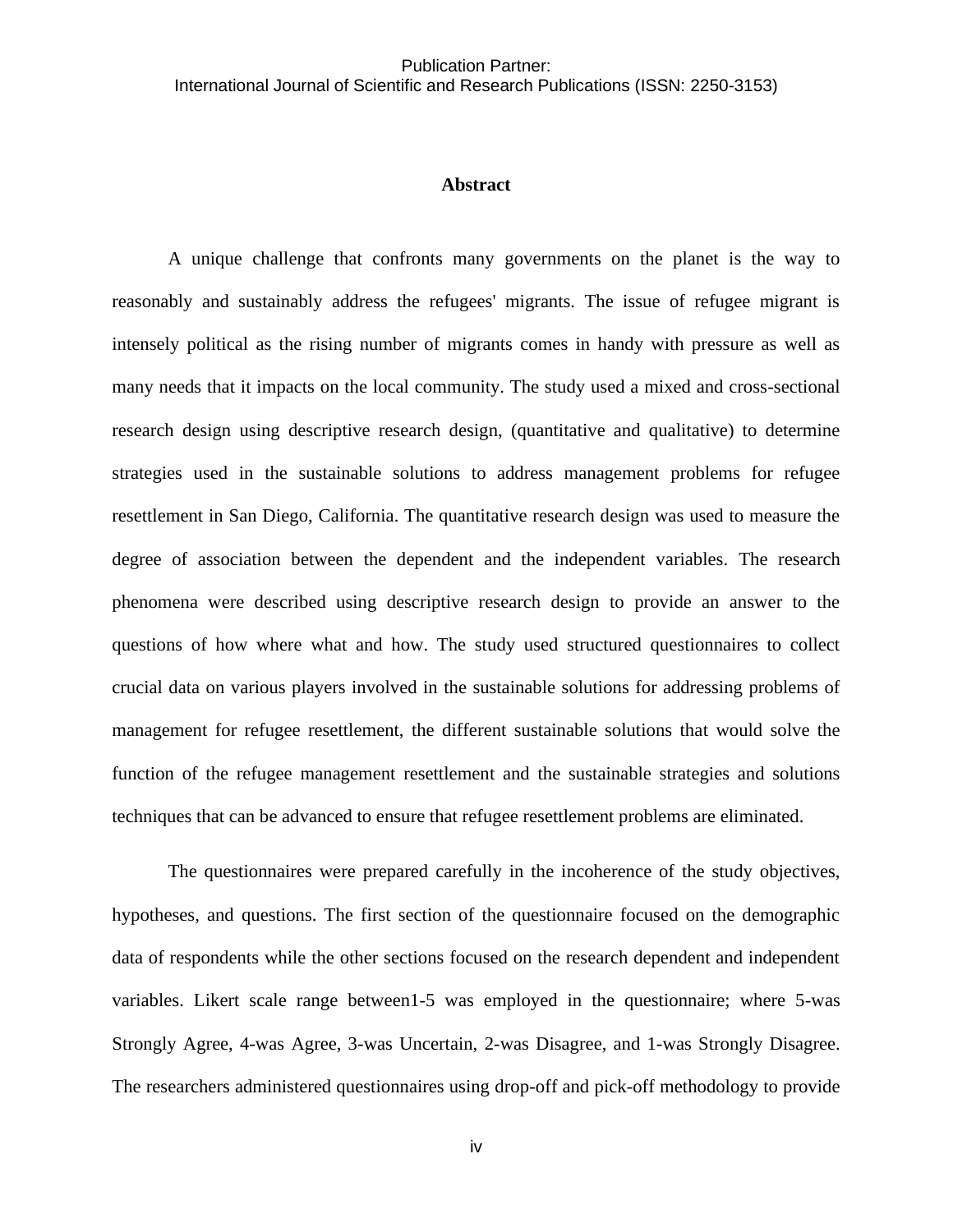# International Journal of Scientific and Research Publications (ISSN: 2250-3153)

the researcher with a room to personally obtain a more significant response by issuing the questionnaires. The study targeted a population of 260 respondents with a sample size of 78 respondents that included six stakeholders where four were within San Diego and two outside San Diego, six resettlement agencies, six ethnic community-based organizations, and 60 refugees.

The paper also used a stratified sampling technique to divide the sample into strata. The sampling was done randomly to bring out simplicity and clarity making the analysis and understanding of study comfortable with reasonably fewer struggles of explaining its functionality at 30 percent of the whole population. This was adequate when carrying out its research study thereby giving in-depth revelations and study findings. Of the 260 respondents that were targeted, 30% of this population represented a sample size. To analyze quantitative data, this research study employed the SPSS software as a study technique. To obtain the degree of relationship between independent variables and qualitative data, the level of confidence was tested at 95.05% leaving close to no margin of doubt.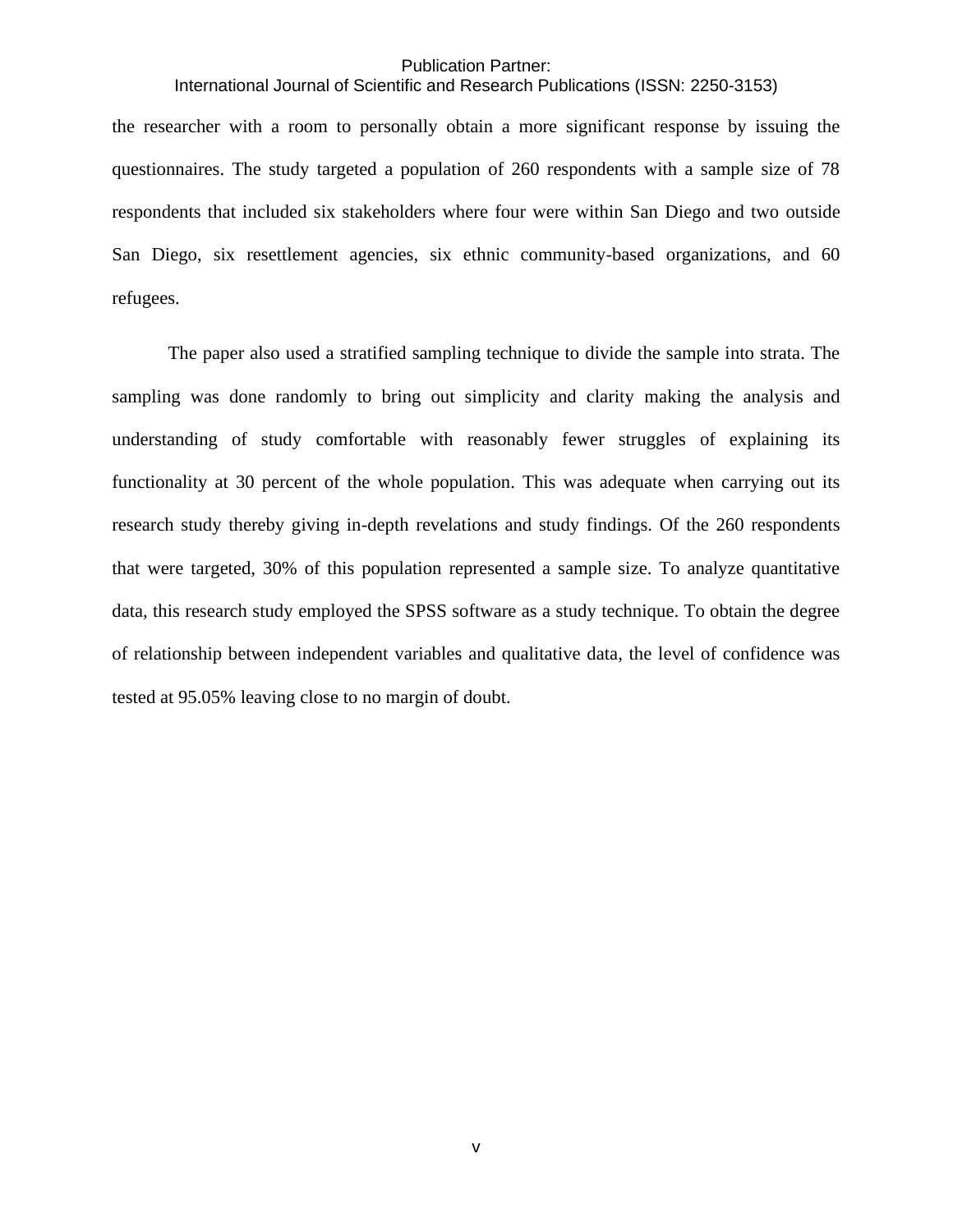# **Publication Partner:** International Journal of Scientific and Research Publications (ISSN: 2250-3153)

# **Table of Contents**

<span id="page-8-0"></span>

| 1.3 Research                                                                            |
|-----------------------------------------------------------------------------------------|
|                                                                                         |
|                                                                                         |
|                                                                                         |
|                                                                                         |
|                                                                                         |
|                                                                                         |
| 2.3 Acculturation of                                                                    |
| 2.4 Factors Considered by the Hosts in the Formulation of Acculturation Attitudes 21    |
| 2.5 Factors Considered by the Refugees in the Formulation of Acculturation Attitudes 22 |
|                                                                                         |
|                                                                                         |
|                                                                                         |
|                                                                                         |
|                                                                                         |
|                                                                                         |
|                                                                                         |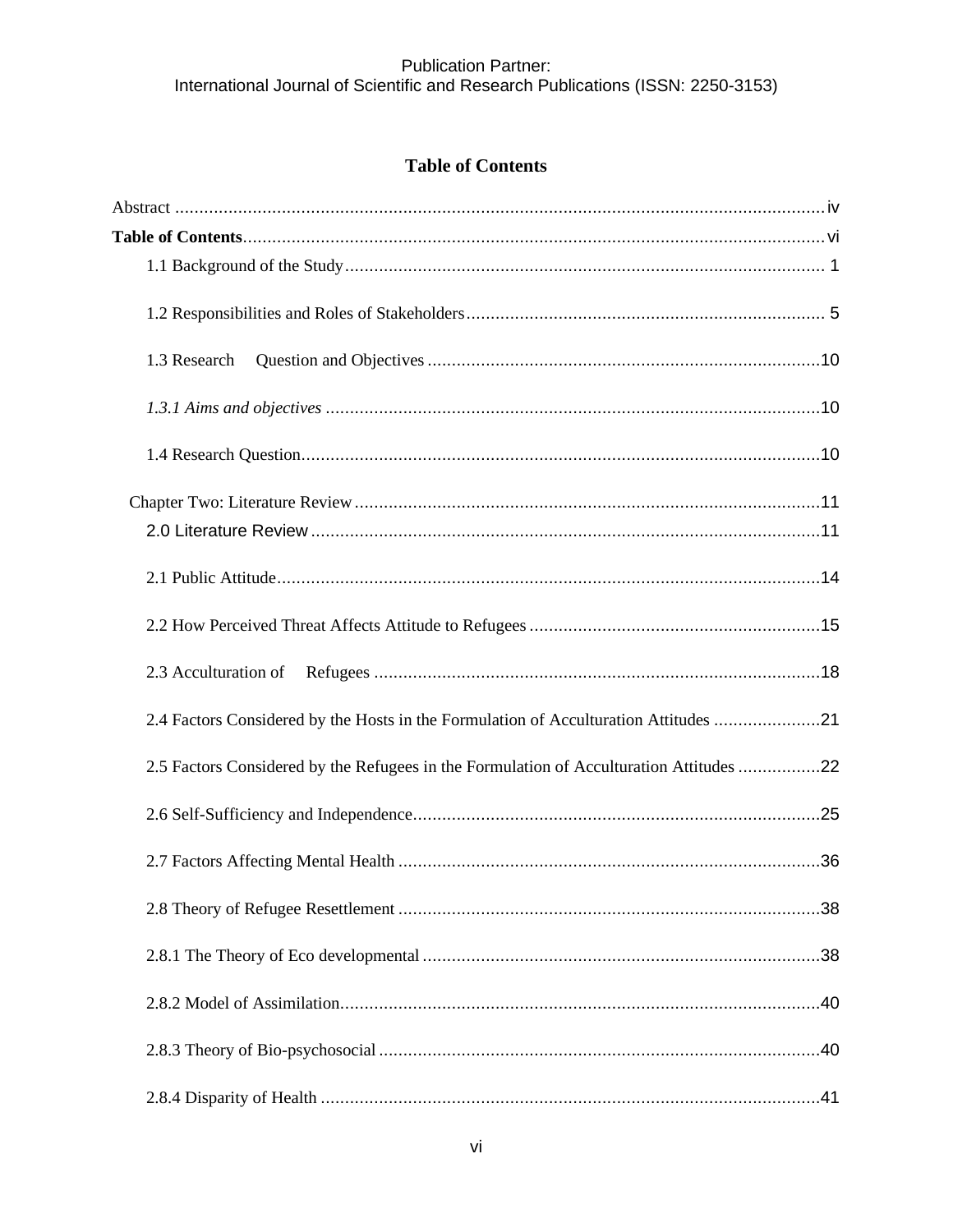| International Journal of Scientific and Research Publications (ISSN: 2250-3153) |
|---------------------------------------------------------------------------------|
|                                                                                 |
|                                                                                 |
|                                                                                 |
|                                                                                 |
|                                                                                 |
|                                                                                 |
|                                                                                 |
|                                                                                 |
|                                                                                 |
|                                                                                 |
|                                                                                 |
|                                                                                 |
|                                                                                 |
|                                                                                 |
|                                                                                 |
|                                                                                 |
|                                                                                 |
|                                                                                 |
|                                                                                 |
|                                                                                 |
|                                                                                 |
|                                                                                 |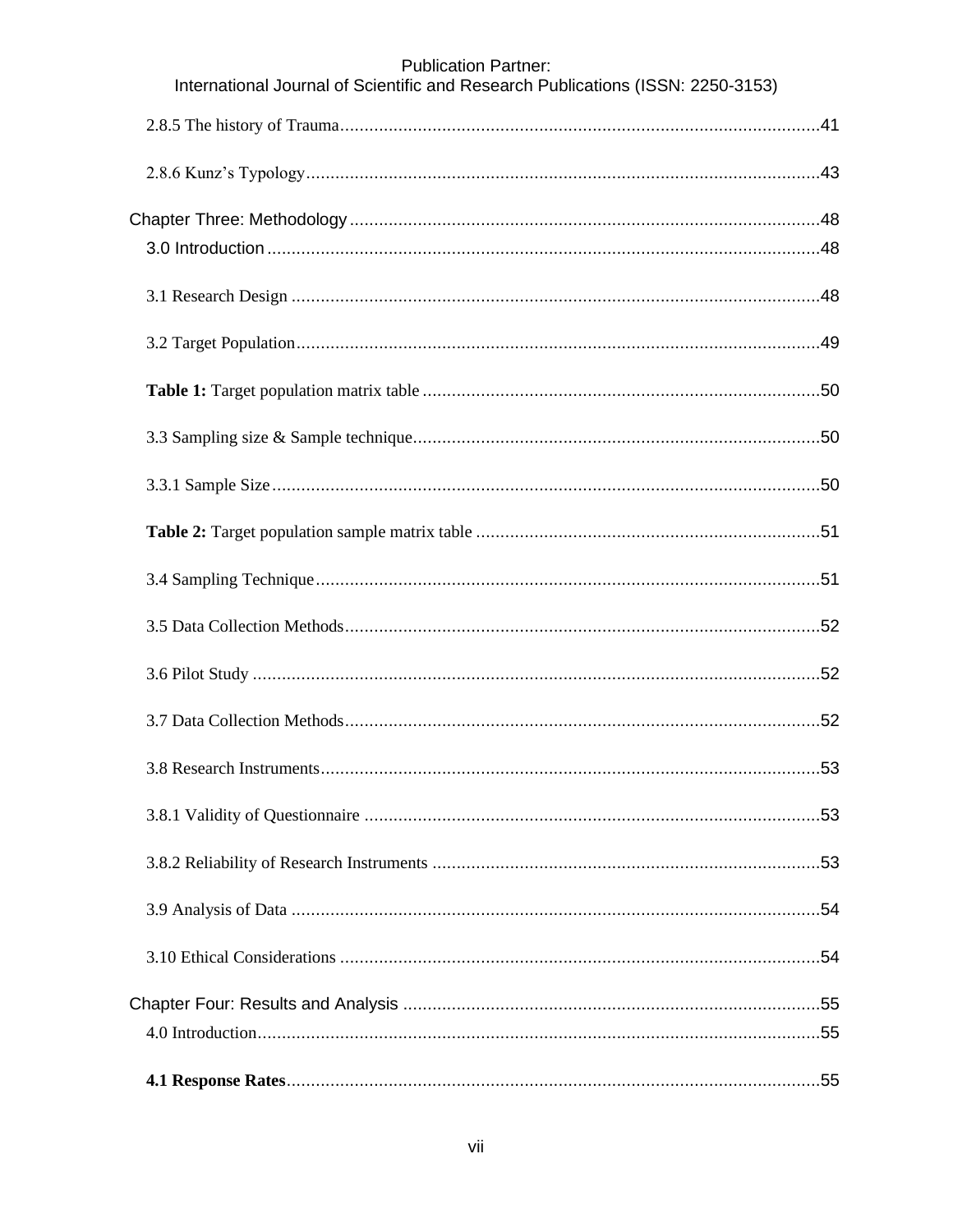| <b>Publication Partner:</b><br>International Journal of Scientific and Research Publications (ISSN: 2250-3153) |
|----------------------------------------------------------------------------------------------------------------|
|                                                                                                                |
|                                                                                                                |
|                                                                                                                |
|                                                                                                                |
|                                                                                                                |
|                                                                                                                |
|                                                                                                                |
|                                                                                                                |
| 4.3 Objective one: Identifying the solutions to the difficulties refugees face in their resettlement in        |
|                                                                                                                |
| Table 7: Solutions to the difficulties refugees face in their resettlement in San Diego 59                     |
| 4.4 Objective two: Investigating the extent to which refugees are affected in their bid to resettle in         |
|                                                                                                                |
| Table 8: Investigating the extent to which refugees are affected in their bid to resettle in San               |
|                                                                                                                |
| 4.5 Objective three: To investigate the reason as to why public perception and attitude towards                |
|                                                                                                                |
| Table 9: Public perception and attitude towards refugees has recently plummeted not only in                    |
|                                                                                                                |
|                                                                                                                |
| To investigate the reason as to why public perception and attitude towards refugees has recently               |
|                                                                                                                |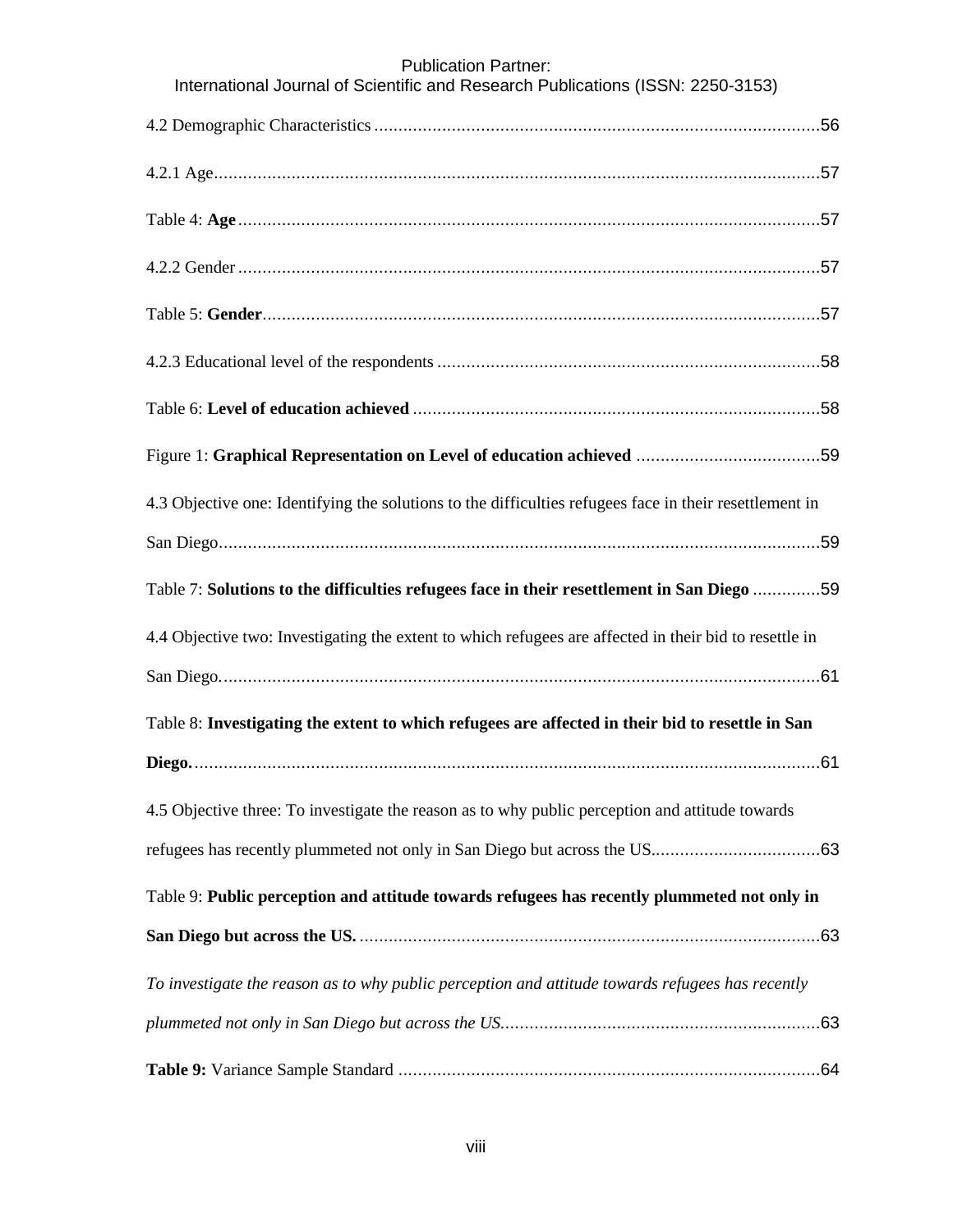| <b>Publication Partner:</b><br>International Journal of Scientific and Research Publications (ISSN: 2250-3153) |
|----------------------------------------------------------------------------------------------------------------|
|                                                                                                                |
| Table 10: Confidence Interval Approximations, if sampling distribution of the mean follows a                   |
|                                                                                                                |
|                                                                                                                |
|                                                                                                                |
|                                                                                                                |
| 5.1.1 Objective One: Identifying the solutions to the difficulties refugees face in their resettlement in      |
|                                                                                                                |
| 5.1.3 Objective Two: Investigating the extent to which refugees are affected in their bid to resettle in       |
|                                                                                                                |
| 5.1.4 Objective Three: To investigate the reason as to why public opinion and attitude towards                 |
|                                                                                                                |
|                                                                                                                |
|                                                                                                                |
|                                                                                                                |
|                                                                                                                |
|                                                                                                                |
|                                                                                                                |

[International organizations and governments must step in and take actions to lower the factors of pull](#page-84-2)  [and push that enhance the outburst migration that is loathing most countries; also, they need to manage](#page-84-2)  [the present crisis, outside and within their borders. Nevertheless, to provide an effective response to the](#page-84-2)  [crisis of migration, it is crucial that international organizations and governments work together as well](#page-84-2)  as share information. [................................................................................................................70](#page-84-2) 5.3.2 Reducing push factors[...................................................................................................70](#page-84-3)

[Reducing push factors by governments requires a collaborative address of the migrant crisis that is](#page-84-4)  [political, economic and through agreements of co-operation with the international organization and](#page-84-4)  [counterparty governments. Therefore, the State of California by accepting refugees typically makes it a](#page-84-4)  [rich state with various opportunities. This arguably will provide it with more investment or aid in the](#page-84-4)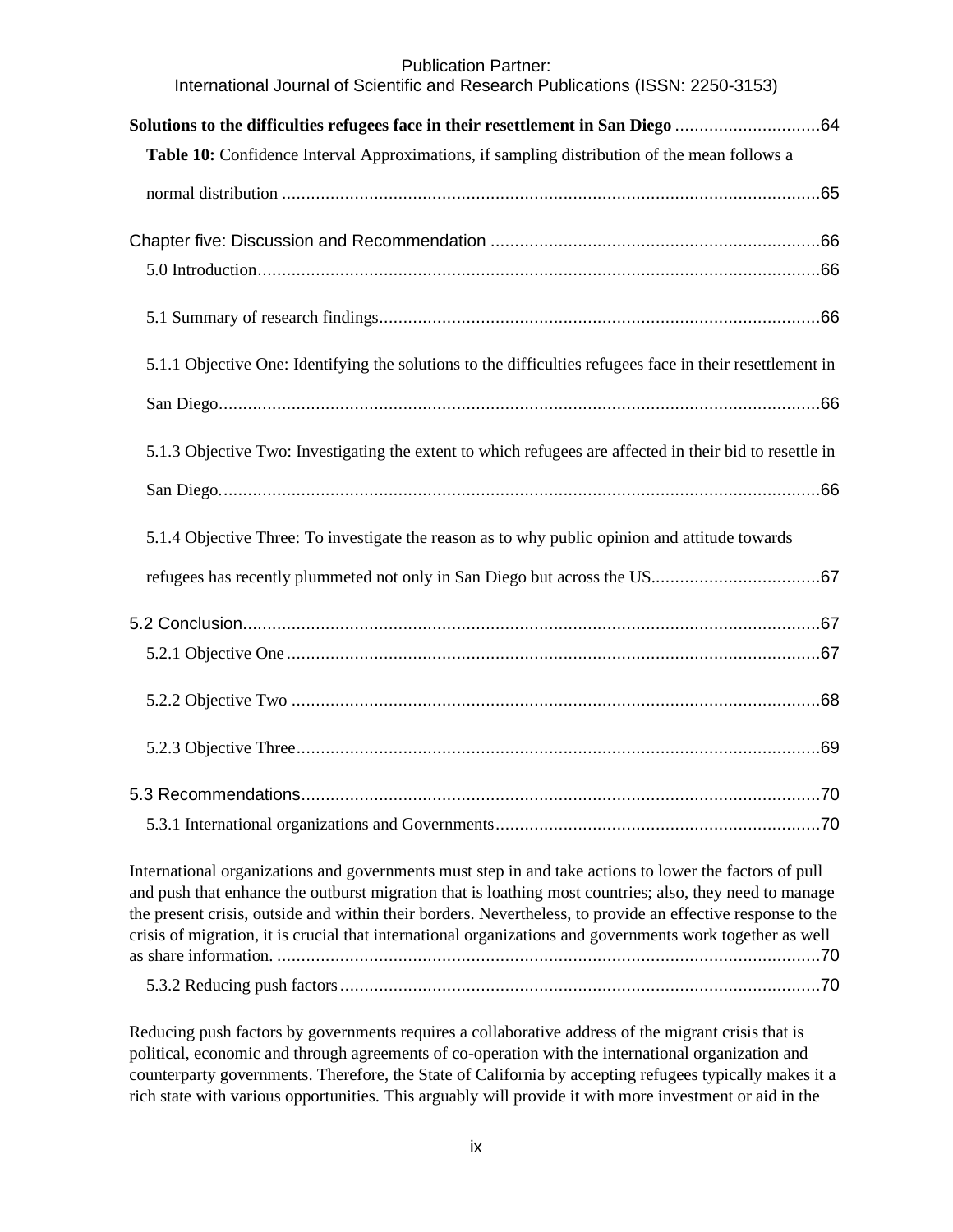# International Journal of Scientific and Research Publications (ISSN: 2250-3153)

[establishment of livelihoods sustainability at the economic and conflicts malaise source, to assist](#page-84-4)  [reduce unmanaged migration and create opportunities. California State needs to forge quid pro quo](#page-84-4)  [multi-lateral or bilateral treaties, like that of the 2016 Turkish treaty to help stem the migrants' flow](#page-84-4)  [into the European Union \(EU\). Also, give protection to susceptible refugees, strong agreements and](#page-84-4)  [collaborations are important for California State, refugee agencies as well as the bilateral and](#page-84-4)  [multilateral organizations to better share information, communicate and co-ordinate. This will assist in](#page-84-4)  [increasing successful operations of cross-border against criminal organizations, groups, and criminals](#page-84-4)  [particularly those engaging in smuggling of migrants. Prompt a strong connection between technology](#page-84-4)  and governments.[.....................................................................................................................70](#page-84-4)

5.3.3 Addressing pull factors[..................................................................................................71](#page-85-0)

[The government of California State must ensure a better way to detect migrants who enter the country](#page-85-1)  [illegally, by quickly processing their applications of asylum while returning those who have not been](#page-85-1)  [given asylum. The best single way of unmanaged migrants' incentives is having the return system](#page-85-1)  [knowledge of the EU that is used to return those whose asylum applications have been denied or the](#page-85-1)  [unmanaged migrants or those who are not infallible.](#page-85-1) ....................................................................71

[California State needs to consider further ways to heighten border security and incredible track of the](#page-85-2)  [migrant's exit and entry and exit across borders. This can be done by enhancing the information](#page-85-2)  [coordinated and shared across countries as well as agencies to help the government improve their](#page-85-2)  [efforts to control and manage the influx of refugees, both at the borders and in the country. The state of](#page-85-2)  [California needs to establish policies that integrate refugees with various skills and cultural](#page-85-2)  [backgrounds into society, by considering their public's attitude and perception, and to determine](#page-85-2)  [whether further refugees are drawn into the State of California.](#page-85-2) .....................................................71

[5.3.4 Including the private sector role & technology in finding solutions](#page-85-3)....................................[.71](#page-85-3)

[San Diego refugee resettlement process needs to incorporate private sector to help them as well as their](#page-85-4)  [agencies to better co-ordinate, offer training and employment programs, provide humanitarian needs by](#page-85-4)  [engaging in PPPs and find solutions to innovation to tackle different crisis aspects.](#page-85-4) .........................71

[The California state also needs the private sector to assist them, and other relevant agencies were](#page-86-0)  [dealing with the crisis of migrant to overcome organizational and constraints capacity by facilitating](#page-86-0)  [strategic planning and inter-departmental coordination, and intra-departmental organization as well as](#page-86-0)  [program management. Organizations also need to extend their link beyond the immediate crisis via](#page-86-0)  [initiatives in critical areas involving healthcare,](#page-86-0) employment, housing, and education. ......................72

[These organizations also need to play crucial functions in assisting integrate refugees by recruiting](#page-86-1)  [them as interns, offering skills and training programs, employing them, hosting, giving and](#page-86-1)  [apprenticeships as well as courses in their language. Also, entities of the private sector need to engage](#page-86-1)  [PPPs with the right public agencies to offer fundamental human services like housing and healthcare.](#page-86-1)

[..............................................................................................................................................72](#page-86-1)

[This thesis, therefore, highlights some ways in which organizations must fully involve new initiatives](#page-86-2)  [that are directed to promote new opportunities and curb risks for San Diego, California, individuals,](#page-86-2)  [and other countries that might need to refer to it as a useful source. Even though, operating along with](#page-86-2)  [government agencies and institutions, the refugees' resettlement agencies need to ensure that their](#page-86-2)  [efforts are put in tandem with national policy and benefits from the enhanced resources of politics](#page-86-2)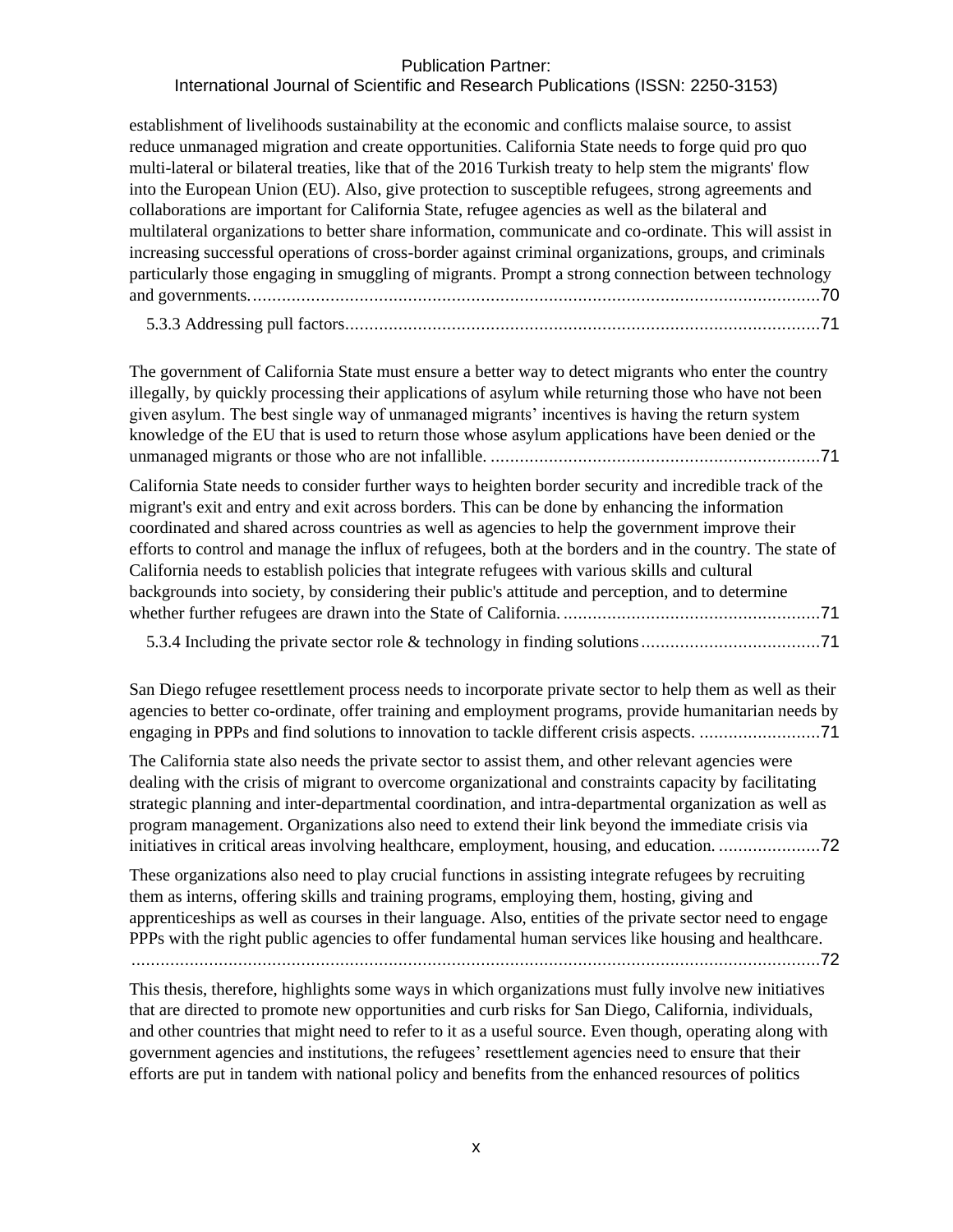# International Journal of Scientific and Research Publications (ISSN: 2250-3153)

| California State, also, may receive benefits from the focus on efficiency of corporations, their<br>innovation, and value-addition, to facilitate organizations' effectiveness while decreasing its<br>redundancies. Private and public companies can also work together to develop real-time solutions for<br>This also requires technology companies to help in looking for the solution of innovations by<br>continuing to offer techniques and solutions to San Diego refugee resettlement, California, private<br>sectors, NGOs, and international organizations as they struggle with the crisis of migrants and refugees<br>while facing various hindrances. A technology which is consumer-focused and whose start-ups<br>provides enhanced answers to problems that refugees face at the micro level, like safety, information<br>sharing, aid, and fund raising, integration, housing, jobs matching and healthcare73<br>Therefore, organizational technology offers more end-to-end tailored software, hardware, and solutions<br>of infrastructure for improved management of the database, communication between organizations and<br>agencies, inside and at borders security, tracking and identity verification, planning and strategic<br>Suggestions for service providers would be to recognize the diverse group of refugees regarding<br>religious, language and ethnicity. Also, there is diversity in the ability to access resources.<br>Understanding this is important in designing programs and provides services accessible for all. There is<br>also a need to focus on the marginalized majority which continues to increase tension among nations<br>and states. I would recommend encouraging the creation or support of Ethnic Community Based<br>Organizations (ECBOs) and equipping them with necessary tools and resources they need to take care<br>of most of the issues affecting the refugees resettled in San Diego, California. The ECBOs can be<br>grouped per countries or continent of origin of the refugees. For instance, refugees from Iraq form an<br>ECBO and have it supported by the government services or if ECBO exists already, have it well-<br>structured and equipped (with skills and resources) to handle the work. In this approach, resettlement<br>agencies play a major role in monitoring and evaluation of the activities of these ECBOs and report to |
|----------------------------------------------------------------------------------------------------------------------------------------------------------------------------------------------------------------------------------------------------------------------------------------------------------------------------------------------------------------------------------------------------------------------------------------------------------------------------------------------------------------------------------------------------------------------------------------------------------------------------------------------------------------------------------------------------------------------------------------------------------------------------------------------------------------------------------------------------------------------------------------------------------------------------------------------------------------------------------------------------------------------------------------------------------------------------------------------------------------------------------------------------------------------------------------------------------------------------------------------------------------------------------------------------------------------------------------------------------------------------------------------------------------------------------------------------------------------------------------------------------------------------------------------------------------------------------------------------------------------------------------------------------------------------------------------------------------------------------------------------------------------------------------------------------------------------------------------------------------------------------------------------------------------------------------------------------------------------------------------------------------------------------------------------------------------------------------------------------------------------------------------------------------------------------------------------------------------------------------------------------------------------------------------------------------------------------------------------------------------------------------------------------------------------|
|                                                                                                                                                                                                                                                                                                                                                                                                                                                                                                                                                                                                                                                                                                                                                                                                                                                                                                                                                                                                                                                                                                                                                                                                                                                                                                                                                                                                                                                                                                                                                                                                                                                                                                                                                                                                                                                                                                                                                                                                                                                                                                                                                                                                                                                                                                                                                                                                                            |
|                                                                                                                                                                                                                                                                                                                                                                                                                                                                                                                                                                                                                                                                                                                                                                                                                                                                                                                                                                                                                                                                                                                                                                                                                                                                                                                                                                                                                                                                                                                                                                                                                                                                                                                                                                                                                                                                                                                                                                                                                                                                                                                                                                                                                                                                                                                                                                                                                            |
|                                                                                                                                                                                                                                                                                                                                                                                                                                                                                                                                                                                                                                                                                                                                                                                                                                                                                                                                                                                                                                                                                                                                                                                                                                                                                                                                                                                                                                                                                                                                                                                                                                                                                                                                                                                                                                                                                                                                                                                                                                                                                                                                                                                                                                                                                                                                                                                                                            |
| the government and funders. In other words, the ECBOs report to the resettlement agencies and the<br>latter are countable to funders. In dealing with the problems associated with language barriers, the<br>English as a Second Language (ESL) should be taught in different levels whereby level 0, and level 1<br>are taught by former refugees who have spent some time in the country and who speak the same<br>language as the newcomer refugees. These instructors use both English and their native languages. The<br>classes (may) apply for both adult and children who are refugees because mixing newcomer refugee<br>children with other children who have been in the country for long can never help them learn the<br>language well. It is preferable to have them start level 0 then level 1 for a period (may be three months<br>per level) before they can join others in the class. This can make very good progress and result than<br>thinking of placing interpreters/translators in classes where refugee's children and parents are studying.<br>Teaching the English language to newcomer refugees can be successful under the responsibilities of<br>ECBOs serving them. If ESL classes cannot be totally handled by ECBOs but at least let them handle<br>levels 0 and 1 to help refugees form foundation or basis to help them affront other English language<br>levels. From the many problems affecting refugee resettlement in San Diego, the most pressing are<br>learning English language and insufficiency of Cash Aid. These two problems can be easily dealt with<br>if the refugees are adequately trained in English language which predisposes them to have easy access<br>to (good) jobs and, therefore, enable them to earn enough income to help them take care of their                                                                                                                                                                                                                                                                                                                                                                                                                                                                                                                                                                                                       |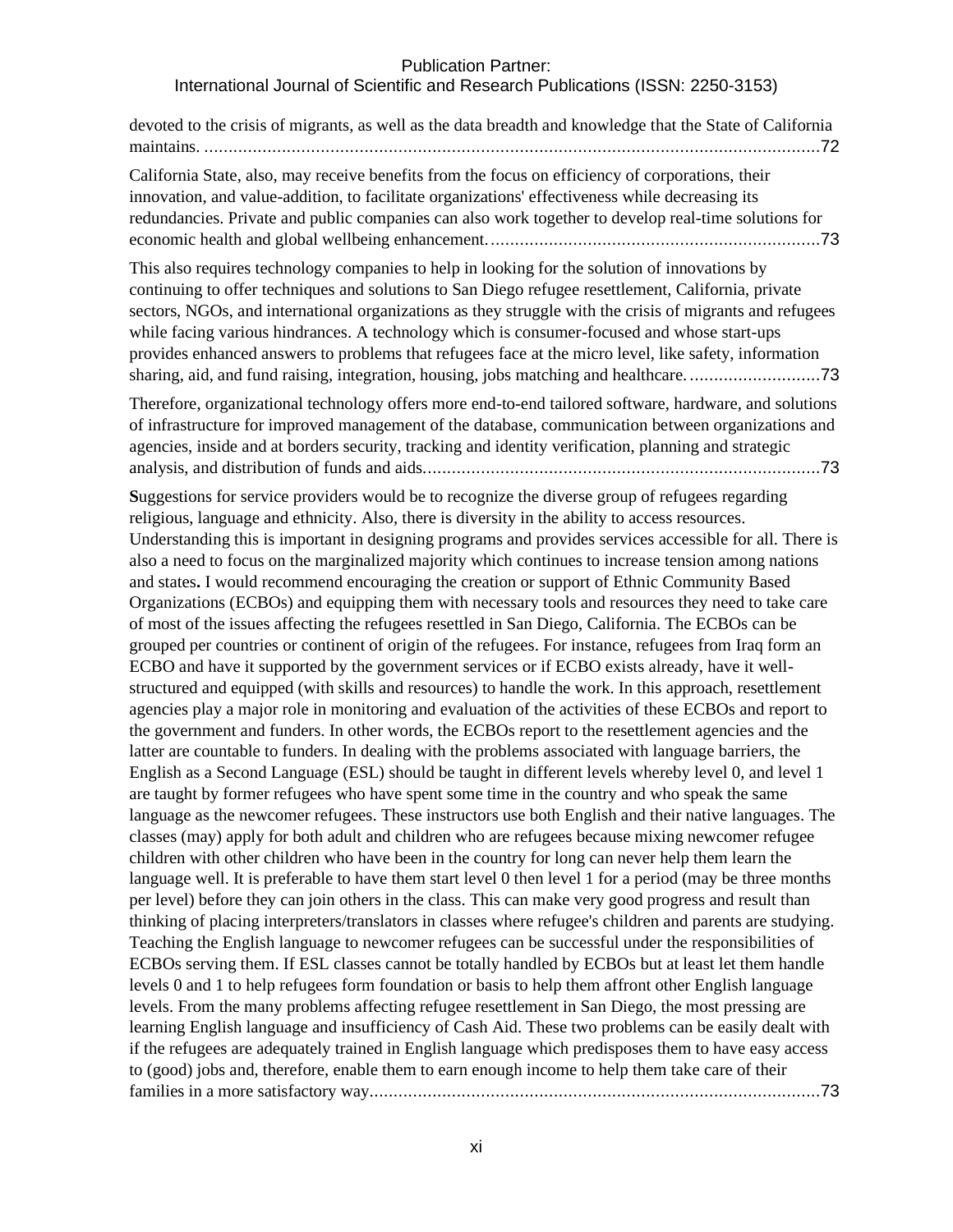| <b>Publication Partner:</b><br>International Journal of Scientific and Research Publications (ISSN: 2250-3153)  |
|-----------------------------------------------------------------------------------------------------------------|
|                                                                                                                 |
| I.                                                                                                              |
| II.                                                                                                             |
| Ш.                                                                                                              |
| Objective one: Identifying the solutions to the difficulties refugees face in their resettlement<br>IV.         |
|                                                                                                                 |
| <b>Objective two:</b> Investigating the extent to which refugees are affected in their bid to resettle in<br>V. |
|                                                                                                                 |
| Objective three: To investigate the reason as to why public perception and attitude towards refugees            |
|                                                                                                                 |
| To investigate the reason as to why public perception and attitude towards refugees has recently                |
|                                                                                                                 |
| Objective 3: to investigate the reason as to why public perception and attitude towards refugees has            |
|                                                                                                                 |
|                                                                                                                 |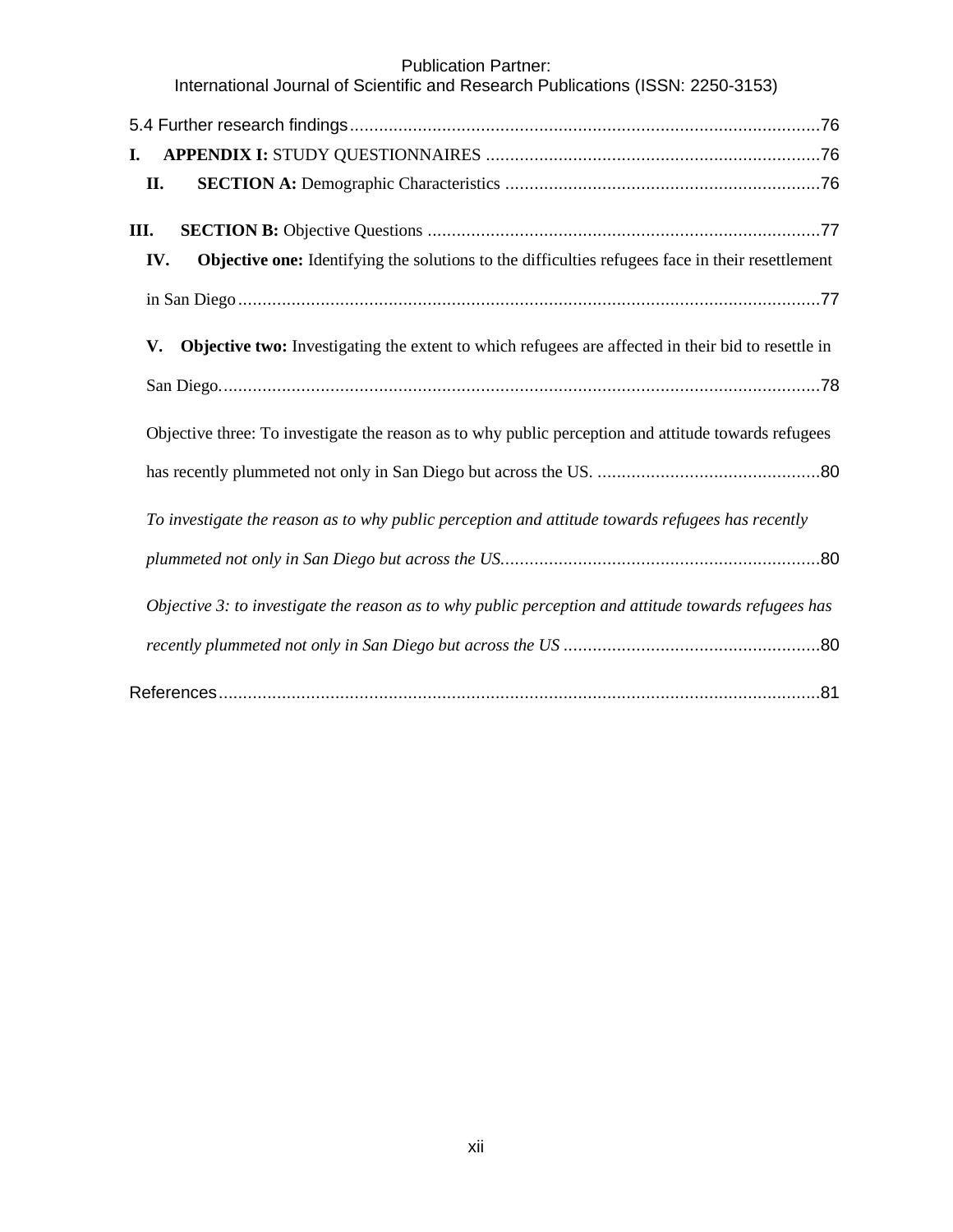#### Publication Partner: International Journal of Scientific and Research Publications (ISSN: 2250-3153)

#### **1.0 Chapter One: Introduction**

#### <span id="page-15-0"></span>**1.1 Background of the Study**

Despite some remarkable improvements in democracy in many parts of the world, there are still an unprecedented number of refugees as a result of conflicts and war. Continuing conflicts in places such as Iraqi, Syria, and Yemen have resulted in the displacement of thousands of people the majority of whom are women and children (Bakewell, 2008). Therefore, the international community must care and provide for these refugees who struggle against all the odds to get to safe havens. Statistics show that more than 16 million refugees were in existence as of 2014, which most likely points to a higher figure now due to the increased conflicts in different African countries such as the Democratic Republic of Congo (DRC), Somalia, Southern Sudan and countries from the Middle East. The United Nations High Commission for Refugees (UNHCR) estimates that the conflict in Syria alone has created up to 4 million refugees in addition to many that remain within the boundaries of the country (Loue, 2013). Iraqi on the other hand had about half a million of its citizens with refugee status in 2014, a figure which is estimated to have surpassed the 3 million mark due to conflicts in 2015. Generally, the majority of refugees run to the neighboring countries such as Turkey, Jordan, and Lebanon. Other places that also have a high number of refugees include Uganda, Kenya and Ethiopia in Africa which are mainly caused by the conflicts in the neighboring countries DRC and Somalia. Kenya and Ethiopia host up to 800,000 refugees as of the year 2017.

The Refugees issue in a host country can be solved by repatriation, local integration or resettlement in a third country. Repatriation can only work if the situation in the refugees' country stabilizes. Local integration, on the other hand, requires the host country to assimilate the refugees fully so that they can enjoy the same rights and resources as the citizens of the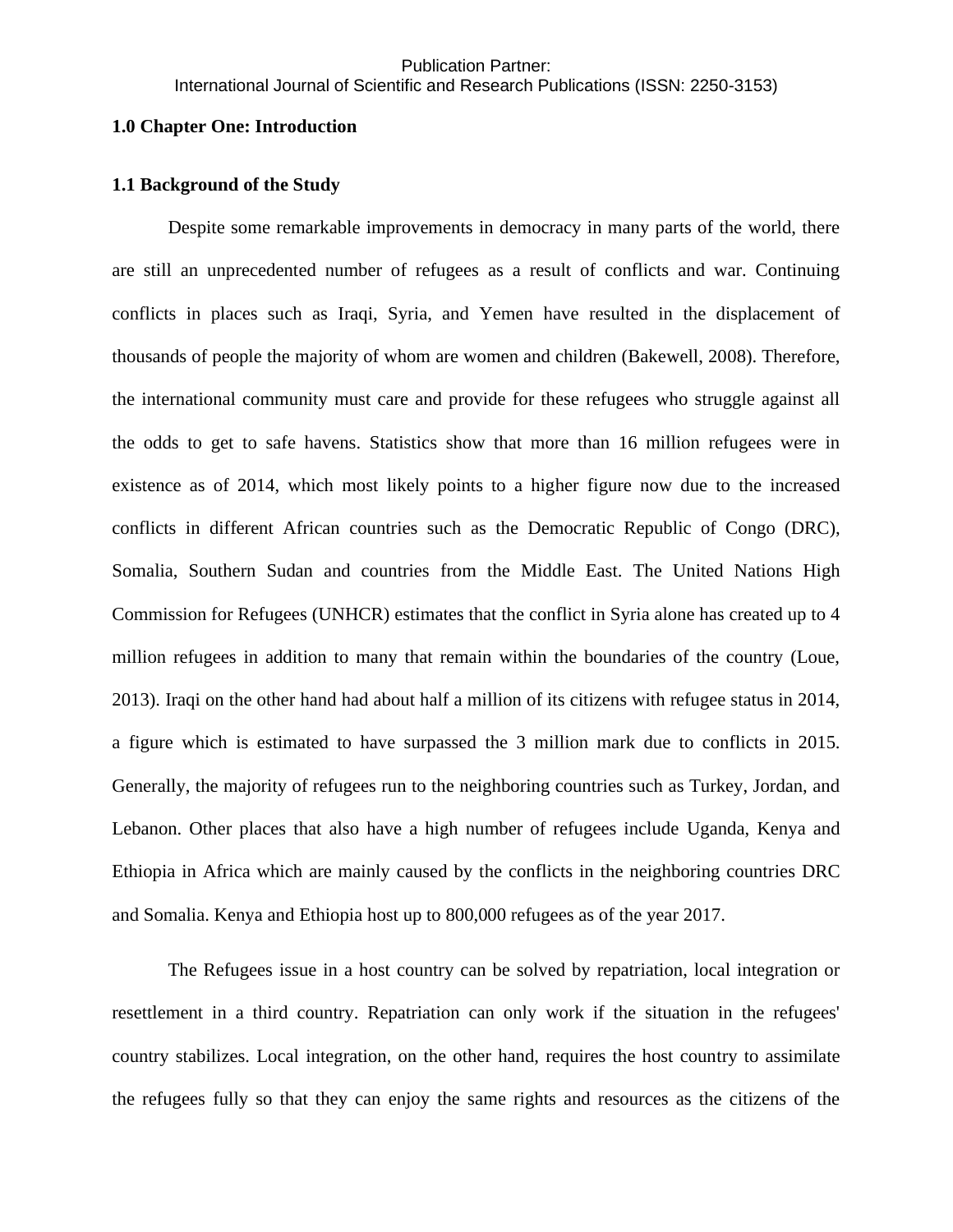# International Journal of Scientific and Research Publications (ISSN: 2250-3153)

country. Therefore, the host country needs to have the political will and the capacity to enable the process to be successful. For instances where the local community and the refugees share a common language and culture, this becomes the best solution. Local integration also requires the input of the refugees and their opinion regarding the issue must be taken into consideration. Some may hope to return to their country of origin eventually while others wish to resettle in a third country. Some individuals may decide never to go back to their country due to various reasons better known by them; thus, they will benefit the most from local integration. However, local integration is a viable idea in cases where the refugee caseload is relatively low, and both the refugees and the host country opt to follow this solution.

Repatriation is the most preferred solution for refugees primarily due to being durable. Majority of the 12 million refugees under UNHCR will be repatriated to their home countries. Repatriation is considered the best way to ensure a sense of identity for the individuals since they are usually returned to their initial area from which they were displaced. This method is suitable because the refugees can then feel belonging to the place and can maintain and practice their culture and traditions unhindered. Many humanitarian organizations highly favor repatriation if the conditions in the home country have stabilized, and they can safely return with a guarantee of their security and livelihood. Since being a refugee involves a feeling of fear and anxiousness, the individuals must be prepared and assured that the place they are returning to have improved and that measures have been taken to ensure they live without any hindrance or danger to their life. Efforts must be put in place to make sure the fear of persecution is removed from their mind. For this to succeed then, the timing of repatriation must be taken into consideration. Once the circumstances for displacement become nonexistent, then the refugee status may be revoked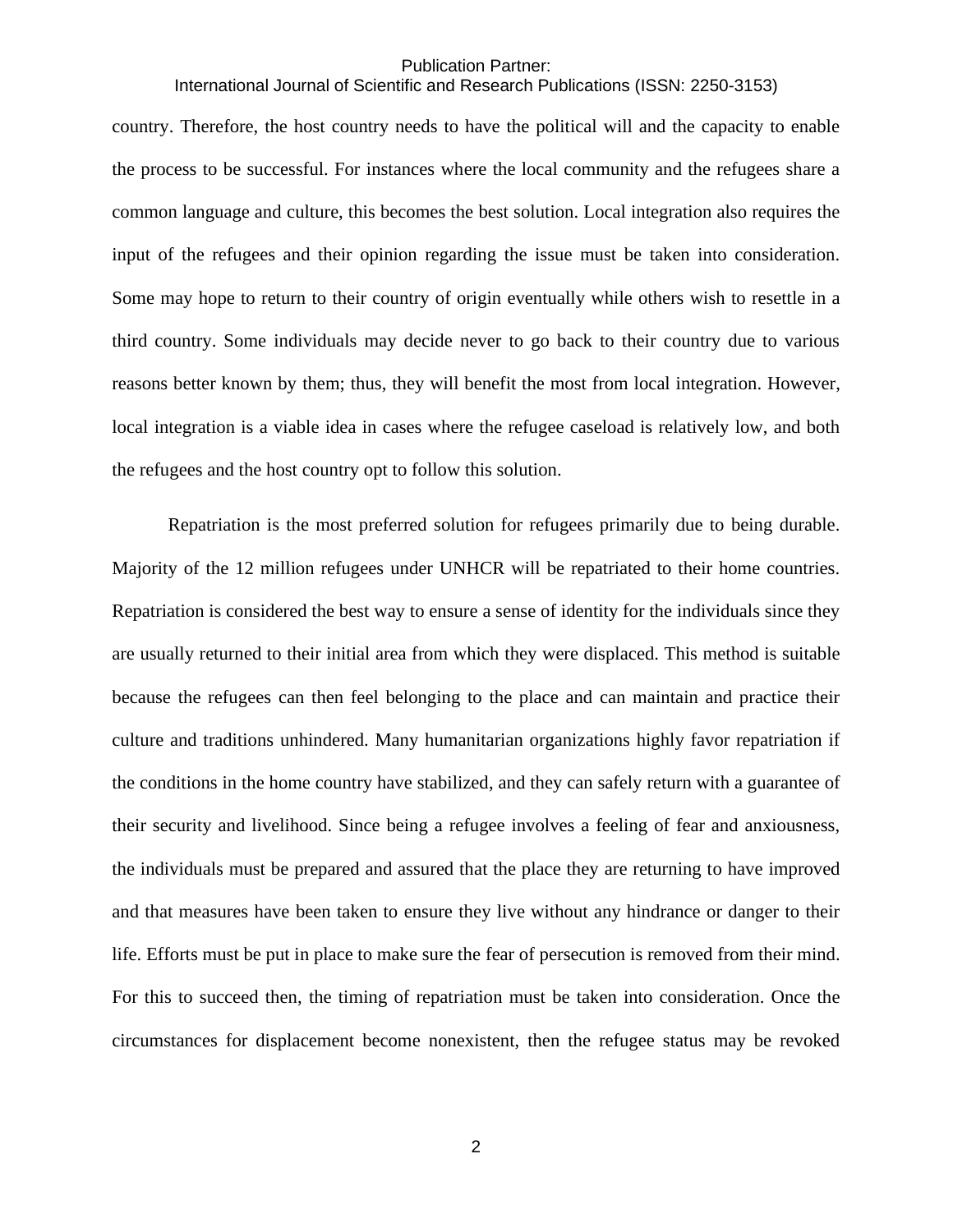International Journal of Scientific and Research Publications (ISSN: 2250-3153)

legitimately. However, repatriation is first done voluntarily before the revoking is done much later when those who have been repatriated are reintegrated successfully.

There are many instances when local integration and repatriation are nonviable, and only resettlement to a third country is the best solution. When the conflict that caused the initial flight persists and has no foreseeable solution in short to mid-term, relocation to a third country and local integration are preferable. Resettlement involves refugees relocated to a third country which is willing and able to accommodate and welcome them. In such cases, women, children, and the vulnerable groups are favored. UNHCR first used resettlement in 1956 where 200,000 refugees from Hungary were resettled and accommodated across Europe. The method also found use in the Vietnam conflict where individuals moved into Thailand and the United States.

The burden of hosting refugees has for long been left to the host countries to deal with which has resulted in the increased plight of the refugees as a result of lack of resources. It is due to this reason that UNHCR suggested the permanent resettlement as a long-term solution to the crisis that has engulfed the Middle East. This suggestion has elicited a lot of reaction and views from many developed countries and the host countries which see it as an endangerment and a relive respectively. It has however been widely accepted that the caring of refugees is a shared responsibility that should be supported politically and financially by the developed world. Europe which usually is conservative in accepting refugees has recently relaxed their stringent measures with many countries now on the frontline of accepting more refugees to settle there. Germany for instance has taken in almost 300,000 Syrians in their new program of refugee admission and resettlement.

In spite of the care and attention recently accorded to refugees, the uptake ratio remains too low as many countries are unwilling to expand the resettlement programs and some are still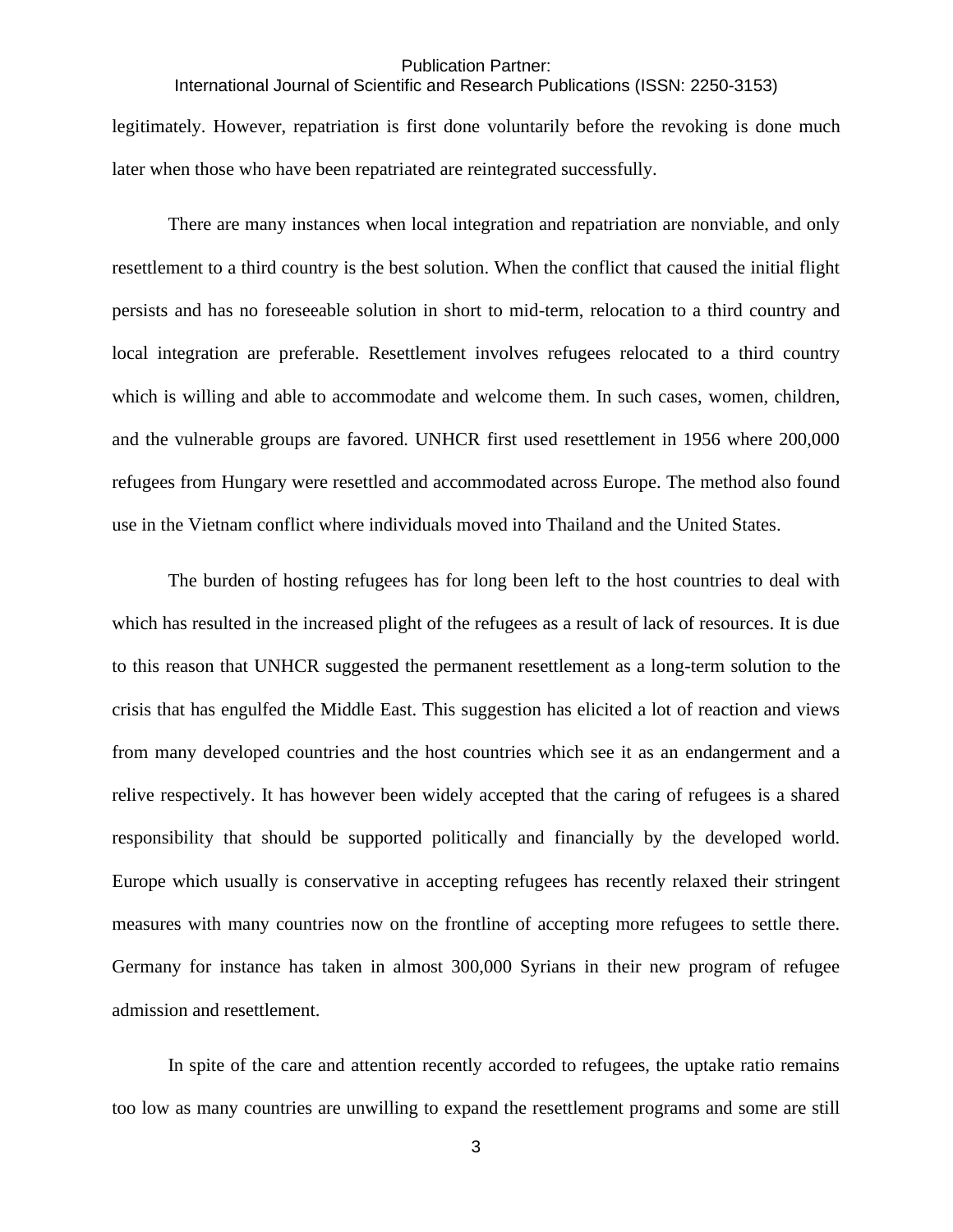# International Journal of Scientific and Research Publications (ISSN: 2250-3153)

unwilling to incorporate refugees within their citizenry. UNHCR recently confirmed that they were able to resettle a paltry 70,000 individuals in 2013 mostly due to reservations and concerns in many European countries about their national security, their capacity and the outcome for the refugees.

The United States of America has usually been at the forefront in the integration of refugees and their resettlement. It acts as the successful lesson on how to take in refugees to scale without bringing considerable harm to their citizens. However, even the program in the US has faced opposition with many critics pointing to the small amount of investment in the local level for supporting the integration program. In the absence of concrete data on the resettlement and outcomes for refugees, there will always be doubts about the program. The lack of data is likely due to a large number of refugees as compared to those seeking asylum which therefore requires more workforce and resources to track resettlement outcomes thus few countries, if any, have such data. This lack of data and information is the cause of difficulties in identifying issues and solutions for refugees (Loue, 2013).

For the US government to be able to solve the problem of refugee resettlement there is a need for them to figure out the outcomes and trends for the already resettled individuals so that they can better design tools and kick-start programs to meet the current requirements. For this to be done Migration Policy Institute (MPI) effectively must be put to good use (Government of USA, 2014). The institute has recently compiled and analyzed data sourced from different agencies in the U.S government that deal with the resettlement of refugees and the American Community Survey (ACS). The collected information on the size of refugee populations and the resettlement program resulted to findings on challenges of refugee integration in the U.S.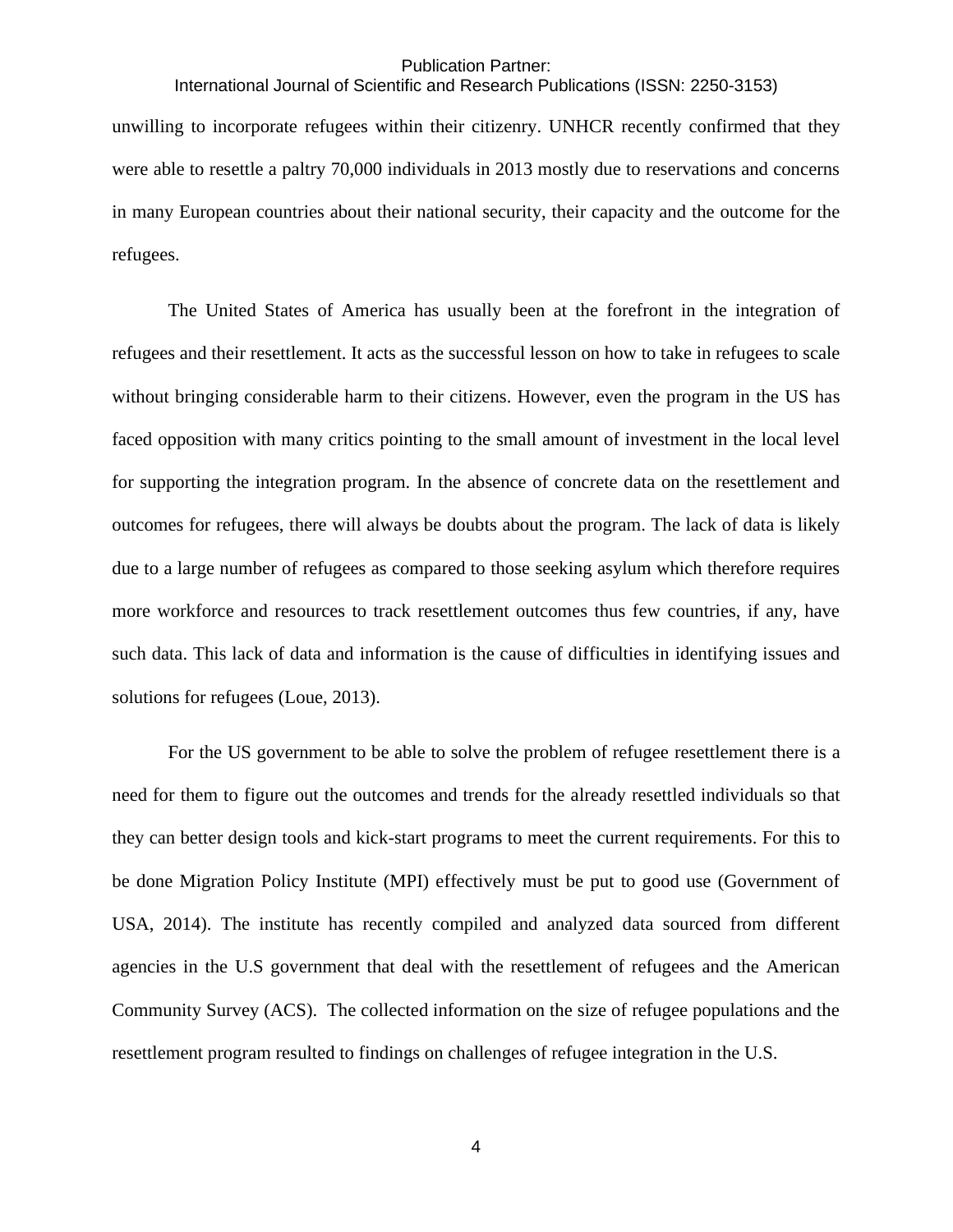International Journal of Scientific and Research Publications (ISSN: 2250-3153)

For a long time, the U.S has been the favorite destination for refugees and the most significant contributor to the UNHCR and other international aid organizations with about USD 32 billion worth of aid. All refugees that find their way to the U.S have a right to approved social services that is unique and different from that provided to both documented and undocumented immigrants. Generally, the issue of immigration and refugees is a federal government function; it is the states and local authorities that receive the funds and provide the required services accordingly. As of 2015, the U.S took in about 75,000 refugees and promised to increase the number by 10,000 individuals drawn explicitly from Syria due to a large number of displaced people in the country. This is a clear indication that the U.S has been steadily increasing the number of successfully resettled refugees in the country.

For a refugee to successfully be admitted into the US, he or she must meet the set criteria which majorly include:

- **•** Meeting the provisions of the Immigration and Naturalization Service (INA) section 101 (a) (42)
- Not already resettled in any third country
- Being of special humanitarian concern as determined by the president
- Can be admissible as per the US law

#### <span id="page-19-0"></span>**1.2 Responsibilities and Roles of Stakeholders**

The federal government plays the most prominent role in the resettlement of refugees in the US. The Immigration and Naturalization Service (INS) is tasked with the responsibility of determining which of the applicants meets the requirements of the law to be bestowed the status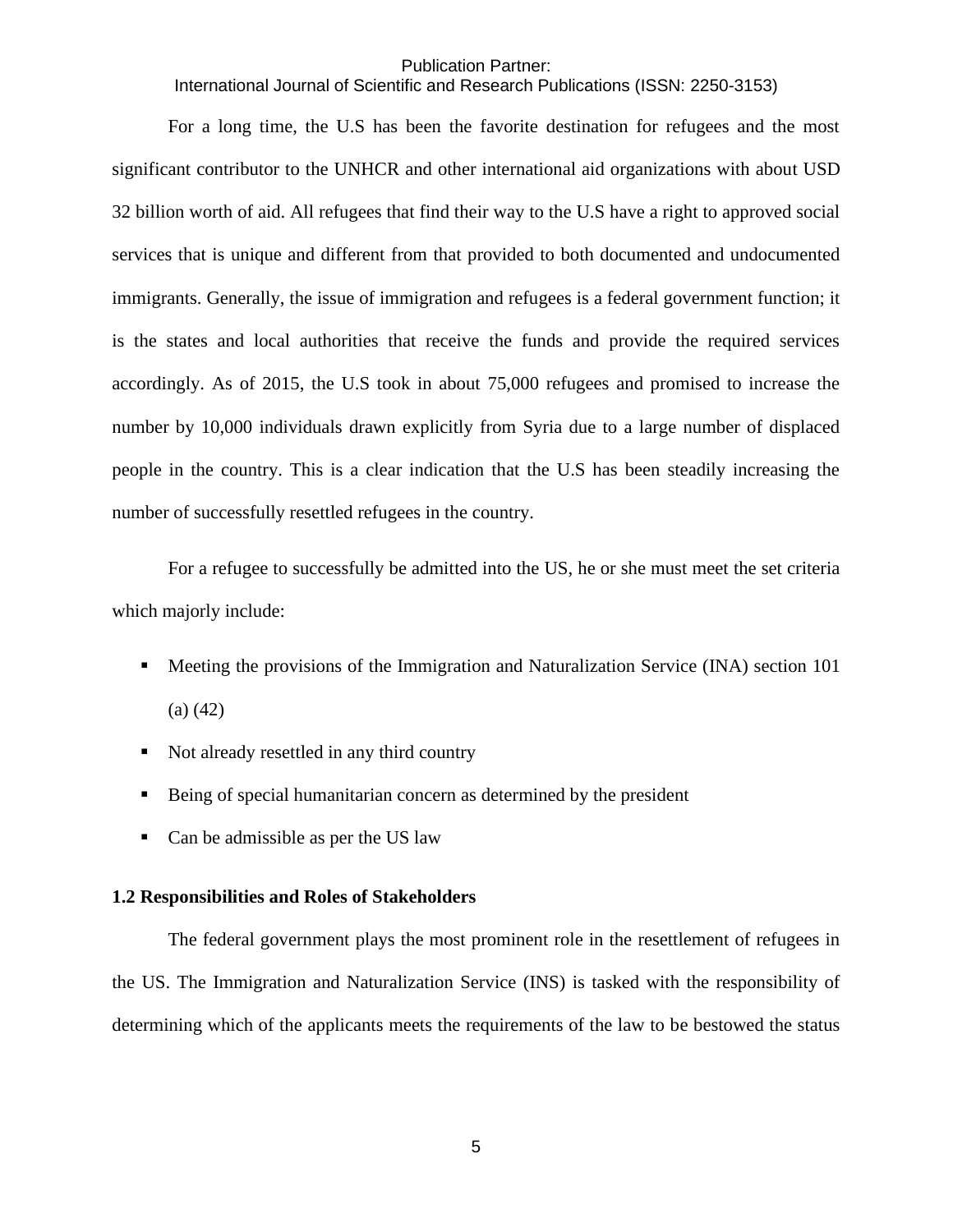# International Journal of Scientific and Research Publications (ISSN: 2250-3153)

of a refugee. Together with the Department Of State (DOS), they coordinate resettlement of the refugees.

DOS deal with resettlement policy as well as initial processing of the refugees overseas, their transportation to the US, and cultural orientation. DOS funds various non-profit organizations which are involved in receiving the refugees and their placement on arrival. DOS has funding agreements with the resettlement agencies, and it is through them that arriving refugees are welcomed and receive essential services and personal necessities for their first month in the US. It links the individuals to longer-term services which are funded by the Department of Health and Human Services (DHHS) (Bruno, 2015).

The responsibility of resettling refugees and providing financial aid, medical services, and other social services is taken over by the DHHS for up to 5 years. Through its Office of Refugee Resettlement (ORR), the refugee service programs are funded by use of state governments and NGO's. State governments together with local governments have dedicated offices which offer services to refugees and are financed by ORR.

In addition to the services that are given by the government, NGO's and other voluntary sector play a critical role. Resettlement in the US is a public-private partnership where NGOs are involved in the whole process to offer useful and coordinated services. Other organizations that play a critical role include churches and local volunteers. Local volunteers may provide household items or even teaching and mentor the new arrivals (Bruno, 2015). For instance, New Neighbor Relief (NNR) a nonprofit organization helping refugees in San Diego, California partners with some resettlement agencies to deliver support to newly resettled refugees. NNR receives the information about the arrival of new families and the organization mobilizers it's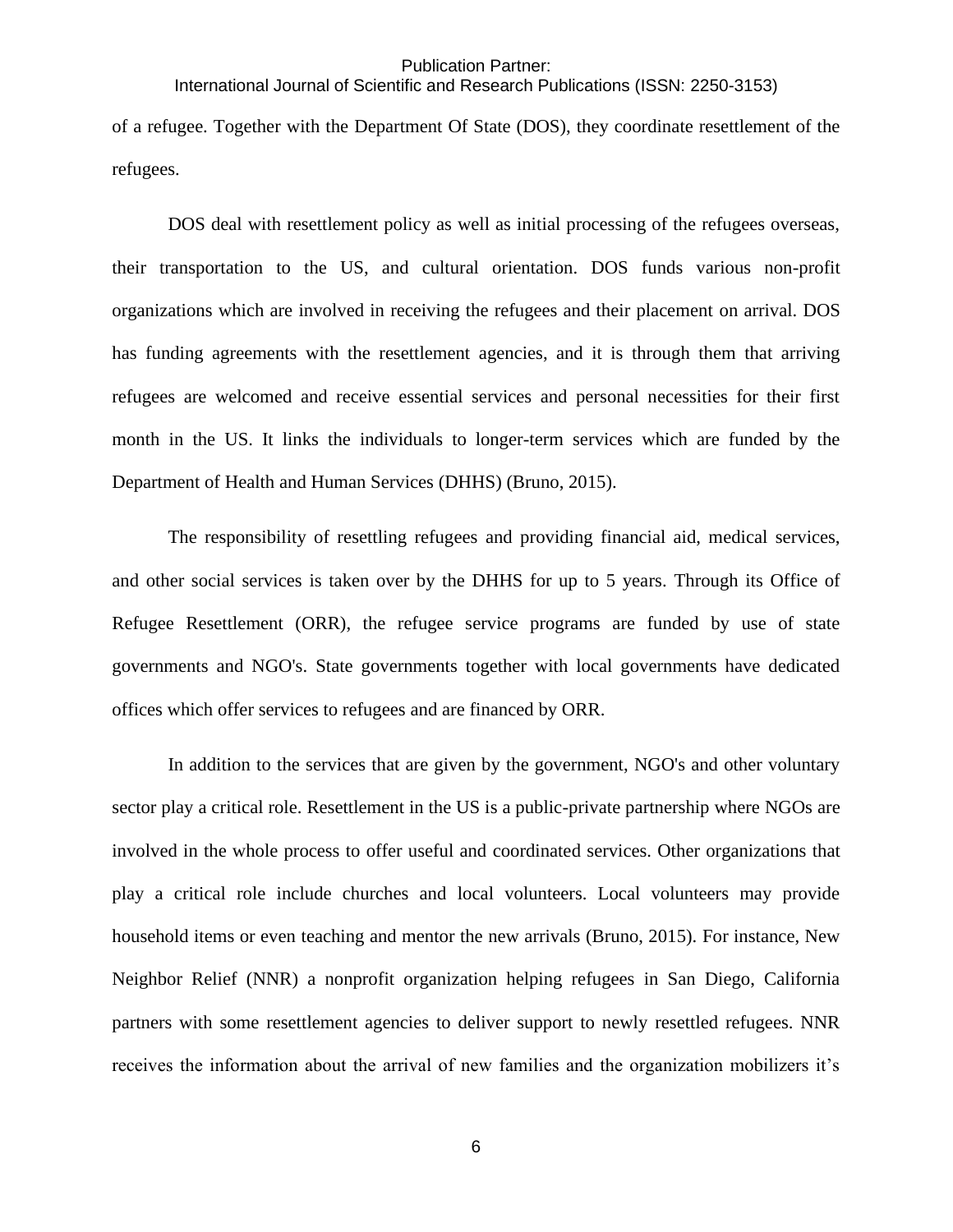International Journal of Scientific and Research Publications (ISSN: 2250-3153)

volunteers to collect household items and mentors go over to the families' new apartments to teach them how to use different items.

The resettlement process in the US prioritizes family reunion and cultural integration when choosing a place to resettle refugees. Those who have family and friends willing to host them are given the opportunity whereas the others are taken to a location where they can be able to find cheap housing and employment to kick-start their livelihood (Bakewell, 2008). However, lack of access to jobs and expensive cost of housing in California push many refugees to move to other states only a few months after being resettled. The resettlement must also take into consideration the local community's willingness to accept them. Therefore, it is ordinary to find people of a particular origin settled in a specific place.

Unlike immigrants who are admitted to the US through family or employment opportunities, refugees are here solely on humanitarian grounds and are therefore not expected to be self-sufficient economically. That is why they are entitled to relieve and aid many years after entering the country. Federal programs aimed at helping the refugees to resettle Medicaid, Temporary Assistance for Needy Families (TANF), Supplemental Security Income (SSI) and Supplemental Nutrition Assistance Program (SNAP). All this is due to the refugee act which entitles them for the same. The Act focuses on making the refugees depend on themselves in the future. However, the situation on the ground is not always so. Similar to most well-intentioned policies the benefits are not what one could expect. The operations though helpful do not prepare the refugees for self-sufficiency and mental health (Bakewell, 2008).

## • **Problems making refugee resettlement difficult in San Diego, California**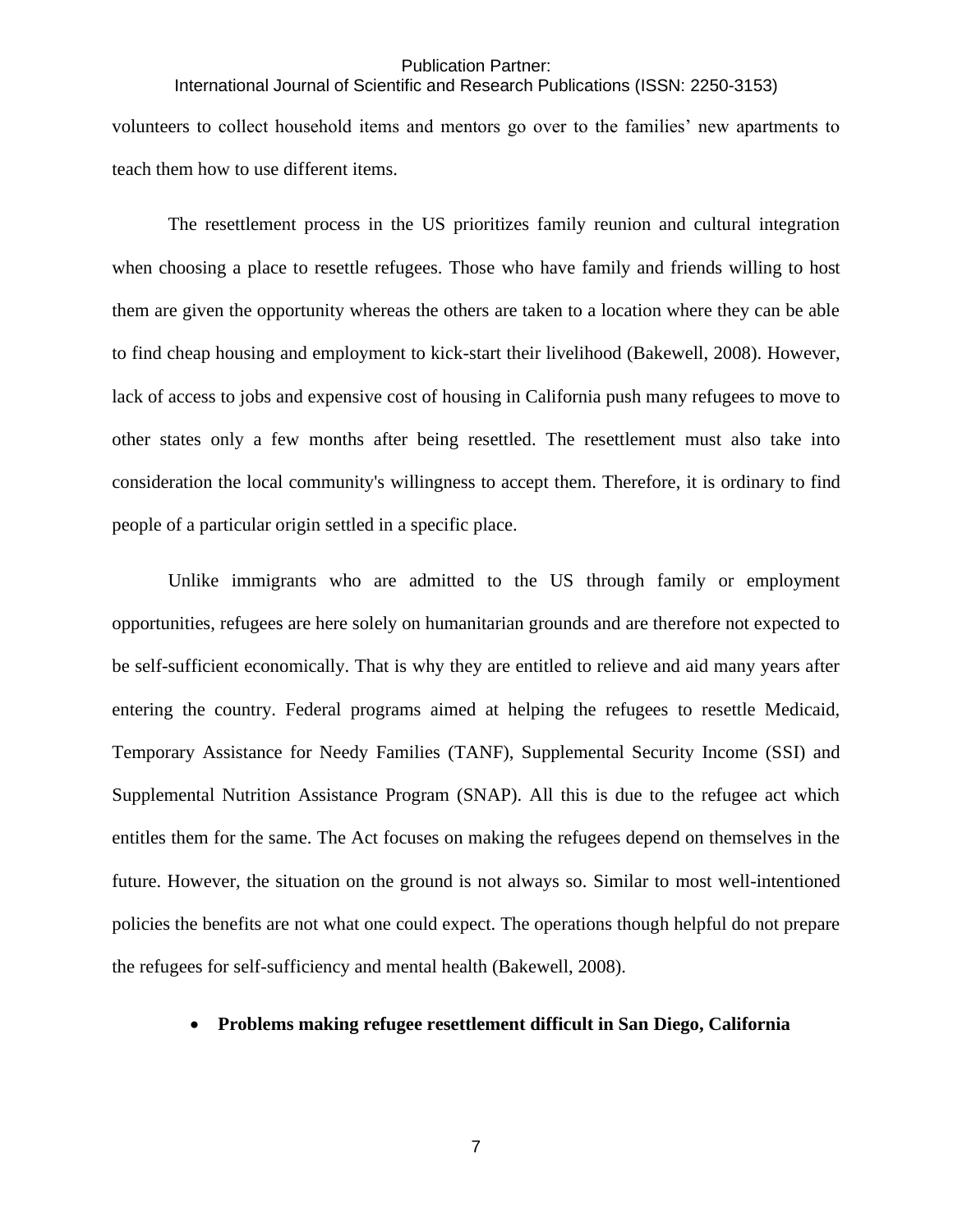International Journal of Scientific and Research Publications (ISSN: 2250-3153)

In San Diego area, refugees face many problems making it difficult for them to start a new life. These problems include, but are not limited to, lack of affordable housing, lack of decent employment, increasing rates of prostitution and drug use, language barriers (combined with poor quality of San Diego continuing education ESL courses and San Diego Unified School District's efforts reduction in support to newcomer students), unwelcoming communities, difficulties in accessing healthcare services, problems accessing decent education, cultural integration issues, lack of personal necessities, transportation problems, insufficiency of cash aid, bullying and segregation in schools and social places, mental health and psychological trauma, lack of access to sexual and reproductive health services, lack of information on public health issues, neglect of elderly refugees and domestic violence (Justin Mudekereza, 2018).

Most of the challenges facing resettlement of refugees are inter-related. Since most of them are from hardship areas, they are already traumatized, and their mental health is highly affected. However, research has also found that lack of appropriate employment and financial dependency also plays a critical role in prolonging the distress (Capps and Newland, 2015). This also may be the reason why children learn English faster compared to parents and thus have to act as their interpreters and sometimes decision makers which has a strong connection with dysphoria for the parent, especially the father. Since most of the refugees come from regions where fathers make every decision, reversal of their role may result in depression and attempts to regain control is manifested in the form of anger and thus domestic violence (Rothblum et al., 2013). Sometimes one can be depressed due to being unable to find a job that they are skilled at. For instance, one may have been a doctor in his home country, but they are forced to do menial work for survival because their licenses are not recognized in San Diego or any other County (Capps and Newland, 2015).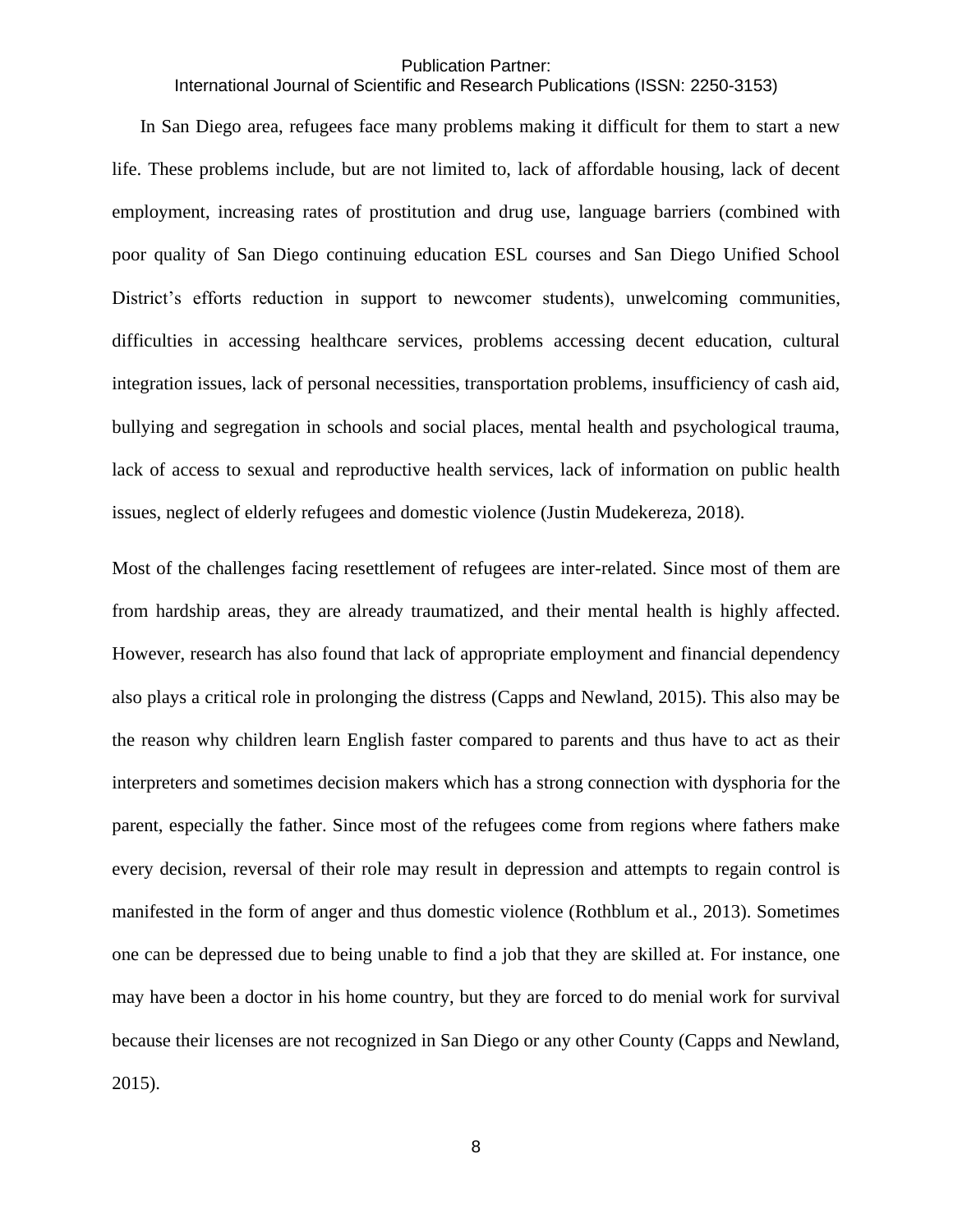International Journal of Scientific and Research Publications (ISSN: 2250-3153)

San Diego receives the bulk of refugees in the US according to State Department data. In 2016 fiscal, the county received an average of 250 refugees each month, a figure which tripled in August 2017 and the following month (Brown and Scribner, 2014). This surge resulted in the low supply of housing units forcing some of the refugees to live in motels as caseworkers searched for housing. Lack of housing in San Diego has escalated with some refugees living in houses far below the capacity. This has resulted in some of them being asked to leave the homes because they lied about the number of occupants. The caseworkers have no choice because there are larger families needing resettlement whereas the supply of larger housing units is limited. Due to the overcrowding, there is a danger of disease outbreaks which significantly affect the livelihood of the refugees.

Refugees face problems as a result of inadequate cash aid that is afforded them. Research done by the Washington Post (2010) showed that there is a dire need for the cash offered to refugees to be increased. It showed cases where one is forced to choose between buying food or diapers for their babies or else pads for menstruating women if there are some in the household. The economic restraint and hardships drive some of the refugees in prostitution and crime to supplement the income. Others engage themselves in drug abuse as a way to keep their mind away from the problems that they face every day.

Recently the travel ban issued by the president has affected the flow of refugees in San Diego. Some of them who had already succeeded in their applications and awaiting traveling have become anxious and are not sure of their fate. It has affected resettlement in San Diego specifically because some of those that have arrived there left their relatives behind and were hoping to be reunited. Those already in transit know that anything can happen along the way and make them to be repatriated back to their host country (Brown and Scribner, 2014).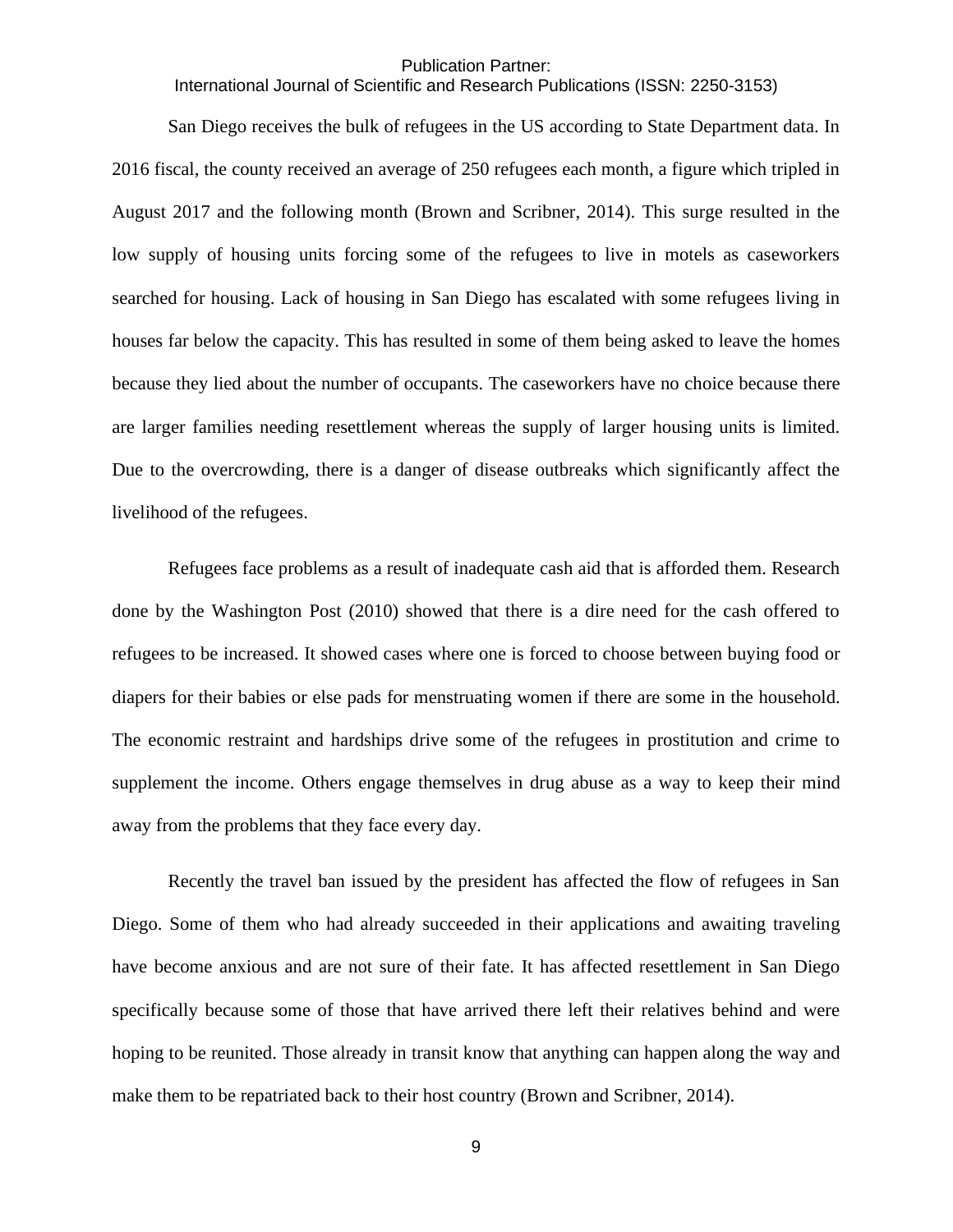International Journal of Scientific and Research Publications (ISSN: 2250-3153)

Due to differences in education systems between the US and the home country for most refugees, access to decent education is relatively hard for them. Some are even unable to access healthcare services as a result of a language barrier and lack of information on public health issues. Those that arrive with various medical conditions have to wait to be attended by local medics because they are not yet documented and thus cannot access public health facilities (Bruno, 2015).

Some of the refugees also find problems in accepting the culture of the local people which may be contrary to their own culture. They may feel alienated in some circumstances such as social places where they have no proper knowledge of the procedures and how things work out.

#### <span id="page-24-0"></span>**1.3 Research Question and Objectives**

#### <span id="page-24-1"></span>*1.3.1 Aims and objectives*

The primary aim of this study is to come up with solutions to the problems that make refugee resettlement difficult. Main goals include:

- a) Identifying the solutions to the difficulties refugees face in their resettlement in San Diego.
- b) Investigating the extent to which refugees are affected in their bid to resettle in San Diego.

## <span id="page-24-2"></span>**1.4 Research Question**

- a) What solutions can be implemented to curb the difficulties refugees face in their resettlement in San Diego, California?
- b) What is the best solution according to the refugees, on the difficulties they face?
- c) What is the solution from the perspective of other stakeholders?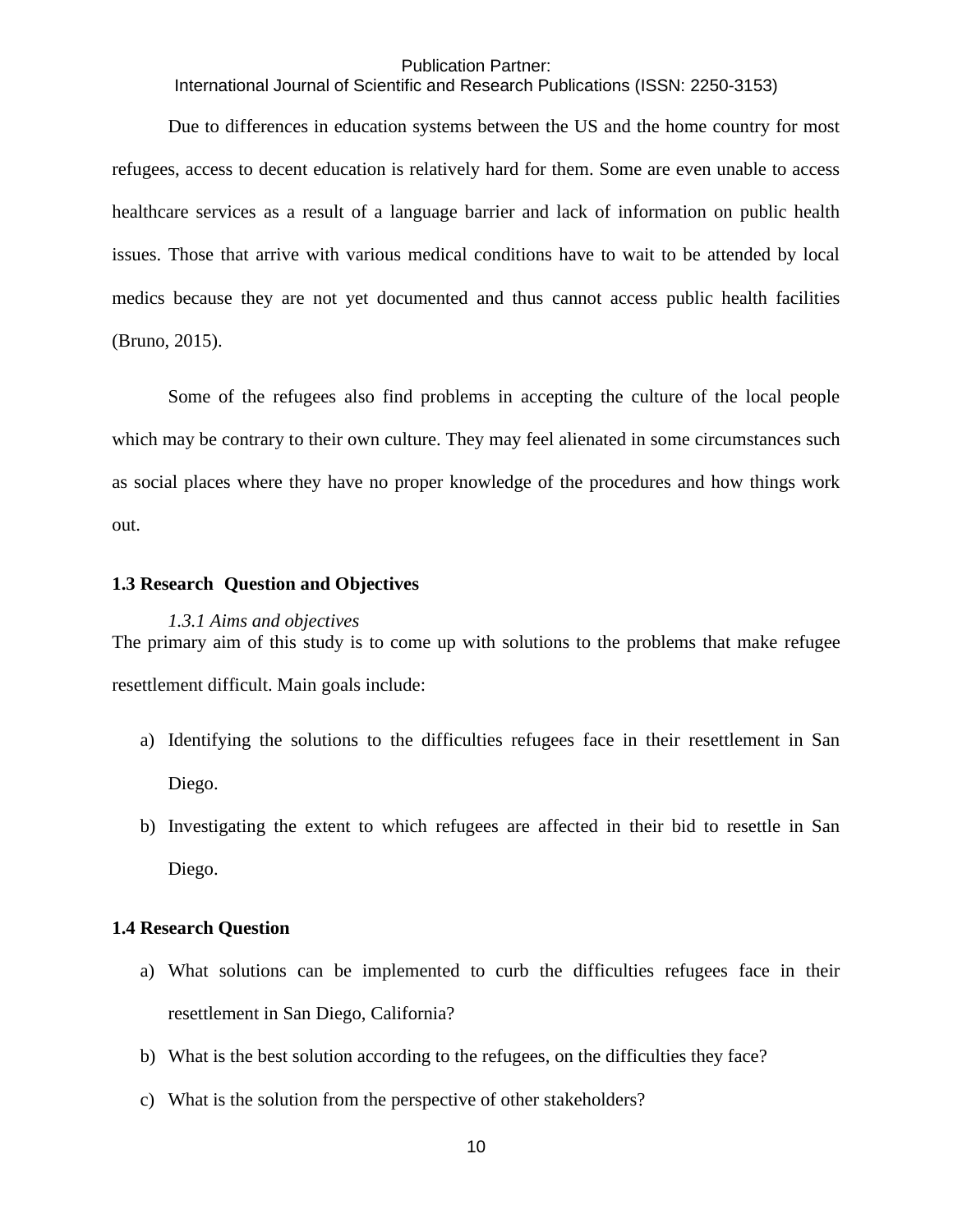#### <span id="page-25-0"></span>**Chapter Two: Literature Review**

# <span id="page-25-1"></span>**2.0 Literature Review**

A closer look across the world reveals that the number of people displaced due to different conflicts is soaring at an alarming rate and will continue to do so in the foreseeable future. As a result, it has become necessary to find a durable and sustainable solution to the refugee issue worldwide. The literature reviewed in this thesis is from the understanding that the resettlement of refugees in a third country is the one primary solution to the refugee crisis. For such a solution to be successful though, the host country needs to have a favorable and welcoming attitude towards the new inhabitants of the area. Secondly, security and other protection measures geared towards ensuring and improving the well-being of the visitors must be prioritized. The stakeholders must also make all effort possible to foster integration between the host community and the resettled refugees. It, therefore, is essential that we look at the factors determining the host community's perception and attitudes towards them, making the refugees' acculturation to their new homes a viable and accepted method for integration, factors that have adverse effects to the mental health of refugees, etc. All these are important and relevant in determining how successful the resettlement process will be in the host community. All of these factors require a sound policy to be formulated, and thus there is a need to reflect on the policy implications of the process.

UNHCR (2016b) data shows that there are at least 21 million refugees scattered all over the world in 2015, making this the highest figure obtained since the end of World War two. These numbers are about two million more than the value achieved in 2012 and continue to rise.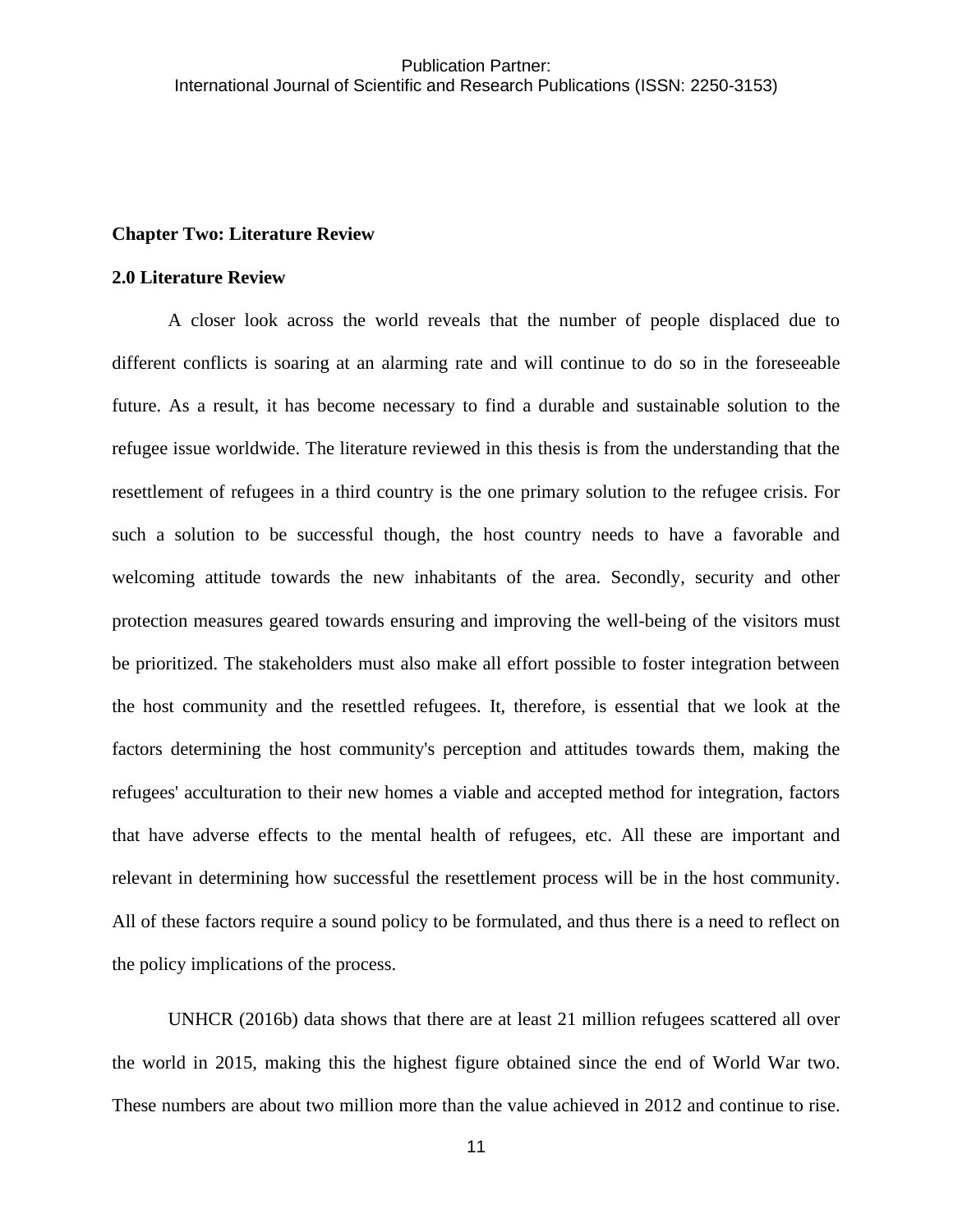# International Journal of Scientific and Research Publications (ISSN: 2250-3153)

2016 marked a significant year for refugee-hosting countries due to the record number of refugees emanating from the Syrian civil unrest. Countries neighboring Syria and those across Europe bore the brunt of harboring the millions of people seeking safety. Of the overall number of refugees, about 51% are children under 18 years of age with a significant amount of them unaccompanied or separated from their family (UNHCR, 2016b).

Many countries are aware of the 1951 Geneva Convention and the ensuing status of refugees with 148 being signatories to the convention's 1967 protocol. These protocols have formed a backbone from which many have formulated policies on the handling of refugees. It defines who should be recognized as a refugee and the rights that should be accorded to such an individual. The refugee is also entitled to protect from harm and assistance in finding a place to live and settle (UNHCR, 2011). In simple terms any person in a foreign country who is reasonably afraid of persecution due to race, nationality, political ideology, or religion; and cannot make himself or herself available for protection in his country or return there fearing being persecuted; is, in essence, a refugee (UNHCR, 2011, p.5). However, until UNHCR or the host country recognizes one as a refugee, he or she is referred as an asylum seeker and needs to wait for the refugee claim to be evaluated and verified.

In the later stages of the last century up to present time, the refugee concept has been broadened with most countries taking in some of them as permanent citizens if they meet the laid down criteria to be seen as qualified. In this regard, the western countries have been at the forefront, with countries such as Canada and the United States very committed in this regard. There has been increased advocacy for the term refugee to be broadened further to encompass people who have been displaced as a result of environmental issues as well as natural disasters (Hollifield and Salehyan, 2015). Differentiating between refugees and asylum seekers is a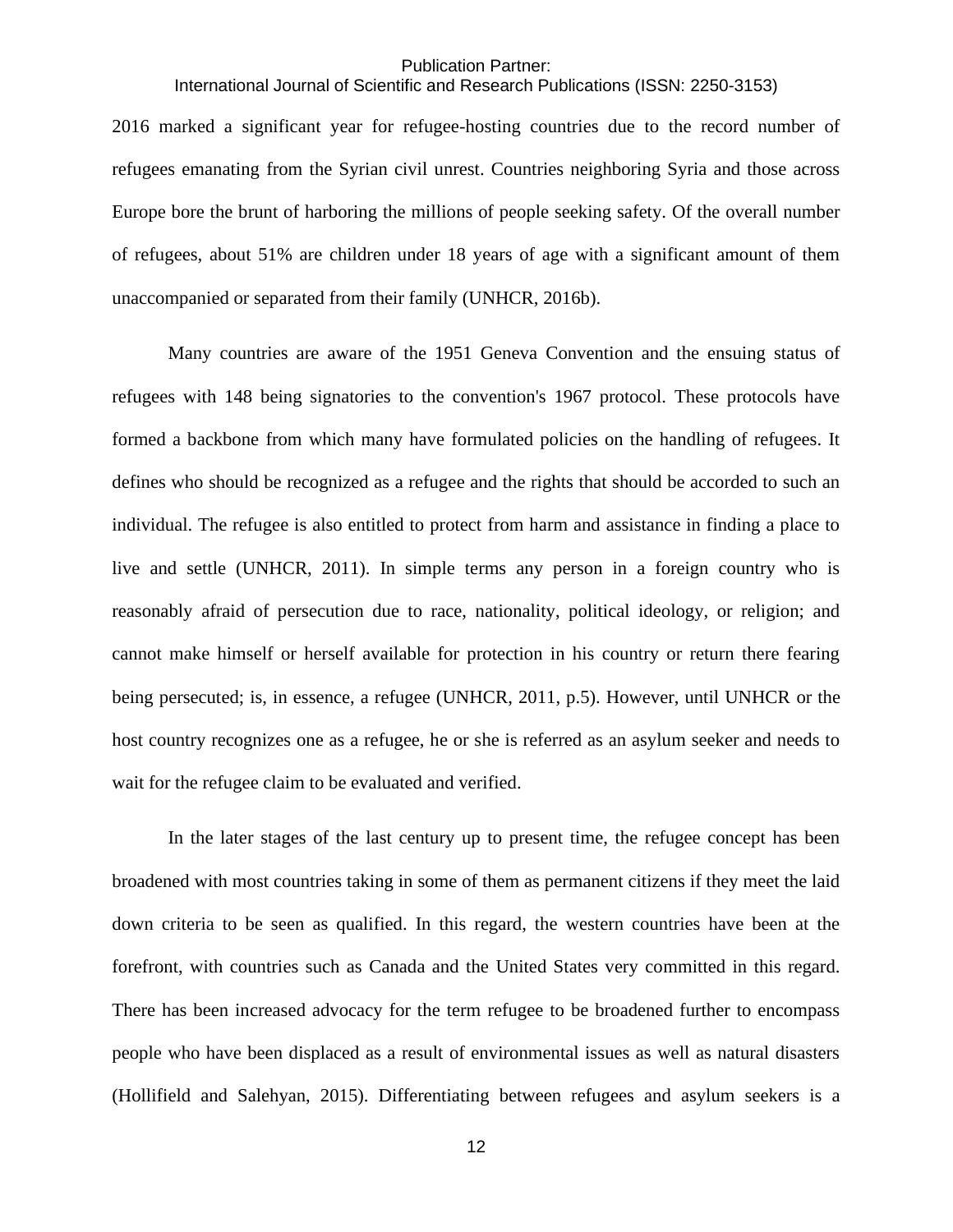# International Journal of Scientific and Research Publications (ISSN: 2250-3153)

complicated process since most of the time they lack documentation; thus, they are all treated the same.

Most of the refugees find that they cannot be able to return to their home country due to insecurity, lack of means, political instability, lack of means to earn income, and the impossible task of reclaiming their homes and property back. Although returning to their country of origin is the preferred solution to some of the refugees, others prefer to stay in the host country may be due to horrors experienced previously and the persistent psychological trauma. Finding a lasting solution for the refugees is, therefore, a daunting task for the involved parties. It is recorded for instance that of the 21 million refugees worldwide in 2015, only about 200,000 were able to return to their country of origin after the end of the conflict (UNHCR, 2016b). Only about 100,000 refugees were accepted to be permanent residents in the host country in 2015. A majority of refugees may choose not to return to their country of origin or stay in the host country and opt instead to move to a third country as permanent residents. This scenario has the danger of the refugees becoming exiled in a protracted amount of time. Of those seeking permanent residence in a third country, only a small percentage can succeed with the rest having to live as refugees in the host country awaiting resolution of their status. Therefore, the burden of hosting refugees has mostly fallen on developing countries and those with middle economic status. Considering the majority of these countries cannot even be able to meet the needs of their citizens adequately, the life of the refugees becomes hard, and hopelessness sets in. The refugees find life unbearable, and some of them take a step to try traveling to third countries with boats illegally. About a million refugees worked this option in 2015. While some of them succeeded in reaching other countries, some of them drowned, the majority were caught and repatriated, and a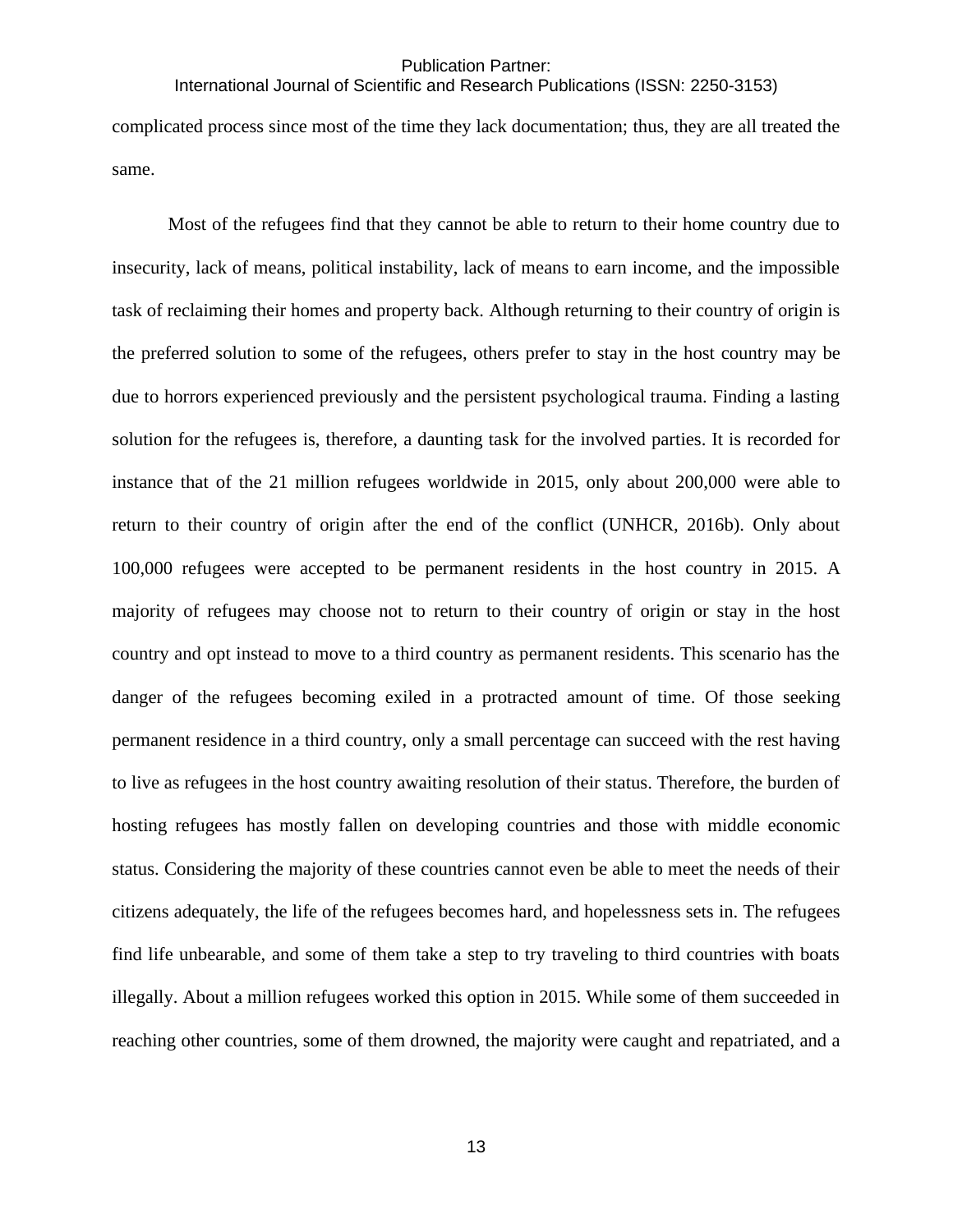#### Publication Partner: International Journal of Scientific and Research Publications (ISSN: 2250-3153)

few were hosted as refugees or live their life illegally in the country. In the Mediterranean Sea alone, 5,350 refugees lost their lives in a bid to find greener pastures (IOM, 2016).

In spite of many countries ratifying the Geneva Convention and thus committing to come to the rescue of refugees, many of the citizens of western countries such as the US sometimes regard refugees as a threat to their security and treat them without compassion. Some see the presence of the refugees as a hindrance for their well-being (Fakih and Marrouch, 2015; UN Secretary-General, 2016). With many of the US refugees resettling in San Diego, California, some have raised concern and opposed the move. The move to resist resettling of the refugees has been fueled by the negative perception of refugees in public and fear of insecurity. Considering that the US has in recent years come under terrorist attacks from groups and countries of Muslim ancestry, many are skeptical of the method used to determine who is chosen for relocation to their State. This has been the reason for the low uptake of refugees as the government increases surveillance to ensure security to the host community (Ayed, 2015).

# <span id="page-28-0"></span>**2.1 Public Attitude**

Public perception and attitude towards refugees have recently plummeted not only in San Diego but across the US. As per a public opinion poll conducted by IPSOS in June 2016, 54% of Americans advocate for the exclusion of refugees from their country. More than half of those polled were of the opinion that terrorists are entering their country and living among them pretending to be refugees but are biding their time waiting for the opportune moment to turn against the host community. They concur that majority of those coming to the US, and by extension, San Diego chose to do so not because they lack options but due to economic reasons and an attempt to take advantage of the improved welfare services available (IPSOS, 2016). Some individuals from the host community also feel that resettled refugees add a burden to the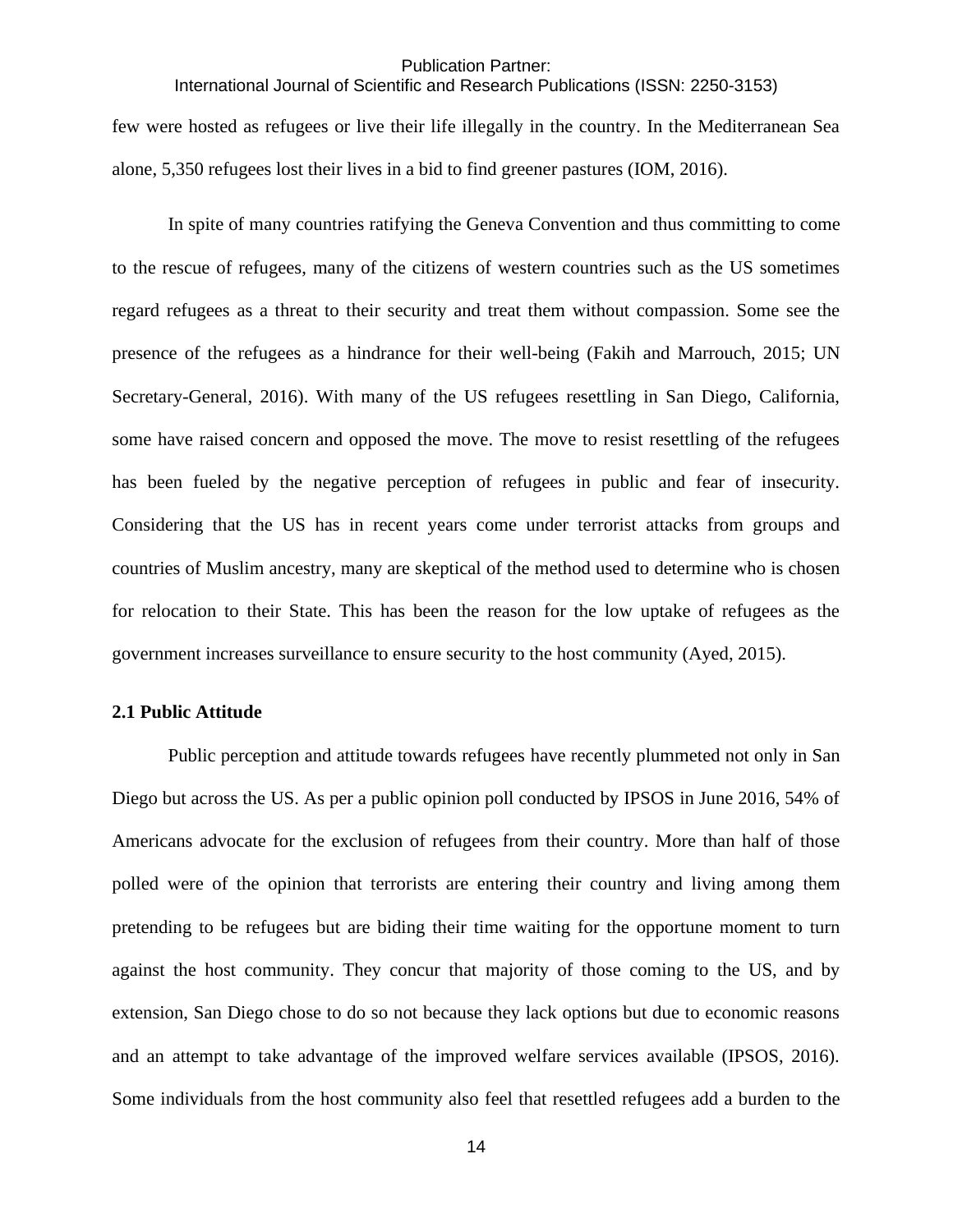# International Journal of Scientific and Research Publications (ISSN: 2250-3153)

government, and they believe the refugees burden the society because they take away jobs and social benefits that should instead be profiting the local community (Wike, Stokes and Simmons, 2016). The study found that those having a negative attitude towards Muslims also perceived refugees negatively.

The results obtained from the above poll and study together with other recent ones are a clear indication of the strong perceptions which guide how the local host community views them. The studies show that public attitude towards the refugees is affected by their association with terrorism, fear of authenticity of refugees, and concern for their economic and cultural wellbeing.

# <span id="page-29-0"></span>**2.2 How Perceived Threat Affects Attitude to Refugees**

Research has squarely blamed refugees when it comes to a feeling of danger to potential host community (McKay, Thomas, and Kneebone, 2011; Stephan, Renfro, Esses, Stephan, and Martin, 2005). They posit that several sources or perceived sources bring forth the threat. Individuals quote refugees need for jobs, healthcare access, housing, and language training, differences in culture, religious identity, and values. All these form potential sources that can make the host community feel threatened and formed the basis for majority support for the federal government's policies that restrict immigration (Canetti, Snider, Pedersen, and Hall, 2016). Research literature supports the fact that the perception of a threat can viably be used to predict attitudes of the local host towards refugees and immigrants (Murray and Marx, 2013).

Theoretical methods that categorize threats from refugees have been formulated. The integrated threat theory of prejudice is the most well-known and places threats into four subgroup (Stephan et al., 2005). Realism threats emanate from fear for economic or political power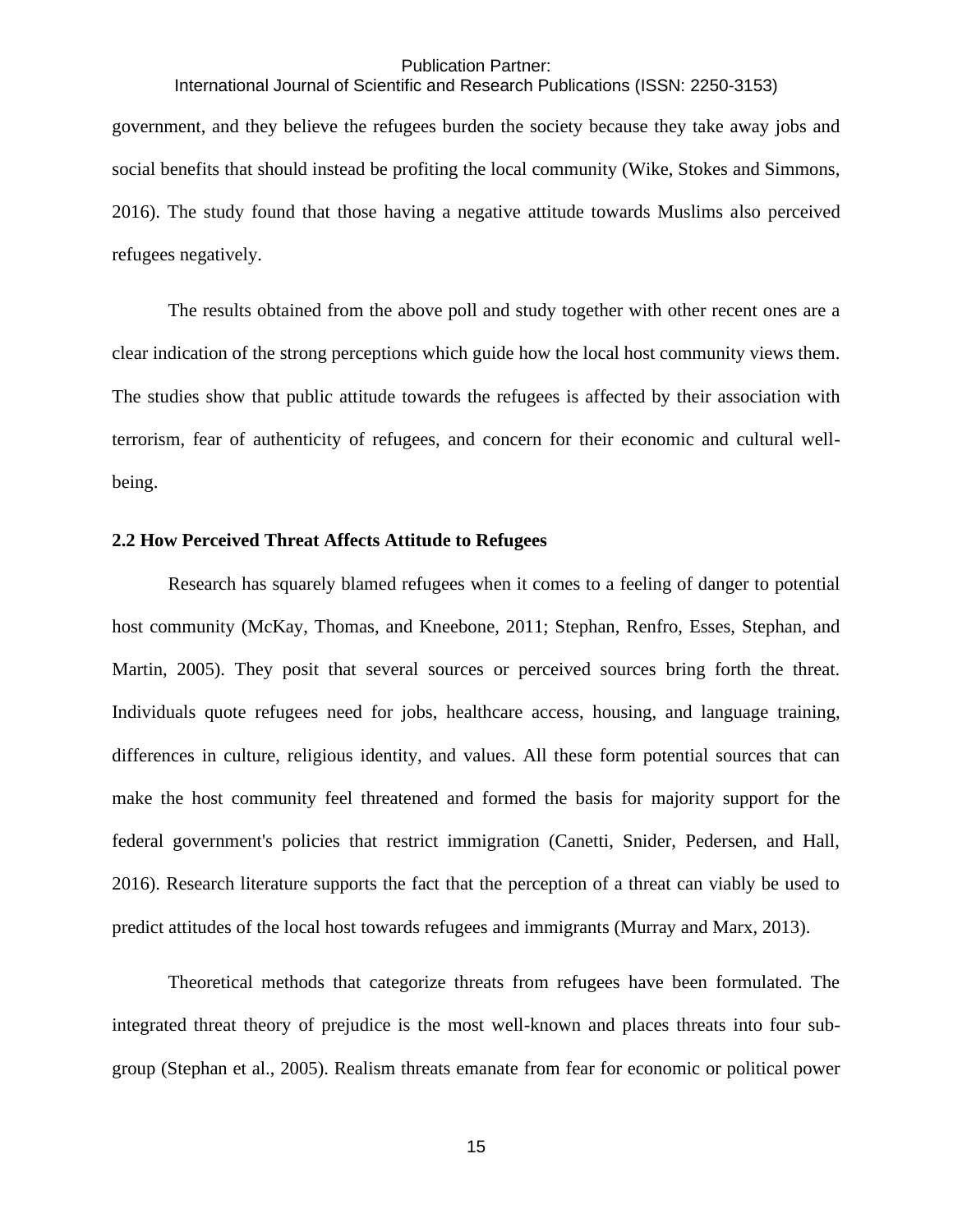# International Journal of Scientific and Research Publications (ISSN: 2250-3153)

and come forth when the well-being of the individuals is at stake. Symbolic threats engulf the host community when they feel that their values and beliefs are in danger. Thirdly, a perception that refugees are lazy people and aggressive can trigger negative stereotypes. Finally, a host community may have intergroup anxiety which may come as a result of feeling under threat due to interactions among groups perhaps as a result of one's rejection or embarrassment. This theory has found use in explaining perceived threats against immigrants, international students and even minorities in the community (Stephan et al., 2005).

It is believed that the presence of the threats alters the perception of the locals against refugees and immigrants. While conducting the study, Stephan et al. fed participants with fake news about the Tutsi of Rwanda immigrating to the US, making sure that his description showed them as posing a realistic threat, having a financial need, posing a health threat and prone to violence; and a symbolic one, differing values to American values. The participants were seen to have developed a negative attitude towards the Tutsi refugees compared to those who did not participate in the study.

Another essential theory trying to explain negative attitudes towards refugees is the Unified Instrumental Model of Group Conflict (Esses, Jackson, Dovidio, and Hodson, 2005). This theory describes where the concerns arise from, pin economic and values as primary drivers. Situational factors rooted within the host community play an important role in conjunction with the prevailing ideologies stemming to create a perception of competition with the reported outsiders. This perceived threat is especially more pronounced with the increase in the number of refugees and in cases where the refugees are noticeably different from the host community (Esses and Jackson, 2008). Therefore, it is no wonder that there is a negative perception towards refugees who mostly belong to the Muslim community in the Middle East. Due to a difference in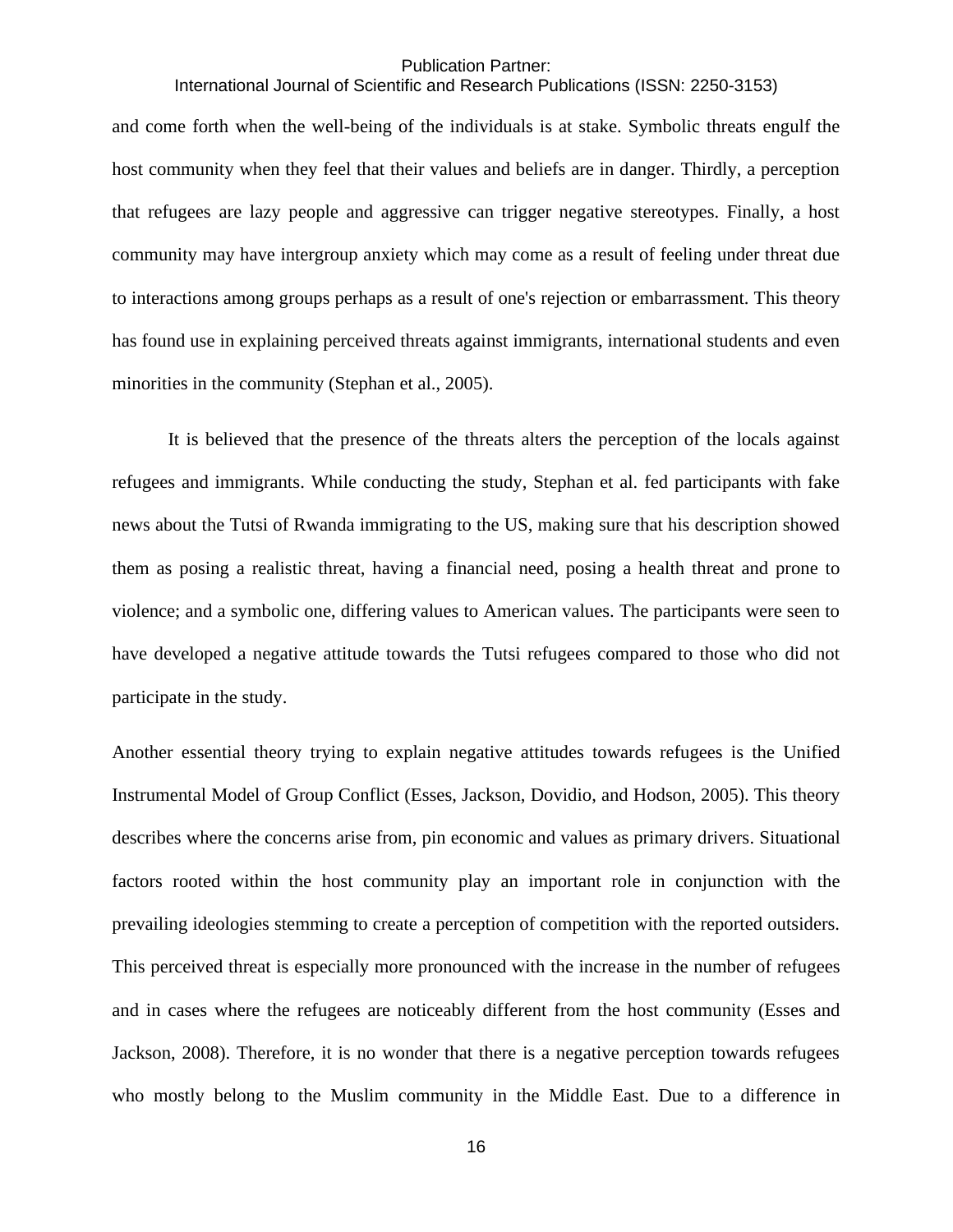# International Journal of Scientific and Research Publications (ISSN: 2250-3153)

language, appearance, religion, and values to those of the local host community, there may arise a perception of threat to the status quo. The media has also contributed negatively to the negative attitude of the refugees by the host community due to their coverage portraying refugees as a direct completion for resources meant for local people and bringing negative values to the perceived absolute local values (Esses, Medianu, and Lawson, 2013). Research, therefore, postulates that there is an involuntary need for the locals to protect their status with most desiring to eliminate competition for services and resources.

Unified Instrumental Model of Group Conflict is a demonstration that perceptions of the people of San Diego on completion offered by the refugees bring about the observed opposition and prejudice towards them. Therefore, the local community will likely not support policies geared towards the empowerment of the refugees and immigrants. As the stakeholders strive more to remove barriers associated with the settling of the refugees, the local community will feel more threatened. Reading on the threats from refugees and immigrants makes those higher in the Social Dominance Orientation (Pratto, Sidanius, Stallworth, &Malle, 1994) to be less willing for the empowerment of the group (Costello and Hodson, 2011). They reckon that extreme perception of threat can bring about feelings of resentment and ultimately trigger violence towards the refugees if not cabbed appropriately.

The need to avoid disease can be a positive motivation for local people to have a negative attitude towards refugees seen to have cover from places prone to infections such as Africa. Schaller and Park (2003) while explaining this phenomenon linked it to a survival mechanism associated with evolution. They opined that people involuntarily developed a psychological tool to avoid disease, and thus the xenophobia observed. They continue to state that people feeling vulnerable to infectious diseases will intentionally keep away from out-groups such as refugees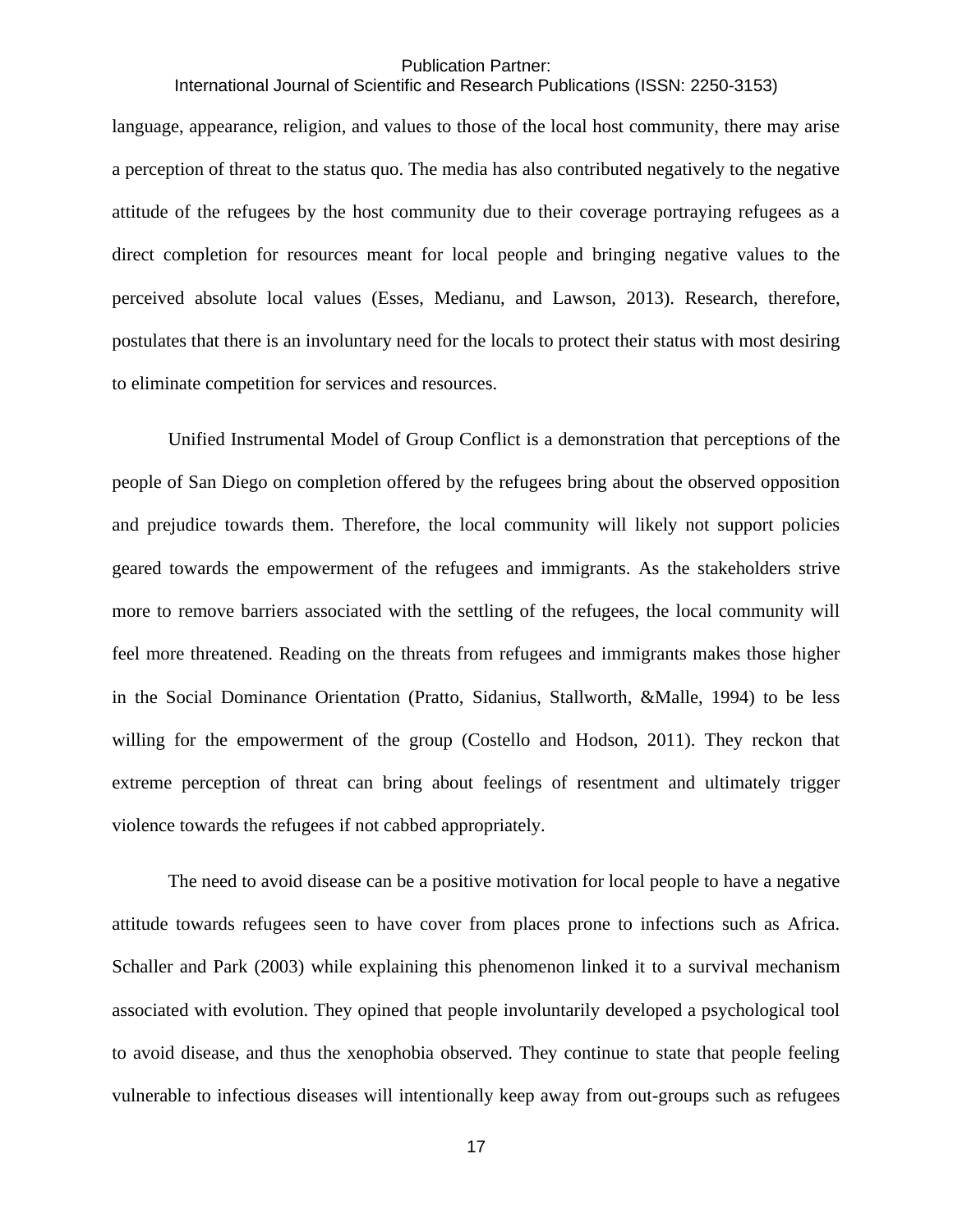# International Journal of Scientific and Research Publications (ISSN: 2250-3153)

to avoid contracting diseases. The researchers found that when people perceive themselves as susceptible to infections, they are less supportive to outsiders because they are unfamiliar to them but the same is not observed for those who have lived among them for a while, and they are familiar with them.

This is a political party to which a host community also belongs to affect perceptions towards refugees. Republicans are more likely to support restriction measures against refugees, but it is more likely that Democrats won't support such actions. Due to an increase in the number of resettled refugees in San Diego, the Republican Party's influence is seen to be in a diminishing trend. Therefore, political impact on the local community plays a significant role as political parties' tussle for supremacy (Hawley, 2011). Political campaigns can further exacerbate the negative attitudes towards refugees. For instance, in his campaign trail, Presidential candidate Donald Trump made remarks against refugees, encouraging supporters to "lock their doors" for self-protection against refugees (Engel, 2016). His son, Erick Trump, was on the offensive also blaming refugees for stagnant wages for locals (Palma, 2016). These utterances are directly responsible for the increased prejudices against refugees in San Diego and across America. However, research has shown that when the number of refugees is high, and all levels of government support the process, the attitudes towards refugees improve (Feygina, Jost,  $\&$ Goldsmith, 2010; Gaucher and Jost, 2011).

#### <span id="page-32-0"></span>**2.3 Acculturation of Refugees**

Stakeholders in the refugee problem and resettling have raised a concern that the integration of refugees to the host community is proving a challenge. IPSOS (2016) poll show that many are of the opinion that refugee integration may take more time than anticipated. The refugees themselves in some anecdotal reports precisely suggest this (Pathway to Prosperity,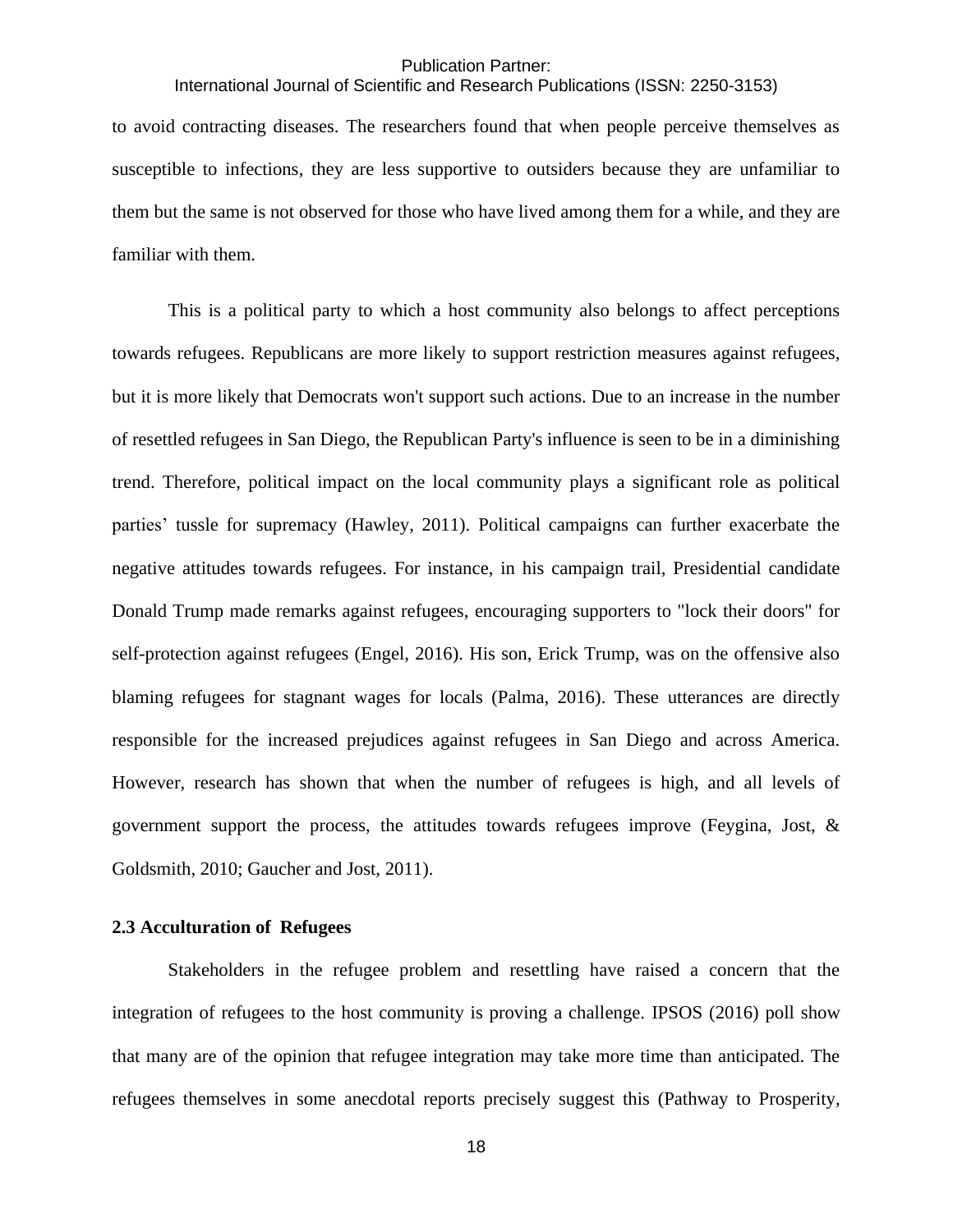# International Journal of Scientific and Research Publications (ISSN: 2250-3153)

2016). To better understand integration or getting accustomed to the culture, it is vital that we understand the terms first. Acculturation may be defined simply as adapting to a new and different culture. Many have looked at this issue as a one-way process in which the refugees have to discard their beliefs and culture and learn the new and reportedly better American culture. However, I believe that it should be viewed as a comprehensive process in which both parties learn from each other such that either side can adopt beneficial customs. Nonetheless, new and advanced models have been formulated to assess refugees' attitudes towards the new culture.

Various literatures have differing concepts of acculturation. However, Berries (1997) model has four types associated with acculturation. He opines that the host community and the refugees can choose only one form to apply. All the types are based on refugees' desire to acquire local culture and the need to maintain their own. Integration type arises from the need for refugees to maintain some of their cultures while also appreciating the new culture. For assimilation, refugees completely cut ties with their heritage culture and acquire the culture of the local community. Some refugees have also chosen separation and have no desire to learn the new religion, preferring instead to maintain and preserve their own culture of heritage. Marginalization occurs for those refugees who have rejected the new culture as well as discard their heritage culture.

Another framework available for understanding acculturation is the Interactive Acculturation Model (IAM). This model looks at acculturation from ideologies shaping public policy of the host community or state. Ethnic thinking requires newcomers to conform to local values in both their public and private life. On the other hand, pluralist ideology goes for the newcomers' conformity to the law while giving them the freedom to choose their values. The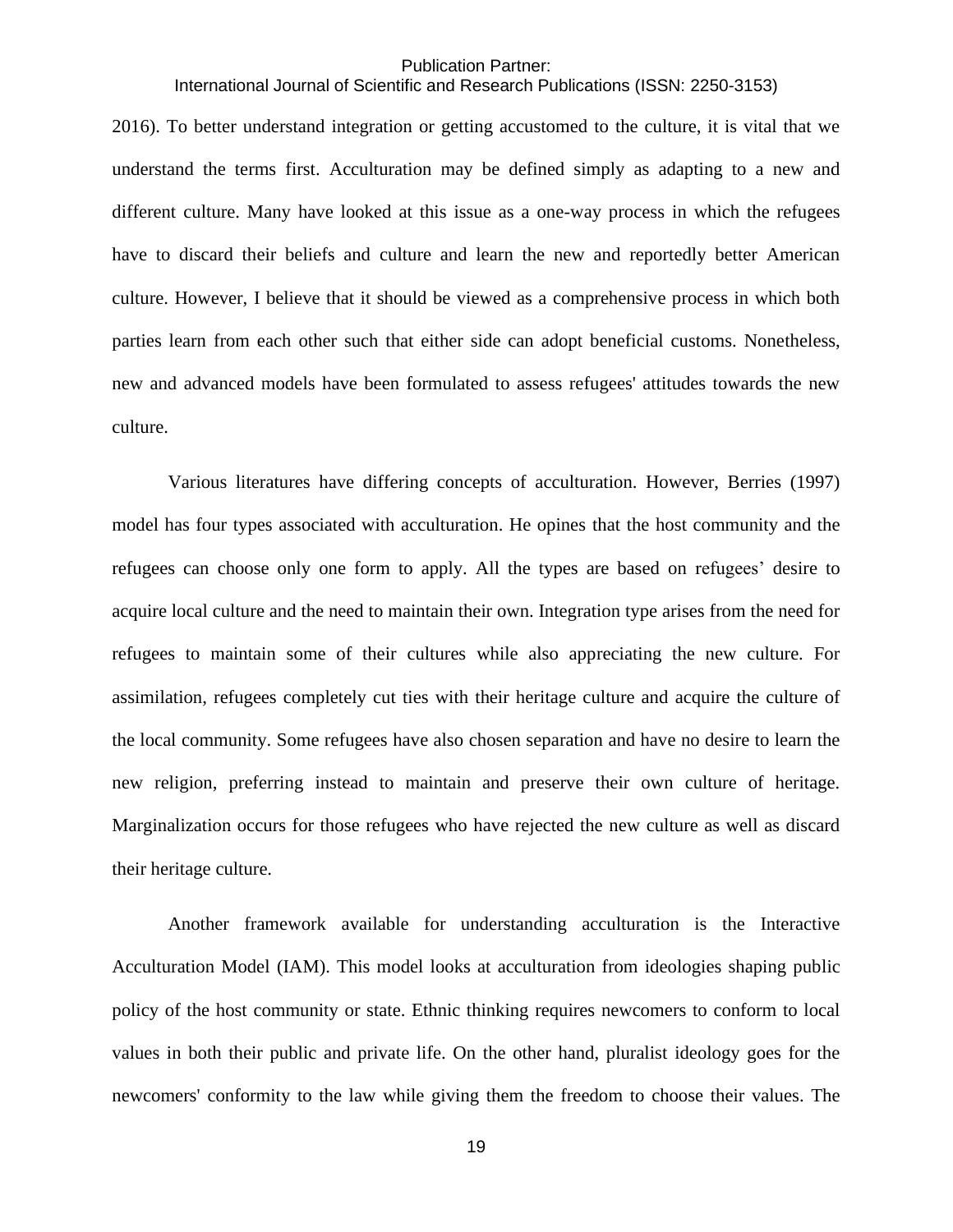# International Journal of Scientific and Research Publications (ISSN: 2250-3153)

different thinking is the assimilation ideology which involves the refugees adopting both public and private benefits of the host community. Civic ideology underlies that one can maintain heritage values but should not expect public support. Other additional divergent acculturation types proposed by IAM are segregation, individualism and exclusionary. In discrimination, the local community allows adherence to heritage culture in as far as it does not impair their own. Those preferring exclusionist view are against refugees maintaining heritage culture or following their local culture. Individualists do not look at groups of individuals but rather define each person separately not bound to a group.

Apart from the above theories, the one typology that brings excitement in its description of acculturation, perceptions, and the corresponding public policy, is the cognitive developmental literature (Amiot, de la Sablonniere, Terry, and Smith, 2007). It captures the facts of integration comprehensively while addressing the heritage culture of the refugees as well as the prevailing culture of the local community. The theory suggests four stages a new refugee must go through in the process of shaping perception and integrating with the host community.

Amiot et al., (2007) put the initial stage as anticipatory categorization where the individuals think about fitting in the social values irrespective of the fact that they have not seen or interacted with the host community. They wonder about their fitness to the new community and their role. Then, in the second stage comes categorization which happens on the two groups coming into contact with one another. Salient differences are observed at this point with individuals affirming their heritage values as a way of remaining positive. The refugees may be overly committed to heritage values that they usually are, at their native home. Compartmentalizing of the groups occurs as the next stage when the refugees realize that there are indeed many social groups at the same place, and one may belong to more than one depending on the context. It may be for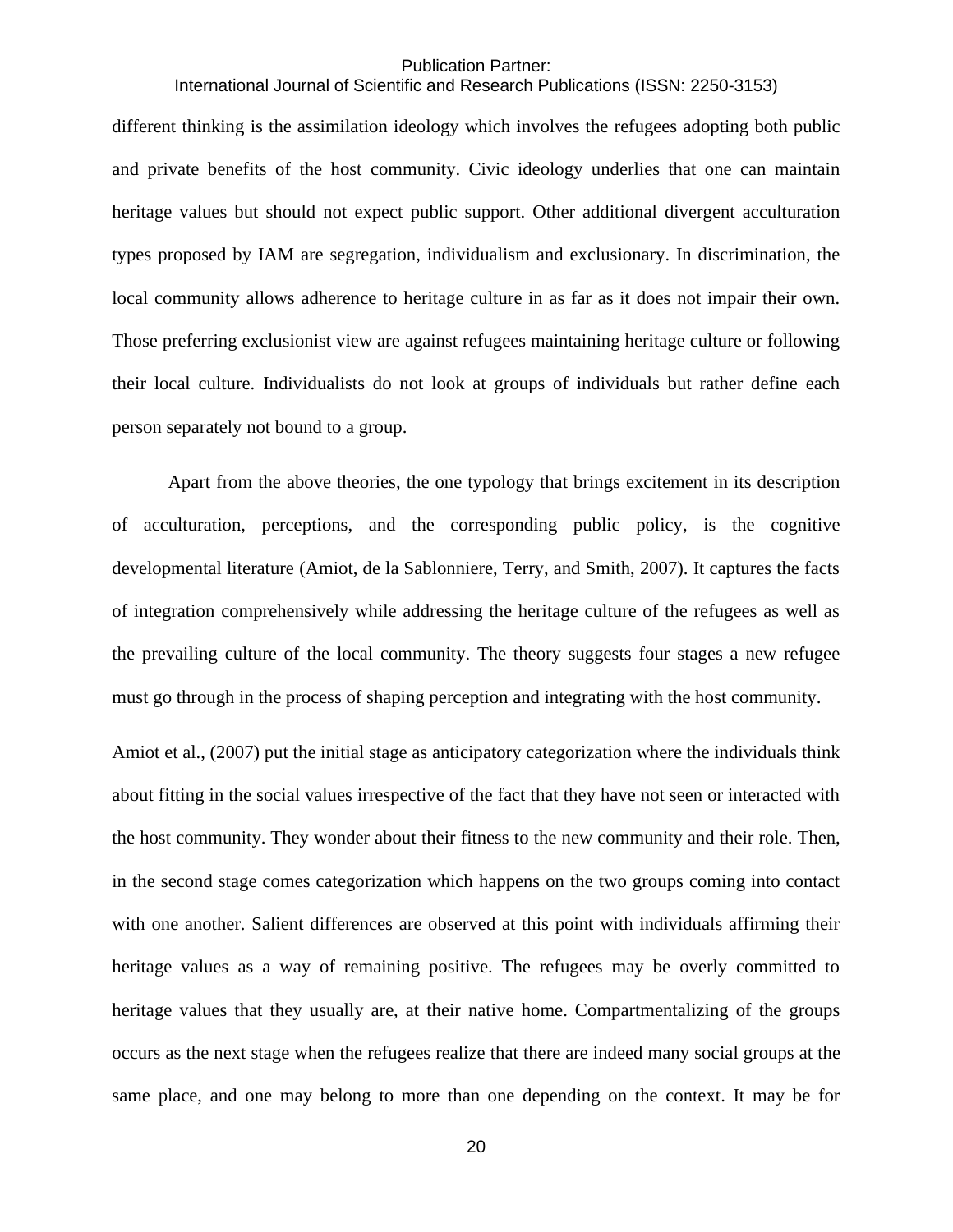# International Journal of Scientific and Research Publications (ISSN: 2250-3153)

instance that during interaction with family, one social identity is salient but on going to work the same is activated. Lastly, integration is deemed to have been accomplished when individuals fully realize that various social groups are vital in their self-concept and can be activated simultaneously. At this stage, individuals can enable either social identity proudly in public and/or in private without fear of victimization.

#### <span id="page-35-0"></span>**2.4 Factors Considered by the Hosts in the Formulation of Acculturation Attitudes**

Research shows that refugees with highly similar values as the host community are readily accepted. Therefore, the refugee will have more valuation to the locals compared to others and will consequently be supported in the integration bid. Conversely, if one is perceived to be dissimilar, less support will be offered, and the expectation of the local community tends to favor segregation and assimilation (Safdar, Dupuis, Lewis, El-Geledi, &Bourhis, 2008). The group will, therefore, be deemed less valuable. Kunst and Sam (2013), recon with preferring assimilation of these less costly individuals is likely to be popular when judgments are made about second generation refugees.

The acculturation attitudes of the host community also closely follow the perception of threat (Montreuil &Bourhis, 2001). Investigative studies conducted by Florack et al., (2003) on the correlation between acculturation attitude and the perception of threat by the host community; proved that this perception triggers ethnocentric acculturation against the refugees. Therefore, the locals were seen as pro-assimilation, exclusion, and segregation. According to the studies, moderate threat levels correspond with separation, but if highly threatened, the elimination will be favored more.

21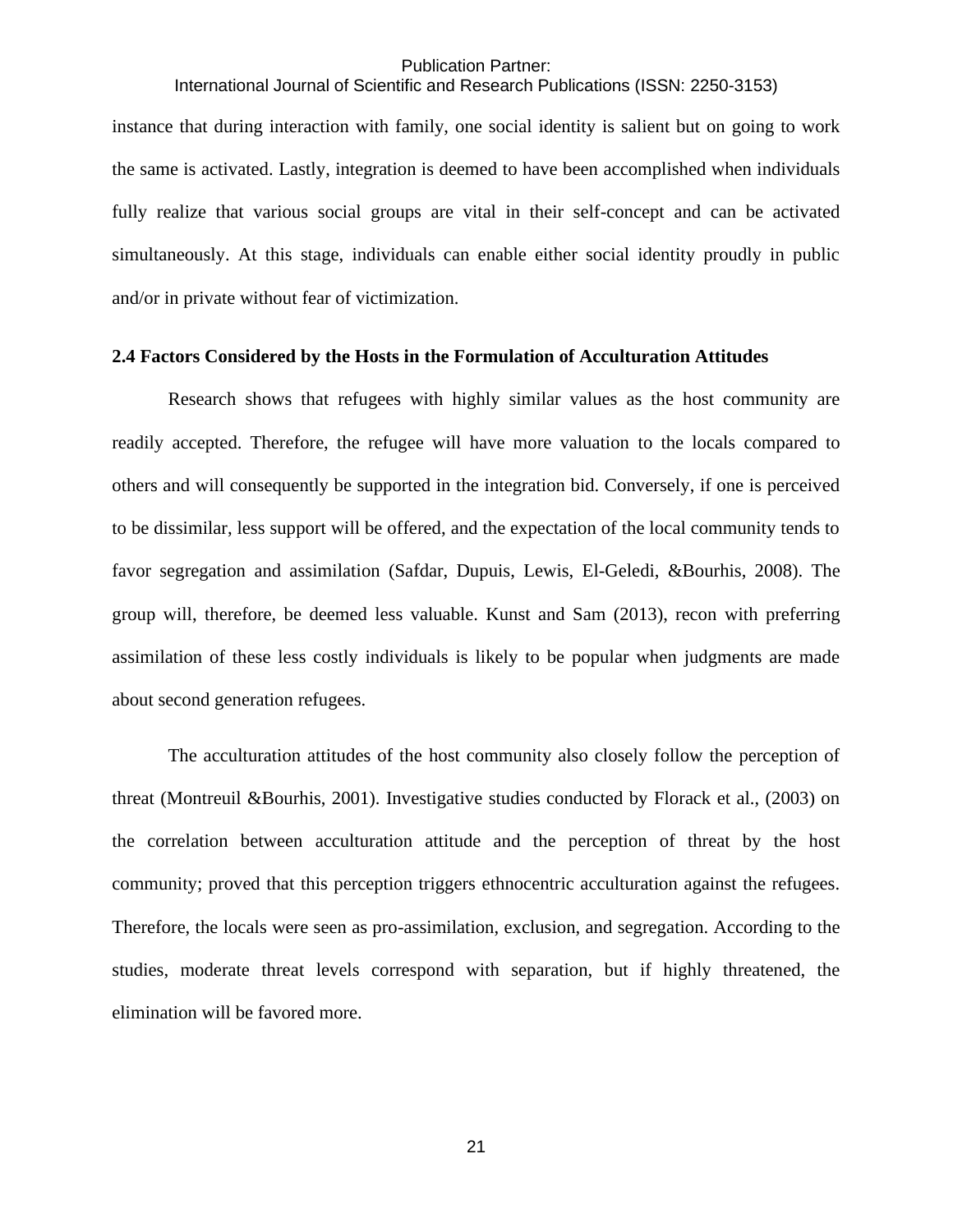International Journal of Scientific and Research Publications (ISSN: 2250-3153)

### **2.5 Factors Considered by the Refugees in the Formulation of Acculturation Attitudes**

Although there is a divergent opinion on the acculturation typology for refugees, most agree that separation and integration are dominant. Various factors may hold sway whether a refugee will accept integration method or the separation method. The way the refugee percepts preferences of the local community of different matters are highly determinant in choices made. If the refugees think host community perceives them negatively, then the acculturation type will reflect on this factor. If the refugees feel they are socially not accepted, then they are unlikely to go for integration with the locals. This explains the fact that the majority of refugees prefer to associate with like-minded people (Bahns, Pickett, & Crandall, 2012) and those facing a similar situation as them (Baumeister and Tice, 1990). This negative perception seeds separation tendencies as the refugees likely would not seek contact or desire identification with the hosts (Rumbaut, 2008). Generally, when discriminated upon, refugees tend to withdraw and separate themselves. For instance, when American Muslims felt that they were being targeted for discrimination by Americans by being called terrorists, it was observed that the victims tended to associate themselves more with the Muslim religion and spent more time with Muslims that non-Muslims. Because many associated their religious identity to ethnic engagements, the individuals became more obsessed with spiritual purity and religion became a core value for their dealings (Kunst, Sadeghi, Tahir, Sam, and Thomsen, 2016). Therefore, it can be said that the more discrimination was directed towards them, the stronger their determination to identify with being Muslims. However, this phenomenon was only observed for those who face discrimination and had no effect on Muslims that were not discriminated against.

This disengaging from the local community in the face of hostility is associated with involuntary self-preservation to protect them from emotional harm. Research on various fields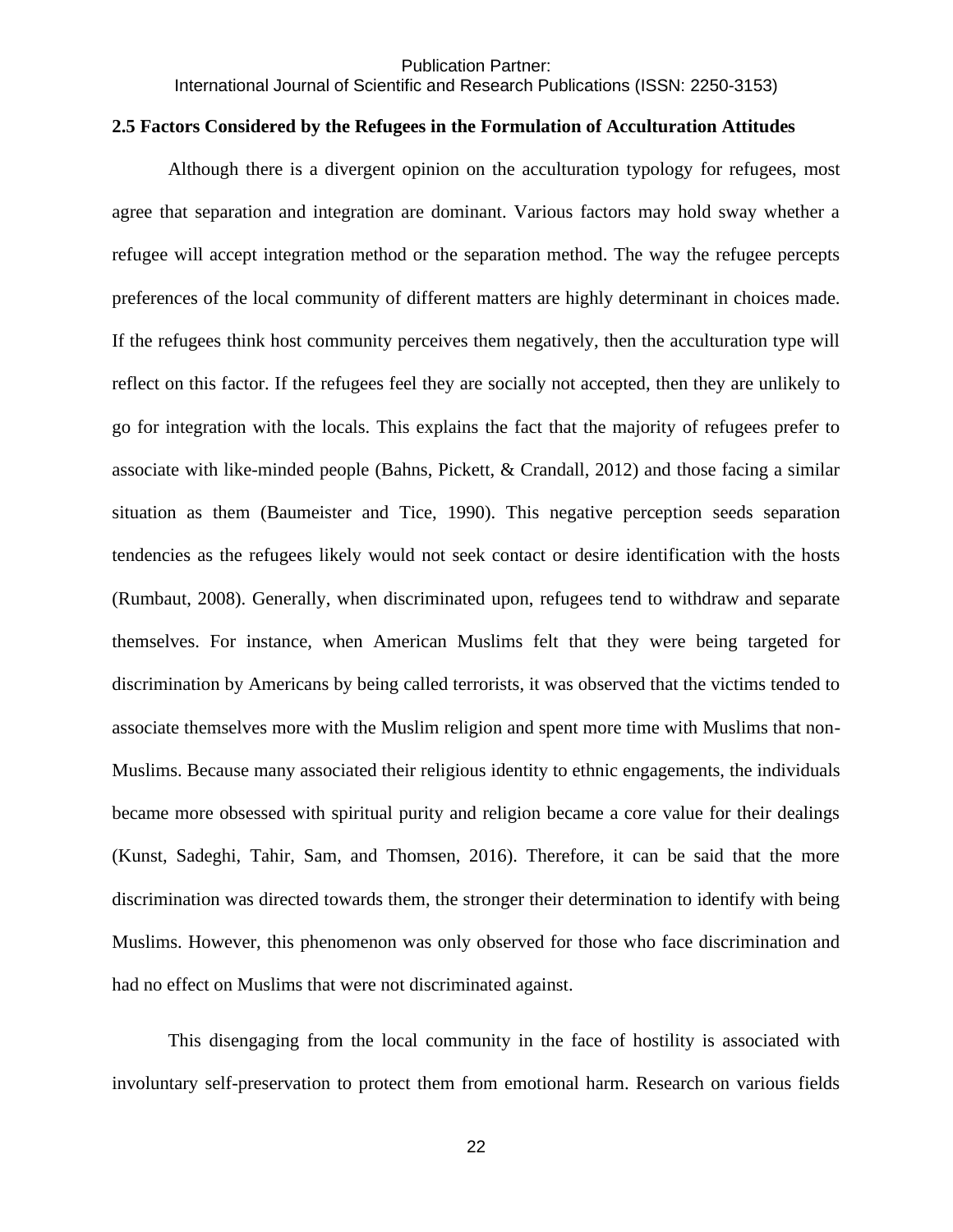## International Journal of Scientific and Research Publications (ISSN: 2250-3153)

concurs that stigmatization makes the victims to physically withdraw from the aggressor or the perceived aggressor as well as from those that could potentially do the same (Leary, 2001). Thus, refugees can avoid members of the local community, and if it is not possible to physically separate, they will withdraw emotionally. For instance, when refugee children face stereotyping in schools concerning their intellect or hygiene, they may loathe school and perhaps drop out in a bid to preserve their self-worthiness. It is however unfortunate that those actions of withdrawal usually work to reinforce further the very stereotype it was meant to avoid, with the victim seen as less intelligent.

In the face of stigmatization, as shown above, refugees can also choose assimilation rather than separation. Usually, this involves a deliberate effort by the refugee to become part of the local community. Indicators of such energy can be seen when the refugees put effort to discard their heritage values such as the way of dressing, learning the language of the host community and using it regularly, intermarrying, changing religion, and even pursuing the same kind of jobs and education as the locals do (Waters & Jimenez, 2005). However, there may be values which may be hard or impossible to change for the refugees to completely assimilate. Such values comprise of religion, skin color, and new language (Abrams & Hogg, 2010). It is commonly known that for those who never knew English before moving to the place it may be a difficult and long journey before they can be able to grasp basic English. Children are more likely to learn new languages quickly than their parents.

Sometimes it has been observed that a few of the refugees can hold onto their culture and will only interact with the local community in as far as they think possible without affecting their values. This is dependent on acculturation expectations of the refugees. They will not publicly oppose the new culture because they do not need the majority to fight them. This factor is only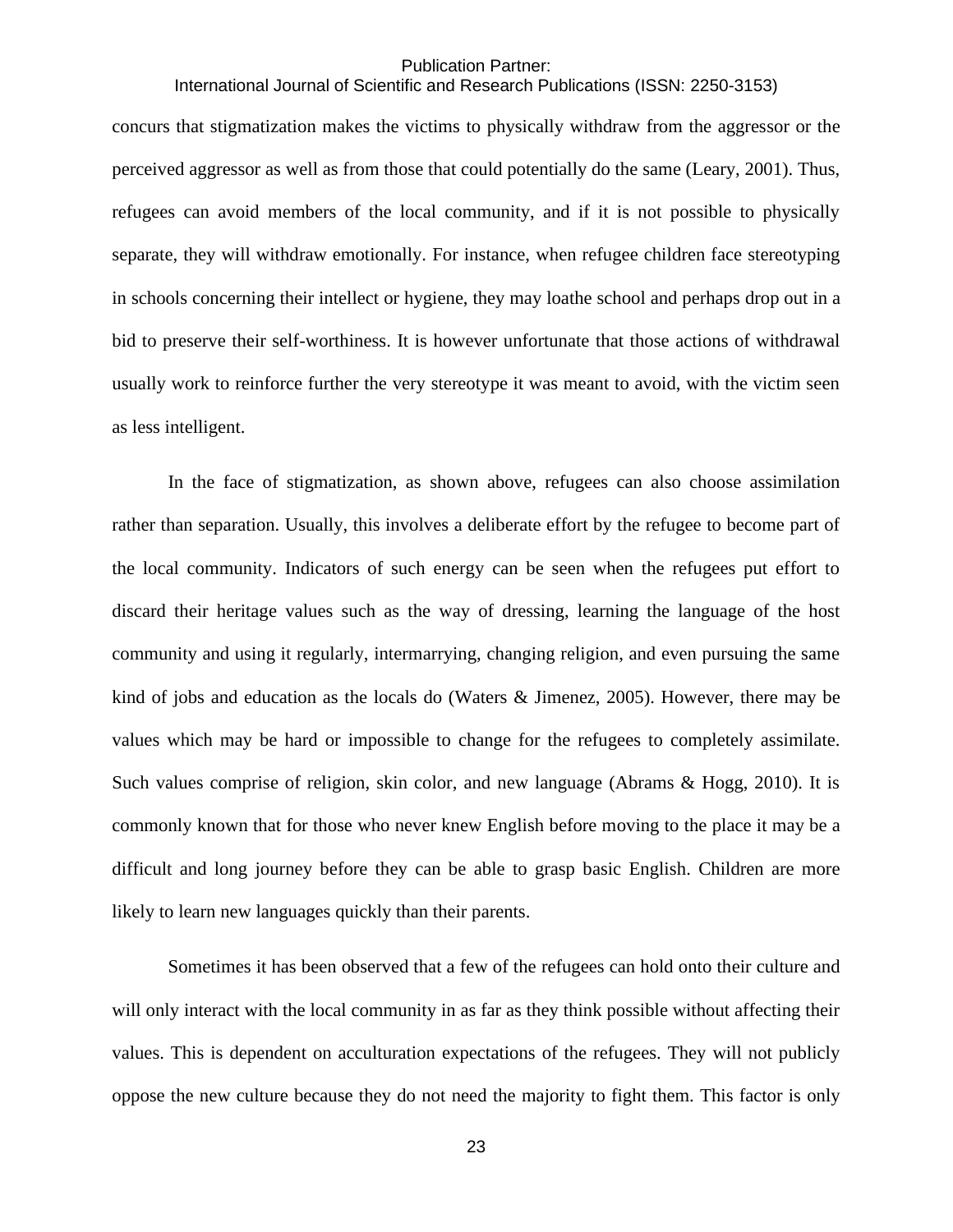## International Journal of Scientific and Research Publications (ISSN: 2250-3153)

possible for those minority groups who value their culture as much as they do not want to be alienated. Depending on how much the host community appreciates their religion, they will associate freely with them (Brown &Zagefka, 2011). Eidelman, Crandall, &Pattershall, (2009) concur with this theory that using the status quo, the minority acquire information from the majority, of which they use in making decisions.

Acculturation is not always a smooth way that each party will choose one side, and all will be well. As long as the parties show discord in the acculturation attitude, there is bound to be conflicts between the two groups (Bourhis et al., 2009). The Concordance Model of Acculturation (CMA) opines that difference of the two groups both in desiring to get in contact and a desire to hold onto the heritage values, then, the two groups are likely to have the most significant conflict (Piontkowski, Rohmann, &Florack, 2002). However, concurring in only one of the factors will only result in a moderate conflict. If the two groups match in strength on both elements, then they are in a consensual level.

As research has shown, refugees concern about acculturation and social acceptance shape strategy employed. Therefore, the origins of the perceptions should be examined (Kenny and DePaulo, 1993). These perceptions can be formed through direct interaction between the refugees and the local community as well as by observing the interaction of the host with other refugees by use of a third source. The third source can be interviews conducted in T.V stations or news. If the reports from the third party are negative on the expectations of acculturation, it is likely that the refugees will develop a negative attitude and mostly lead to either marginalization or separation. Encouraging experience will bring about feelings of being accepted by the host community, therefore, promoting greater interaction.

24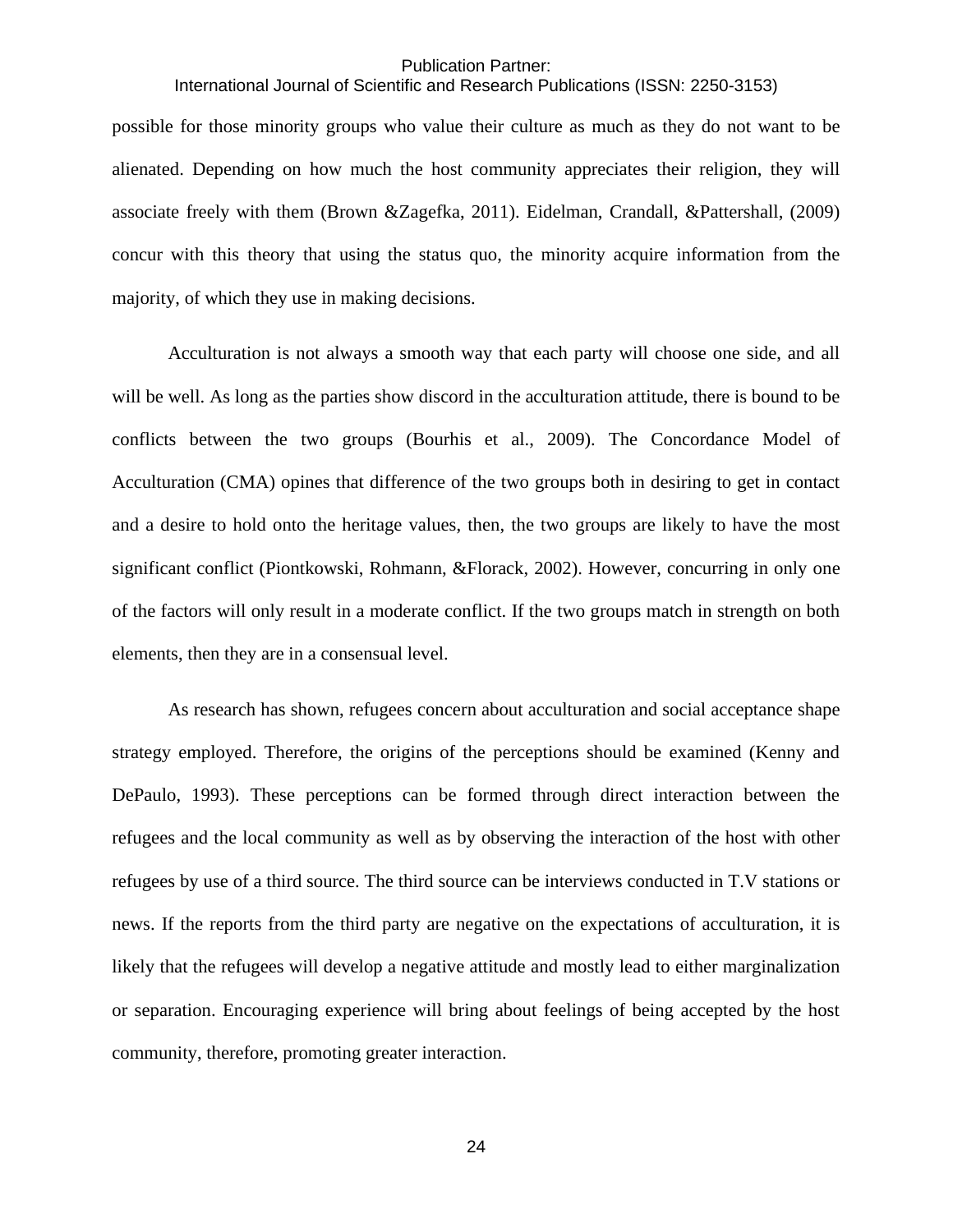International Journal of Scientific and Research Publications (ISSN: 2250-3153)

It is noteworthy to know that acculturation can be affected by the characteristics of the refugees such as their country of origin and economic status. The level of education of the refugees also plays an essential part in integration. Naturally, the more similar the values of the refugees, the easier it becomes to integrate into the community (Capps & Newland, 2015). For instance, a refugee who is well educated and can speak English may be able to blend into the local community faster than refugees without formal education and knowledge of the English language (Schwartz, Unger, Zamboanga, and Szapocznik, 2010). Age also affects the integration process because children tend to integrate much faster than their parents. Perhaps this is due to the children not having perceptions and easily interacting with their age mates without judgments.

### **2.6 Self-Sufficiency and Independence**

The primary role of refugee resettlement programs is to ensure they are self-sufficient within the shortest time possible. This is usually done through employment and cash handouts. Therefore, resettlement and being self-sufficient go hand in hand. Employment does not only concern working for someone else but finding a means to getting income. On arrival in the US, many of the refugees think they have arrived in a land of plenty where milk and honey are harvested easily. However, they are confronted by the reality of matters where they have to struggle to make ends meet. The refugees need to adapt to the stress of all these factors as they integrate into the local community (ORR, 2013). From the struggles of violence to hope and then the harsh reality throws them into despair. Consequently, the refugees are engulfed with poverty. Although many programs have been devised to help refugees in becoming independent, the programs are short and raided with a lot of bureaucracy and rules making it difficult for refugees to comply. While most programs are aimed at finding employment for the refugees, they face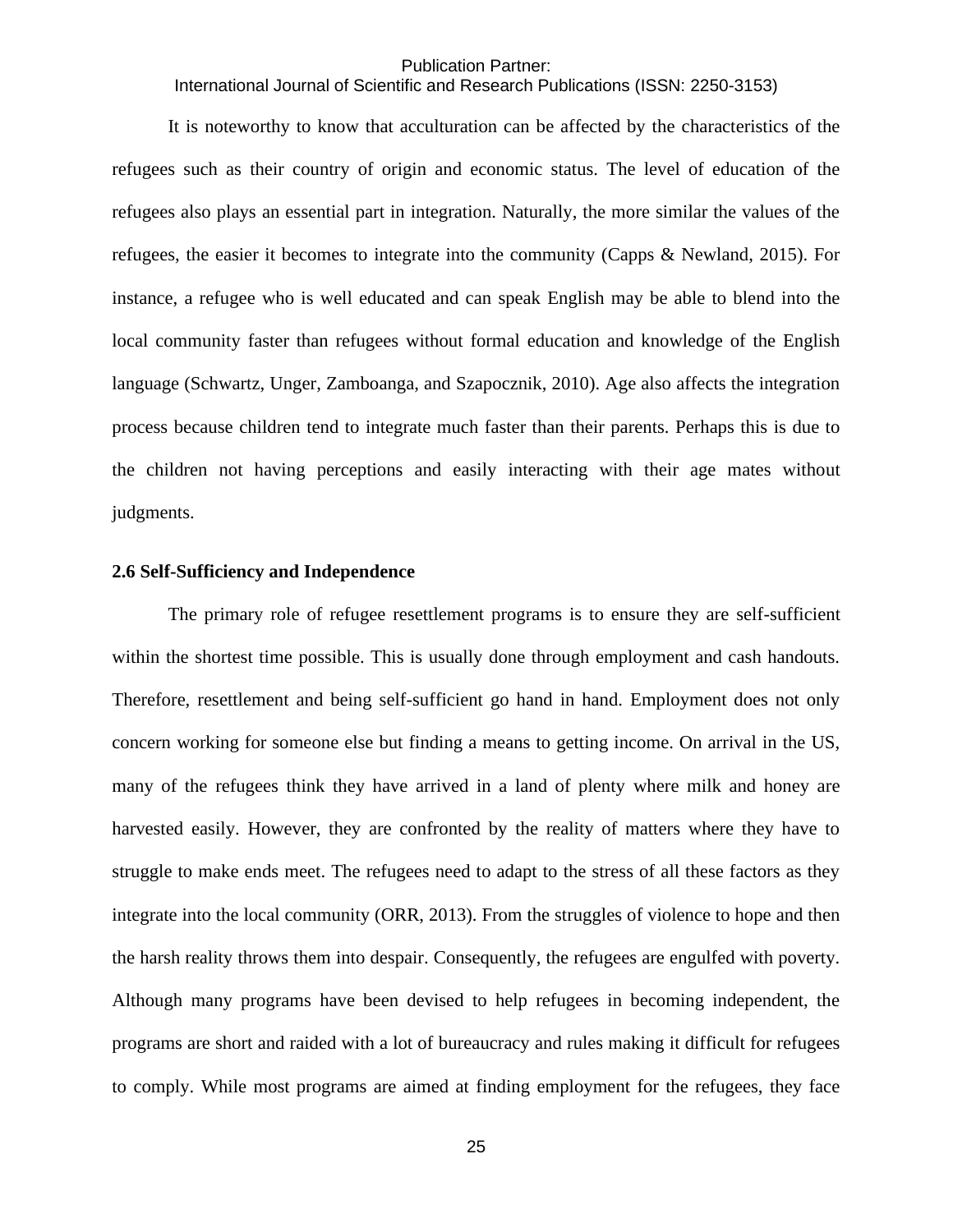## International Journal of Scientific and Research Publications (ISSN: 2250-3153)

problems of employment potential of the individuals, their knowledge of English language, number of dependents of an individual, how educated they are, health issues and many others (ORR, 2013). Despite some claims that a lack of education causes unemployment, Steimel (2010) found that foreign qualifications are difficult or impossible to turn to US equivalents. Therefore, the professions of most of the refugees are wasted and cannot help them to find employment. ORR found that more than half of the entire refugee arriving in San Diego have zero knowledge of the English language thus cannot find work. The high rates of unemployment are directly responsible for poor status (Bollinger &Hagstrom, 2004). Furthermore, even those that find employment are paid at around the minimum wage and therefore cannot pull themselves out of poverty (Dickerson et al., 2011). Generally, 41.7% of immigrants can find skilled jobs as compared to a mere 25% of refugees (Connor, 2010). In his research, Dickerson et al., (2011) found more refugees live in poverty due to ineffective programs to find "best fit" jobs for which they are qualified and able to do. Therefore, the majority end up settling for placements for which they are overqualified. It is no wonder then that CDC (2013) associated the high rate of suicides among the group to the desperation and lacking choice.

In Kentucky for example, the first three or so months after arriving in the US, the refugees are financially supported, with Kentucky Refugee Ministries (KRM) sourcing the finances from various quarters. However, after the period they withdraw the cash handout as they expect the refugees to have found a source of income. Despite the federal grants continuing, the refugees still face difficulties due to little support being insufficient. In the three months KRM carters for the housing expenses, transport fares, foods, and other services. Organizations also suffer from limitations in funds support from the federal government thus have to make do with the pressure. Despite all the challenges faced by non-governmental organizations in helping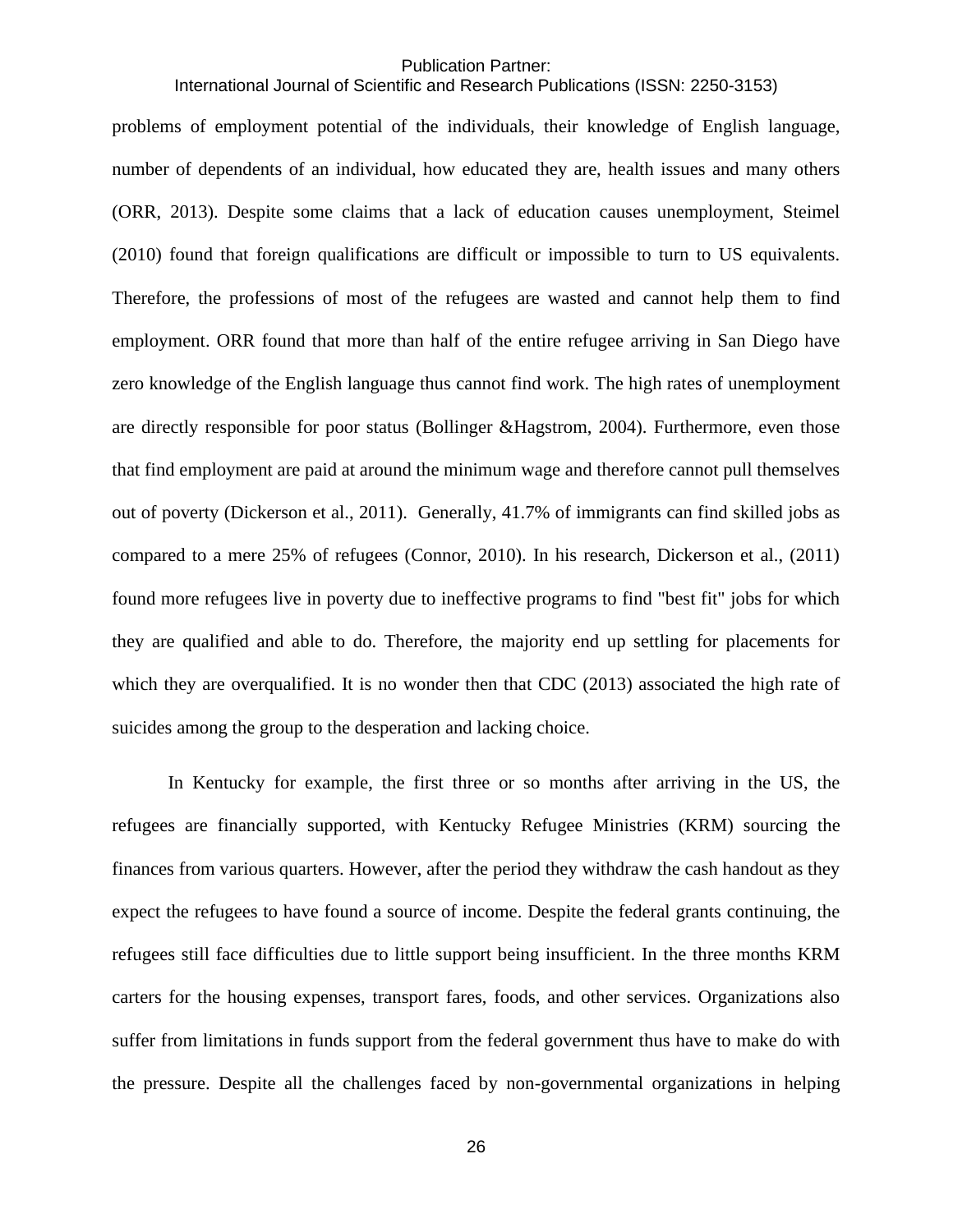International Journal of Scientific and Research Publications (ISSN: 2250-3153) resettlement of refugees, some act insincerely in their dealings. It has been found that some have political, economic, and governmental masters who give instructions to the NGOs.

The lack of personal essentials such as clothing and access to clean and safe food and water is a liability to refugees in San Diego. Additionally, personal effects such as toothpaste, bathing soap, and sanitary towels have also been a major concern for these people. This predicament has been brought by the increased rate of unemployment and insufficiency of cash aids. The small amounts of funds they receive from the government and the resettlement agencies are used in paying rent and other utility bills, which amounts never able to help the refugees cover their monthly expenses. Furthermore, the amount given is not sufficient to afford the refugees an excellent meal as well as other personal effects. They have to count very carefully when making purchases to make sure they don't overspend so that their Food Stamps can go up to the end of the month, which is never possible. It should be noted that the food stamps also known in Calfornia as CalFresh do not allow refugees to buy all types of foods they may need or buy hygiene items such as soaps, laundry detergent among others. Children and women are the most affected lot since men can find casual employment that they use to supplement the aids given. When matters spill out of hand, some refugees are forced to beg on the streets of the city and others borrow some cash from friends. Such actions paint a bad image for San Diego and the United States at large.

Upon their arrival in the United States, refugees are given household items they need to furnish their new apartments. These items include beds and beddings, chairs and tables, sofas, clothing, kitchen supplies (pans, plates, folks, spoons…), liquid soaps etc. These items are given to refugees only once in their life and that is as soon as they come to the country. After some months the items given to refugees become defective and some refugees are ashamed when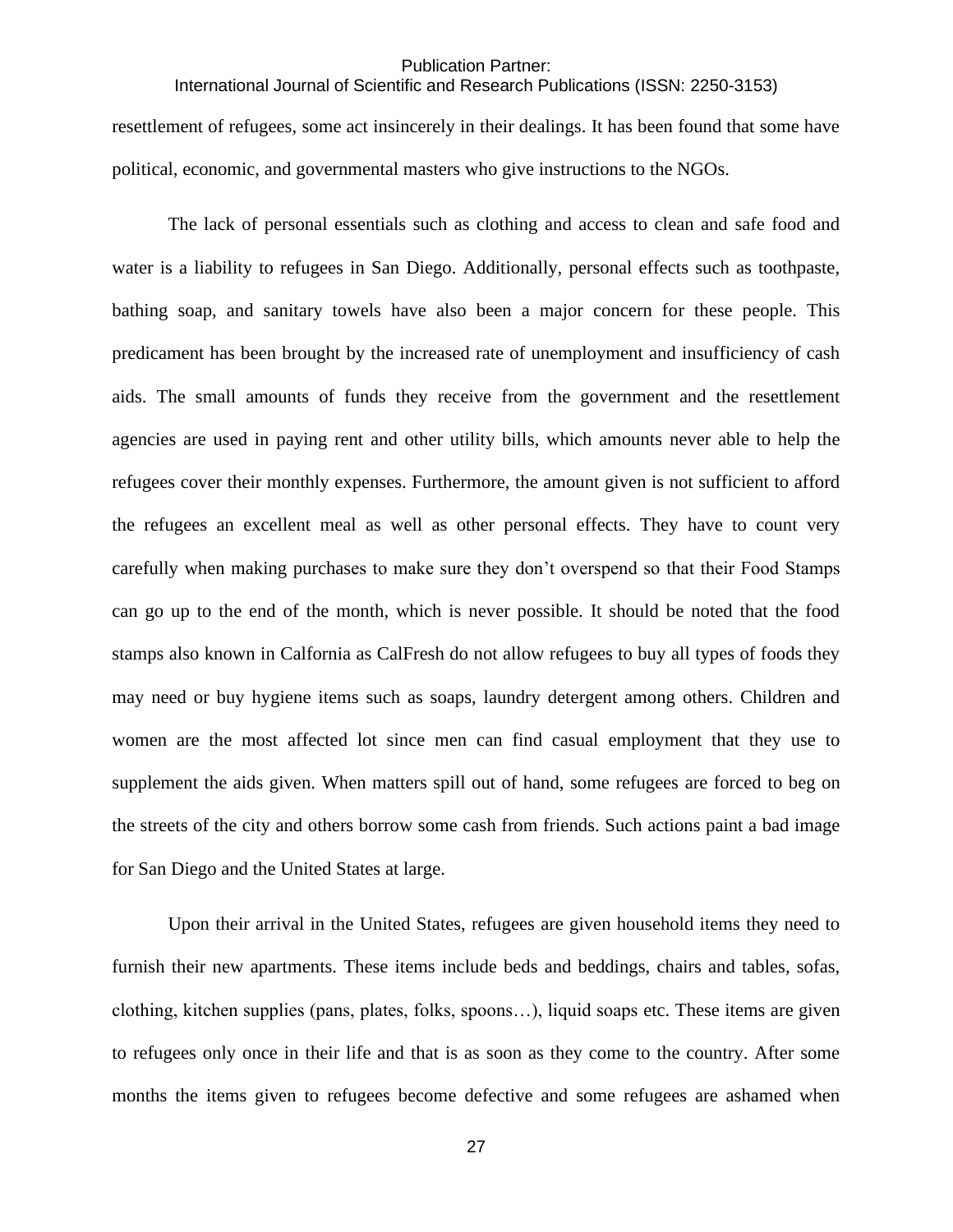# International Journal of Scientific and Research Publications (ISSN: 2250-3153)

people visit them because the household items which can be seen by visitors are in a substandard condition yet the refugee families who have already started suffering the insufficiency of their cash aid are not able to replace them. Some nonprofit organizations assisting refugees in San Diego such as New Neighbor Relief (NNR), Alliance for African Assistance, Catholic Charities among others receive in-kind donations and they help refugees with the items they may need in their apartments, but these organizations cannot assist all the needy refugees due to limited resources. NNR has set up a warehouse where refugee families come and pick up everything they may need. This organization makes sure all family members come to the warehouse to select the items they need. These include, but are not limited to, clothing for adults and children (all sizes), kitchen items, beds and mattresses, pillows, bed sheets, blankets, Televisions, drawers, shoes (all sizes), toys, strollers, car seats, etc. The reason why NNR requests all refugee family members to come to the warehouse is because they want every family member to pick what they need and what can fit them for clothing and shoes for example. This system helps to avoid that someone takes items to a refugee family and found them thrown in the dumpster if they don't like them or in case, they don't fit them because there may be other needy refugees who may need them in the future.

A big challenge associated to this lack of personal necessities is the fact that refugees don't have choices when the household items given to them at the time of resettlement are defective. They take everything given to them by local people in their neighborhood just because they want to replace their old items. In this case they end up taking items like beds, couches, chairs and tables containing bugs, bed bugs and cockroaches. They even collect items which are already thrown in dumpsters without knowing that they may contain bugs and/or cockroaches which will cost them a lot of money to treat, yet they don't have enough money to survive.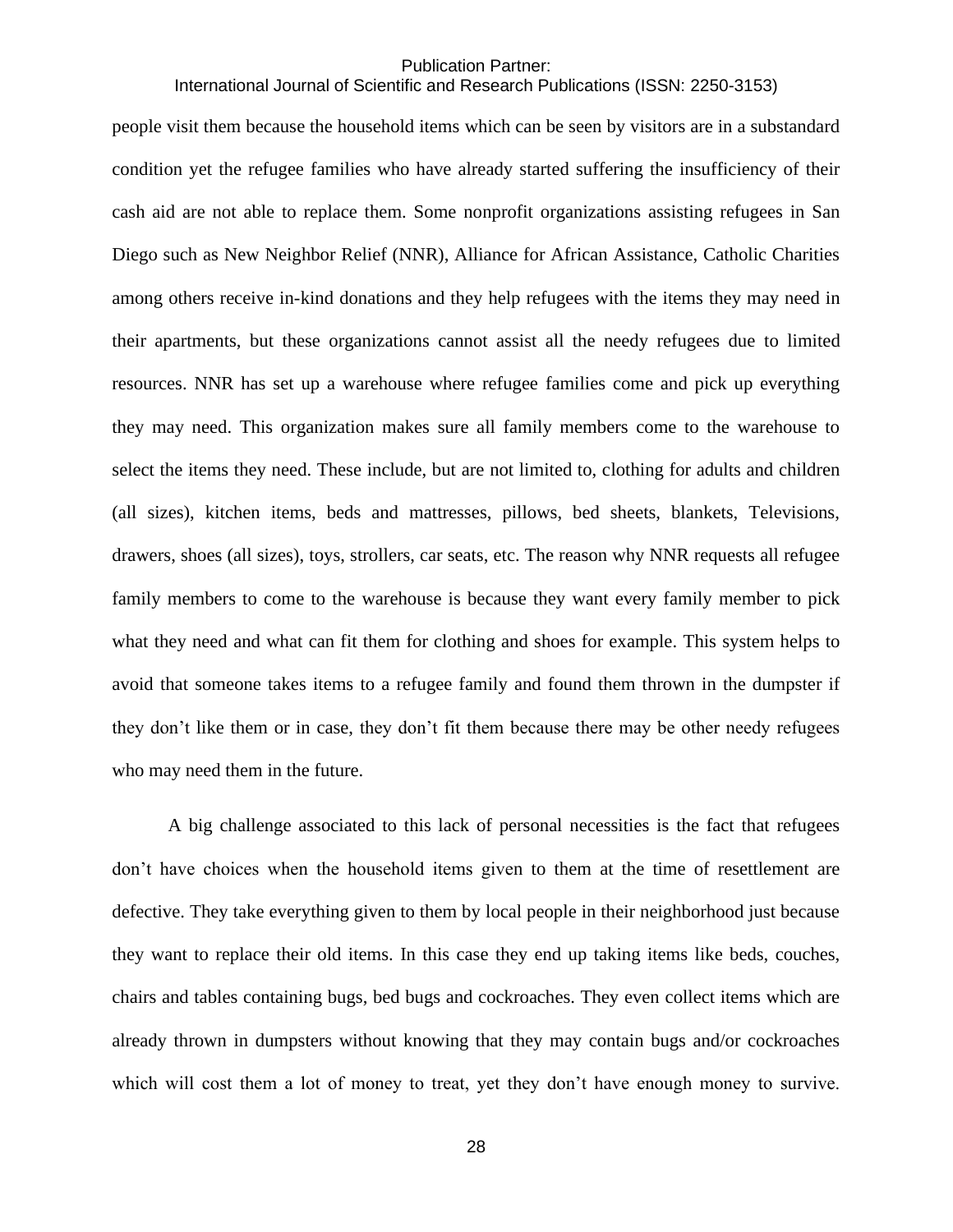# International Journal of Scientific and Research Publications (ISSN: 2250-3153)

Exterminators or Pest control Companies charge up to fifteen hundred US dollars to treat bed bugs and cockroaches in homes. Considering the hardship in which refugees are already living in the country, it would be like causing a disaster to their families to donate items with bugs, bed bugs and/or cockroaches. Some refugee families complain about the infection of their apartments with bugs and cockroaches because of items donated to them by some people. Although disinfection of the apartments is the responsibility of the apartment complex owner, many refugees end up being forced to pay for this service because they don't know much about the laws of the country. Refugees don't come from their second countries of refugee or from the refugee camps with bugs and cockroaches; their bodies and small bags are well screened before they travel to any developed countries, their third countries of refuge.

Before accepting donations, New Neighbor Relief – NNR reminds the donors that refugees are also human beings and donating items which are still in good condition will not only honor the donor but also make the refugees feel loved and considered by community members who donated the items. This is something every organization collecting donations for refugees should do with those donating because many people still need to learn the difference between donating and dumping. I think that true donation is when we give out something we could still use but we give it out when we found out that there is a need person who would be blessed to receive it.

On the other hand, I have observed that the efforts deployed by NNR, their mentors and other people of good heart who support refugees are being diminished because most refugees lack even the minimum pocket money that they can use for transportation when they need to move from one apartment to another. Because they have no money to pay the moving companies; they end up throwing all their household items which were donated to them by those organizations and other people of good will. For instance, NNR collected and distributed bunches of closing,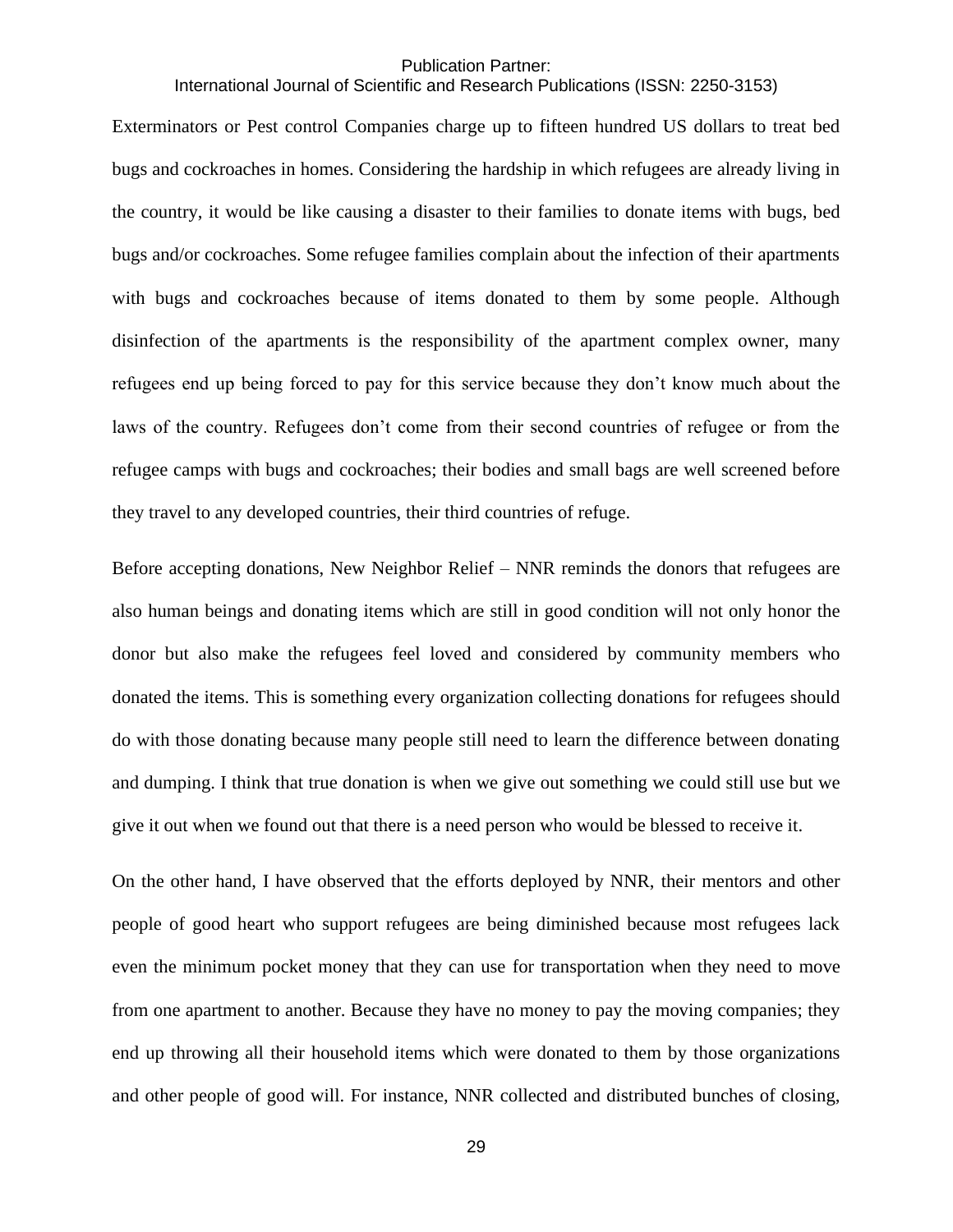# International Journal of Scientific and Research Publications (ISSN: 2250-3153)

shoes, household items, bicycles, bunk beds, beds, mattresses, pillows, blankets etc. Even some of the bunk beds and beddings distributed in partnership with Sleep in Heavenly Peace (SHP) which refugee families were very happy to receive were also thrown to the dumpsters when the families were moving to other apartments because they did not have means of transportation. This happened when all the refugee families where evicted from an apartment complex in City Heights in San Diego.

From my findings it was observed that dumping household items by refugees was caused by four (4) major reasons:

- 1. *Resettlement agencies:* Resettlement agencies are obliged to lie to apartment managers about the number of the people who will be living in an apartment because of the restrictions attached to the housing system in the San Diego. Later on, when the landlords find out about the number of people living in their apartments in reality; they tend to change things and threaten refugee families to throw them out. Resettlement agencies don't take time to search for low-income housing or affordable apartments when they look for housing for newly resettled refugees. They place refugee families in very expensive apartments while knowing how much money refugees receive in Cash Aid every month and they know very well that refugee families will not be able to continue paying rent for such expensive apartments. After a while, the families decide to move to other apartments which look a little bit cheap than the previous ones. When they leave, they dump their household items because they can't afford moving companies.
- 2. *House evictions:* These happen normally when refugee families are not able to pay the rent fees due to hardships and the landlords can no long continue to keep them in their apartments. Or, an apartment complex is said to be inappropriate or not viable by the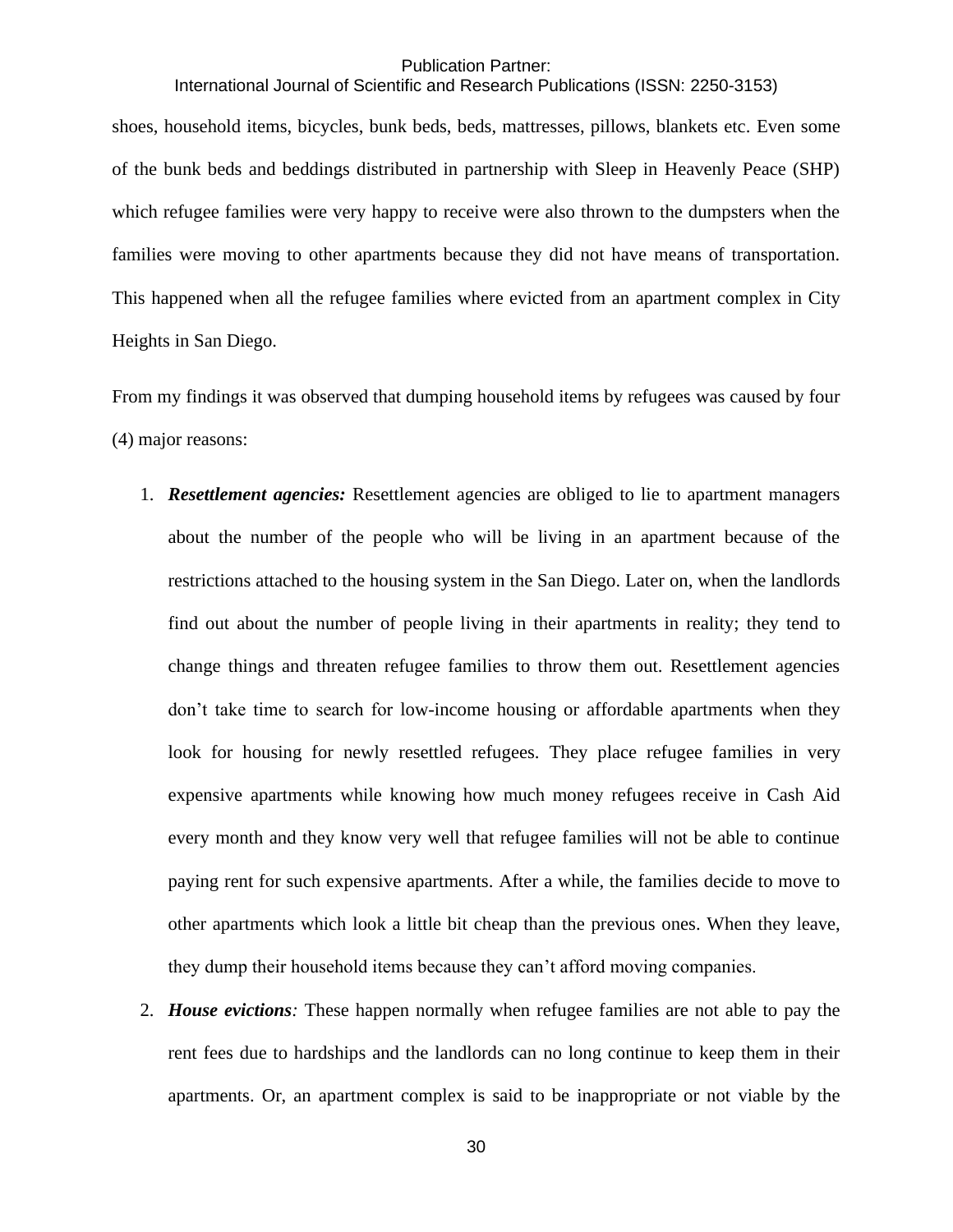International Journal of Scientific and Research Publications (ISSN: 2250-3153) government services and a moratorium is given to them to leave the apartment complex. In such circumstances refugee families have no other alternatives than vacating the apartments and move to other places. As they cannot move with their household items; they throw them in dumpsters, yet they will still need them where they are going.

- 3. *Lack of employment:* As most resettled refugees spend a great deal of days without accessing employment opportunities and the Cash Aid received by refugees from Welfare services is never enough to cover all their monthly expenses, refugee families continue to face moves from one apartment to another because they cannot afford to continue living in expensive apartments rented for them by resettlement agencies upon their arrivals in San Diego, California. When they move, they have no other options that throwing their household items away because they don't have means of transporting them to their new apartments.
- 4. *Moving to other states:* Due to hardships making it difficult for many refugees to afford the cost of living in California, many refugee families choose to move to other states where they hope to find ways to rebuild their lives. In this case also the refugee families have to throw all their household items away before they move to other states. Upon their arrival to the new states, refugee families will need other household items. From the contacts I made with those moved to other states it takes them up to 3 months to find other items to use in their apartments. It can take up to weeks or months to those who are members of a church or another religious movement to find donations of household items.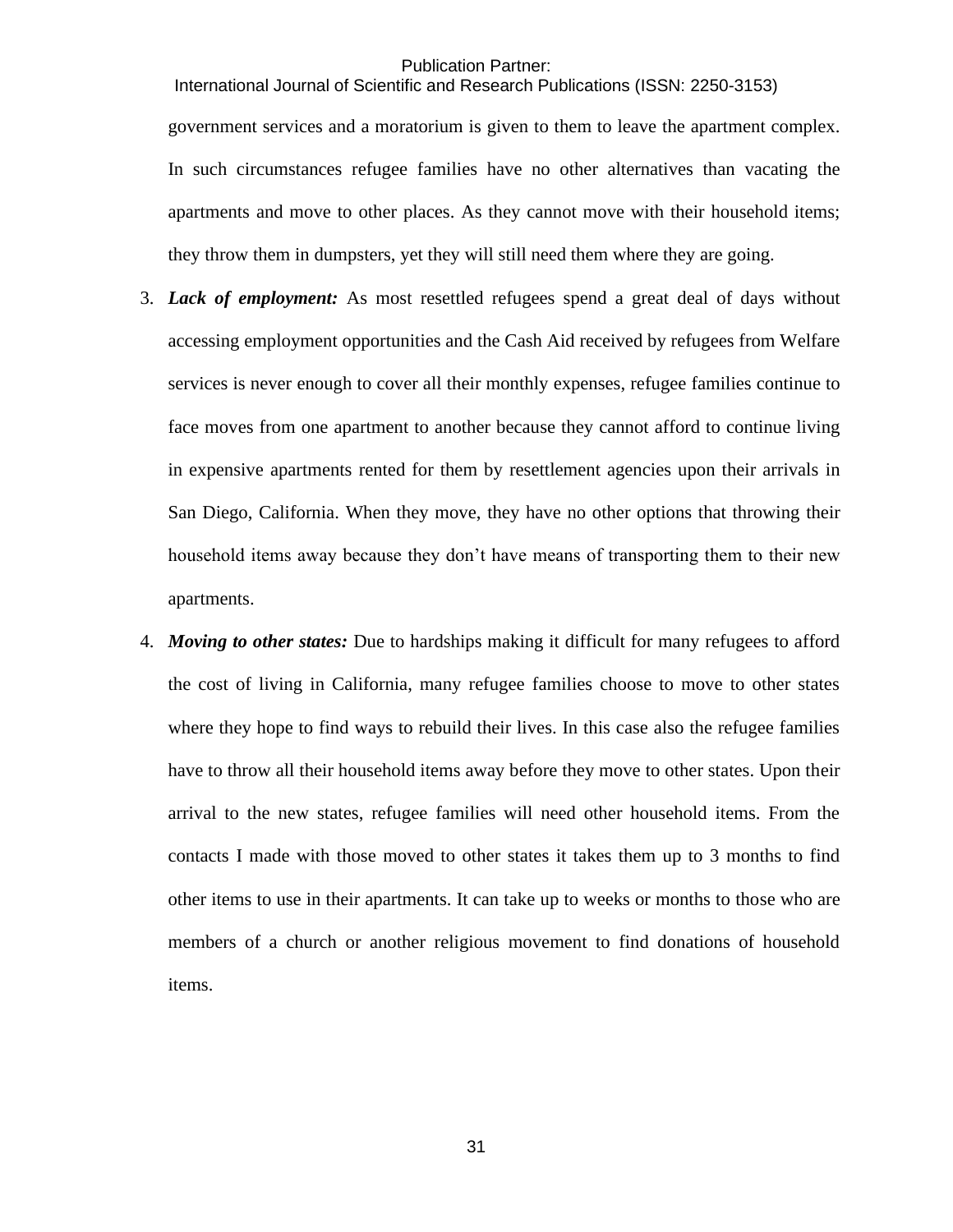# International Journal of Scientific and Research Publications (ISSN: 2250-3153)

In San Diego, California, the dumping of household items happens also when, due to hardships, after looking for jobs and they cannot be found, refugee families decide to move to other states that they think would offer them the opportunities missed in San Diego and find cheaper housing.

Resettlement agencies should associate refugee families when they purchase household items for them. Most of the refugees are illiterate but it doesn't mean they don't know what is good and what is bad for their household. Also, they should keep in mind the quote by Gandhi saying that "whatever you do for me without me; you do it against me". I would suggest that resettlement agencies split the money into 2 or 3 portions and keep it to renew household items as soon as those bought upon their arrival to the US become defective. For instance, if a refugee family needs 6 saucepans, they receive 3 upon arrival and 3 more can be given to them after 12 months. This can help for the renewal of household items when the first ones become defective. This is helpful because many refugees spend up to 24 months without jobs and therefore cannot find ways to replace their household items. But all must be done in associating the clients in the process and showing them why such a decision is taken. Clients' participation in decisionmaking process is paramount for every successful community action. In my opinion, donating infected household items should be treated like intentionally infecting someone with a virus; therefore, it should be published by the laws of the country.

Refugee self-sufficiency and independence tends to be a long process considering many aspects and challenges affecting refugees' life after they are resettled in San Diego, California. During the resettlement process in the second country of refuge, the International Organization for Migration (IOM) gives Travel Loans to refugees. Many of the refugees I interviewed said they were very excited for their journey to the United States, and they didn't care much or realize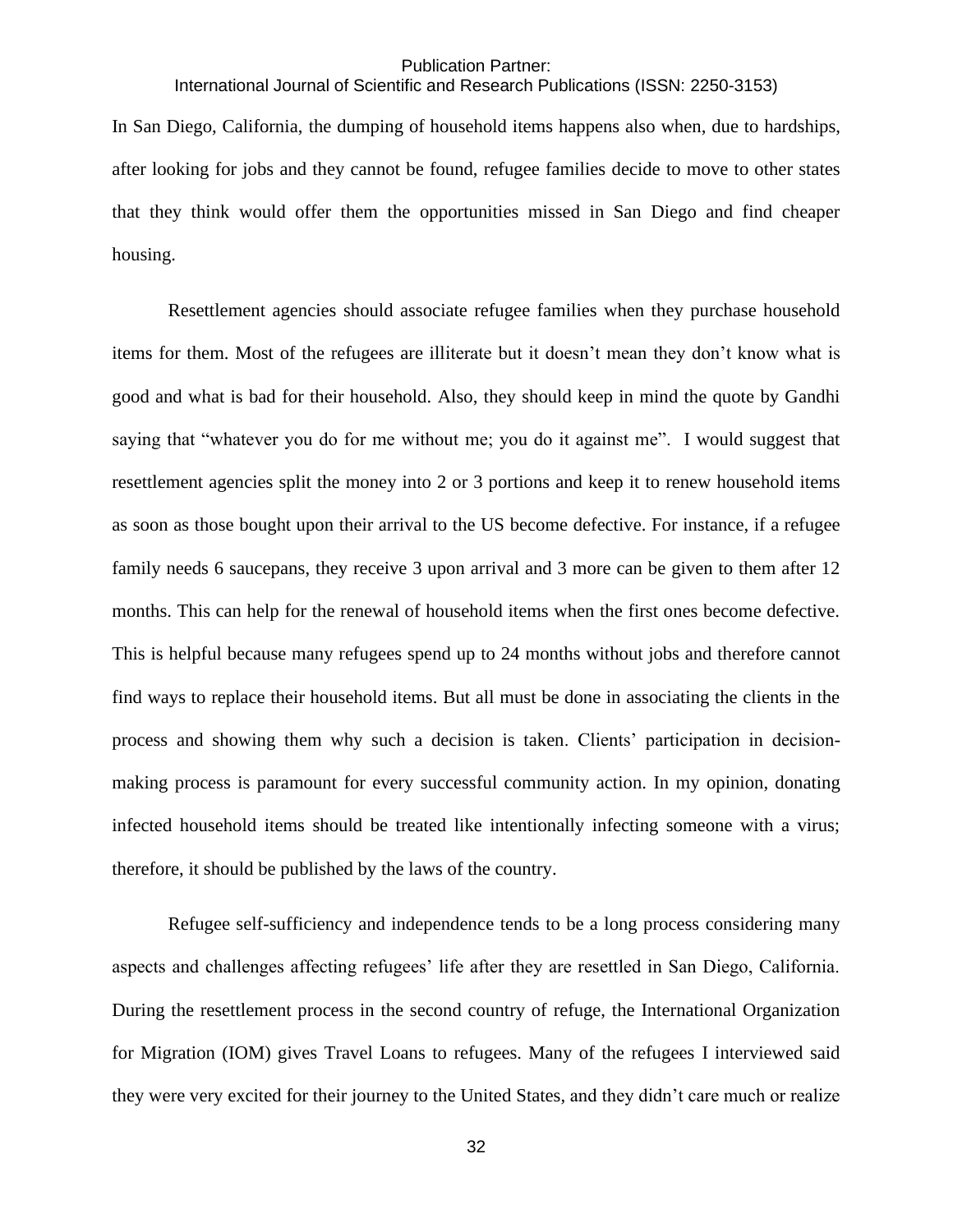## International Journal of Scientific and Research Publications (ISSN: 2250-3153)

how hard it would be to pay back their travel loans. This is another reason why thorough orientation sessions should be well focused and truthful in order to prepare refugees very well before they come to this country. Everyone will accept a loan when they tell them that upon their arrival in the United States, they will be given jobs and start reimbursing their travel loans. Apart from the travel loans, refugees take other small loans from local businesspeople and take their family members or friends who remained in the camps or city where they came from as guarantors of their loans. These loans are used to help them buy new clothing to wear during their journey to the US, pay some small debts before travelling, pay some food stock for especially their senior relatives who remain in the refugee camps. They know that upon their arrival to the United States they will be given (good) jobs in order to start getting incomes and be able to pay back their loans. Apart from these small loans, all family members who remained in their second country of refuge will start relying on them because they know that dollars are from the U.S. They think their relatives will start harvesting U.S. dollars as soon as they step on U.S. land. The question most refugees always ask is: "would there be any problem if the resettlement agencies could tell their partners in charge of conducting orientation before the refugees travel to inform the refugees that it is not easy to find jobs as a refugee or it takes long for refugees to get jobs in the United States?" Why not tell refugees the truth about the kind of life awaiting them so that they can come when they are more prepared instead of coming with many expectations which will be destroyed as soon as they arrive here? Said another refugee who talked to me during my interview on insufficiency of cash aid.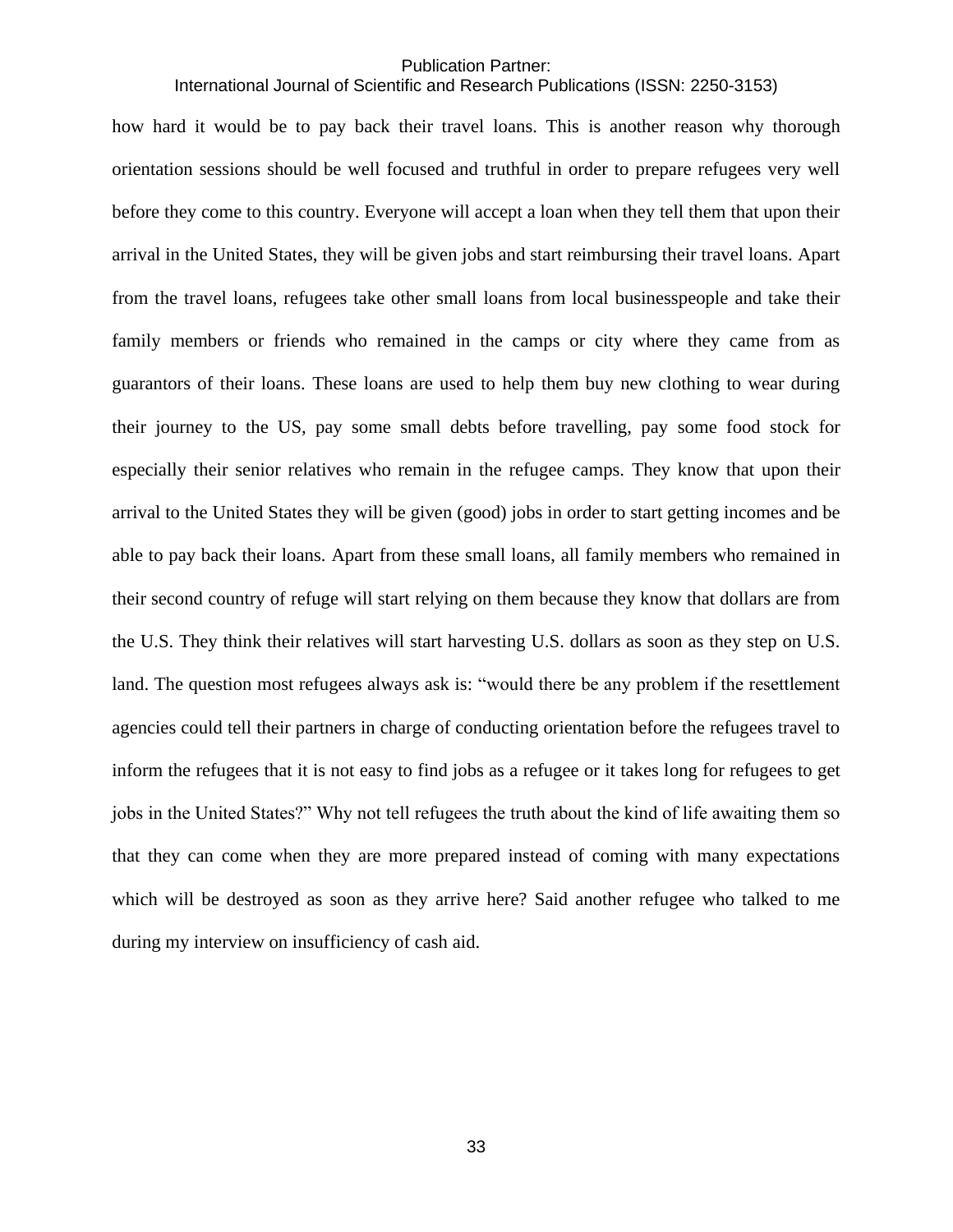## International Journal of Scientific and Research Publications (ISSN: 2250-3153)

Many refugees said they were never told that they will have to go to school for many months or years before they can start working. Others, however, complained that they were farmers who never went to school, they are illiterates and those who resettled them knew about their background before bringing them but by surprise they were brought to a State like California (in concrete) where life is very expensive and where they cannot practice their farming activities. Those with this kind of thought attend English as a Second Language (ESL) just because it is one of the obligations attached to their Cash Aid; they go for just spending their time because that is what the government needs them to do but they really don't go to acquire skills or knowledge. As life continues to be harder for them, they choose to relocate far from California in search for better places where they think life is a little cheaper than California.

Relocating to other states also exposes refugees to many problems including weather conditions which they difficultly do with. As I mentioned in earlier discussion, the air tickets which help refugees to come to the United States are given to them as travel loans and they must pay them back despite the circumstances. In fact, they start receiving payment reminders only a few months after they are resettled in the country. Besides the air tickets which are given as travel loans, the loans acquired before travelling and the family support debts (especially for African refugees with their so-called African solidarity), refugees have to acquire other travel loans within the country. These other loans help them move or relocate from San Diego, California to other states of the U.S. once they decide to move from California where the cost of living is very expensive according to them. They contact their friends and/or relatives who came to the country before them and who have secured jobs to lend them money to use for their relocations to other states when life becomes hard for them in California. In addition to the loans stated above, refugees have to acquire more debts when it comes to paying their monthly rent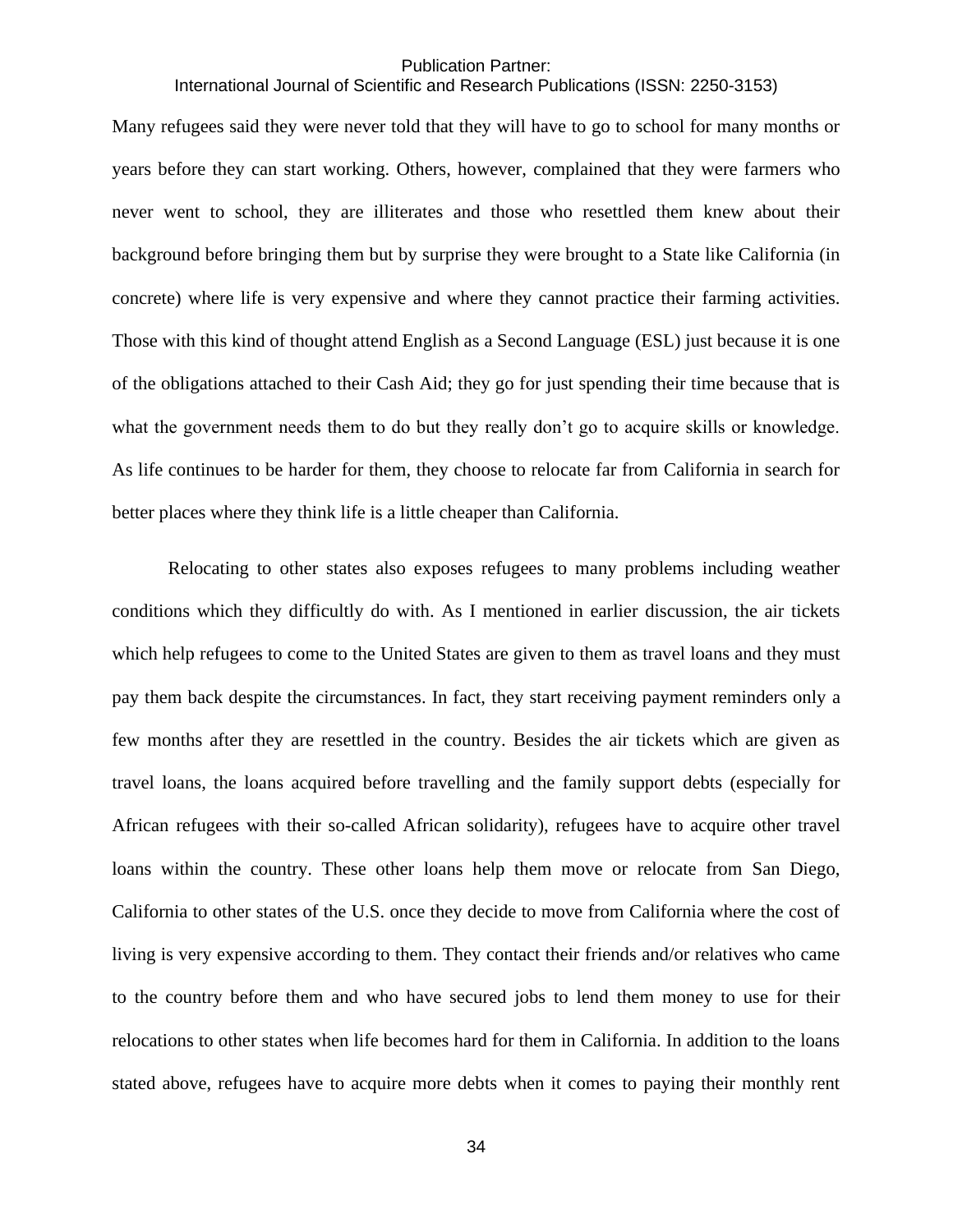## International Journal of Scientific and Research Publications (ISSN: 2250-3153)

dues as well as utility bills such as electricity, water, sewage, trash, phone among others. This happens because the cash aid given to them is always insufficient. For instance, an unemployed refugee who pays \$1,550 rent per month receives \$1,100 monthly cash aid from the government. He/she will have to find ways to get the sum amounting \$450 to cover this terrible shortfall every month. On top of that will be added an amount of \$100 or more that they must pay as a penalty fee for late payment because it normally takes them time to find the amount to top up on the cash aid, they receive from welfare services. Considering all these loans to which refugees are exposed, when can we think they will be able to pay back all the loans knowing that they receive insufficient cash aid, they have to go to school to learn English language for many months before they can start working and they have to wait long before they can find jobs. Moreover, many of them who have health issues neither work nor go to school and it takes many months for the Social Security Administration (SSA) to determine whether or not they are eligible for Supplemental Security Income (SSI). In order to determine SSI eligibility, refugees have to go through different medical examinations in various locations where their health claims are thoroughly checked by experienced healthcare service providers who will report to the SSA for final decision before a sick or disabled refugee can start getting SSI which can help them in paying some of their pending bills including rent.

Refugees who fail or delay to complete and return some paperwork to government services such as welfare receive threatening mails telling them that their benefits would be reduced or stopped in case they don't turn in different documents. Although this might be considered as not a reality but just as a threatening letter to push the refugee to submit the report which was requested, such messages can indirectly kill someone who is already living an uncertain life. It would be a great relief if those who understand the problems refugees went

35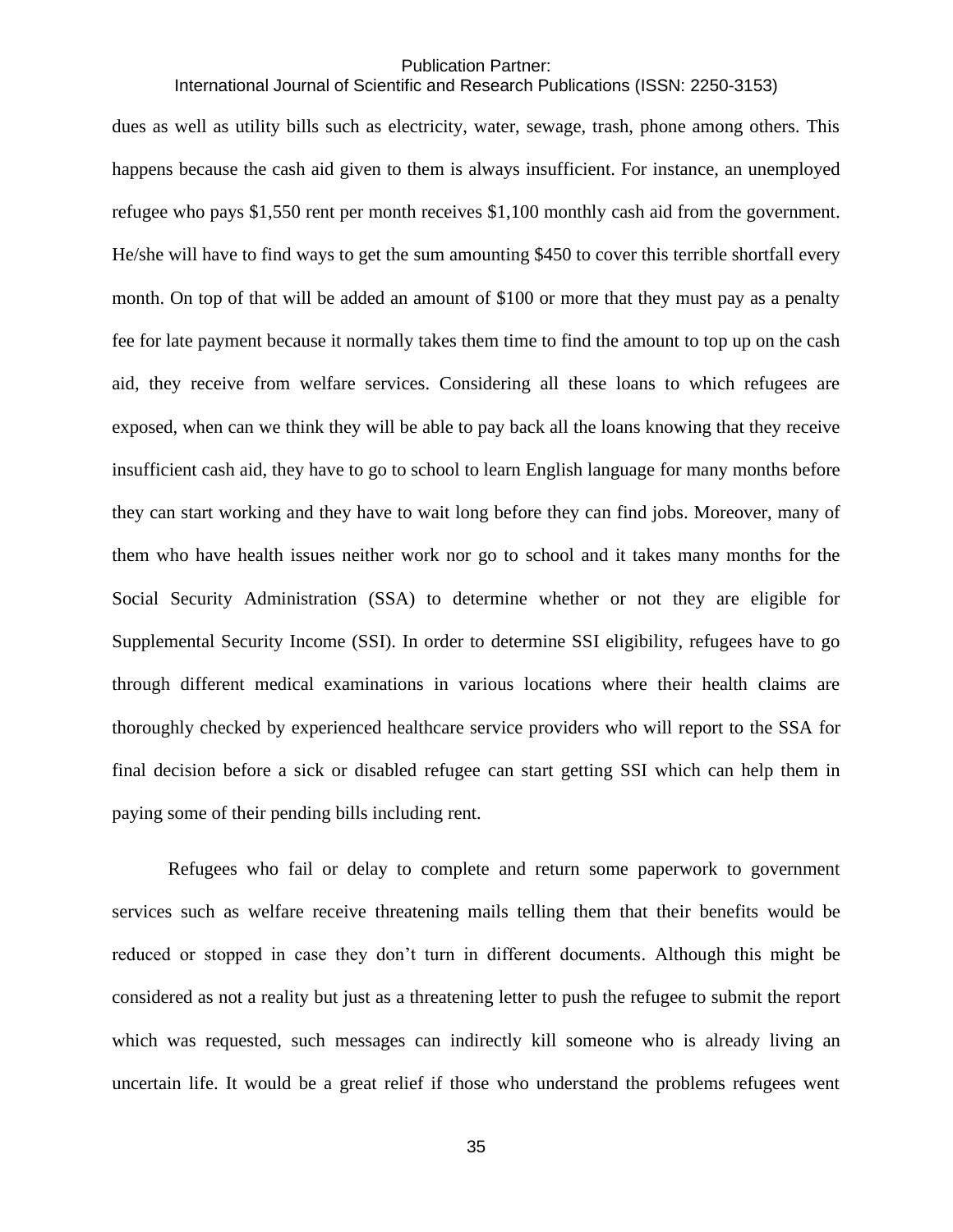# International Journal of Scientific and Research Publications (ISSN: 2250-3153)

through in their countries of origin and in the settlement camps before they are resettled can improve ways of helping the refugees in San Diego, California. Proper ways of assisting needy people like the refugees can help protect them emotionally and psychologically, thus help avoid mental illnesses.

With a monthly deficit of over \$500 for someone who is not working is a terrible situation that refugee families will get out difficultly. They are being enforced into a deep financial hole which will take a lot of time to come out of. This situation might even push them in involving in unlawful activities to help them cover the gaps caused by their insufficient cash aid. It would be another shameful situation if it happens that refugees can be involved in unlawful activities in order to raise money to help them cover their monthly expenses in a country where they were brought to rebuild their life (Justin Mudekereza, 2018).

### **2.7 Factors Affecting Mental Health**

One of the issues that have been affecting refugees wherever they are placed in the US and San Diego, California particularly is psychological trauma which brings complications in the mental health of the individuals. The main cause of the psychological torment is the separation of these people from their loved ones. After conflicts break out in their home countries, these people are forced to relocate to other places and become separated from their families and friends in the commotion. Therefore, settling in a strange place where they are unfamiliar with the residents, leads to the development of stress and depression (Brouwer & Rodwell, 2007). Furthermore, the problems they endure in the refugee camps before being resettled also contribute to the psychological trauma that they undergo. Also, the rejection of these individuals by the locals adds on to this burden. Culture conflicts are also causes of traumatic experiences that lead to depression and other mental illnesses among the refugees.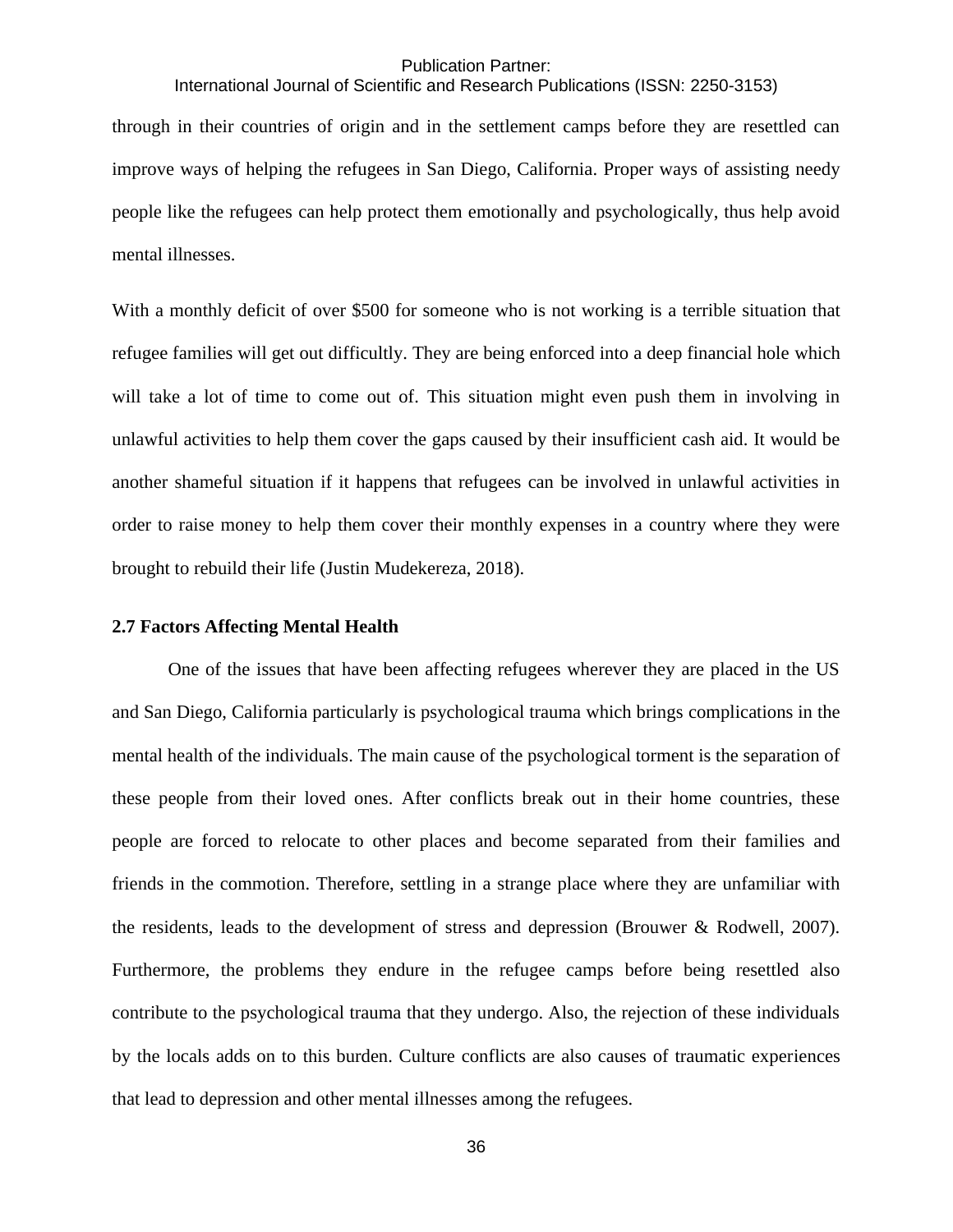## International Journal of Scientific and Research Publications (ISSN: 2250-3153)

Brouwer and Rodwell (2007) reported that a majority of the refugees in the United States experienced psychological stress accompanied by physical dysfunction during the first few years of settlement. The researcher further noticed that during the subsequent years, the refugees try to increase their conformity to the new culture. These problems are still prevalent among the refugees settled in San Diego even after many years of living in the area. Many of these refugees hold onto the perception that conforming to the new culture will erode their culture. Furthermore, domestic violence among the homes of refugees accompanied by the drug and alcohol abuse in many homes also fuels the rise of mental problems. Despite these problems, the resettlement agencies have turned a blind eye to the situation. Besides, the refugees also fail to access the necessary services in medical facilities. However, the latter problem is promoted by the lack of sufficient funds to pay for therapy sessions and reduction of burdens increasing the problems.

Refugees are people who have gone through a lot before being resettled in developed countries. For this reason, most refugees come to San Diego, California when they are already suffering from one or more mental health problems such as emotional distress, depression, anxiety, and trauma. Many of them suffer from Post-Traumatic Stress Disorder (PTSD) in their countries of resettlement due to the life they lived in refugee camps and/or the circumstances they are exposed to in the countries where they are resettled.

I have realized that it might also be possible that in San Diego, California problems associated to mental health and psychological trauma are, at some point, increased by not only the hardships but also the heavy bureaucracy of the agencies or institutions assisting refugees.

A study conducted by Fazel et al., (2005) discovered that of 7000 refugees in western countries, 9% of adults and 11% of the children have forms of posttraumatic stress disorder (PDST). 5% and 4% had issues of depression and anxiety respectively. It is noteworthy to realize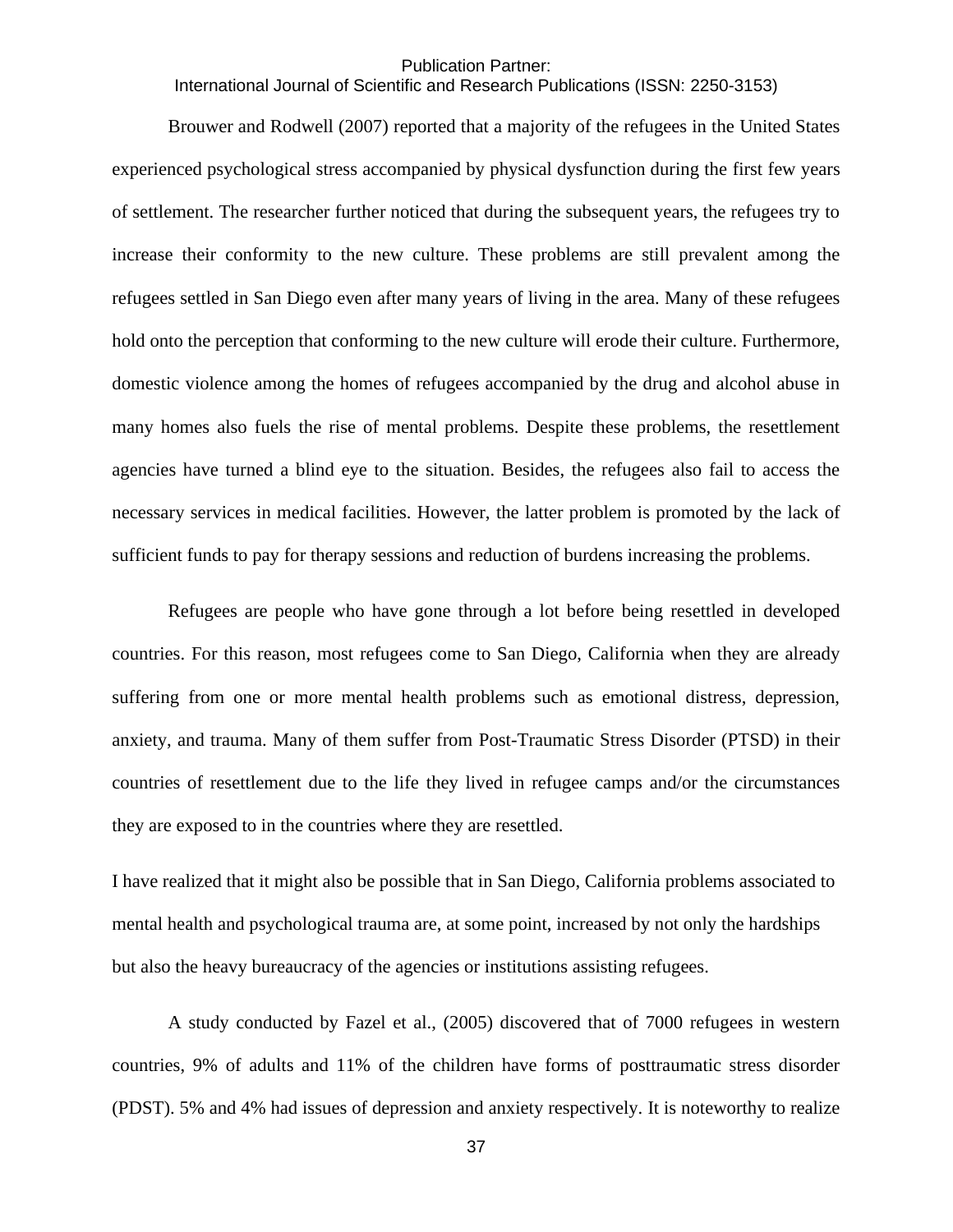International Journal of Scientific and Research Publications (ISSN: 2250-3153)

that PTSD and depressions overlap and the majority of those with major depression also have PTSD (Fazel et al., 2005).

Several factors are important in mental health issues. Age and sex have been seen to be the most determinants of mental health issues (Steel et al., 2009; Fazel et al., 2005). Adults with over 65 years of age are the most affected mentally with children and adolescents having the best rating (Potter and Haslam, 2005). The research also found out that women were slightly more likely to suffer from PTSD than men.

The migration process and the resettlement involve some stress and expose the refugees to additional trauma like poor living conditions (Kirmayer et al., 2011). Various meta-analysis of post-displacement housing and the corresponding mental effects have found that those in refugee camps suffer more than those in private residences. It has also been discovered that the persistent interviewing of refugees at detention centers by officials from the immigration department.

### **2.8 Theory of Refugee Resettlement**

### **2.8.1 The Theory of Eco developmental**

The single approach which usually has been used in many written works is the theory of eco-developmental (Szapocznik &Coatsworth, 1999). The theory applies the tenets of systems of ecology (Bronfenbrenner, n.d.) and theories of development like highlighted stages in the development of the life-cycle model of families (Carter & McGoldrick, 2005) to explain the substance abuse complexities within refugee and immigrant populations. These enable system discussions of environment that influence individuals, while similarly considering the life stages of many families and individuals experience. Bronfrenbrenner (n.d.) has an excellent example by discussing systems series development mimicking the circles of concentric.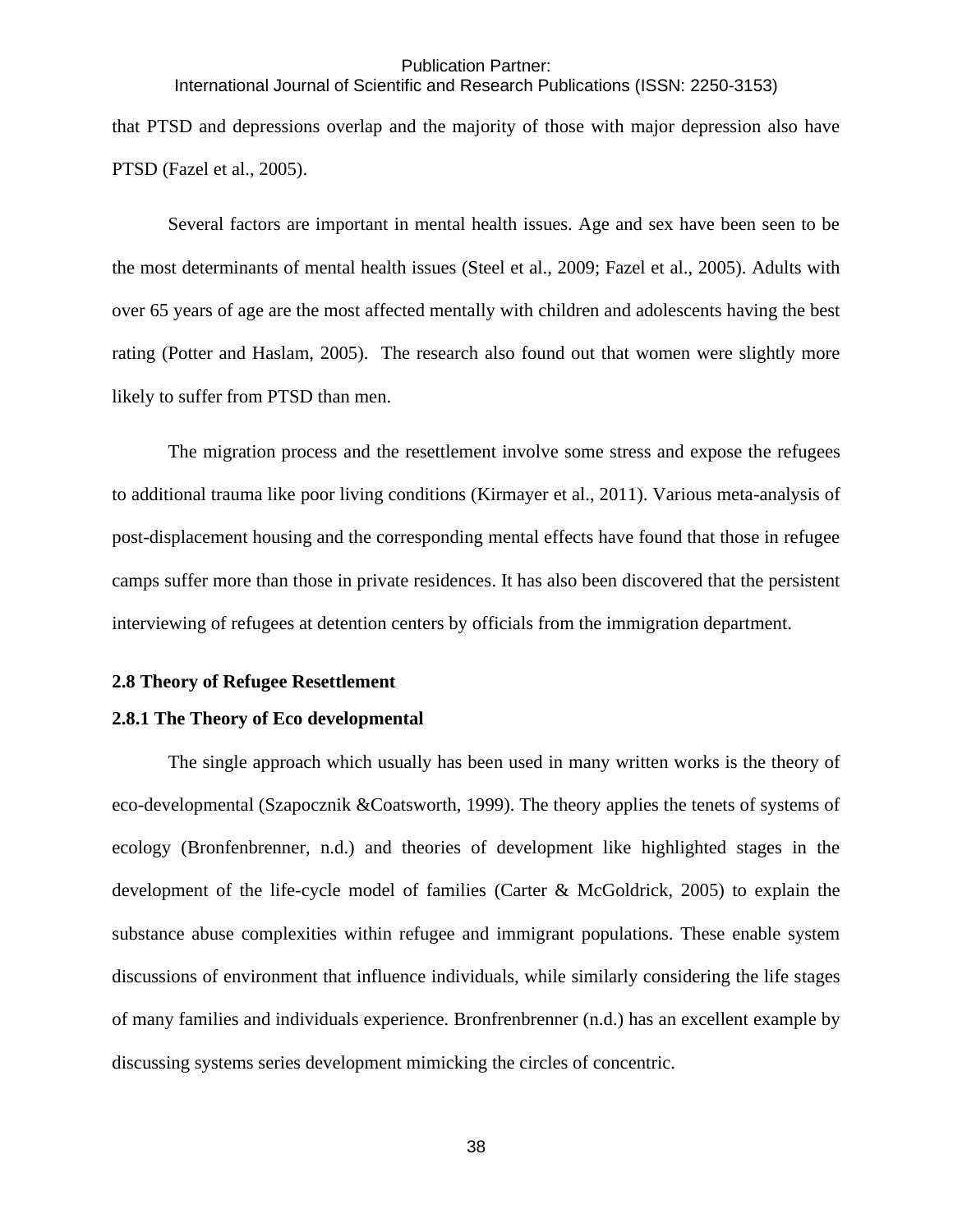International Journal of Scientific and Research Publications (ISSN: 2250-3153)

The individuals who are closer to these circles are the micro-system that entails environment and people and how environment influence this individual on ordinary occasion (that is, family members, work environment, colleagues, friends, and so on). All these microsystems interact with one another, which creates meso-systems. The other two systems are the macro- and exo-systems. Exo-system entails more substantial influences of education, religion, politics, economics, and government while on the other hand macro-system involves overarching beliefs and values which people have. The whole system moves through time that is referred to as the chronosystem. Refugees and immigrants have the same kinds of micro-systems, although their interaction with their macro-system can somehow be varying because of experiences during migration.

The next bit of the theory of eco-development is the Lifecycle Model of the Family. The Lifecycle Model of the Family explains the normative stages in which many families pass through (that is, commitment/marriage, first coupling, transitioning to parenthood, and so on). Putting all of these ideas together into one theory enables an understanding of the influences of the internal and external environment. The theory of ecological systems is more directed on the external systems with which individuals interact (that is, influence of families, as well as peer influence in school or at work environment) and the lifecycle of the families, provide understanding of essential internal controls like life stages (that is, parenthood, adolescents, and childhood and so on).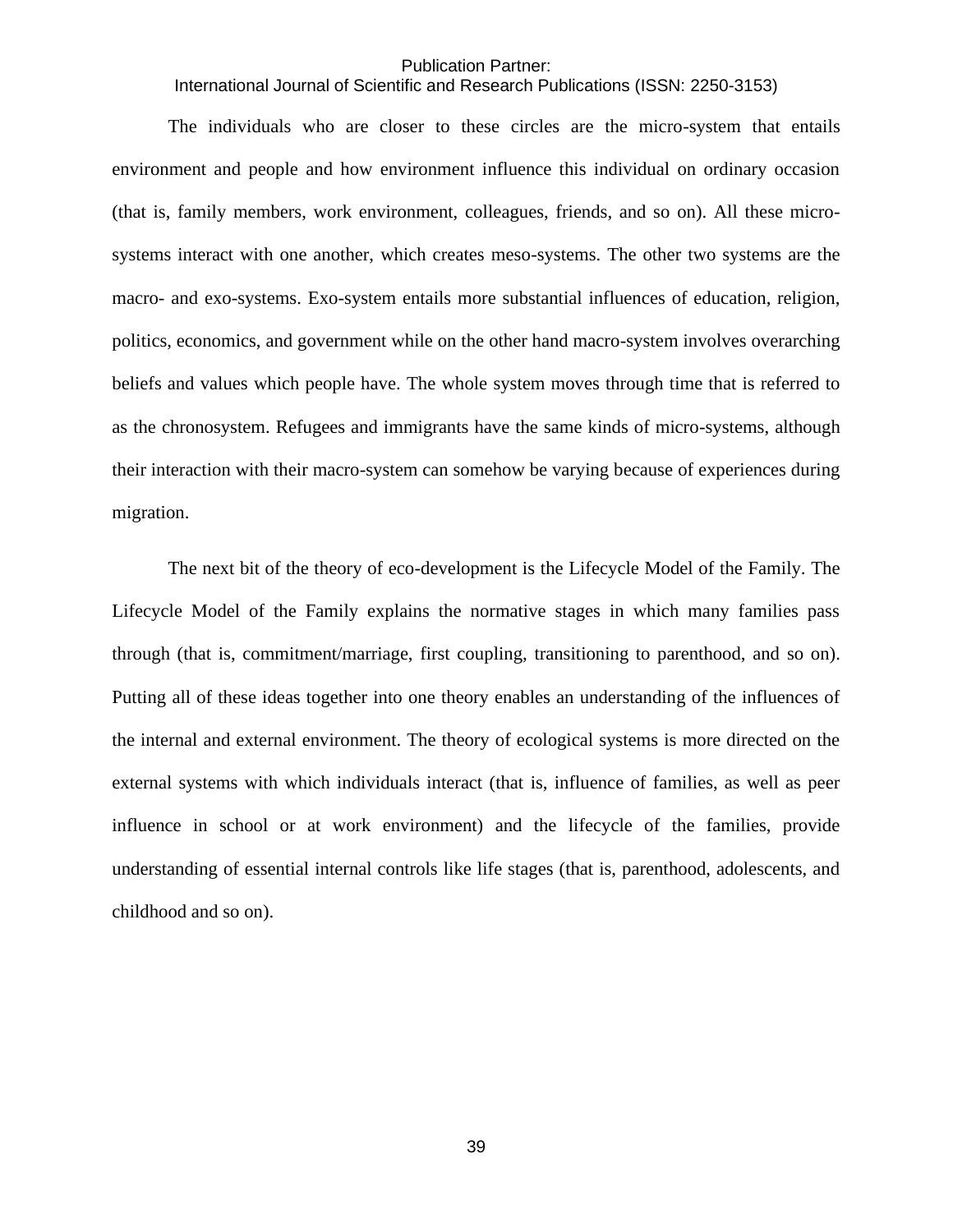International Journal of Scientific and Research Publications (ISSN: 2250-3153)

### **2.8.2 Model of Assimilation**

The model mainly focuses on the number of people (that is, refugees and immigrants) than on their issues (that is, abuse of substances) as the model of assimilation. The model explains the refugees and immigrants as those who adopt the substance pattern and custom of their country of origin. This implies that the refugees and immigrants are more likely to take the use of substance habits that reflect their current environment other than their original. This is not a definition, but mixed literature. Both Rebhun (1998) and D'Avanzo (1997) reported how these people continue to use abuse substance patterns that they participate in while living in their original country. An explanation the previously discussed paradox of immigrant; the longer those refugees and immigrants, as well as their families, stay in the US, the higher their risk for abuse of substances. This makes sense as migrant of first-generation would have an original foreign country, however, the second-generation to be living in their origin country thus only having their location now as a reference frame.

### **2.8.3 Theory of Bio-psychosocial**

As a result of the assimilation, concentrating more on the population as opposed to the issues, the theory of bio-psychosocial takes another direction. The theory coordinates the sociality and psychology to extend the clarification and comprehension of biological factors (Engel, n.d.), and in this theory utilization, as well as the abuse of the substance is put as the essential core interest.

The utilization of the theory by Marlatt (1992) was to portray abuse of substance with an end goal to clarify the impact of misuse of substance on the individual. As indicated by Marlatt (1992) practices of addiction are impacted by the mix of socio-cultural, psychological and biological compulsions. The determinants of biological factors may involve predisposition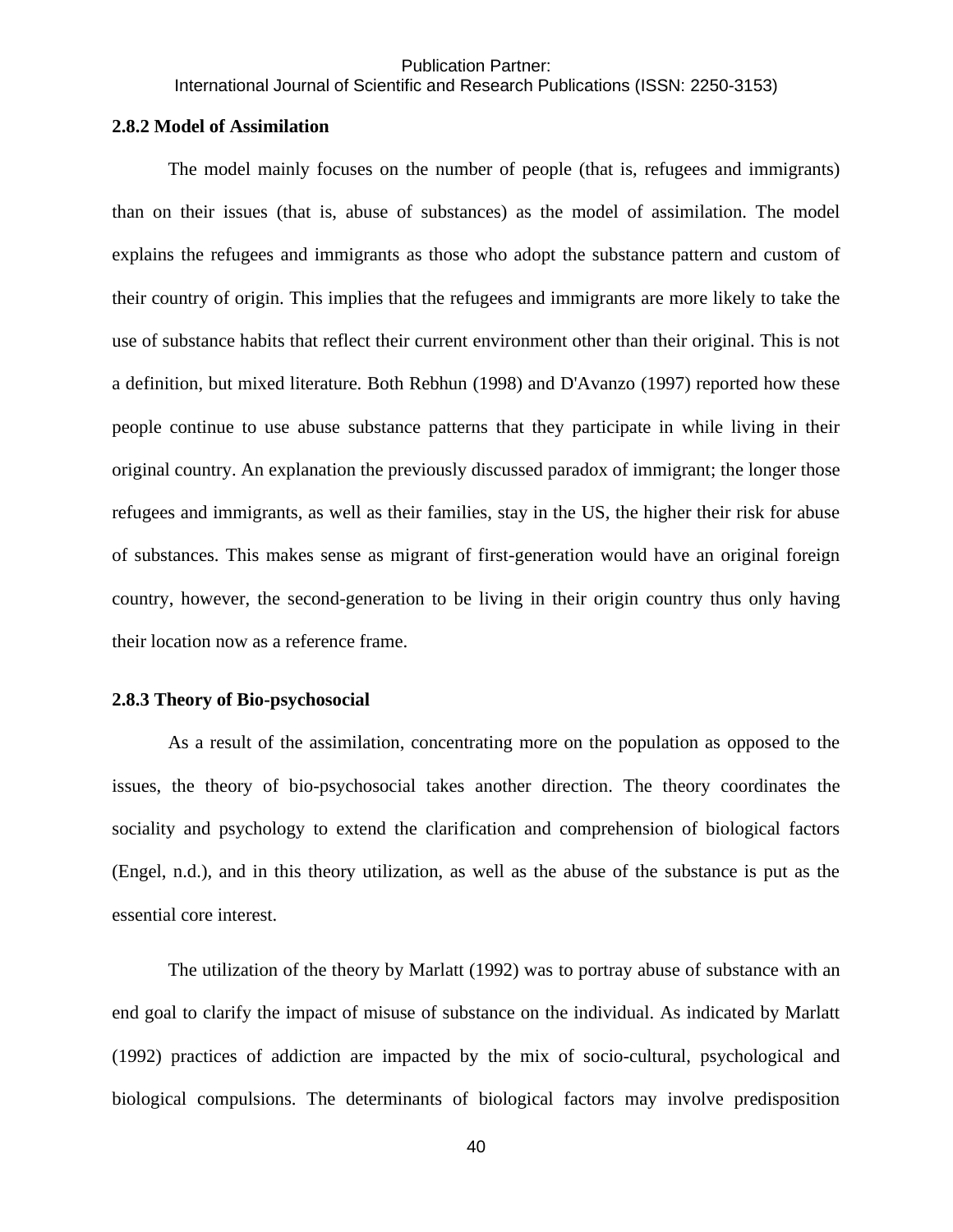International Journal of Scientific and Research Publications (ISSN: 2250-3153)

genetics to add (Palmer et al., 2015) and the manner by which the substance physically influences the body. Biological parts of the abuse of substance incredibly impact on the social and psychological experiences (Marlatt, 1992). The hazard of psychology may incorporate values and beliefs, psychological trauma exposure, mental health and effects of the substance. The socio-cultural impacts include both the result got from and given to other people. Every one of these determinants cooperates with and impacts one another and provides a complex image of how abuse of the substance may be experienced.

### **2.8.4 Disparity of Health**

The population that is socially hindered, for example, ethnic or racial minorities, confront disparities of health. They will probably have medical issues, less inclined to approach social insurance, and more prone to get substandard consideration (Institute of Medicine, 2002). These results of disparities incompletely come from contrasts in the status of socioeconomic, housing stability, education, and employment. As far as abuse of the substance, ethnic minorities are less inclined to use or to finish treatment of violation of the substance (Chartier and Caetano, 2011). The theory proposes that as a burdened population, refugees and immigrants need to confront variations in access to and utilization of treatment of abuse of the substance. Like this, the results of the community using these substances are more dangerous.

### **2.8.5 The history of Trauma**

The history of trauma point of view advises us that traumatic encounters can prompt injuries that can be passed to generation to generation (Sotero, 2006). At the end when a community encounters systematic trauma, for example, genocide and constrained expulsion from the community, thus, the community, in general, endures social hindrances and substantial loss. For instance, human displacement can prompt the decreased status of socioeconomic as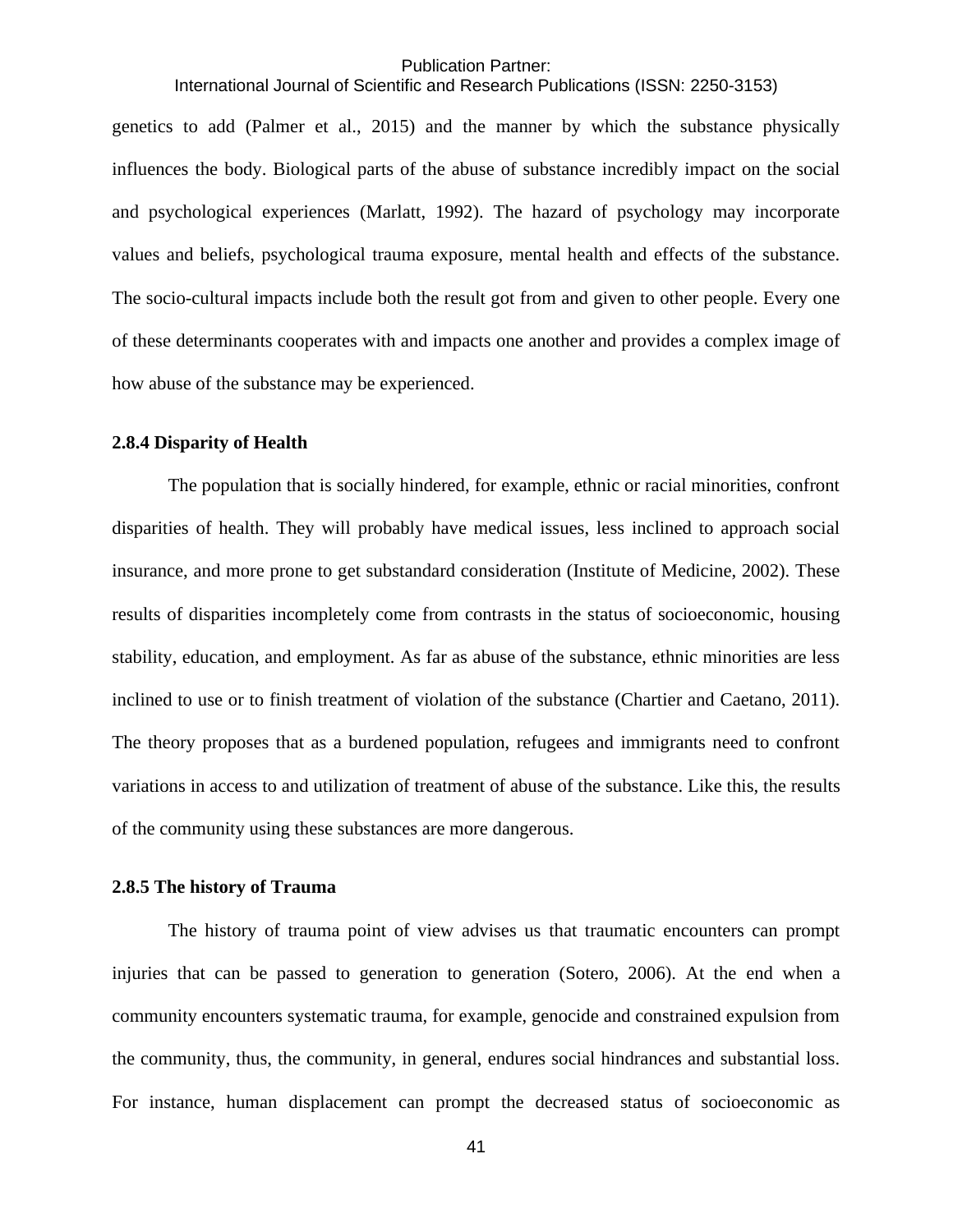# International Journal of Scientific and Research Publications (ISSN: 2250-3153)

belonging are deserted, and displaced people are searching for work in another area. For the people in the community, trauma exposure regularly prompts mental side effects, for example, PTSD, sadness, or uneasiness. These individuals who are trauma affected must figure out how to adapt, and probably going to abuse substance or other reckless practices to numb injuries. Parenting and family roles are probably going to be adversely affected and their families are probably going to be estranged from external backings. These impacts affect their kids thus, for instance, those who still need more parental weight (that is, the degree to which parent's trouble from awful exposure) had indications of PTSD (Letzter-Pouw, Shrira, Ben-Ezra, and Palgi, 2014).

This system can be precious in understanding the abuse of substance in trauma-affected communities as well as refugees. The community of displaced persons, for instance, endures considerable misfortunes, which affect their capacity to work as guardians and relatives and which enhances their odds of transforming the use of the substance to adapt to consecutive losses. Young people in these families may encounter a combination which is sturdy and incapable parenting, norms of families of abuse of substance utilization, disadvantages of socioeconomics, and a loss feeling, or disengagement identified with the first stressors and traumatic situations.

These theories are useful in clarifying the refugees and immigrants' involvement in abuse of the substance. Although it is not essential for experts to consider utilizing these theories in managing their work, looking at them is gainful. Every one of them has a thing to add and to empower immigrants' thoughts and needs of displaced persons in regard to abuse of the substance.

42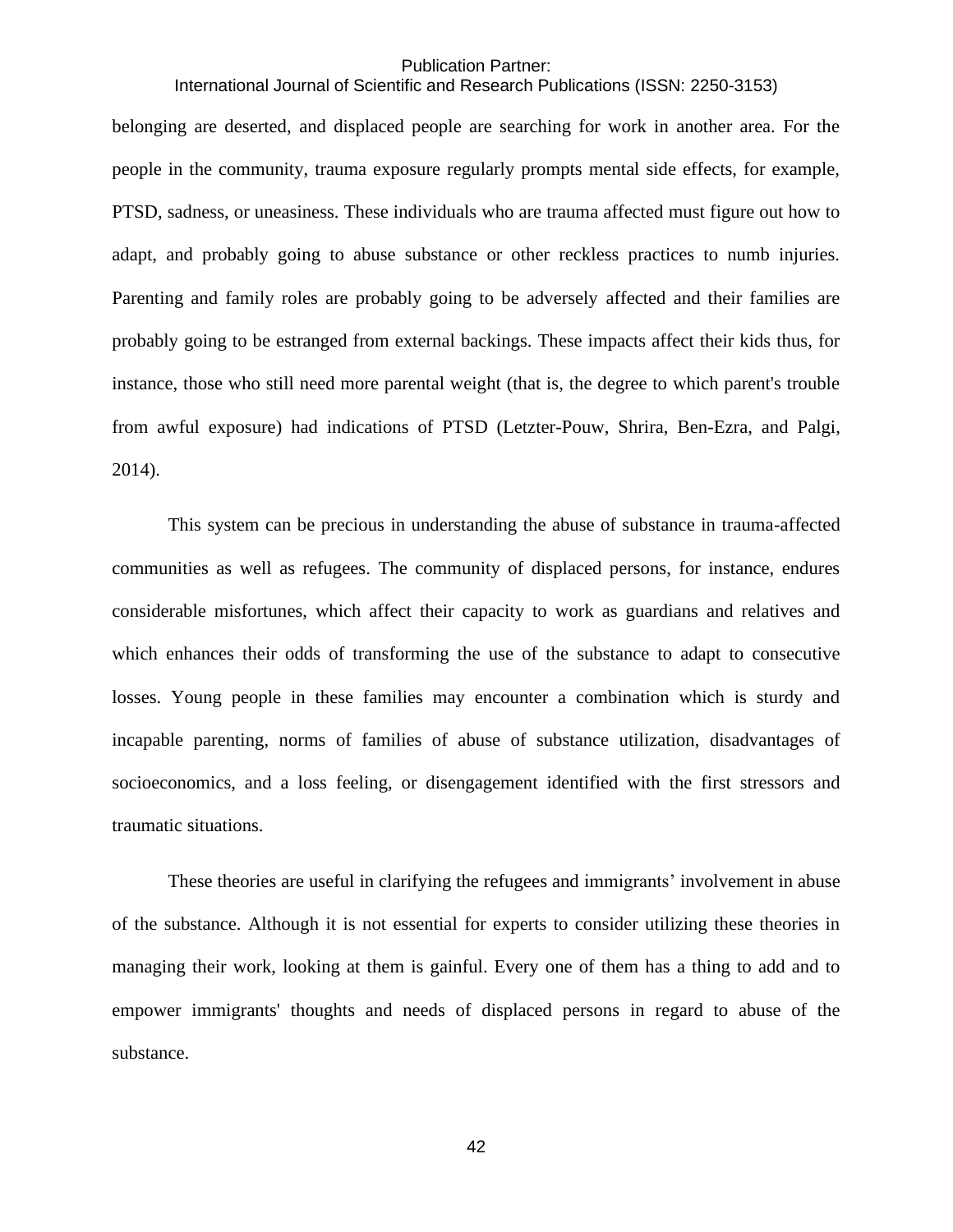International Journal of Scientific and Research Publications (ISSN: 2250-3153)

The refugees run away from their homes or countries could be as a result of ravage by famine and internal violence. These refugees have been compelled to settle where they are and by mostly undesirable and have regularly been left to battle for themselves. Most continents are not strange in the way that there are such a large number of displaced people. Expansive scales of migration of refugees have happened elsewhere on the planet, and these have gone on for a long time without any solutions expectation. In any case, Africa holds the questionable qualification that relatively every nation on the planet has sooner or later been either a producer or a displaced peoples' destination, or both.

The presence of such big numbers of refugees and their streams appears to point to some foundational disappointment in present day shows the way such significant numbers of refugees look to adjust to their circumstance and survive the exile experience. Likewise, a demonstration of some inconspicuous capacity that is incongruent with the regular impression of the identity of a displaced person. This thesis, therefore, analyzes the status of refugees, the way refugees settle themselves in their nations of refuge and how this can influence their possible repatriation.

### **2.8.6 Kunz's Typology**

To describe the classification of refugees, (Kunz 1981; pp. 44) made three divisions of distinct groups, derived from attitudes towards displacement of refugees. Therefore, refugees whose opposition to social and political events at home is same to that of their compatriots, that is, refugees while those refugees, who remain in home villages, are referred to as majority identified refugees.

Those who have left their home villages due to latent or active discrimination against the gathering, that they belong, often holds little interest in what occurs in their previous homes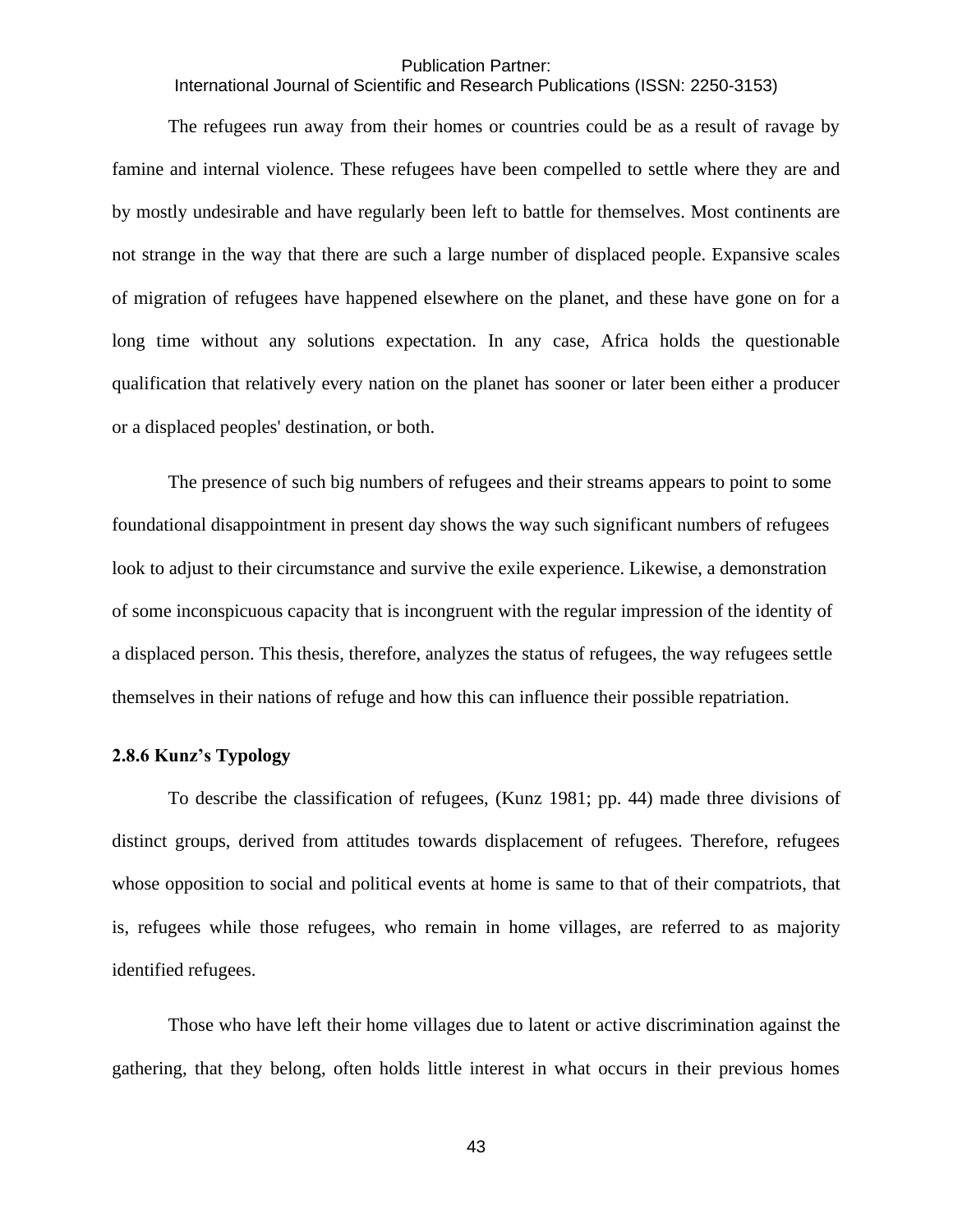International Journal of Scientific and Research Publications (ISSN: 2250-3153) provided they leave. On the other hand, the refugees, who have a feeling of irreconcilable alienation companion citizens, are called related refugees.

The third refugee types involve people who leave their home country for many different personal reasons. The self-proclaimed discriminated refugees feel alienated from the society not by any active society's policy, however, preferably by some philosophy of individual.

Kunz in his work does not particularly address the issues related to repatriation; it very well may be recommended that the first refugee kind may receive the lion's share with a distinct destined part in return. The secure attachment retained by refugees to both the homeland feeling and to those individuals, who did not escape as refugees, is well on the way to demand repatriation.

For example, in the African setting, many people recognized these classifications to be applied to a remarkable extent of the present population of refugees, and also all refugees made in the time of wars of anti-colonial. Thus, Kunz takes note of these refugees to recognize themselves emphatically with the country, however not with its government (Kunz 1981; pp. 43).

In the 1980s in Namibia for example, from Zimbabwe and Angola in the 1970s, Algeria in the 1950s, and the current situation in San Diego, California is all an indication of people fleeing their nations as a result of the impacts of foreign domination. These displaced people notwithstanding did not mostly surrender their countries. Instead, they effectively partook in freedom battles causing them to seek asylum.

When freedom happened, they were on edge to return home to continue with their previous lives. However, recently some refugees fit into Kunz's occasion's detailed classification. The subjection of refugees to segregation and frequent outright viciousness feel that they are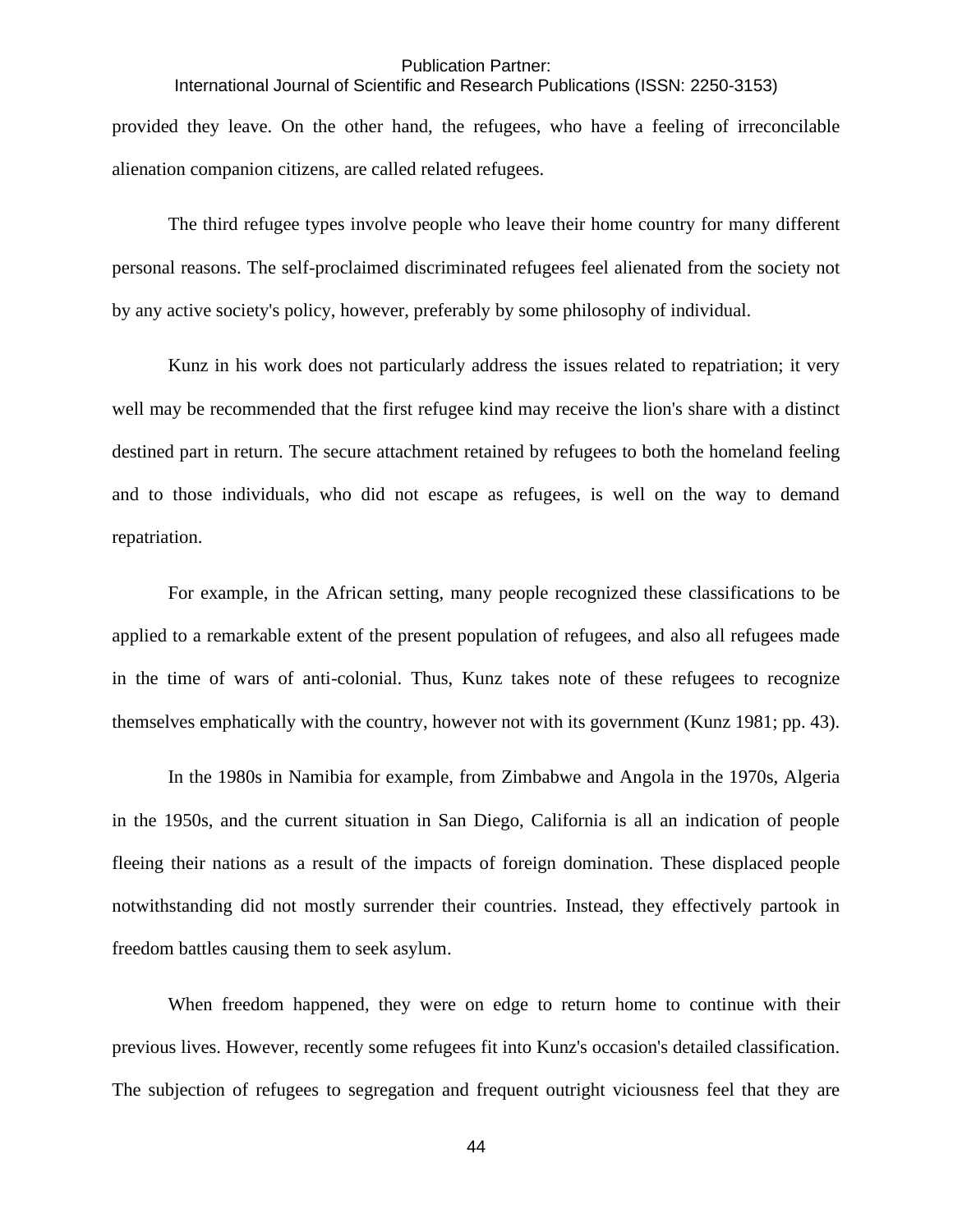## International Journal of Scientific and Research Publications (ISSN: 2250-3153)

undesirable or hazardous in their very own countries. In the wake of getting to be refugees, the longing to return home were excited to be a considerable change at home. Ethnic clashes frequently prompted the formation of occasion related to refugees around the world. A case of this sort of migration is Mexican migrants, Rwandans, and Burundi, etc. all who were displaced to other nations.

The more significant part of these refugees was displaced by the sought of opportunity, the ethnic clash between the Tutsi and Hutu as in the case of Burundi and Rwanda. Before the ongoing change in these states, there was little hope seen after the large numbers of refugees flee their countries of origin.

According to Kunz, refugees coming into a foreign country must learn about their new home and figure out how to fit in, and language and culture present significant and sometimes seemingly daunting challenges to these tasks. For example, Tübingen University is working to support refugees from a higher education perspective, and students are provided with needed assistance over the entire summer.

Since admitting students in college have financial support organizations at risk thus refugees receive from the US government, who are in universities have re-designated some courses to enhance their accessibility to refugees, who can get admission as the guest or international students. Some of the classes are English-language courses as well as refugee courses which are aimed at making ready refugees for the regular university study in the US.

Admission allows refugees to gain language of higher-levels and learn about cultural values, history, society, and politics of the US. Therefore, student refugees receive inter-cultural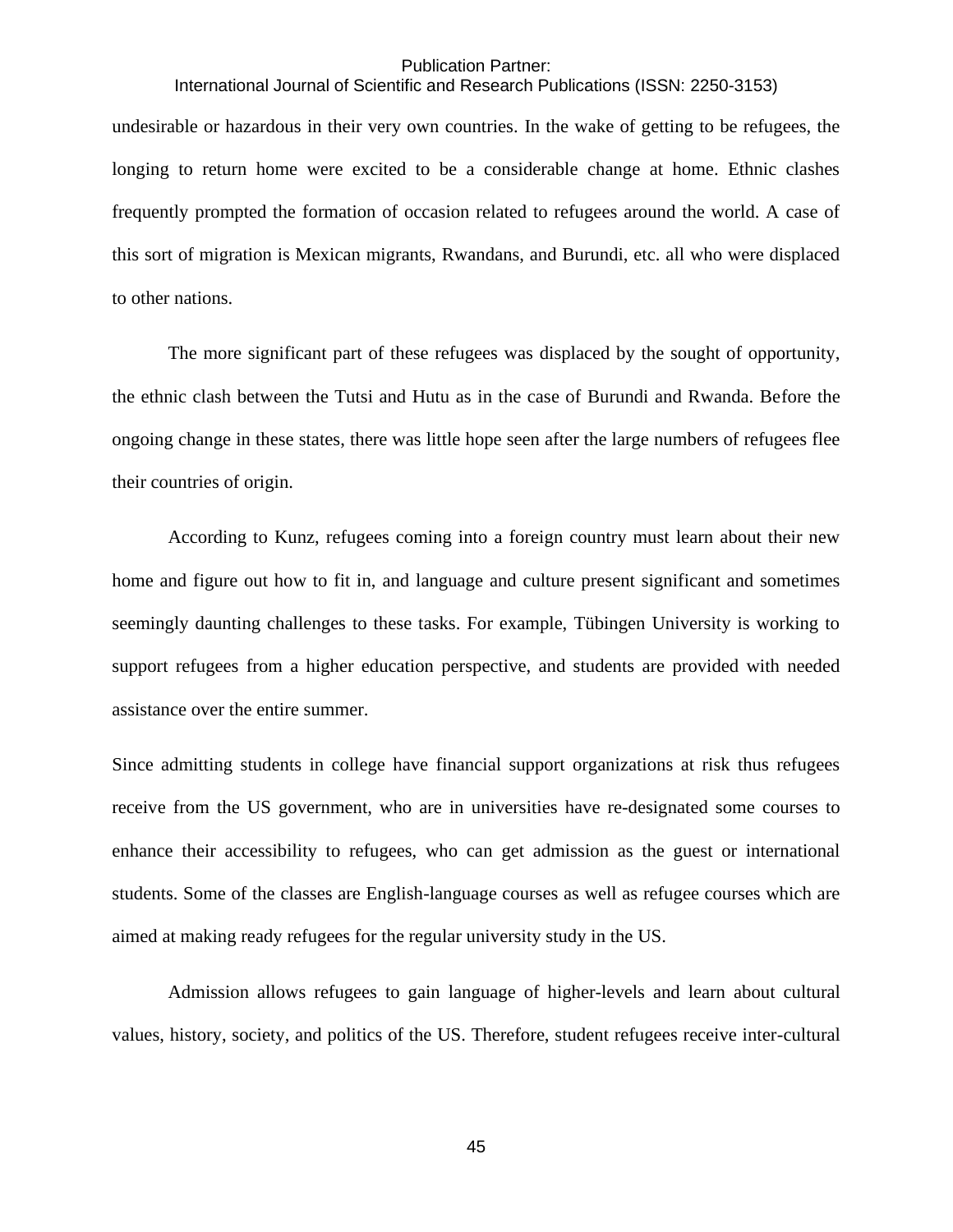International Journal of Scientific and Research Publications (ISSN: 2250-3153) guiding and training as well as the introduction to the different academic fields that they may eventually pursue while in the asylum.

In spite of the recent entry to the refugees, courses have become very competitive. Making adverts on social media such as Facebook alone has made most universities in the US receive more than thousands of applicants over for an estimate of the available spaces for the courses. For example, the interns of Iacocca spend their summer working in the Christine Rubas' office. This made them establish social media for the class, scheduled and observed interviews, met with applicants, and reviewed applications.

This was on the willingness of refugees to in spite of their being in the diaspora. To establish ideas about how to advise refugees on how to go about their courses and registration in the university, the most university in the US developed a buddy program. To match mentors of US student with those of social media and refugees as well as a page that can enable participant refugees to communicate with one another and with students of US.

With the US language being inundated, some refugees who learned English in their home countries had forgotten quite a considerate amount and only focused their effort on the US language. Turning this loss required personal learning of the native language of the refugees in any spared time to practice their native language.

Repatriation is the most preferred solution for refugee primarily due to being durable. Majority of the 12 million refugees under UNHCR will be repatriated to their home countries. Repatriation is considered the best way to ensure a sense of identity for the individuals since they usually are returned to their initial area from which they were displaced. This method is suitable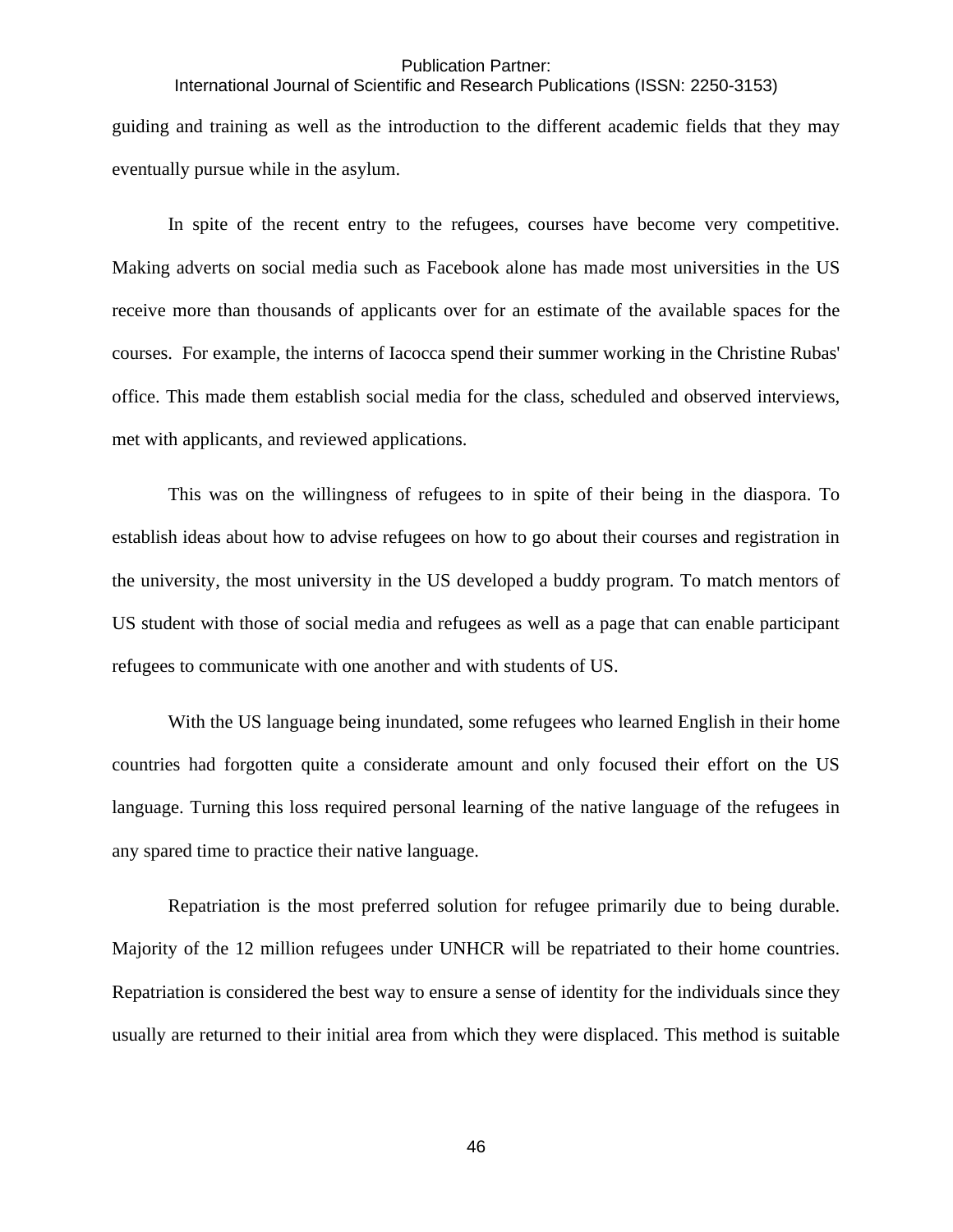International Journal of Scientific and Research Publications (ISSN: 2250-3153)

because the refugees can then feel belonging to the place and can maintain and practice their culture and traditions unhindered.

Many humanitarian organizations highly favor repatriation if the conditions in the home country have stabilized, and they can safely return with a guarantee of their security and livelihood. Since being a refugee involves a feeling of fear and anxiousness, the individuals must be prepared and assured that the place they are returning to have improved and that measures have been taken to ensure they live without any hindrance or danger to their life. The fear of persecution must be removed from their mind beforehand.

For this to succeed then, the timing of repatriation must be taken into consideration. Once the circumstances for displacement become nonexistent, then the refugee status may be revoked legitimately. However, repatriation is first done voluntarily before the revoking is done much later when those who have been repatriated are reintegrated successfully.

There are many instances when local integration and repatriation are nonviable, and only resettlement to a third country is the best solution. When the conflict that caused the initial flight persists and has no foreseeable solution in short to mid-term, relocation to a third country and local integration are preferable. Resettlement involves refugees relocated to a third country which is willing and able to accommodate and welcome them. In such cases, women, children, and vulnerable groups are favored. UNHCR first used resettlement in 1956 where 200,000 refugees from Hungary were resettled and accommodated across Europe. The method also found use in the Vietnam conflict where individuals moved into Thailand and the United States.

The burden of hosting refugees has for long been left to the host countries to deal with which has resulted in the increased plight of the refugees as a result of lack of resources. It is due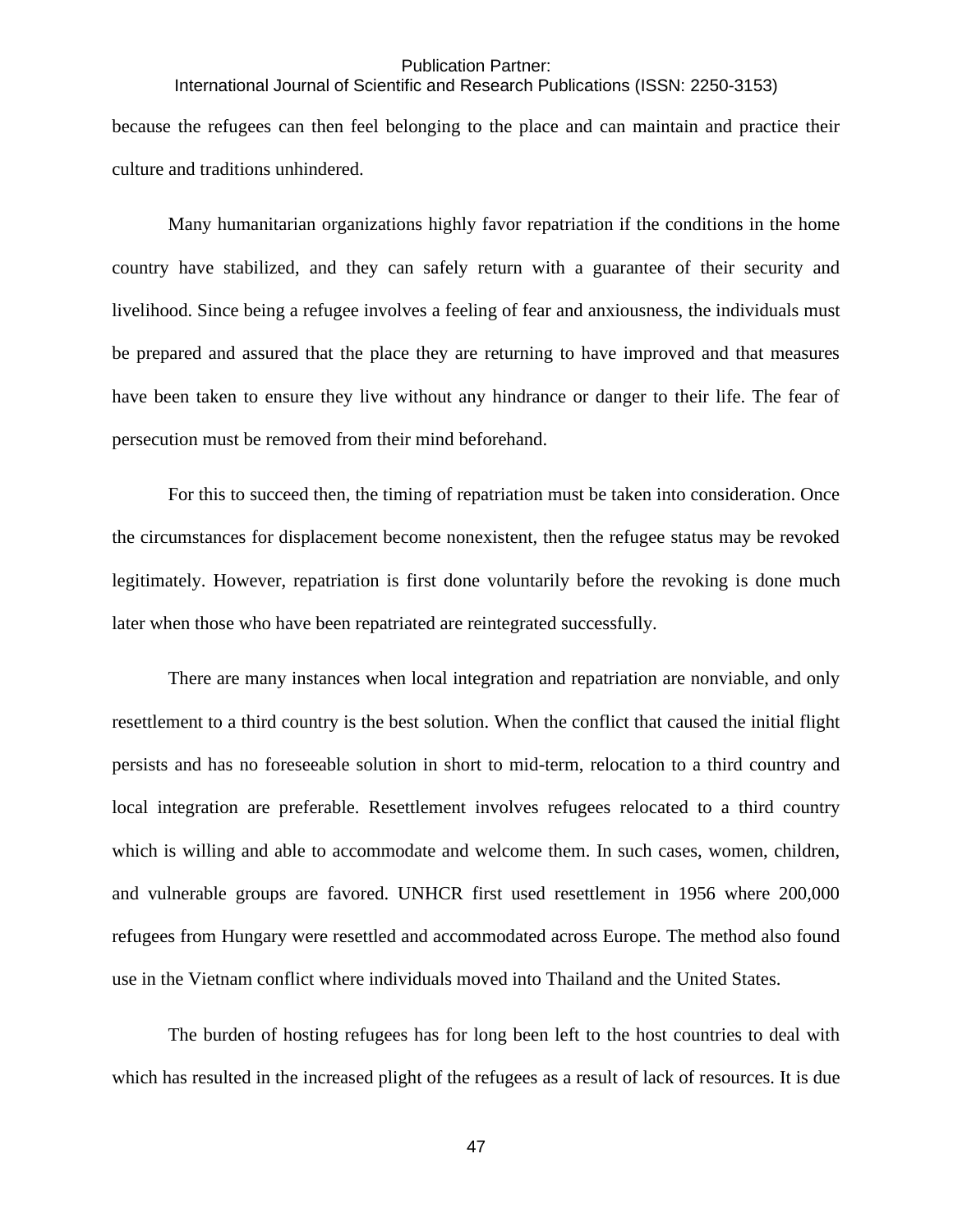# International Journal of Scientific and Research Publications (ISSN: 2250-3153)

to this reason that UNHCR suggested the permanent resettlement as a long-term solution to the crisis that has engulfed the Middle East. This suggestion has elicited a lot of reaction and views from many developed countries and the host countries which see it as an endangerment and a relive respectively.

It has however been widely accepted that the caring of refugees is a shared responsibility that should be supported politically and financially by the developed world. Europe which usually is conservative in accepting refugees has recently relaxed their stringent measures with many countries now on the frontline of accepting more refugees to settle there. German for instance has taken in almost 300,000 Syrians in their new program of refugee admission and resettlement.

### **Chapter Three: Methodology**

## **3.0 Introduction**

This section provides an elaborate outline of all the research design, target population, sample size and sample technique, data collection methods, pilot study, the study area, validity and reliability of the data collection methods, a pre-test of the instruments, data analysis and presentation as well as ethical considerations used in the study.

### **3.1 Research Design**

The study used a mixed and cross-sectional research design using descriptive research design, (quantitative and qualitative) to determine strategies used in the sustainable solutions used to address management problems for refugee resettlement in San Diego, California. The perspective of a qualitative research design aspect for this study was essential to provide an indepth collection of information regarding the research questions as well as a detailed account of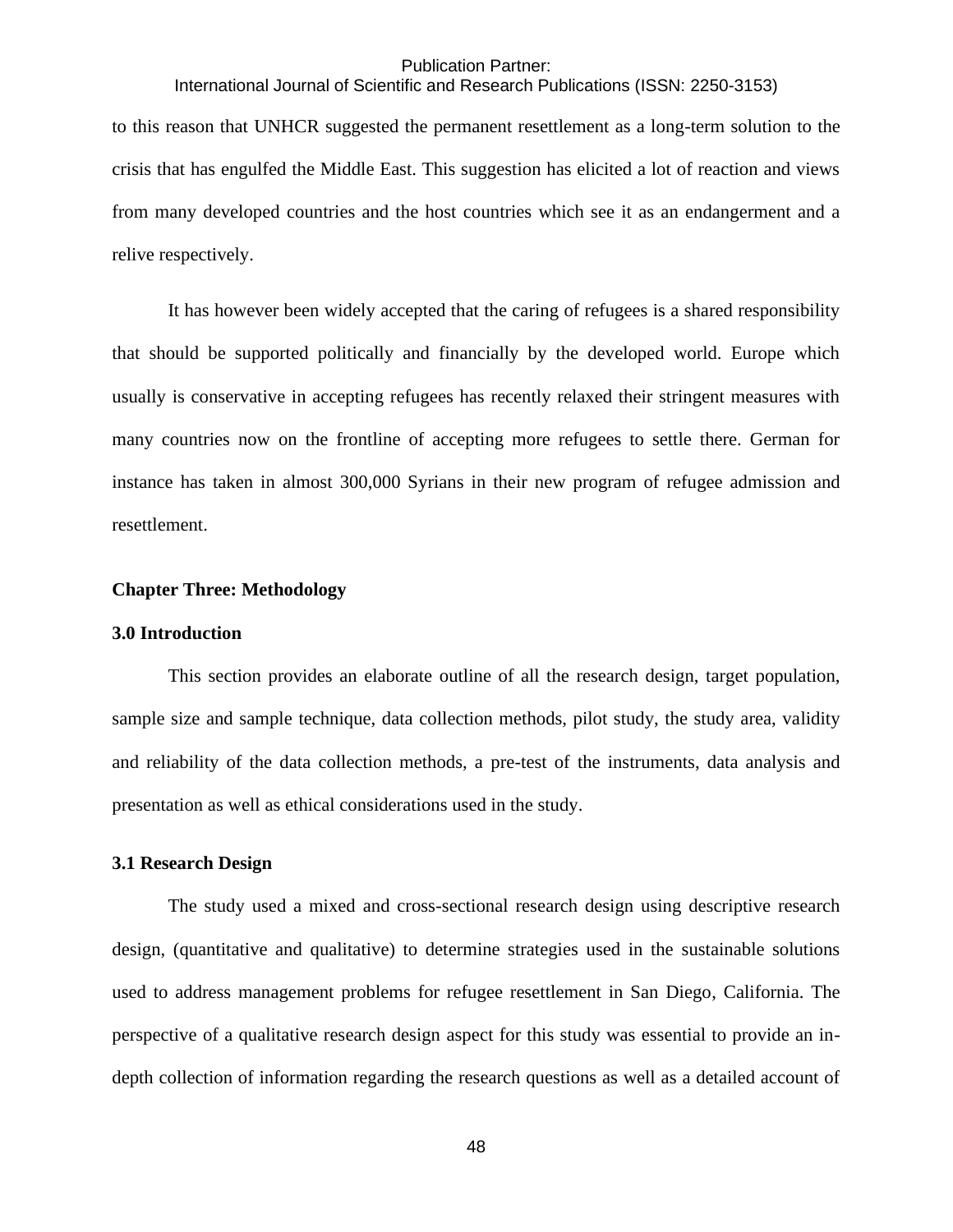## International Journal of Scientific and Research Publications (ISSN: 2250-3153)

information that was used in providing answers to the research objectives and the recommendations formulation. On the other hand, the quantitative research design was used to measure the degree of association between the dependent and the independent variables while research phenomena were described using descriptive research design to provide an answer to the questions of how where what and when (Lambert & Lambert, 2012).

## **3.2 Target Population**

A target population refers to the whole group of objects and individual where researchers find interest when making general conclusions. This population however usually has differing features thus sometimes related to as the general population. Alternatively, a sample refers to an entire set of data collected or selected from a community as guided by some method or procedure while the people is the whole element or data collection with specifically made reference, Cooper and Schindler (2007). The study targeted a population of 260 respondents with a sample size of 78 respondents that included 6 stakeholders where 4 were within San Diego and 2 outside San Diego, 6 resettlement agencies, 6 ethnic community-based organizations, and 60 refugees.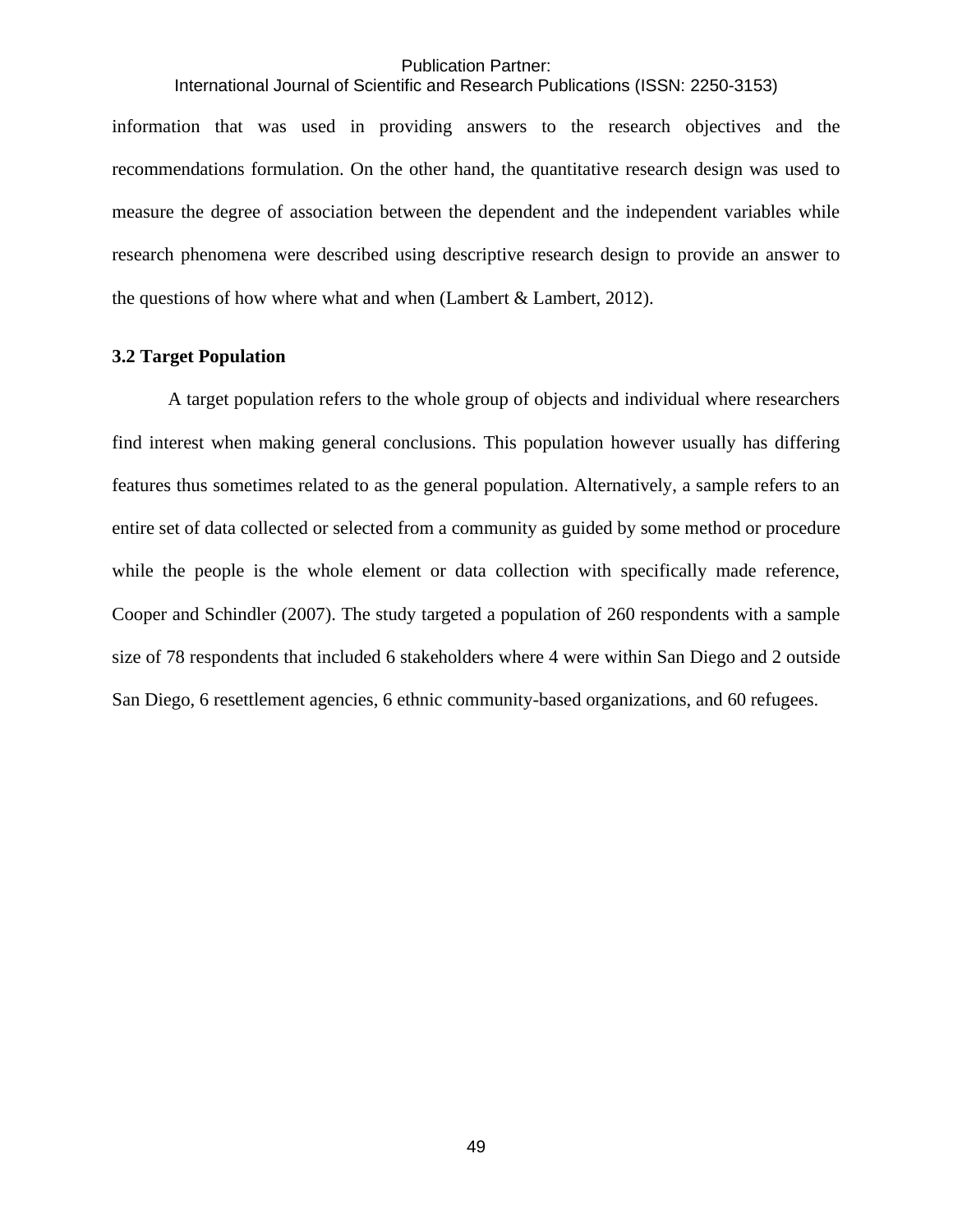## Publication Partner: International Journal of Scientific and Research Publications (ISSN: 2250-3153)

## **Table 1:** Target population matrix table

| <b>Respondents</b>                                               |              | <b>Target</b> | Sample size                                            |
|------------------------------------------------------------------|--------------|---------------|--------------------------------------------------------|
|                                                                  |              | population    | 30/100s.z x260                                         |
| <b>Stakeholders</b>                                              |              | 20            | 6 (Within San Diego)                                   |
| <b>Resettlement agencies</b>                                     |              | 20            | 6 (Four within San Diego and two<br>outside San Diego) |
| <b>Community</b><br><b>Ethnic</b><br><b>Organization (ECBOs)</b> | <b>Based</b> | 20            | 6 (Within San Diego)                                   |
| <b>Refugees</b>                                                  |              | 200           | 60 (Residing within San Diego)                         |
| <b>TOTAL</b>                                                     |              | 260           | number<br>78<br>(Total<br><b>of</b>                    |
|                                                                  |              |               | <b>Respondents)</b>                                    |

## **3.3 Sampling size & Sample technique**

## **3.3.1 Sample Size**

According to a postulation by Collins and Hussey (2009), whole lists of studied elements involve a sample size frame that a researcher may wish to study. Therefore, this research targeted a population target of 260 respondents with a sample size respondent of 78 for the whole research study that were sampled from 6 stakeholders, 6 resettlement agencies, 6 ethnic community-based organizations, and 60 refugees. This paper also used a stratified sampling technique to divide the sample used into strata. The sampling was done randomly to bring out simplicity and clarity. This made the analysis and understanding of study easy with reasonably less or not all struggles of explaining its functionality at 30 percent of the whole population. This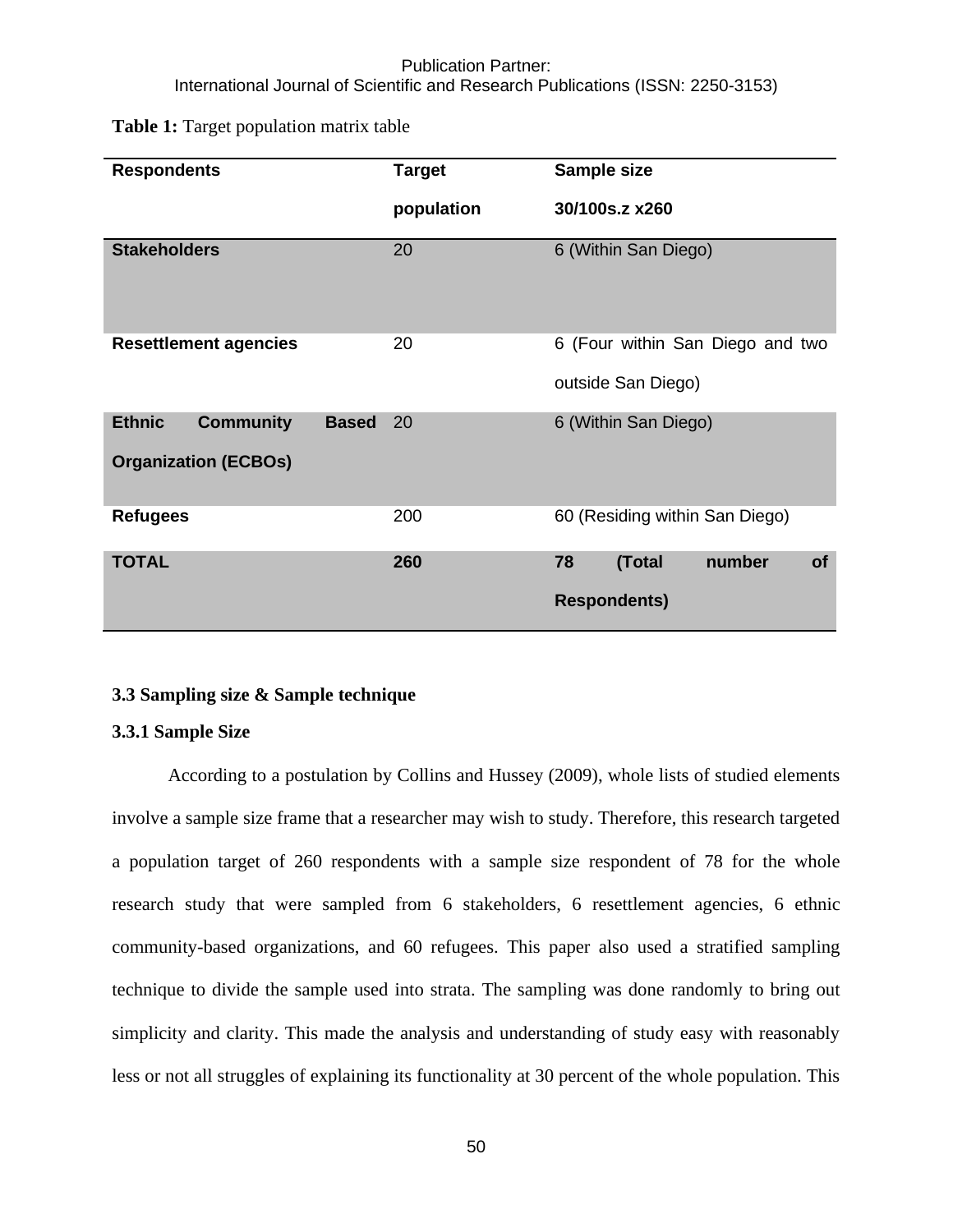International Journal of Scientific and Research Publications (ISSN: 2250-3153)

was adequate when carrying out its research study thereby giving in-depth revelations and study findings (Skinner, B.K., 2010). Of the 260 respondents that were targeted, 30% of this population represented a sample size.

|  |  | Table 2: Target population sample matrix table |  |  |  |
|--|--|------------------------------------------------|--|--|--|
|--|--|------------------------------------------------|--|--|--|

| <b>Respondents</b>                                               |              | <b>Target</b> | Sample size                                                |
|------------------------------------------------------------------|--------------|---------------|------------------------------------------------------------|
|                                                                  |              | population    | 30/100s.z x260                                             |
| <b>Stakeholders</b>                                              |              | 20            | 6 (Within San Diego)                                       |
| <b>Resettlement agencies</b>                                     |              | 20            | 6 (Four within San Diego and two<br>outside San Diego)     |
| <b>Ethnic</b><br><b>Community</b><br><b>Organization (ECBOs)</b> | <b>Based</b> | 20            | 6 (Within San Diego)                                       |
| <b>Refugees</b>                                                  |              | 200           | 60 (Residing within San Diego)                             |
| <b>TOTAL</b>                                                     |              | 260           | number<br>78<br><b>of</b><br>(Total<br><b>Respondents)</b> |

## **3.4 Sampling Technique**

A sampling technique is an ideal tool that is used in the study of a large population to facilitate affordable and swifter studies that guarantee few errors or even no errors at all. This paper used a random sampling technique to lower the cost of conducting the study, to get the desired result accuracy, thereby enhancing the speed of data collection and promoting the way of obtaining the requisite information.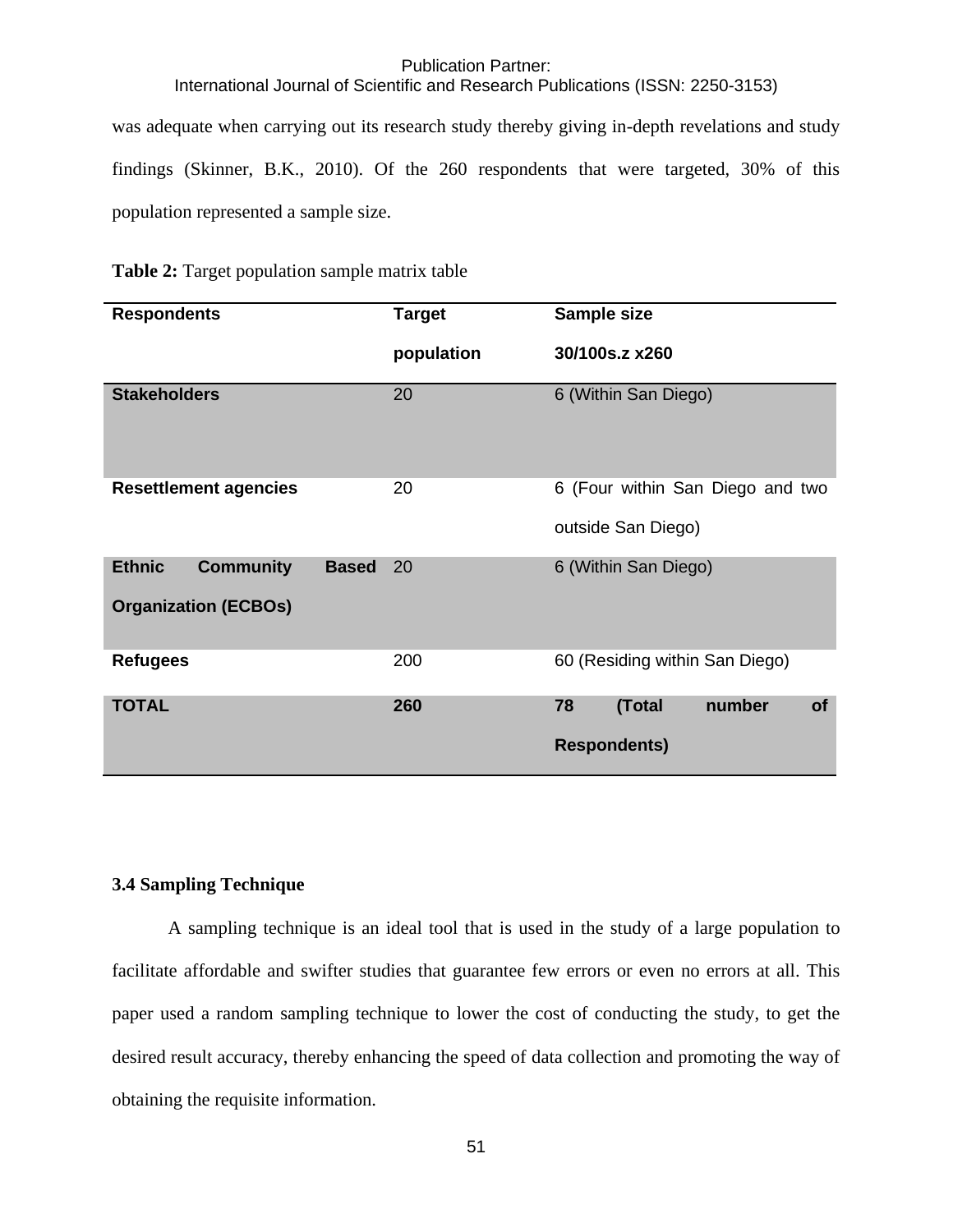International Journal of Scientific and Research Publications (ISSN: 2250-3153)

### **3.5 Data Collection Methods**

To analyze quantitative data, this research study employed the Statistical Package for the Social Sciences (SPSS) software as a study technique. This was done by laying focus upon the identification on the relationship between the dependent and independent variables. To obtain the degree of relationship between independent variables and qualitative data, the level of confidence was tested at 95.05% leaving close to no margin of doubt.

### **3.6 Pilot Study**

The research employed questionnaires pre-test to check for reliability and validity. The study used reliability to tolerate the consistency of the results of the study from the various respondents identified. The study's pilot test was conducted with 78 respondents who provided their response to the clarity of questions as well as their understanding of the questions. My study then used the responses gathered from the pilot test to modify the questionnaire thus ensuring the accuracy of the collected results. The instrument validity test was used to verify whether the questionnaires measured the real or exact information gathered/collected. To confirm instrument validity, a consultation with the supervisor was done to make sure the questions formulated were applicable in this study; thus, the feedback from the supervisor was incorporated to mend the wrong areas.

### **3.7 Data Collection Methods**

The study used structured questionnaires to collect crucial data on various players who are involved in the sustainable solutions to addressing problems of management for refugee resettlement. The different sustainable solutions that would solve the function of the refugee management resettlement and the sustainable strategies and solutions techniques that can be advanced to ensure that refugee resettlement problems are eliminated. Reflecting upon the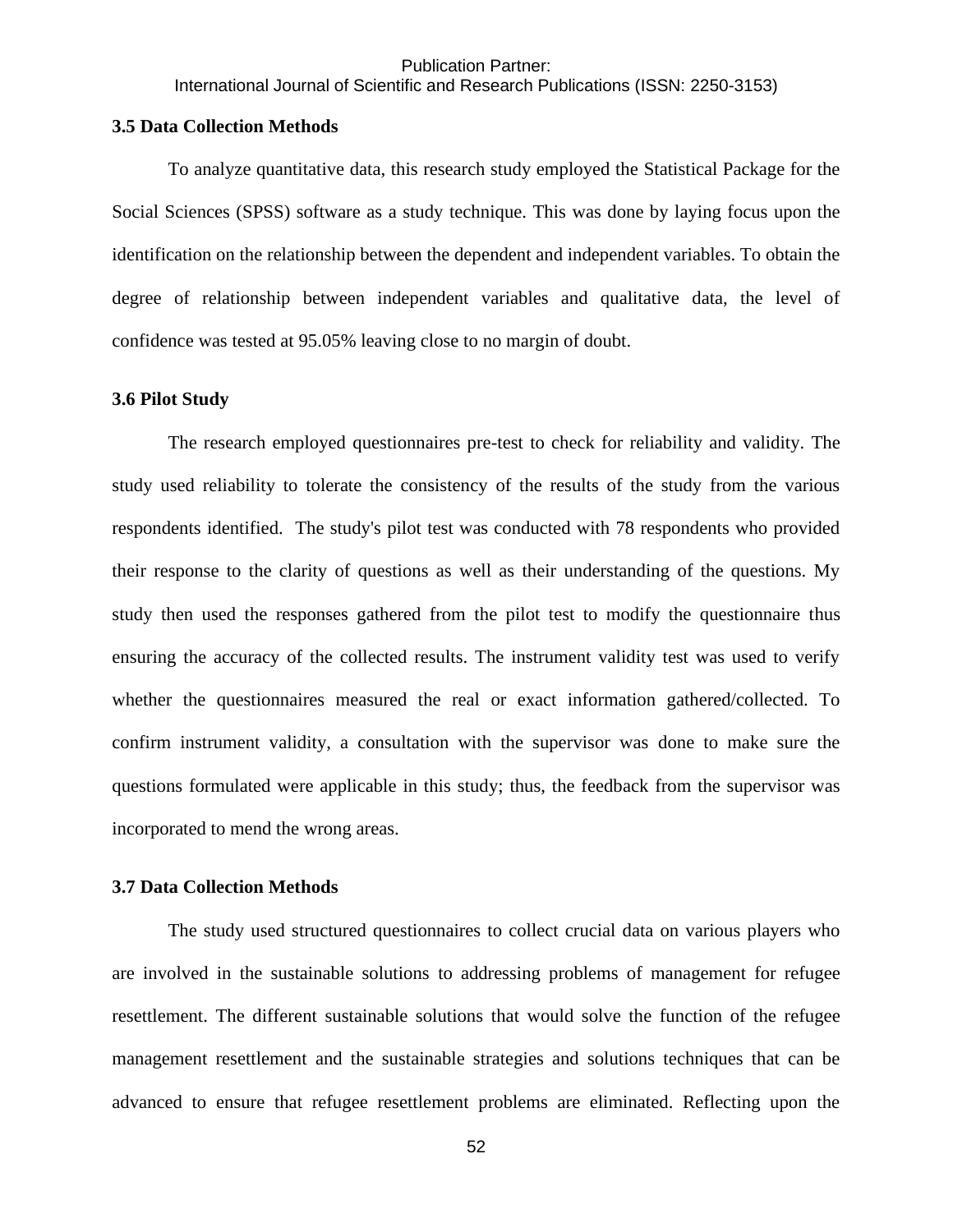International Journal of Scientific and Research Publications (ISSN: 2250-3153)

sustainable solutions in use for the refugee resettlement was also an important process to underpin. The questionnaires were prepared carefully in line with and incoherence of the study objectives, hypotheses, and questions. The first section of the questionnaire focused on the demographic data of respondents while the other sections focused on the research dependent and independent variables. Likert scale range between1-5 was employed in the questionnaire; where 5-was Strongly Agree, 4-was Agree, 3-was Uncertain, 2-was Disagree, and 1-was Strongly Disagree.

The researchers administered questionnaires using drop-off and pick-off methodology to provide the researcher with a room to personally obtain a more significant response by issuing the questionnaires. The study took one month that was based on the respondents' availability.

## **3.8 Research Instruments**

### **3.8.1 Validity of Questionnaire**

Content validity was used in this study. Content validity refers to a measure of the extent to which data is gathered using a given concept (Kothari, 2004). The study used discussions and consulted with experts and supervisors in the sector of sustainable solutions to addressing management problems for refugee resettlement in San Diego. Also used face validity to check for clarity and ambiguity of the research questions.

### **3.8.2 Reliability of Research Instruments**

Research instruments are defined as reliable due to their ability to produce consistent results over a given period (Kothari 2004). The study used the split-half method to determine and investigate the reliability and consistency of the questionnaires that were administered to respondents. To test for internal consistency for categories of items, the study used Cronbach coefficient alpha questionnaire to determine the extent measures well as explaining the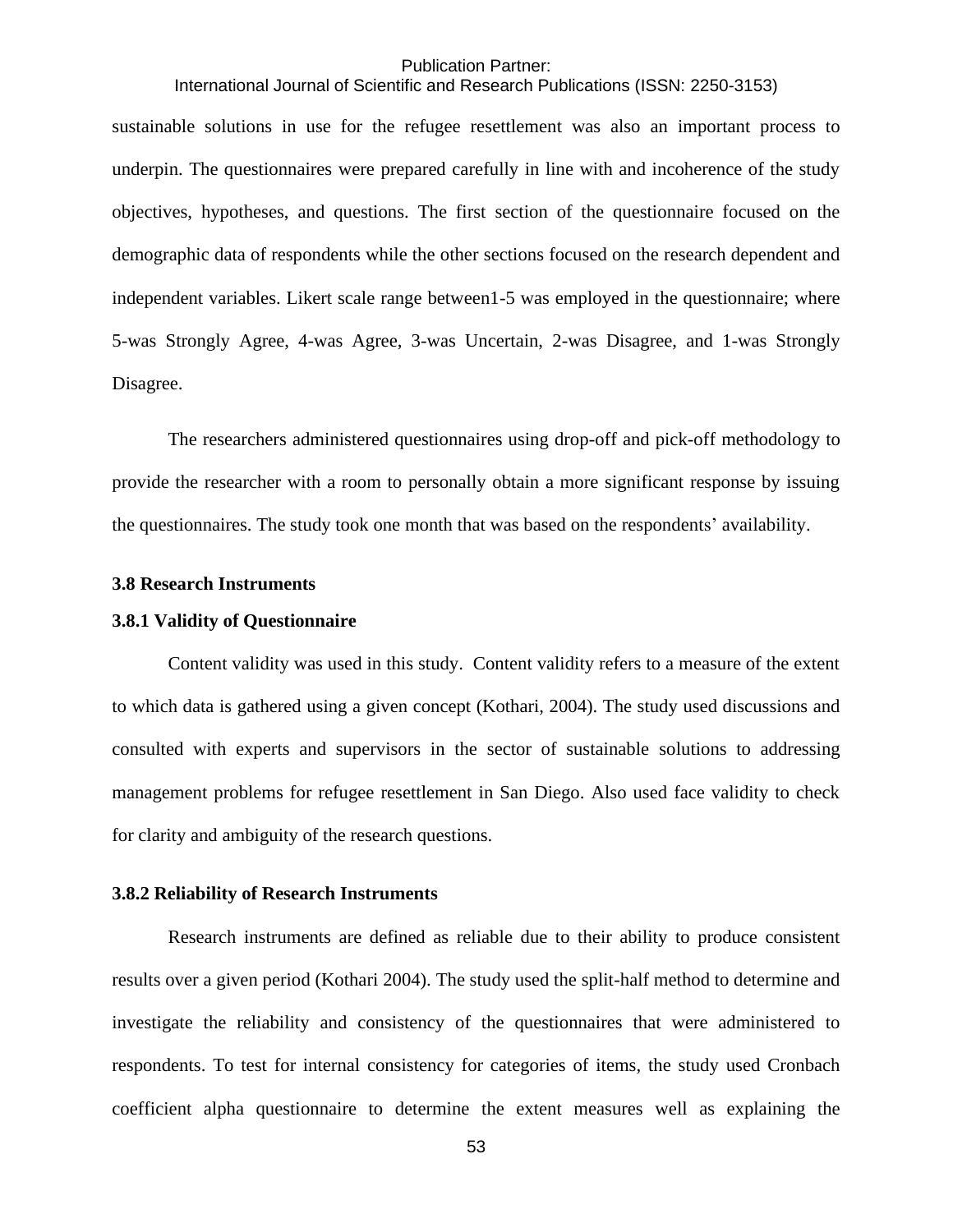## International Journal of Scientific and Research Publications (ISSN: 2250-3153)

variability. A 0.05 level of confidence was acceptable when assessing reliability for scales of multi-items. According to the postulation of Best and Kahn (2005), a reliability coefficient of 0.5 and above was adequate for the used instrument. The coefficient obtained was found to be lying within this range, thus, confirming the instrument used as being reliable. The study used closeended questionnaires.

### **3.9 Analysis of Data**

Data analysis refers to the steps of scrutinizing what has been collected thus being able to draw conclusions as well as inferences from it (Kombo and Tromp 2006). This formed the essential part of this study. It involved a summary of data collection. It also entails gathered data interpretation through the use of logical and analytical reasoning to evaluate relationships, trends, and patterns. Coding data did this after modeling it into a form that tallied with the study objectives. These included recurrence tables, data correlations analysis, means, standard deviations, and investigations relapse using SPSS version 21. The factor of the examination was linked to diminished data by looking at the interpretations of correlation and regression.

### **3.10 Ethical Considerations**

Ethics refers to standards or norms used while conducting a research study to enable distinction between wrong and right. Ethics is useful when determining the difference between behaviors which is unacceptable and acceptable (Bryman and Bell, 2007). The ethical considerations of the study were followed as per the University guidelines. The study also obtained ethics approval from the Ethical Review Committee. The study also obtained ethics approval from FMOH which also provided other required instructions.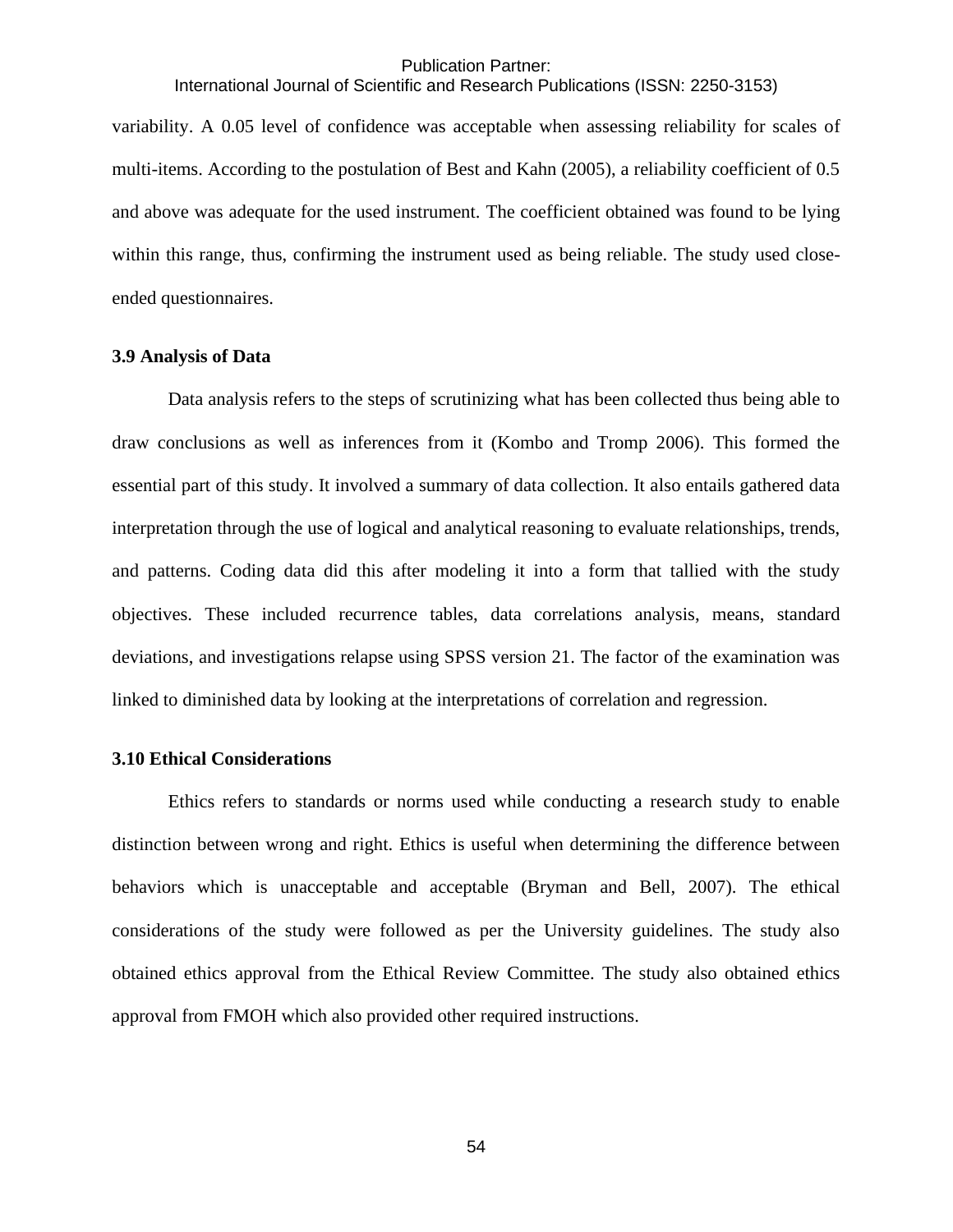International Journal of Scientific and Research Publications (ISSN: 2250-3153)

Moreover, the researcher obtained the respondents' voluntary participation and informed consent to administer them with questionnaires. In any research study, human involvement or participation in research surveys underpins some precautionary measures to guard them against victimization or risk. Due to this reason, the study ensured that every participant was provided with prior information about the idea for the research and why their inputs were a necessity. The surety of keeping their inputs confidential, safe and under lock and key with withheld anonymity during and after the survey period were reserved.

### **Chapter Four: Results and Analysis**

### **4.0 Introduction**

This chapter entails questionnaire response rate, demographic characteristics of the respondents that include age, gender, and educational level of the respondents. Then analysis as per research objectives: Identifying the solutions to the difficulties refugees face in their resettlement in San Diego; Identifying the answers to the challenges refugees face in their resettlement in San Diego and to investigate the reason as to why public perception and attitude towards refugees has recently plummeted not only in San Diego but across the US.

### **4.1 Response Rates**

The researcher was interested in finding out the response rate after distribution of the questionnaires to the respondents which in this case the respondents were stakeholders' 20, resettlement agencies 20, Ethnic Community Based Organization (ECBOs) 20 and refugees 200. Out of the total target population totaling around 260 respondents where the whole sample size was 78. The response rate was determined with a questionnaire return rate at 78 out of 78 forming a total percentage of 100%. This according to Mugenda and Mugenda (2003) is way much ahead to generalize the study findings and conclusions.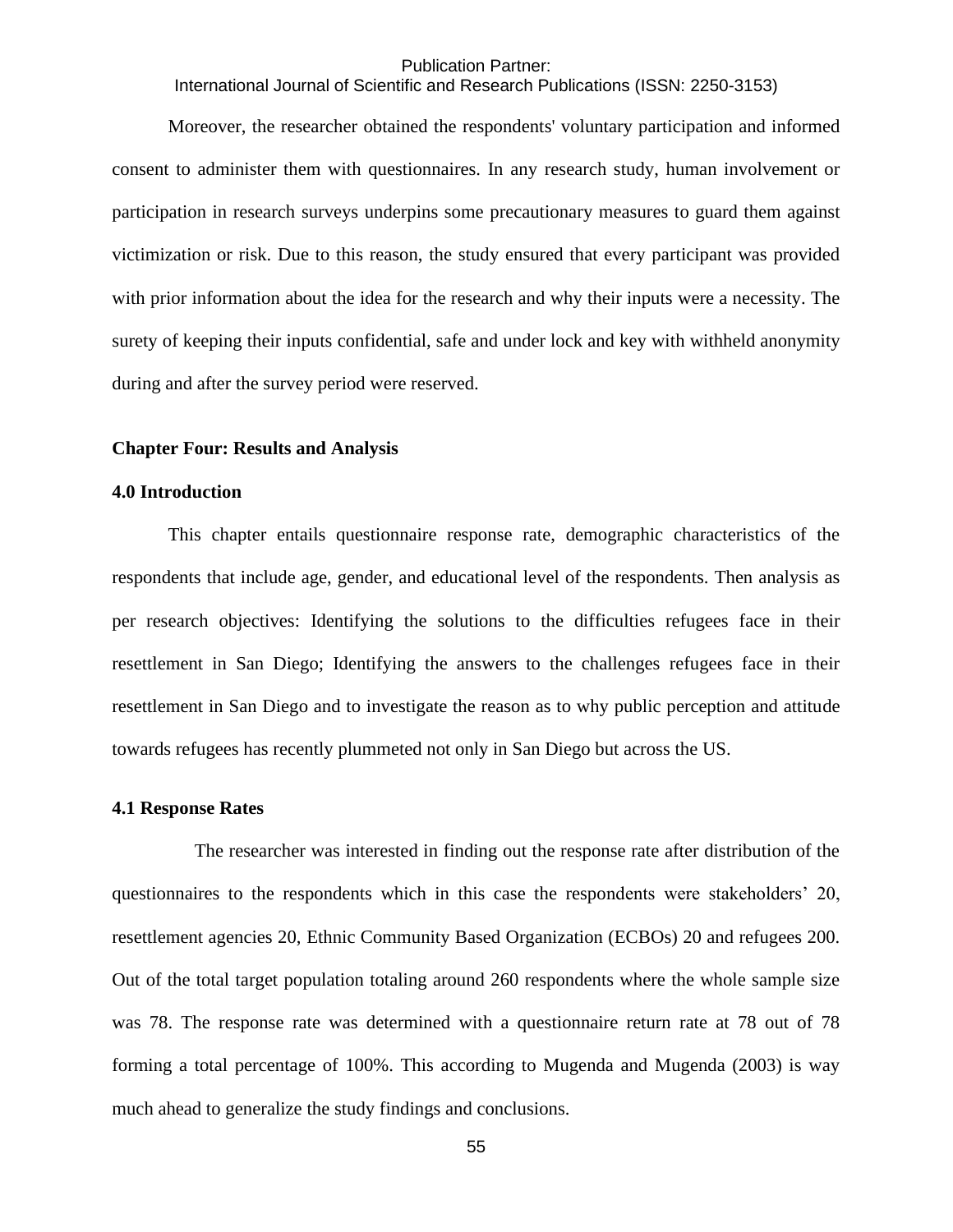## Publication Partner: International Journal of Scientific and Research Publications (ISSN: 2250-3153)

**Table 3:** Response rate

| <b>Respondents</b>                                                               | <b>Target</b> | <b>Sample size</b>                                     |
|----------------------------------------------------------------------------------|---------------|--------------------------------------------------------|
|                                                                                  | population    | 30/100s.z x260                                         |
| <b>Stakeholders</b>                                                              | 20            | 6 (Within San Diego)                                   |
| <b>Resettlement agencies</b>                                                     | 20            | 6 (Four within San Diego and two<br>outside San Diego) |
| <b>Community</b><br><b>Ethnic</b><br><b>Based</b><br><b>Organization (ECBOs)</b> | <b>20</b>     | 6 (Within San Diego)                                   |
| <b>Refugees</b>                                                                  | 200           | 60 (Residing within San Diego)                         |
| <b>TOTAL</b>                                                                     | 260           | 78 (Total number of Respondents)                       |

## **4.2 Demographic Characteristics**

The demographic characteristics of the respondents were covered by the researcher regarding age, gender, and the level of education. This was done to prove which particular age records the highest number in the refugee camps with specific reference to San Diego and at the same time gender was checked by the researcher to avoid any form of gender biases, and that is why the non-gender were also reflected. Lastly, education level was looked into with the intention of finding out if in any case the refugees were learned or not.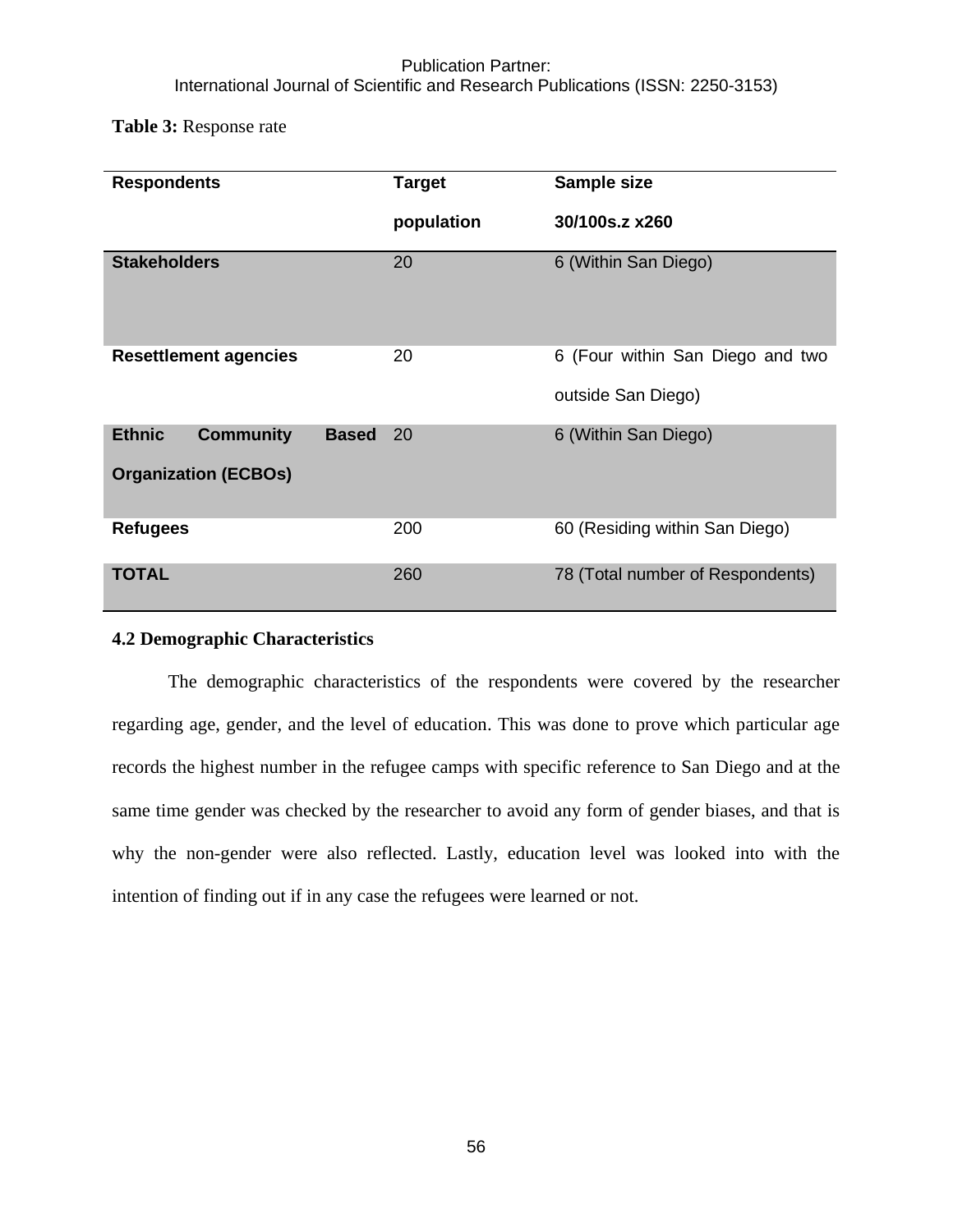## Publication Partner: International Journal of Scientific and Research Publications (ISSN: 2250-3153)

# **4.2.1 Age**

Table 4: **Age**

|     | Range in years     | <b>Response Rate</b> | Cumulative (%) |
|-----|--------------------|----------------------|----------------|
|     | 10 Years and below | $\overline{4}$       | 7.10           |
|     | <b>10-20 Years</b> | 6                    | 10.70          |
| Age | 20-30 years        | 24                   | 42.90          |
|     | 30 Years and Above | 16                   | 28.57          |
|     | <b>TOTAL</b>       | $N = 78$             | 100.00         |

The findings revealed that refugees below 10 years recorded a frequency of 4 (7.10%),6 (10.70%) that were between the ages 10-20 years, followed by 30 years and above at 28.57% and lastly the highest recorded number percentage was between 20-30 years with a frequency of 24(42.90%) as the highest percentage.

# **4.2.2 Gender**

## Table 5: **Gender**

|               | <b>Type of Gender</b> | <b>Frequency</b> | <b>Cumulative</b> |
|---------------|-----------------------|------------------|-------------------|
|               |                       |                  | Percentage        |
|               | Male                  | 53               | 68.00             |
| <b>Gender</b> | Female                | 25               | 32.00             |
|               | Non-gender            | 0.00             | 0.00              |
|               | <b>TOTAL</b>          | $N=78$           | 100.00            |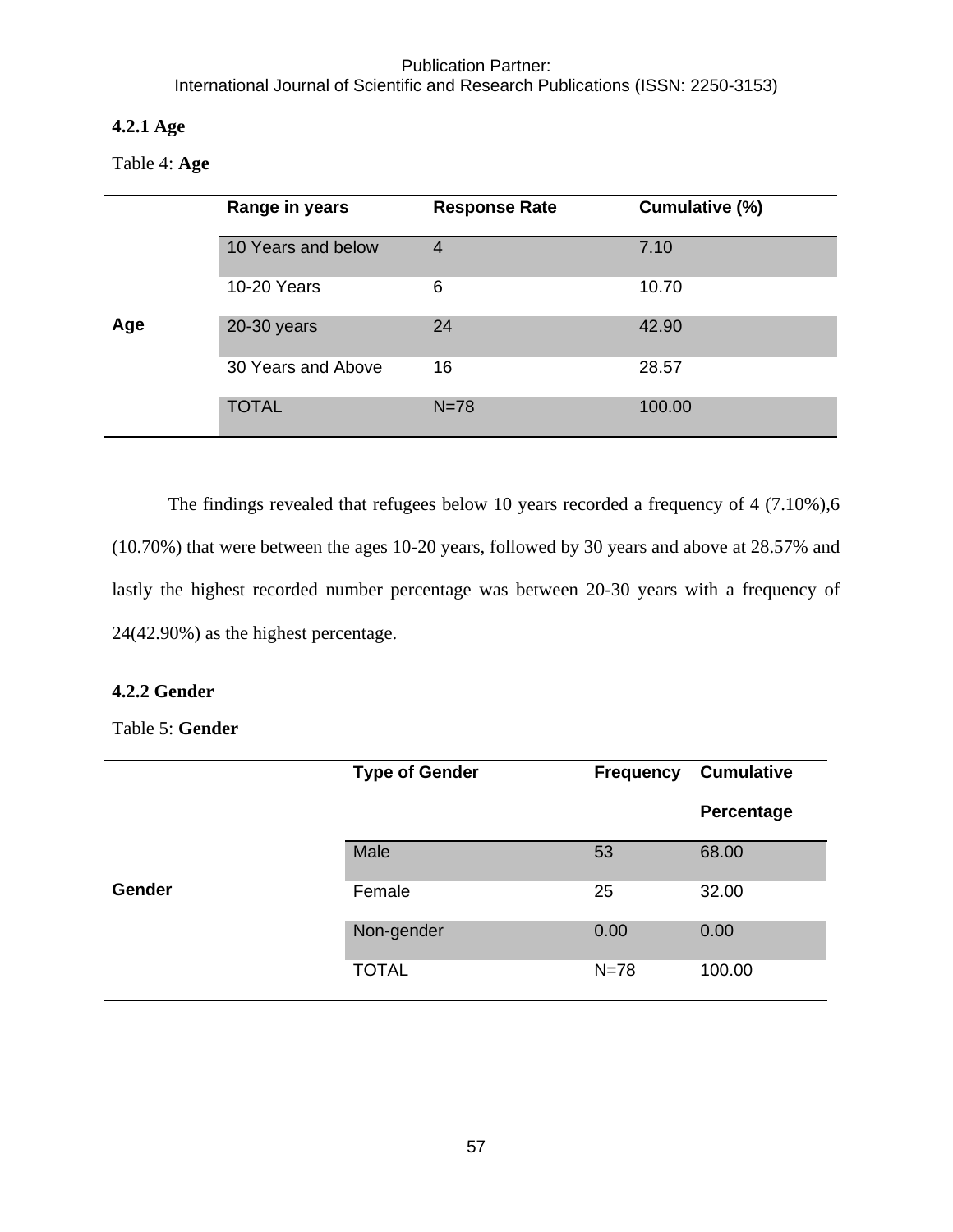International Journal of Scientific and Research Publications (ISSN: 2250-3153)

The findings revealed that there were more males than females and the males recorded 68% followed by females at 32% in San Diego. There was no single nongender, and that was included in the study to avoid any feeling of being discriminated due to gender biases.

#### **4.2.3 Educational level of the respondents**

The level of education was a matter of great importance to the researcher because the researcher was curious about finding out if in any case the level of education was linked to being a refugee in San Diego. For over the history San Diego has been known to be a very welcoming place to the refugees, and this may be due to the concentration of four settlements agencies namely Catholic Charities, International Rescue Committee, Jewish Family Services and Alliance for African Assistance, and at the same time the presence of immigrant communities in San Diego.

|                           | <b>Level of education</b>   | <b>Frequency</b> | <b>Cumulative %</b> |
|---------------------------|-----------------------------|------------------|---------------------|
|                           | achieved                    |                  |                     |
|                           | <b>Middle School</b>        | 8                | 10.26               |
| <b>Level of Education</b> | Senior High School          | 42               | 53.85               |
|                           | <b>Undergraduate School</b> | 10               | 12.82               |
|                           | <b>Graduate School</b>      | 4                | 5.13                |
|                           | If other (Specify)          | 14               | 17.95               |
|                           | <b>TOTAL</b>                | $N=78$           | 100.00              |

Table 6: **Level of education achieved**

The highest level of education among the refugees was at senior high school level with a frequency of 42 (53.85%), and the least one was 4 (5.13%) that involved graduates level.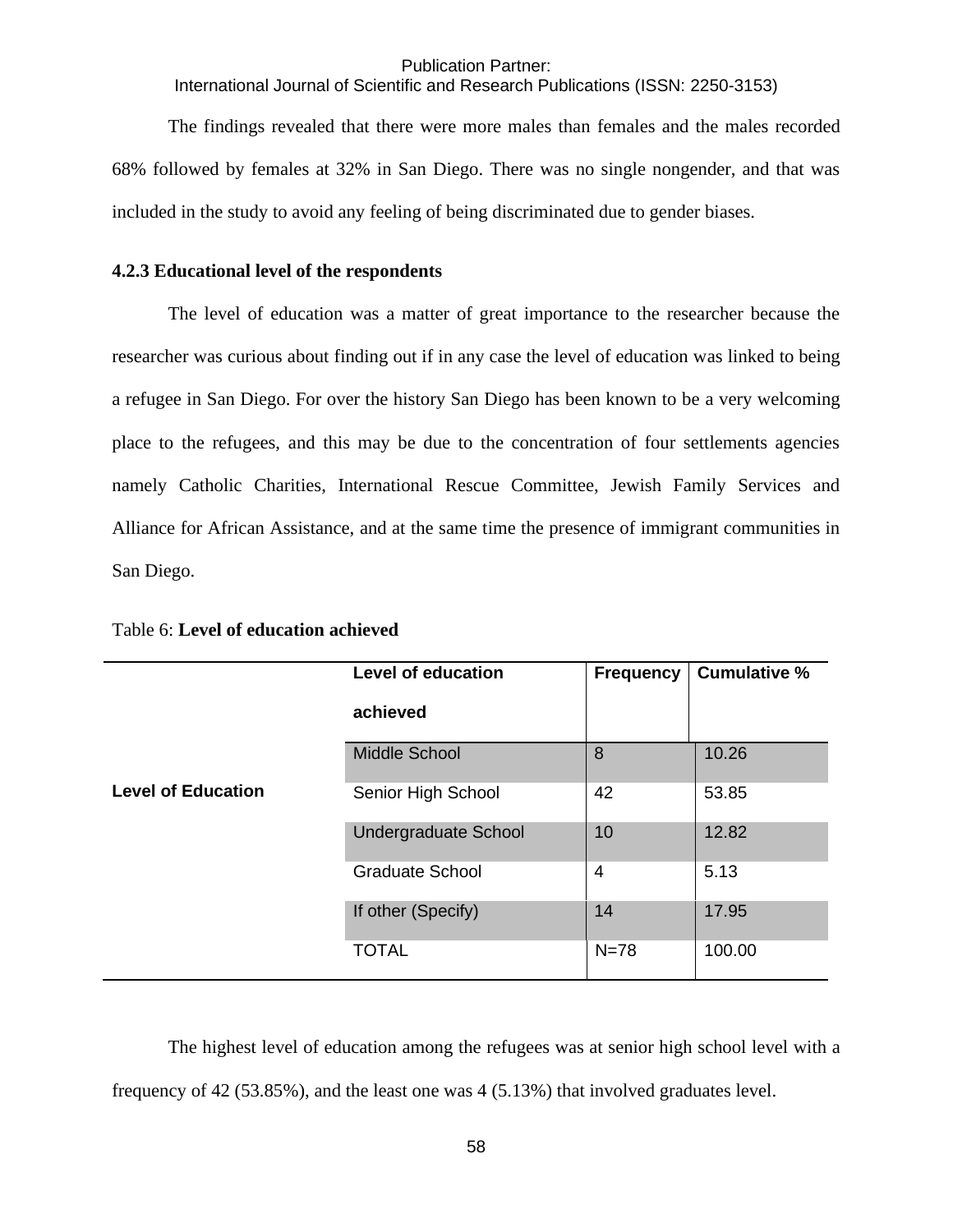

Figure 1: **Graphical Representation on Level of education achieved**

# **4.3 Objective one: Identifying the solutions to the difficulties refugees face in their**

# **resettlement in San Diego**

Use a tick to indicate in the boxes whether you strongly agree, agree, undecided, disagree or strongly disagree with the opinions provided. The Likert scale key will stand for 5-Strongly agree (SA), 4-Agree (A), Undecided (U), disagree (D) and strongly disagree (SD).

| <b>Objective one: Identifying</b><br>the solutions to the<br>difficulties refugees face | SA A U          |    |                         | $\overline{\phantom{a}}$ D | <b>SD</b> | <b>STD</b> |
|-----------------------------------------------------------------------------------------|-----------------|----|-------------------------|----------------------------|-----------|------------|
|                                                                                         | $5\phantom{.0}$ | 4  | 3                       | $\overline{2}$             | -1        |            |
| Poor living<br>conditions                                                               | 38              | 16 | $\overline{\mathbf{8}}$ | $\overline{4}$             | 12        | 13.29      |

Table 7: **Solutions to the difficulties refugees face in their resettlement in San Diego**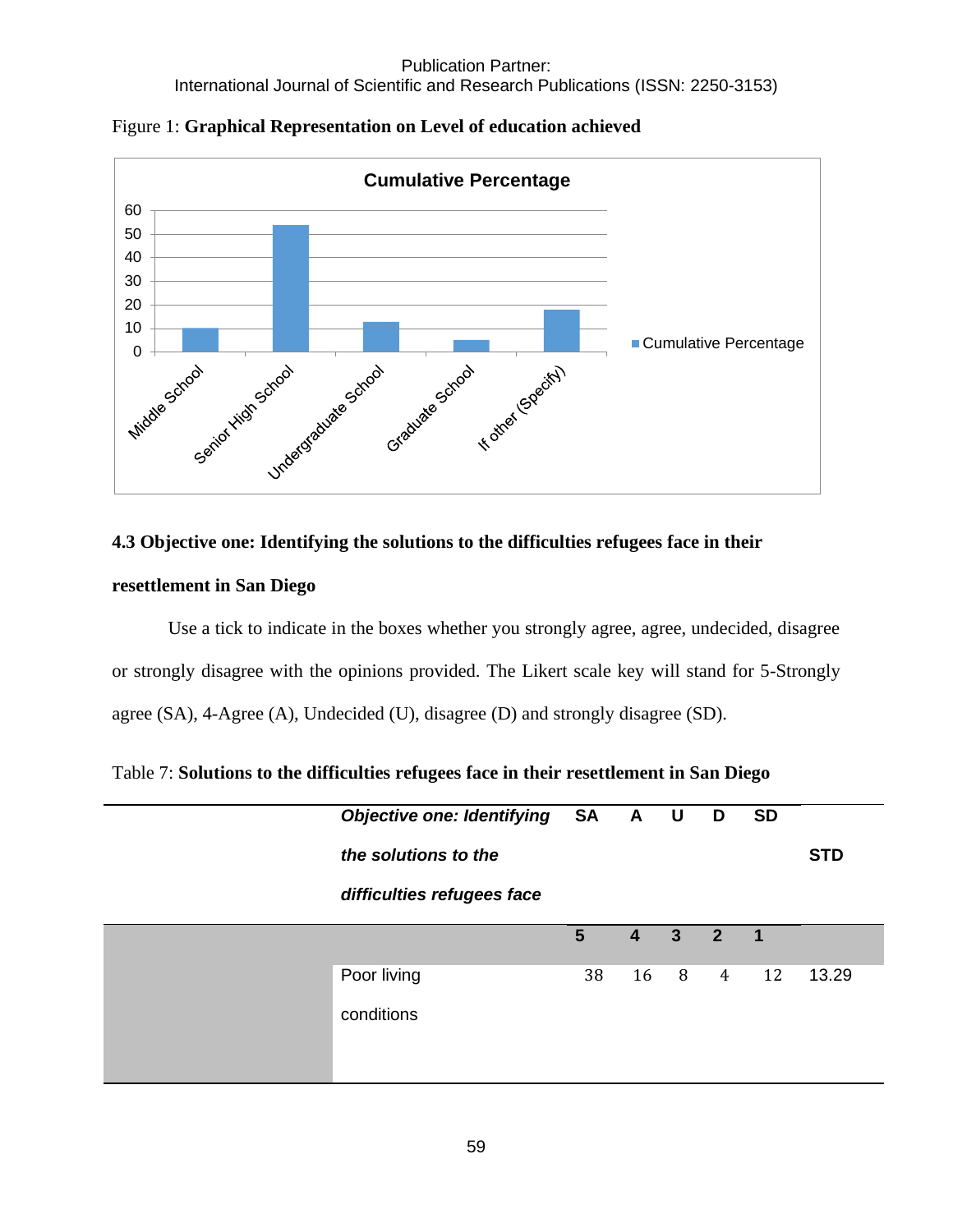Publication Partner: International Journal of Scientific and Research Publications (ISSN: 2250-3153)

|                                  | <b>Post Traumatic</b>  | 16 | 38 | 12 | 4  | 8                 | 13.21 |
|----------------------------------|------------------------|----|----|----|----|-------------------|-------|
| <b>Identifying the solutions</b> | <b>Stress Disorder</b> |    |    |    |    |                   |       |
| to the difficulties              | (PTSD).                |    |    |    |    |                   |       |
| refugees face in their           | Insecurity             | 34 | 20 | 6  | 6  | $12 \overline{ }$ | 13.08 |
| resettlement in San Diego        |                        |    |    |    |    |                   |       |
|                                  | Public perception and  | 32 | 22 | 10 | -6 | 8                 | 13.14 |
|                                  | attitude               |    |    |    |    |                   |       |

Most of the refugees representing the highest standard deviation with *STD=13.29* found out that they cannot be able to return to their home country due to insecurity, lack of means, political instability, lack of means to earn income, and the impossible task of reclaiming their homes and property back. Although returning to their country of origin is the preferred solution to some of the refugees, others prefer to stay in the host country may be due to horrors experienced previously and the persistent psychological trauma. The second *STD=13.21* proved that most refugees had Post Traumatic Stress Disorder (PTSD). Thirdly *STD=13.14* for public perception and attitude where it was found out that public knowledge and attitude towards refugees has recently plummeted not only in San Diego but across the US. As per a public opinion poll conducted by IPSOS in June 2016, 54% of Americans advocate for the exclusion of refugees from their country. The level of insecurity was recorded last considering that the government was responsible for security but still the refugee's safety was not guaranteed with an *STD=13.14.*

Finding a lasting solution for the refugees is, therefore, a daunting task for the involved parties. It is recorded for instance that of the 21 million refugees worldwide in 2015, only about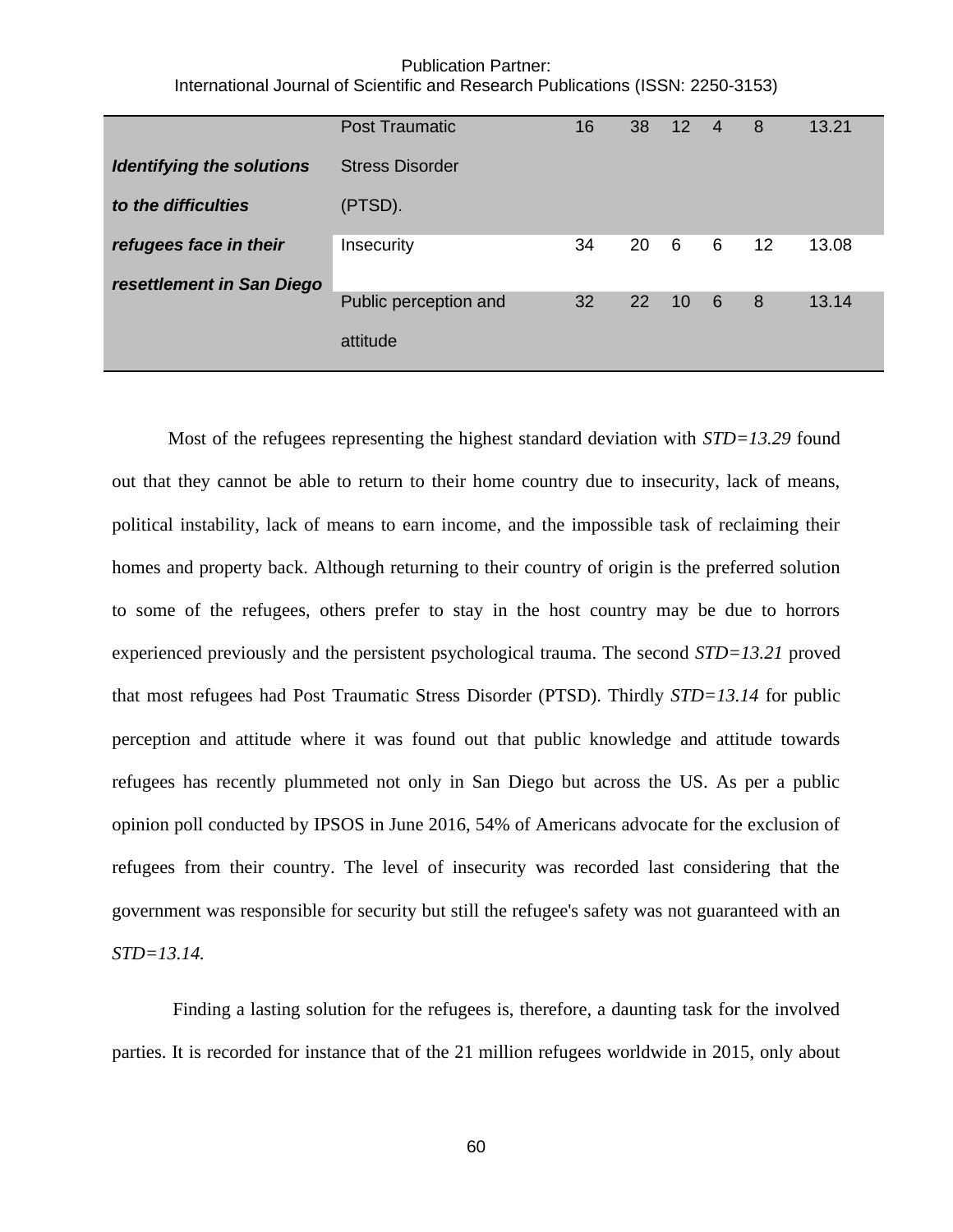International Journal of Scientific and Research Publications (ISSN: 2250-3153)

200,000 were able to return to their country of origin after the end of the conflict (UNHCR, 2016b).

# **4.4 Objective two: Investigating the extent to which refugees are affected in their bid to**

# **resettle in San Diego.**

Use a tick to indicate in the boxes whether you strongly agree, agree, undecided, disagree or strongly disagree with the opinions provided. The Likert scale key will stand for **5-**Strongly Agree (SA), **4-**Agree (A), **3-**Undecided (U), **2-**Disagree (D) and **1-**Strongly Disagree (SD).

Table 8: **Investigating the extent to which refugees are affected in their bid to resettle in San** 

**Diego.**

|                    | Objective two: Investigating the extent SA        |    | A              | U              | D               | <b>SD</b>      | <b>STD</b> |
|--------------------|---------------------------------------------------|----|----------------|----------------|-----------------|----------------|------------|
|                    | to which refugees are affected in their           |    |                |                |                 |                |            |
|                    | bid to resettle in San Diego.                     |    |                |                |                 |                |            |
|                    |                                                   | 5  | $\overline{4}$ | $\overline{3}$ | $\overline{2}$  | 1              |            |
|                    |                                                   |    |                |                |                 |                |            |
|                    |                                                   |    |                |                |                 |                | 14.80      |
|                    | Some individuals from the                         | 16 | 33             | 12             | 6               | $\overline{7}$ |            |
|                    | host community also feel that                     |    |                |                |                 |                |            |
|                    | <b>Investigating the</b> resettled refugees add a |    |                |                |                 |                |            |
|                    | extent to which burden to the government.         |    |                |                |                 |                |            |
| refugees<br>are    | Believe that the refugees                         | 32 | 22             | 10             | $6\phantom{1}6$ | 8              |            |
| affected in their  | burden the community.                             |    |                |                |                 |                | 14.30      |
| bid to resettle in |                                                   | 34 | 20             | 6              | $6\phantom{1}6$ | 12             |            |
| <b>San Diego</b>   | Because they take away jobs                       |    |                |                |                 |                |            |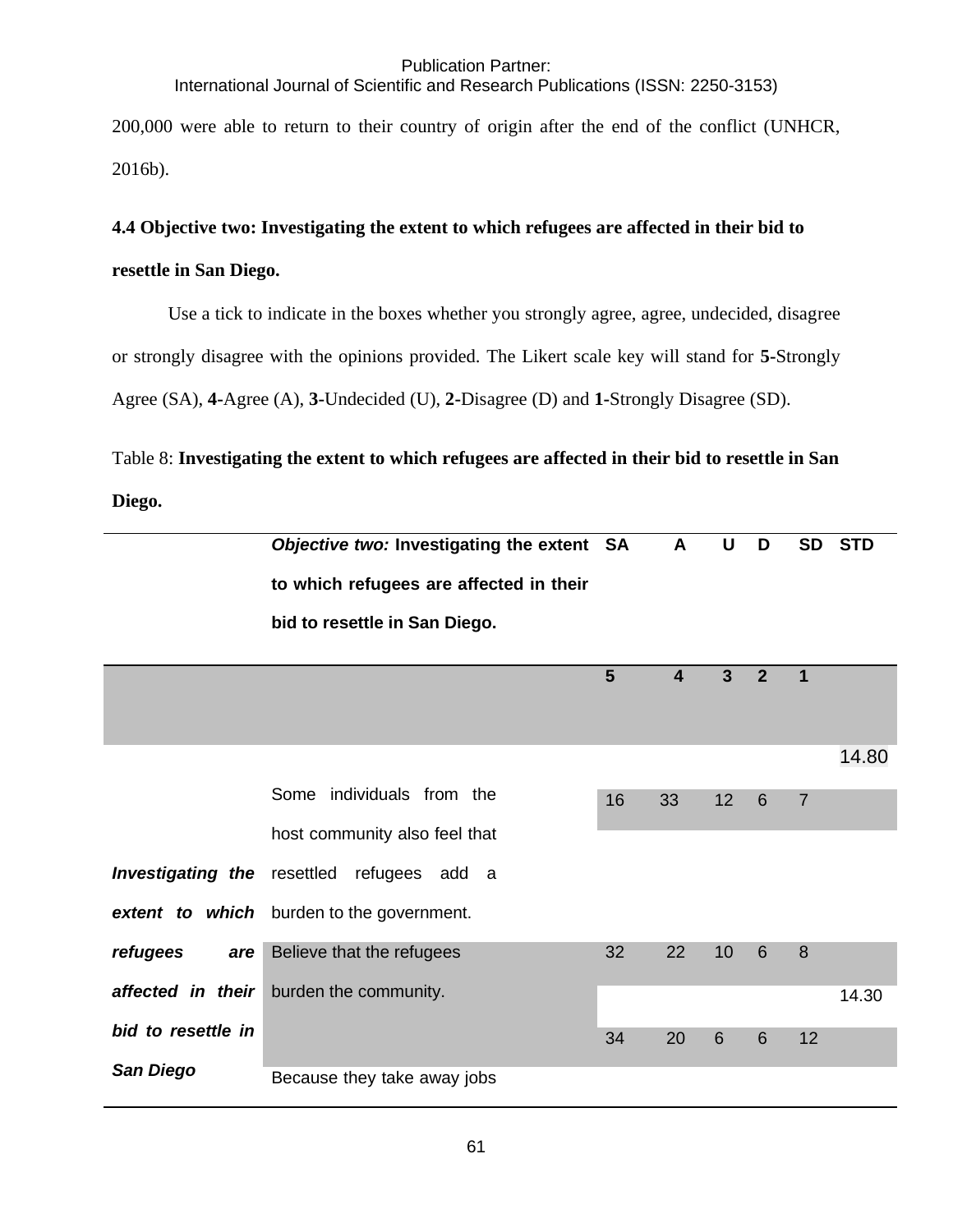Publication Partner: International Journal of Scientific and Research Publications (ISSN: 2250-3153)

| benefits<br>social<br>that<br>and        | 18 | 36 | 8  | 8  | 8    |       |
|------------------------------------------|----|----|----|----|------|-------|
| should instead be profiting              |    |    |    |    |      |       |
| the local community                      |    |    |    |    |      |       |
| General public attitude towards the      |    |    |    |    |      | 14.28 |
| refugees                                 |    |    |    |    |      |       |
| How perceived threat affects attitude to | 16 | 18 | 20 | 10 | $-6$ |       |
| refugees                                 |    |    |    |    |      |       |
|                                          |    |    |    |    |      |       |
|                                          |    |    |    |    |      |       |

The study findings revealed that refugees are *affected in their bid to resettle in San Diego*  because they concur with the majority of those individuals from the host community. Also, they feel that resettled refugees add a burden to the government *S=14.80* and they believe the refugees burden the society because they take away jobs S=14.30 and social benefits that should instead be profiting the local community  $S=14.28$ . The study found that those having a negative attitude towards Muslims also perceived refugees negatively.

About literature review with many of the US refugees resettling in San Diego, California, some have raised concern and opposed the move. The move to resist resettling of the refugees has been fueled by the negative perception of refugees in public and fear of insecurity. Considering that the US has in recent years come under terrorist attacks from groups and countries of Muslim ancestry, many are skeptical of the method used to determine who is chosen for relocation to their State. This has been the reason for the low uptake of refugees as the government increases surveillance to ensure security to the host community (Ayed, 2015).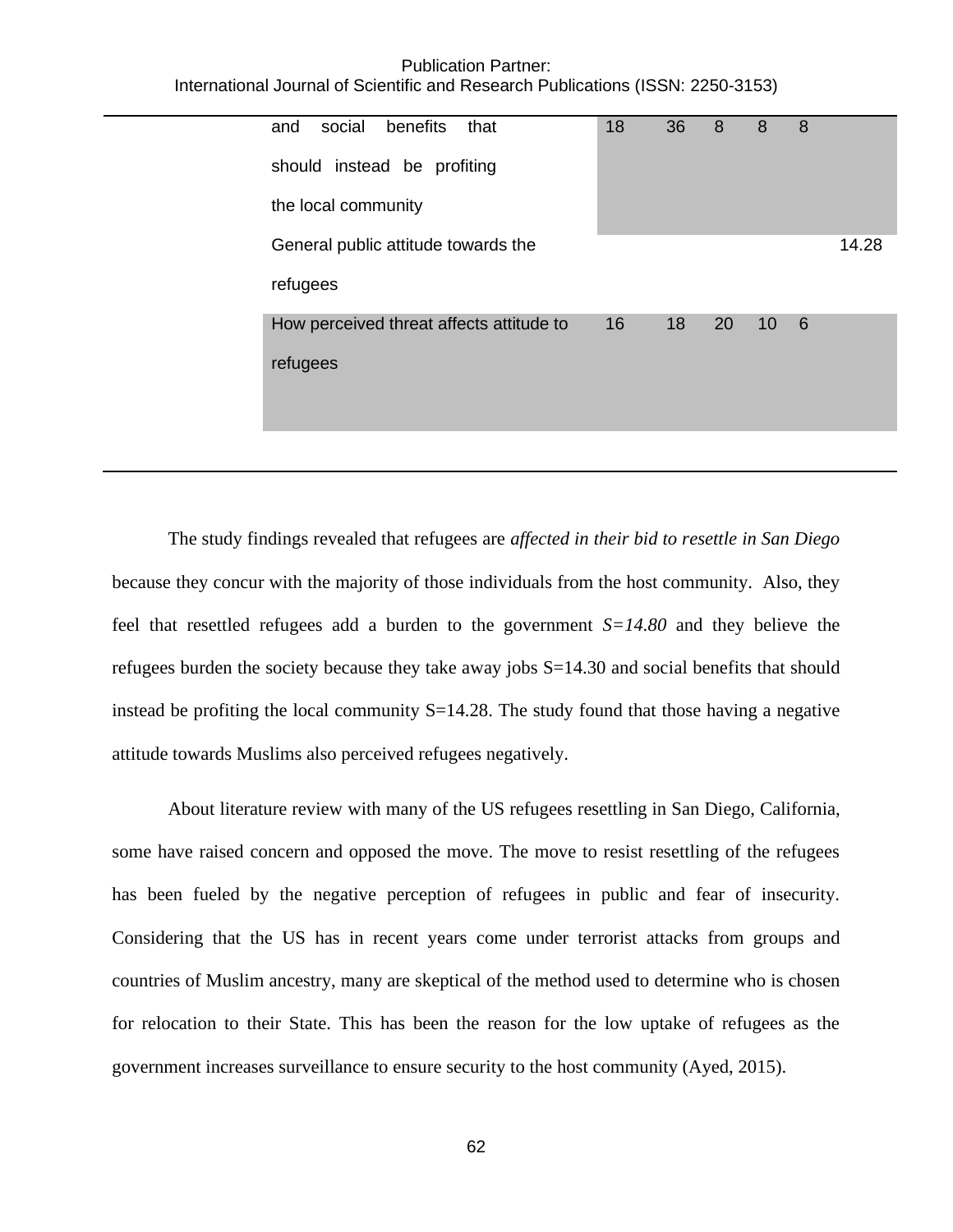International Journal of Scientific and Research Publications (ISSN: 2250-3153)

# **4.5 Objective three: To investigate the reason as to why public perception and attitude**

### **towards refugees has recently plummeted not only in San Diego but across the US.**

Use a tick to indicate in the boxes whether you strongly agree, agree, undecided, disagree or strongly disagree with the opinions provided. The Likert scale key will stand for **5-**Strongly Agree (SA), **4-**Agree (A), **3-**Undecided (U), **2-**Disagree (D) and **1-**Strongly Disagree (SD).

# Table 9: **Public perception and attitude towards refugees has recently plummeted not only**

# **in San Diego but across the US.**

|                                                                                           |                                                                                      | <b>SA</b> | A  | $\mathbf{U}$ | D              | <b>SD</b>      | <b>STD</b> |
|-------------------------------------------------------------------------------------------|--------------------------------------------------------------------------------------|-----------|----|--------------|----------------|----------------|------------|
|                                                                                           |                                                                                      | 5         | 4  | 3            | $\overline{2}$ | $\mathbf{1}$   |            |
|                                                                                           | Mistaking refugees for<br>terrorism                                                  | 30        | 18 | 11           | 5              | $\overline{7}$ | 10.13      |
| To investigate the reason<br>as to why public<br>perception and attitude                  | Confusing refugees<br>and immigrants                                                 | 25        | 23 | 14           | 6              | 10             | 10.01      |
| towards refugees has<br>recently plummeted not<br>only in San Diego but<br>across the US. | Linking<br>of<br>tough<br>economic<br>times<br>to<br>benefits<br>refugees<br>receive | 26        | 15 | 24           | 10             | 5              | 10.12      |
|                                                                                           | Americans feel that refugees are<br>of the burden to the government                  | 18        | 30 | 24           | 8              | 8              | 10.11      |

The more considerable extent of the respondents agreed that Yes, it is right people might tend to mistaken refugees for terrorism act with *STD=10.13*, followed by *STD=10.12* linking of tough economic times to benefits refugees receive and Americans have a feeling that they are of a burden to the government and lastly confusing refugees and migrants at *STD=10.01*. They agree that more significant part of those going to the US, and by expansion, San Diego did as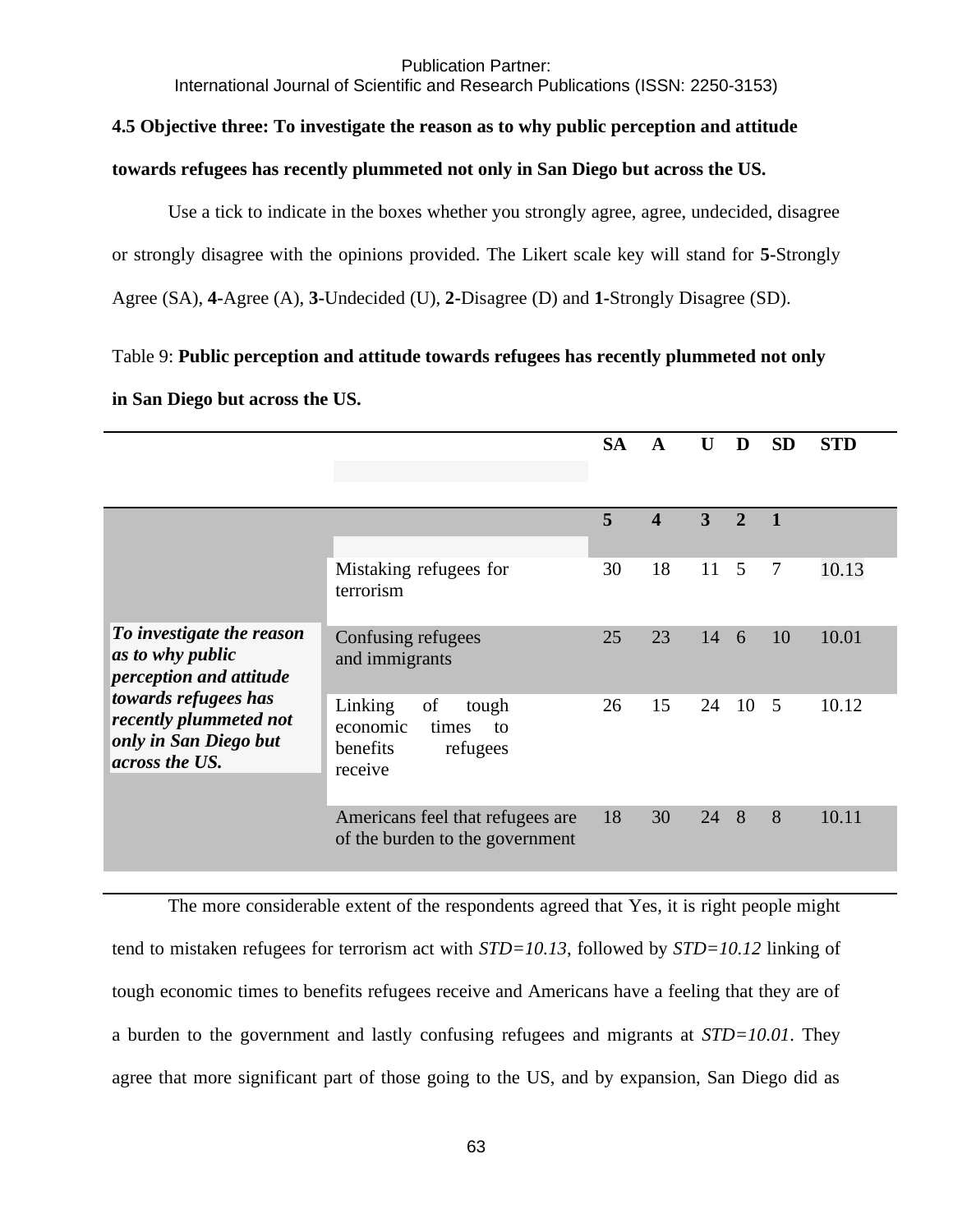International Journal of Scientific and Research Publications (ISSN: 2250-3153)

such not on account of they need choices but rather because of financial reasons and an endeavor to exploit the enhanced welfare administrations accessible (IPSOS, 2016). A few people from the host network likewise feel that resettled exiles add weight to the legislature, and they trust the outcasts load the system since they take away employment and social advantages that ought to instead be benefitting the neighborhood network (Wike, Stokes and Simmons, 2016). The examination found that those having a negative disposition towards Muslims additionally saw displaced people contrarily.

**Table 9:** Variance Sample Standard

| Solutions to the difficulties refugees face in their resettlement in San Diego |                 |  |  |  |
|--------------------------------------------------------------------------------|-----------------|--|--|--|
| <b>Sample Standard Deviation, s</b>                                            | 13.296616110876 |  |  |  |
| Variance (Sample Standard), s <sup>2</sup>                                     | 176.8           |  |  |  |
| Population Standard Deviation, σ                                               | 11.892854997855 |  |  |  |
| Variance (Population Standard), $\sigma^2$                                     | 141.44          |  |  |  |
| <b>Total Numbers, N</b>                                                        | 5               |  |  |  |
| Sum:                                                                           | 78              |  |  |  |
| <b>Mean (Average):</b>                                                         | 15.6            |  |  |  |
| Standard Error of the Mean $(SE_{\bar{x}})$ :                                  | 5.9464274989274 |  |  |  |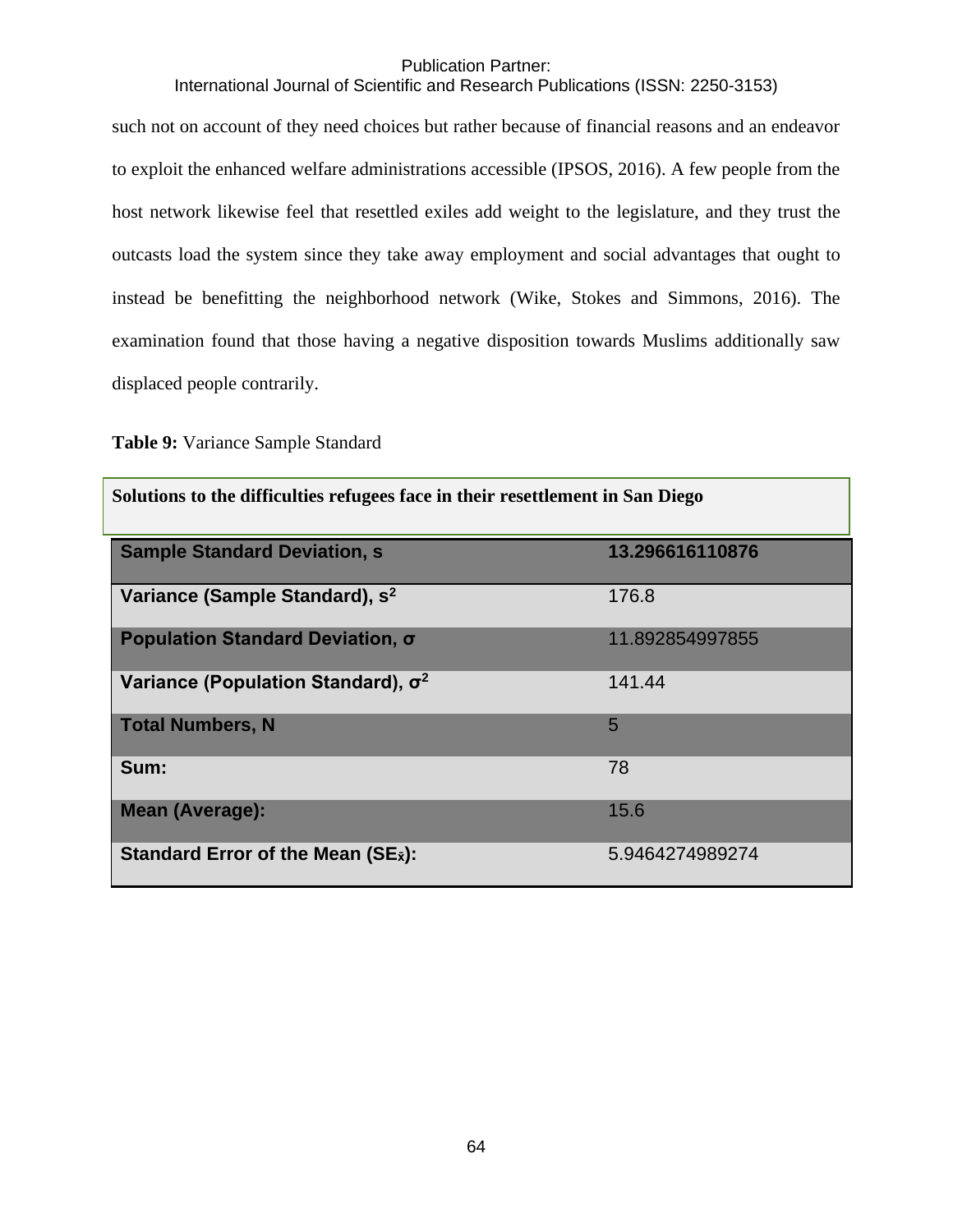**Table 10:** Confidence Interval Approximations, if sampling distribution of the mean follows a

normal distribution

| <b>Confidence Level</b>        | Range                              |
|--------------------------------|------------------------------------|
| 68.3%, SEx                     | 9.6535725010726 - 21.546427498927  |
| 90%, 1.645SEx                  | 5.8181267642644 - 25.381873235736  |
| 95%, 1.960SE $_{\bar{x}}$      | 3.9450021021023 - 27.254997897898  |
| 99%, 2.576SEx                  | 0.28200276276301 - 30.917997237237 |
| 99.9%, 3.291SE <sub>x</sub>    | -3.9696928989701 - 35.16969289897  |
| 99.99%, 3.891SEx               | -7.5375493983265 - 38.737549398327 |
| 99.999%, 4.417SEx              | -10.665370262762 - 41.865370262762 |
| 99.9999%, 4.892SE <sub>x</sub> | -13.489923324753 - 44.689923324753 |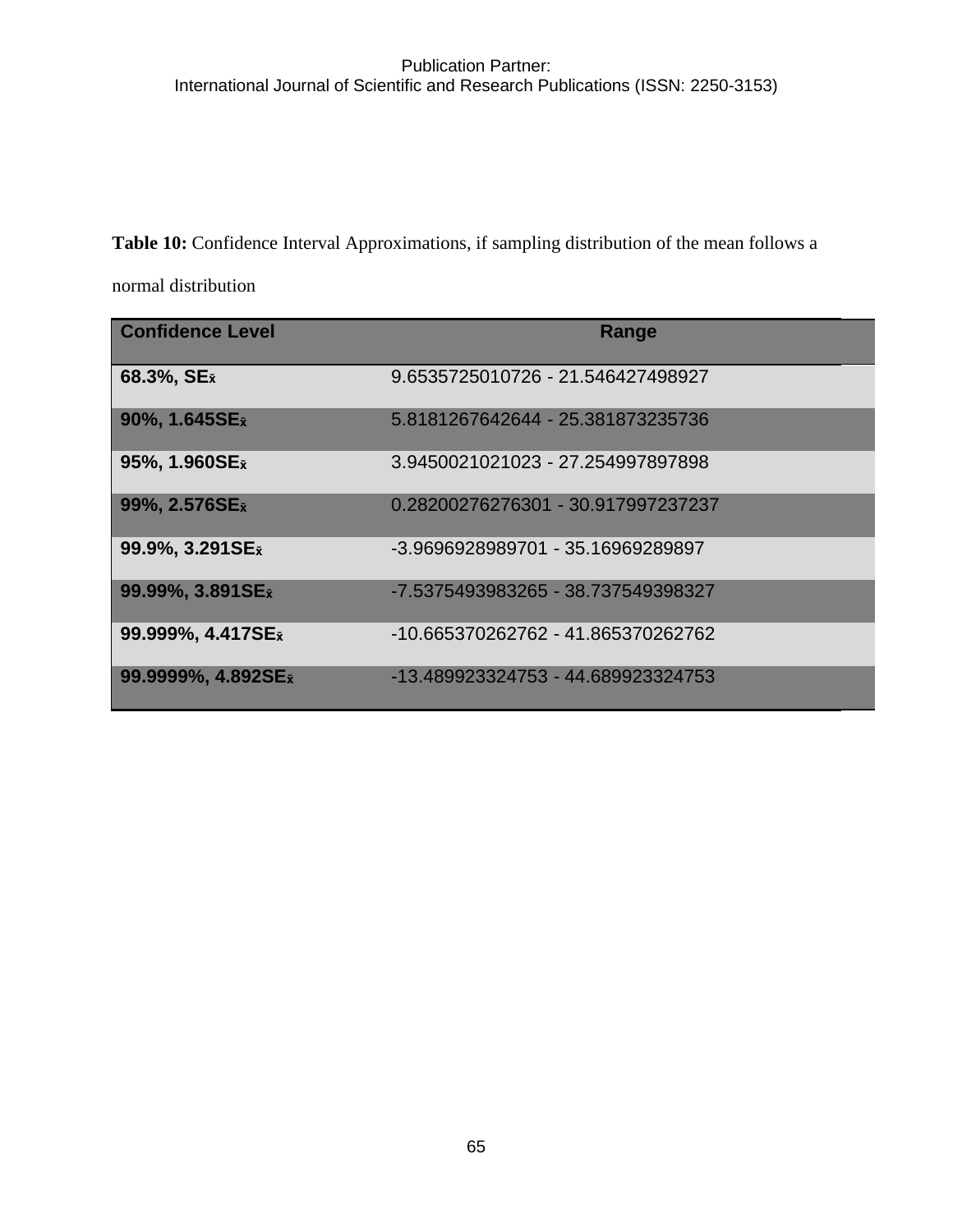#### **Chapter five: Discussion and Recommendation**

#### **5.0 Introduction**

This chapter entails summary of study findings, conclusion, recommendations, and further research findings with specific reference to study objectives.

### **5.1 Summary of research findings**

# **5.1.1 Objective One: Identifying the solutions to the difficulties refugees face in their**

#### **resettlement in San Diego**

The study findings concur that more significant piece of those heading off to the US, and by development, San Diego did all things considered not by they require decisions but instead due to budgetary reasons and an undertaking to misuse the improved welfare organizations open (IPSOS, 2016). A couple of individuals from the host arrange in like manner feel that resettled outcasts add weight to the governing body, and they trust the untouchables stack the system since they take away vocations and social points of interest that should instead be profiting the area organize (Wike, Stokes and Simmons, 2016). The examination found that those having a hostile demeanor towards Muslims moreover observed dislodged individuals conflictingly.

# **5.1.3 Objective Two: Investigating the extent to which refugees are affected in their bid to resettle in San Diego.**

About composing review with a remarkable number of the US dislodged individuals resettling in San Diego, California; some have raised concern and negated the move. The move to contradict resettling of the refugees has been controlled by the negative perspective of untouchables visible to everyone and fear of vulnerability. Considering that the US has of late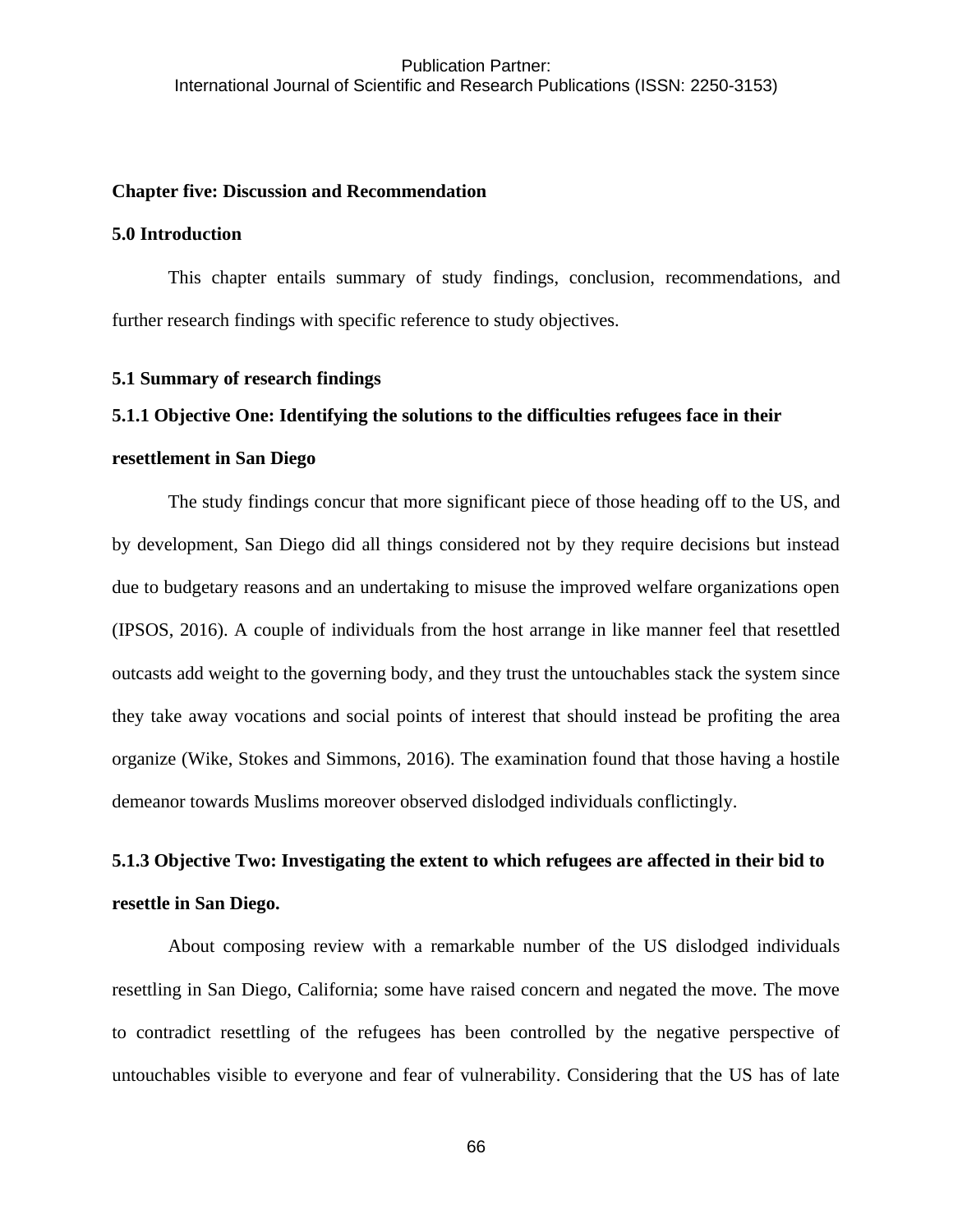# International Journal of Scientific and Research Publications (ISSN: 2250-3153)

gone under dread monger strikes from social occasions and countries of Muslim family line, many are wary of the procedure used to make sense of who is chosen for development to their State. This has been the reason behind the low take-up of uprooted individuals as the organization grows perception to ensure security to the host arrange (Ayed, 2015).

# **5.1.4 Objective Three: To investigate the reason as to why public opinion and attitude towards refugees has recently plummeted not only in San Diego but across the US.**

The findings reveal that more significant part of those going to the US, and by expansion, San Diego did as such not on account of they need choices but rather because of financial reasons and an endeavor to exploit the enhanced welfare administrations accessible (IPSOS, 2016). A few people from the host network likewise feel that resettled exiles add weight to the legislature and they trust the outcasts load the system since they take away employment and social advantages that ought to instead be benefitting the neighborhood network (Wike, Stokes and Simmons, 2016). The examination found that those having a negative disposition towards Muslims additionally saw displaced people contrarily.

#### **5.2 Conclusion**

This section was summarized as per the research objectives.

#### **5.2.1 Objective One**

Resettlement of refugees in San Diego faces some difficulties. Thus, there is the need for creating enjoyable long-lasting solutions that integrate the host society, particularly the voluntary repatriation or limited prospects for local integration as well as the provision of specific requirements to find adequate protection in the country of asylum, in this case, San Diego, California (http://www.unhcr.org/pages/4a16b1676.html). San Diego has received variously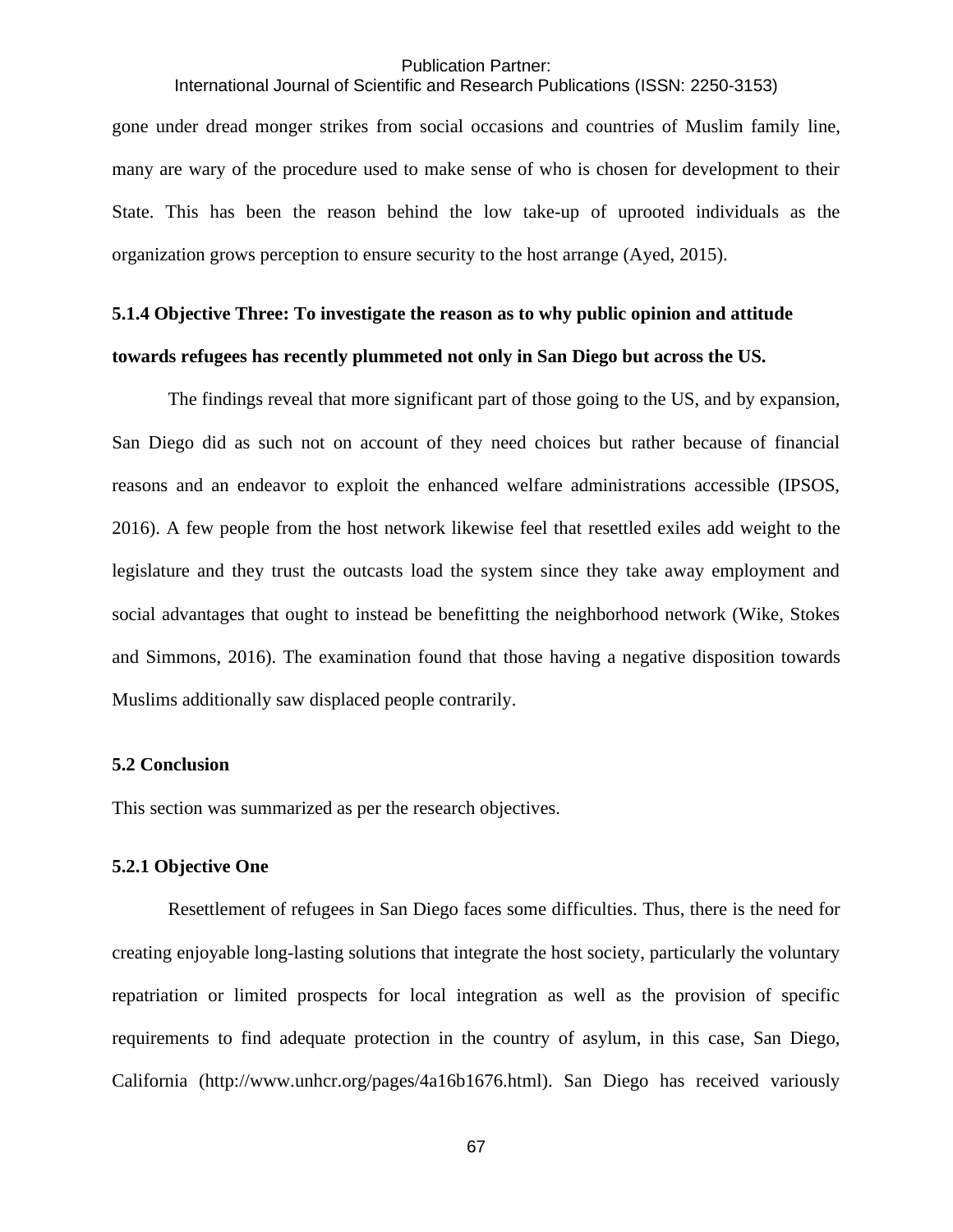International Journal of Scientific and Research Publications (ISSN: 2250-3153)

mixed in border movements; this has called for an effective resettlement mechanism that is responsible for international cooperation by assisting the consistent refugees' inflow through international solidarity principle.

The international solidarity principle sought resettlement agreements to encourage and allow for disembarkation of refugees rescued in San Diego, to differentiate their primary responsibilities, processing arrangements and reception to provide long-term solutions. This act has been used as a resettlement response for refugees leaving in San Diego. The evidence is shown both in the increasing number of resettlement schemes in other countries as well as doubling of the number of cases of refugees' resettlement (UNHCR 2012).

Recently, California State committed to reducing the gaps well as the available number of legal pathways for the admission of refugees to be resettled (California Declaration, 2016). Regarding San Diego mixed migration, there is a rise in the international community commitment coming in to offer more resettlement opportunities for refugees which often struggle to cope with providing solutions to refugee matters.

#### **5.2.2 Objective Two**

The extents with which refugees in San Diego are affected are far and wide reach. These range from ethnic diversity to the language barriers, mistaking refugees as terrorists, discrimination and marginalization, a feeling of uneasiness being in the unfamiliar country, fear of deportation, sample uncovered essential differences between the ethnicities, especially in institutional access to resources. These problems are exacerbated due to the failure of focus by organizations. As a result, a local refugee's support institution was created to offer benefits and support. These support institutions focus on the refugees marginalized with large population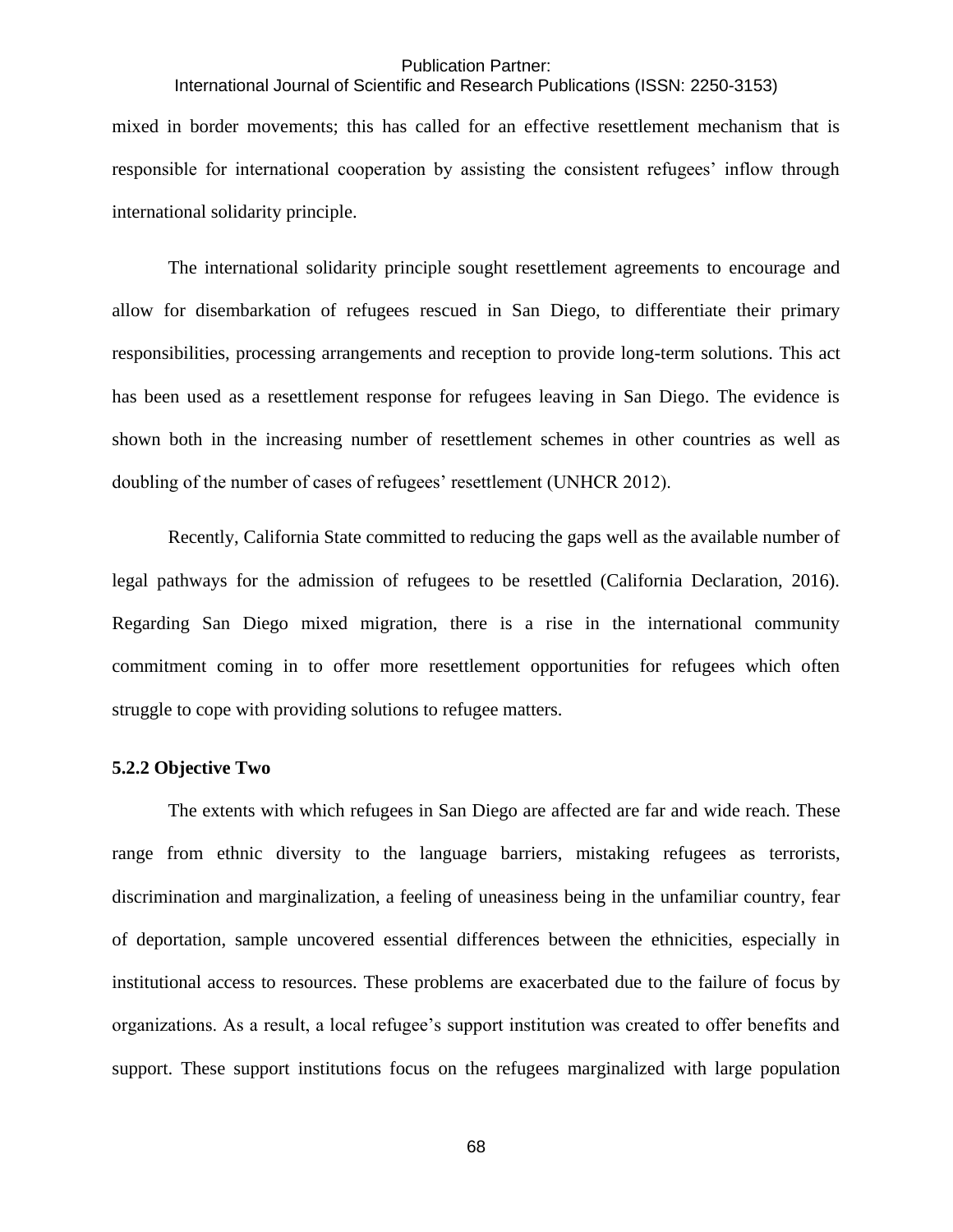International Journal of Scientific and Research Publications (ISSN: 2250-3153)

portion in regard to access to resources, thereby increasing ethnic sensitivity and other problems that are rooted in the refugee camps.

It became clear that these investigation observations provided a better understanding of the refugees faced problems and experiences in San Diego, California. The individual issues and knowledge of refugees' oppression, as well as structural violence, offers a unique way of offing solutions to these problems. Also, ethnographic observations incorporate the marginalized input of the refugees, and spending periods of extensions with the refugee community provided the data used gave a real deeper experience of refugee life.

The solution is developing local and grassroots institutions or networks among families and friends that connect multiple ethnic diversity and nation-state boundaries. However, some expected signs are less than political activities of transnationals carried among the refugees in San Diego. Nina Glick-Schiller (2003) argues that with time and legal recognition transnational migrants increase transnational movements.

#### **5.2.3 Objective Three**

Endeavors to address open states of mind towards displaced people (refugees) and transients are probably not going to succeed if they do not initially draw in with individuals' honest to goodness true concerns. Specifically, an excessively constructive stance on relocation, overlooking the genuine complexities, challenges, and concerns encompassing contemporary developments of individuals may not be the most powerful methodology. Instead, more viable methods might be one that recognizes authentic challenges, advances an open exchange of arrangements, and start clear reactions to genuine concerns.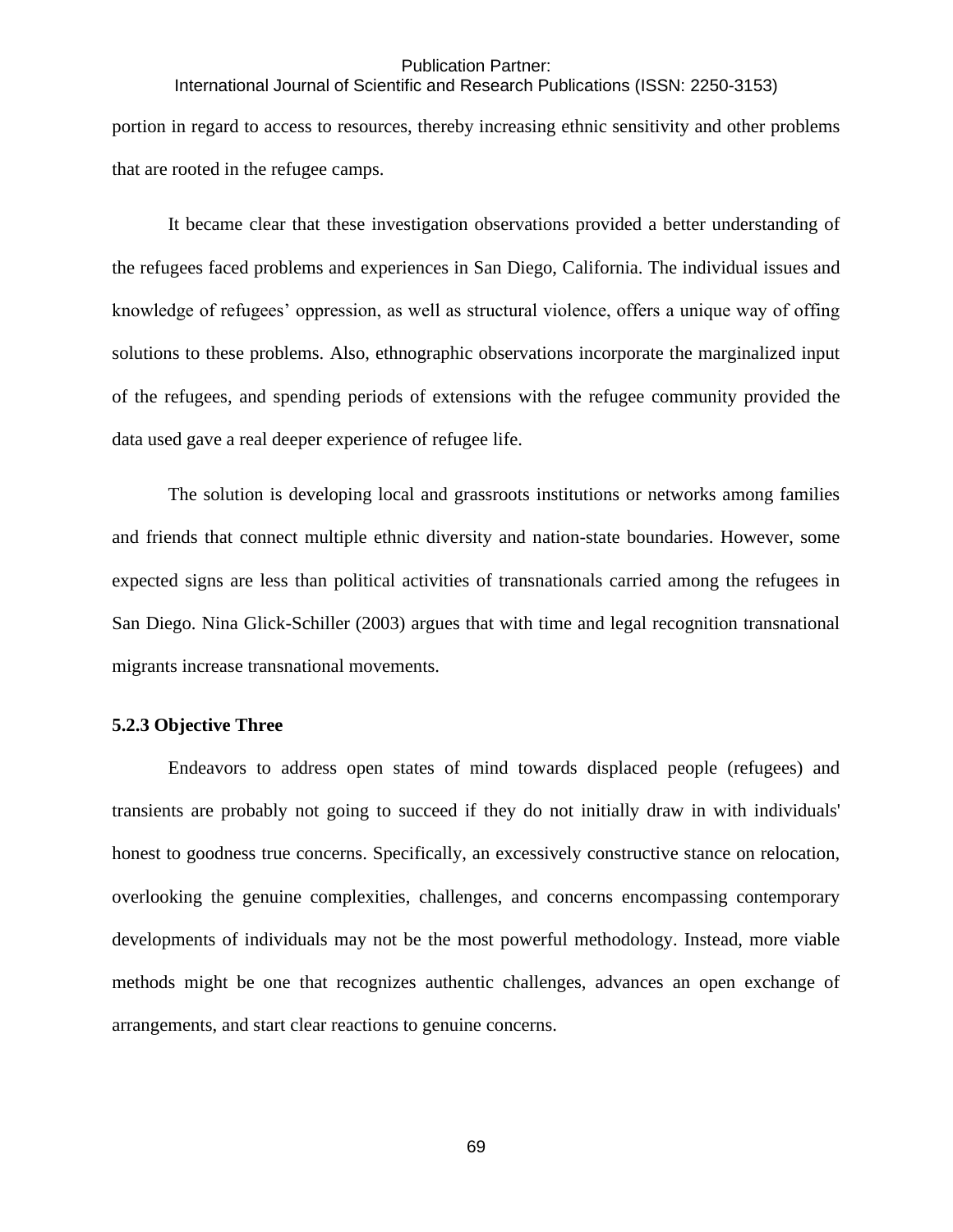International Journal of Scientific and Research Publications (ISSN: 2250-3153)

Even though associations taking a shot at outcast and relocation issues may not be best put to address a portion of the greater concerns encompassing movement, advancement may be made through organizations. While some are chipping away at displaced persons and movement issues originating from a conventional stance, it is vital to recognize that understanding and to draw in with open dispositions works best when established in national settings.

#### **5.3 Recommendations**

#### **5.3.1 International organizations and Governments**

International organizations and governments must step in and take actions to lower the factors of pull and push that enhance the outburst migration that is loathing most countries; also, they need to manage the present crisis, outside and within their borders. Nevertheless, to provide an effective response to the crisis of migration, it is crucial that international organizations and governments work together as well as share information.

#### **5.3.2 Reducing push factors**

Reducing push factors by governments requires a collaborative address of the migrant crisis that is political, economic and through agreements of co-operation with the international organization and counterparty governments. Therefore, the State of California by accepting refugees typically makes it a rich state with various opportunities. This arguably will provide it with more investment or aid in the establishment of livelihoods sustainability at the economic and conflicts malaise source, to assist reduce unmanaged migration and create opportunities. California State needs to forge quid pro quo multi-lateral or bilateral treaties, like that of the 2016 Turkish treaty to help stem the migrants' flow into the European Union (EU). Also, give protection to susceptible refugees, strong agreements and collaborations are important for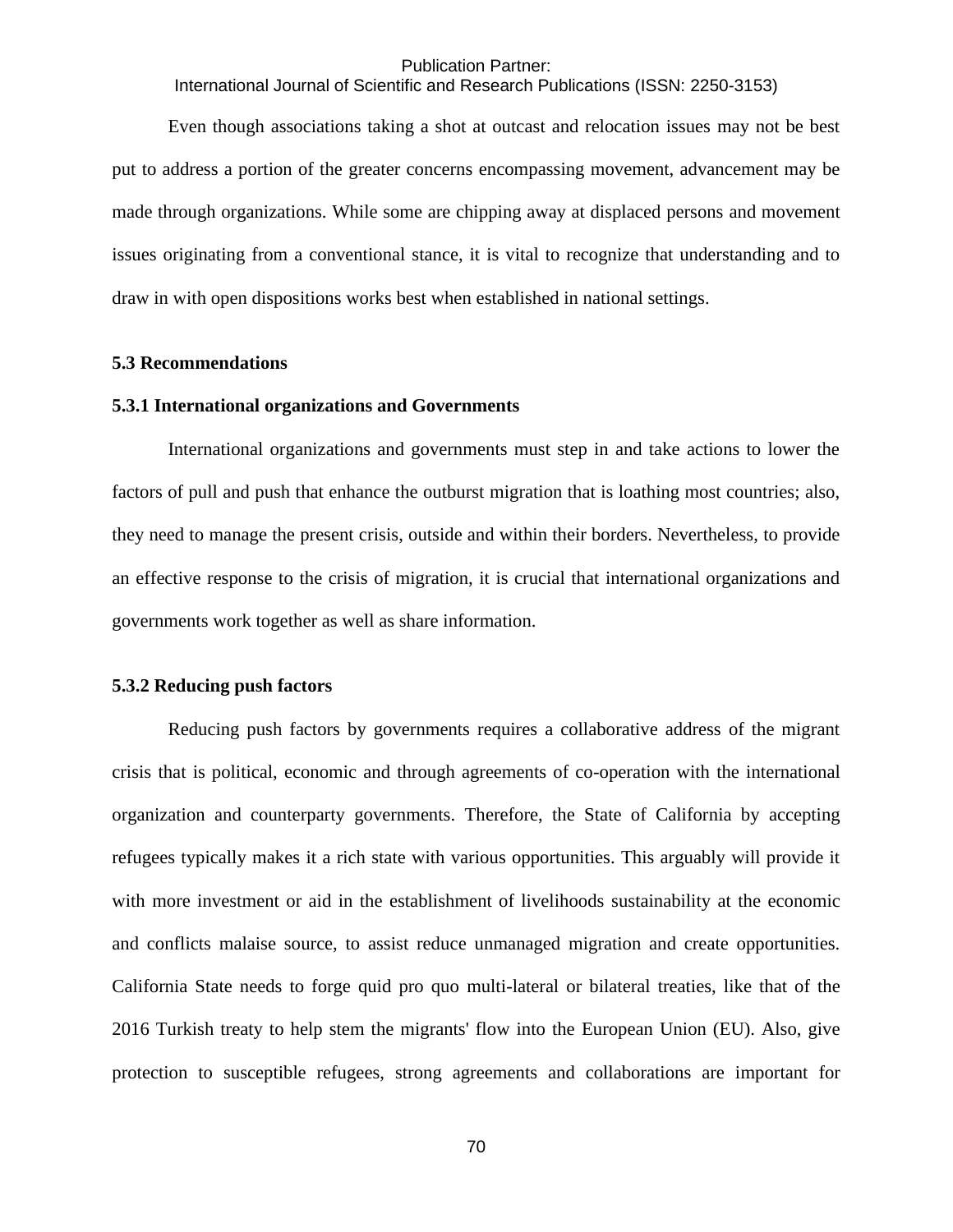# International Journal of Scientific and Research Publications (ISSN: 2250-3153)

California State, refugee agencies as well as the bilateral and multilateral organizations to better share information, communicate and co-ordinate. This will assist in increasing successful operations of cross-border against criminal organizations, groups, and criminals particularly those engaging in smuggling of migrants. Prompt a strong connection between technology and governments.

#### **5.3.3 Addressing pull factors**

The government of California State must ensure a better way to detect migrants who enter the country illegally, by quickly processing their applications of asylum while returning those who have not been given asylum. The best single way of unmanaged migrants' incentives is having the return system knowledge of the EU that is used to return those whose asylum applications have been denied or the unmanaged migrants or those who are not infallible.

California State needs to consider further ways to heighten border security and incredible track of the migrant's exit and entry and exit across borders. This can be done by enhancing the information coordinated and shared across countries as well as agencies to help the government improve their efforts to control and manage the influx of refugees, both at the borders and in the country. The state of California needs to establish policies that integrate refugees with various skills and cultural backgrounds into society, by considering their public's attitude and perception, and to determine whether further refugees are drawn into the State of California.

#### **5.3.4 Including the private sector role & technology in finding solutions**

San Diego refugee resettlement process needs to incorporate private sector to help them as well as their agencies to better co-ordinate, offer training and employment programs, provide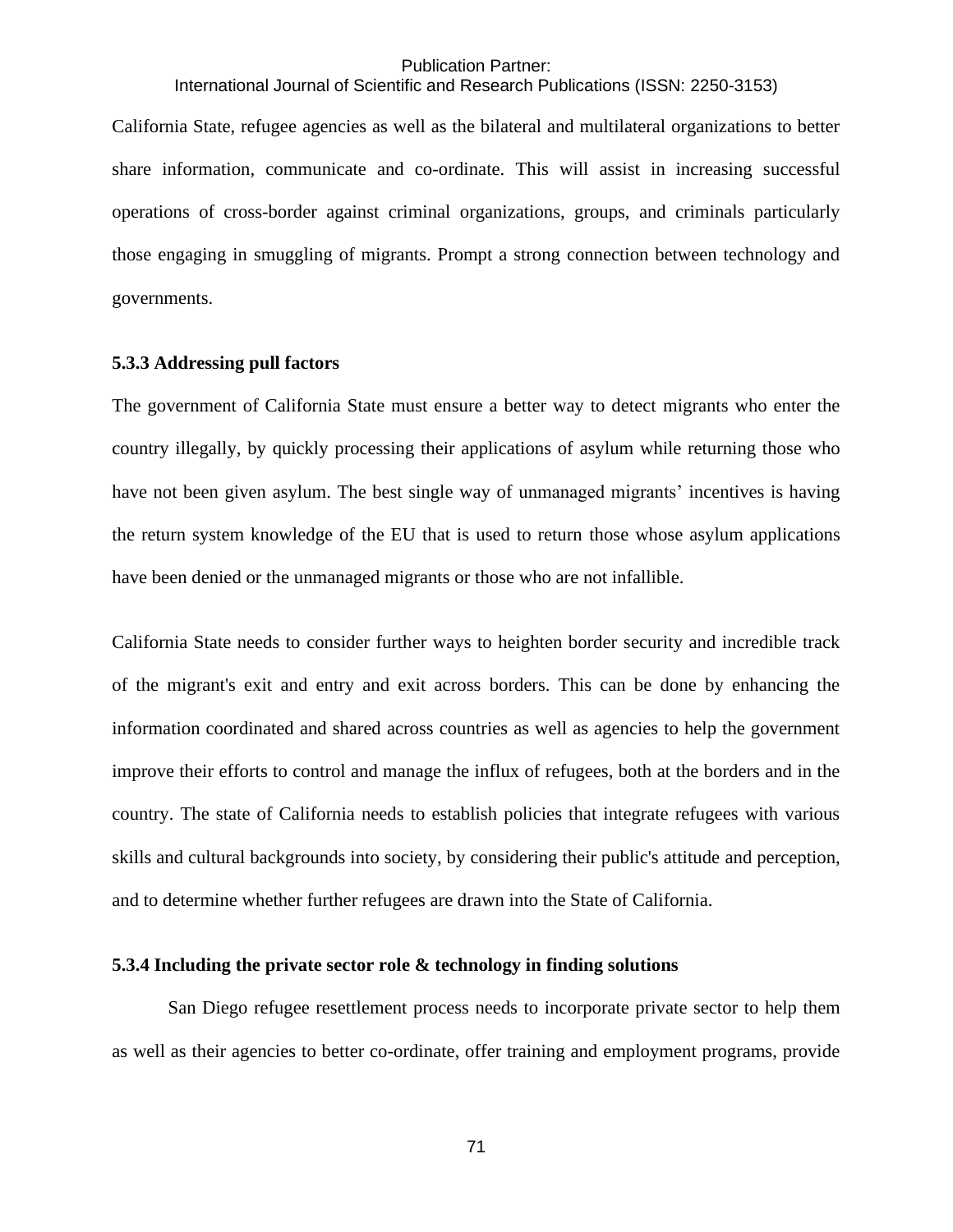# International Journal of Scientific and Research Publications (ISSN: 2250-3153)

humanitarian needs by engaging in PPPs and find solutions to innovation to tackle different crisis aspects.

The California state also needs the private sector to assist them, and other relevant agencies were dealing with the crisis of migrant to overcome organizational and constraints capacity by facilitating strategic planning and inter-departmental coordination, and intradepartmental organization as well as program management. Organizations also need to extend their link beyond the immediate crisis via initiatives in critical areas involving healthcare, employment, housing, and education.

These organizations also need to play crucial functions in assisting integrate refugees by recruiting them as interns, offering skills and training programs, employing them, hosting, giving and apprenticeships as well as courses in their language. Also, entities of the private sector need to engage PPPs with the right public agencies to offer fundamental human services like housing and healthcare.

This thesis, therefore, highlights some ways in which organizations must fully involve new initiatives that are directed to promote new opportunities and curb risks for San Diego, California, individuals, and other countries that might need to refer to it as a useful source. Even though, operating along with government agencies and institutions, the refugees' resettlement agencies need to ensure that their efforts are put in tandem with national policy and benefits from the enhanced resources of politics devoted to the crisis of migrants, as well as the data breadth and knowledge that the State of California maintains.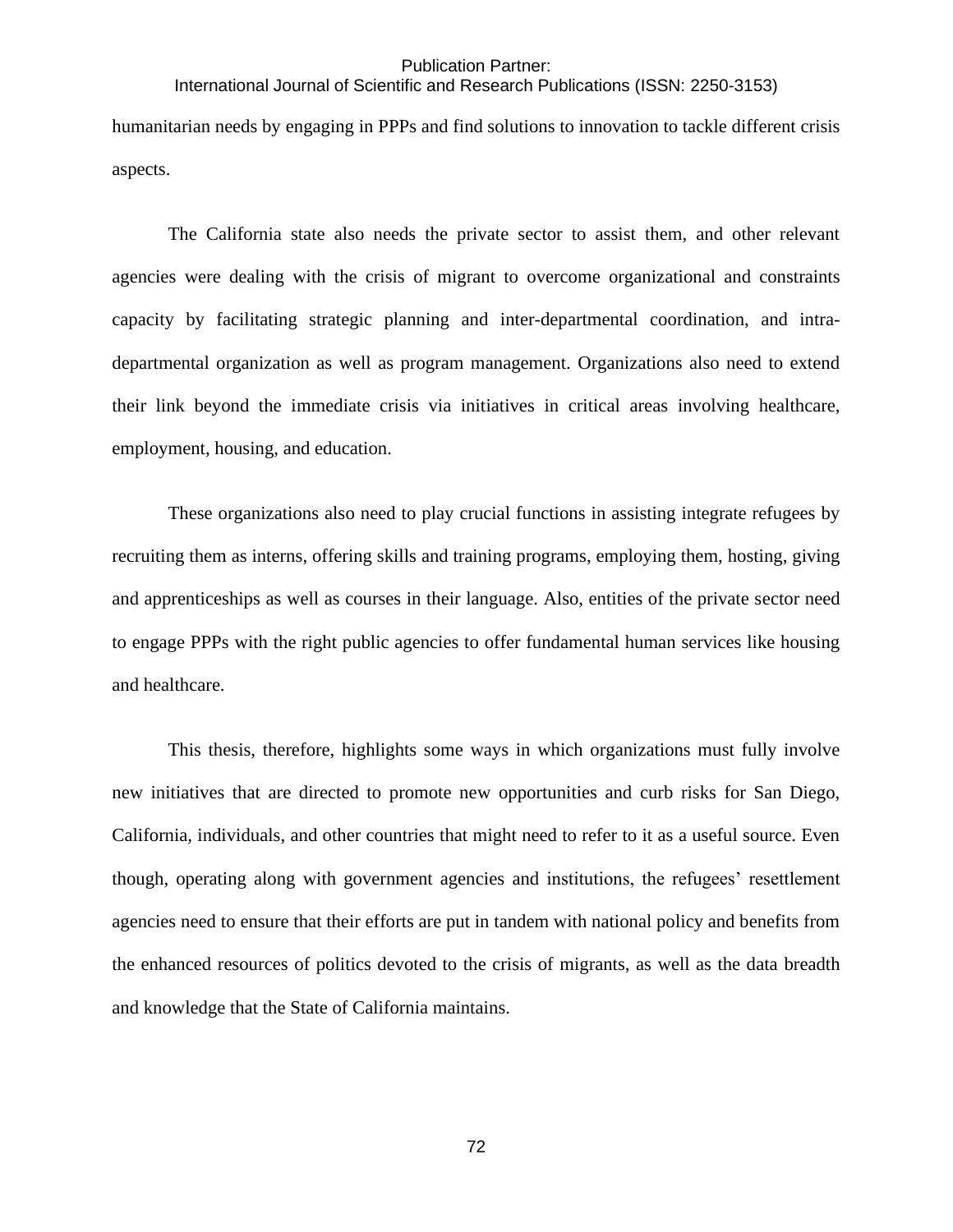International Journal of Scientific and Research Publications (ISSN: 2250-3153)

California State, also, may receive benefits from the focus on efficiency of corporations, their innovation, and value-addition, to facilitate organizations' effectiveness while decreasing its redundancies. Private and public companies can also work together to develop real-time solutions for economic health and global wellbeing enhancement.

This also requires technology companies to help in looking for the solution of innovations by continuing to offer techniques and solutions to San Diego refugee resettlement, California, private sectors, NGOs, and international organizations as they struggle with the crisis of migrants and refugees while facing various hindrances. A technology which is consumerfocused and whose start-ups provides enhanced answers to problems that refugees face at the micro level, like safety, information sharing, aid, and fund raising, integration, housing, jobs matching and healthcare.

Therefore, organizational technology offers more end-to-end tailored software, hardware, and solutions of infrastructure for improved management of the database, communication between organizations and agencies, inside and at borders security, tracking and identity verification, planning and strategic analysis, and distribution of funds and aids.

**S**uggestions for service providers would be to recognize the diverse group of refugees regarding religious, language and ethnicity. Also, there is diversity in the ability to access resources. Understanding this is important in designing programs and provides services accessible for all. There is also a need to focus on the marginalized majority which continues to increase tension among nations and states**.** I would recommend encouraging the creation or support of Ethnic Community Based Organizations (ECBOs) and equipping them with necessary tools and resources they need to take care of most of the issues affecting the refugees resettled in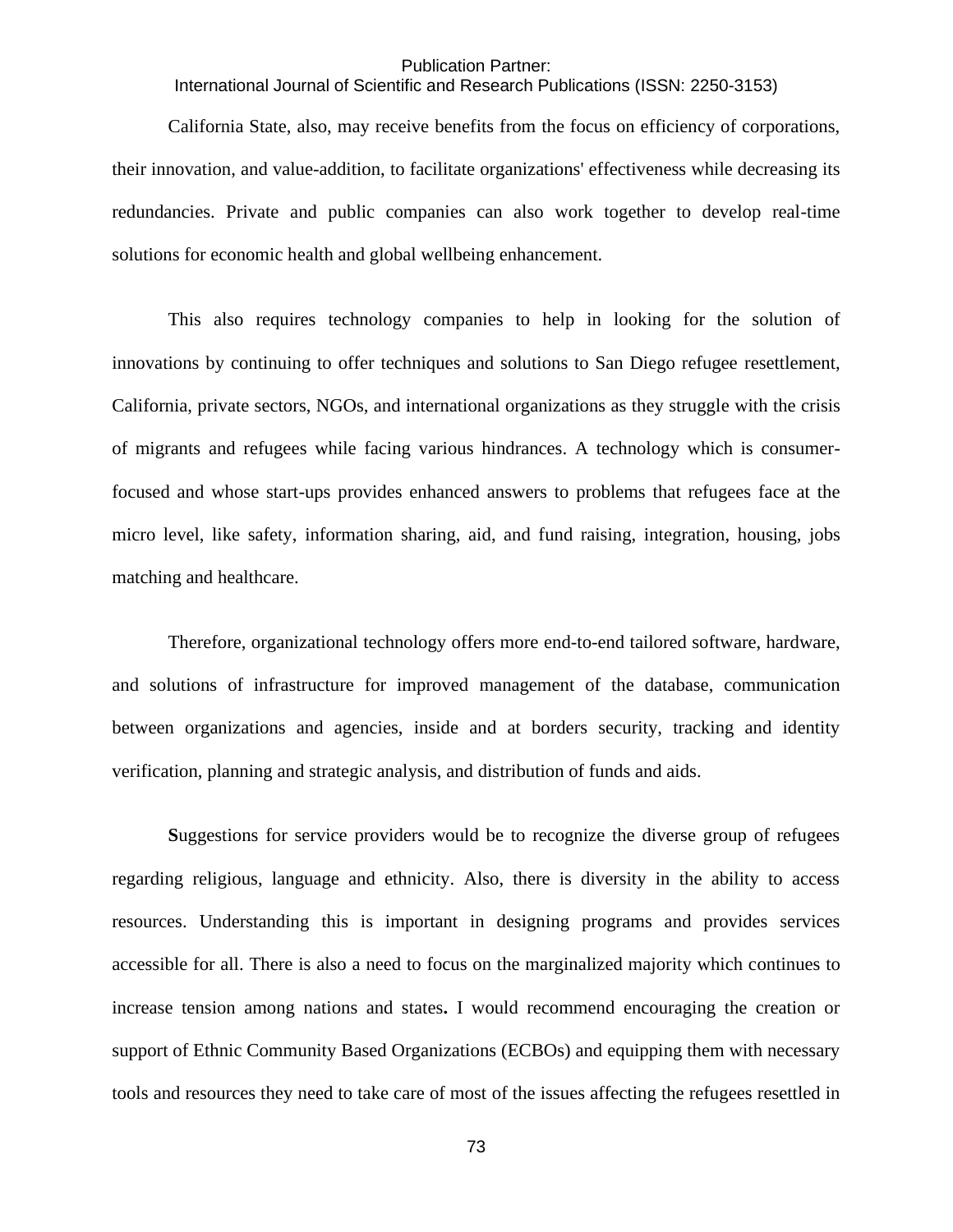# International Journal of Scientific and Research Publications (ISSN: 2250-3153)

San Diego, California. The ECBOs can be grouped per countries or continent of origin of the refugees. For instance, refugees from Iraq form an ECBO and have it supported by the government services or if ECBO exists already, have it well-structured and equipped (with skills and resources) to handle the work. In this approach, resettlement agencies play a major role in monitoring and evaluation of the activities of these ECBOs and report to the government and funders. In other words, the ECBOs report to the resettlement agencies and the latter are countable to funders. In dealing with the problems associated with language barriers, the English as a Second Language (ESL) should be taught in different levels whereby level 0, and level 1 are taught by former refugees who have spent some time in the country and who speak the same language as the newcomer refugees. These instructors use both English and their native languages. The classes (may) apply for both adult and children who are refugees because mixing newcomer refugee children with other children who have been in the country for long can never help them learn the language well. It is preferable to have them start level 0 then level 1 for a period (may be three months per level) before they can join others in the class. This can make very good progress and result than thinking of placing interpreters/translators in classes where refugee's children and parents are studying. Teaching the English language to newcomer refugees can be successful under the responsibilities of ECBOs serving them. If ESL classes cannot be totally handled by ECBOs but at least let them handle levels 0 and 1 to help refugees form foundation or basis to help them affront other English language levels. From the many problems affecting refugee resettlement in San Diego, the most pressing are learning English language and insufficiency of Cash Aid. These two problems can be easily dealt with if the refugees are adequately trained in English language which predisposes them to have easy access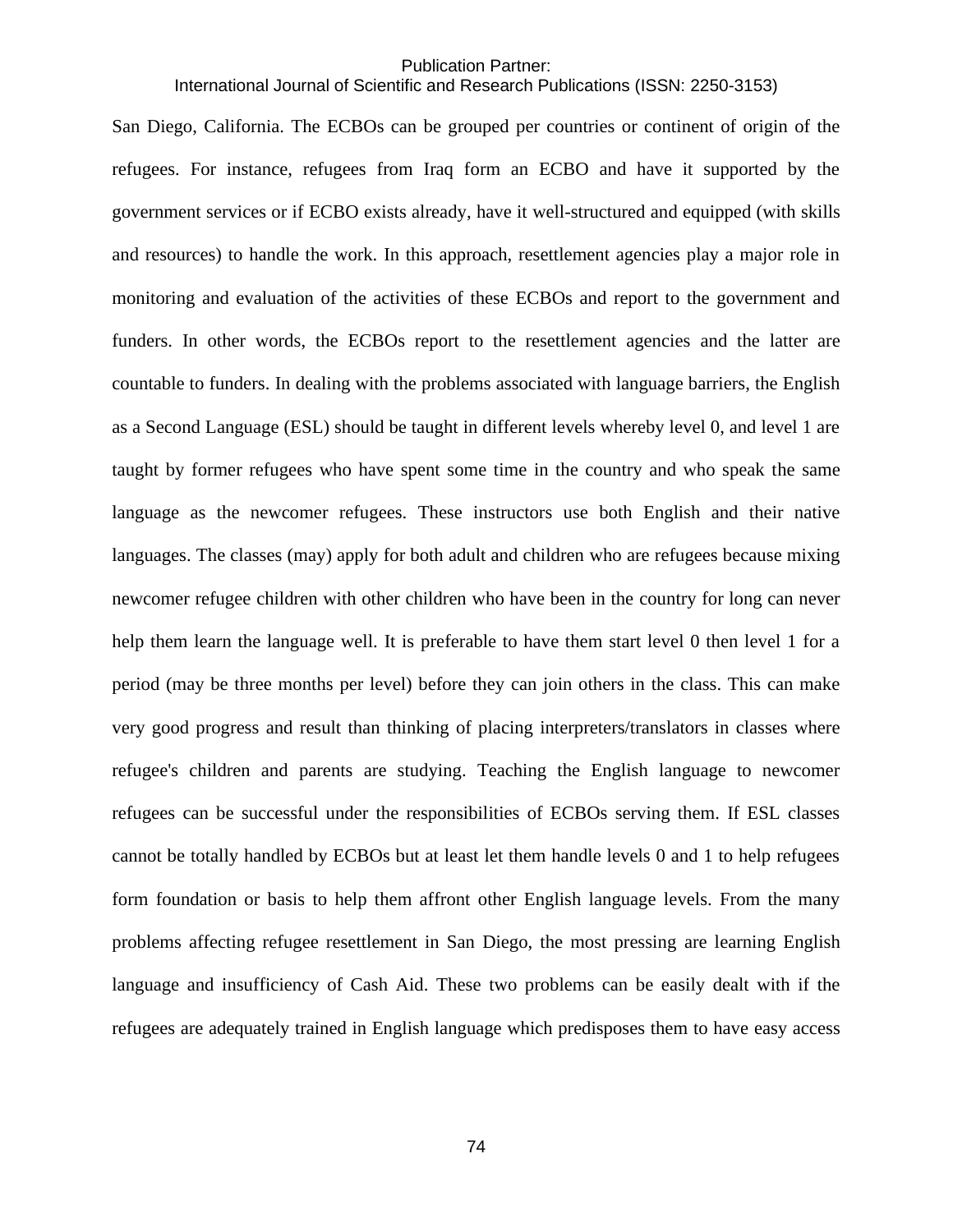International Journal of Scientific and Research Publications (ISSN: 2250-3153)

to (good) jobs and, therefore, enable them to earn enough income to help them take care of their families in a more satisfactory way.

It is possible that the government is losing huge sums of money in contracts with some profit-making institutions to help in the management of some refugee support programs such as job readiness, English language, computer literacy, childcare, transportation etc. It is also evident that the government would pay less or even much less if these programs were immediately managed by Ethnic Community Based Organizations (ECBOs) who are well versed in the problems of each refugee community. Given that these institutions do not easily hire refugees to help other refugees; they have no choice but to use the services of outside interpreters when there is a communication problem between the service providers and the clients (refugees). These interpreter services also make the government spend a lot of money, but in most cases, there are disparities in some interpretations whereby the interpreter speaks another dialect different from the one spoken by the refugee, which makes that they do not understand each other. For instance, resettled refugees from the Democratic Republic of Congo (DRC) cannot find interpreters and/or translators from their background and hence, they opt to be assisted by those from East Africa (Kenya, Tanzania…).

However, the Swahili dialects from these two regions are different which makes that interpretation challenging. Similar cases occur to the refugees from various parts of Asia or the Middle East. Such language barriers make communication and interaction between the refugees and the local service providers hard. While such problems continue to impact the lives of the refugees adversely, the resettlement agencies have lagged behind in tailoring possible solutions (Justin Mudekereza, 2018, pp.32-34). The story would have been different if this problem was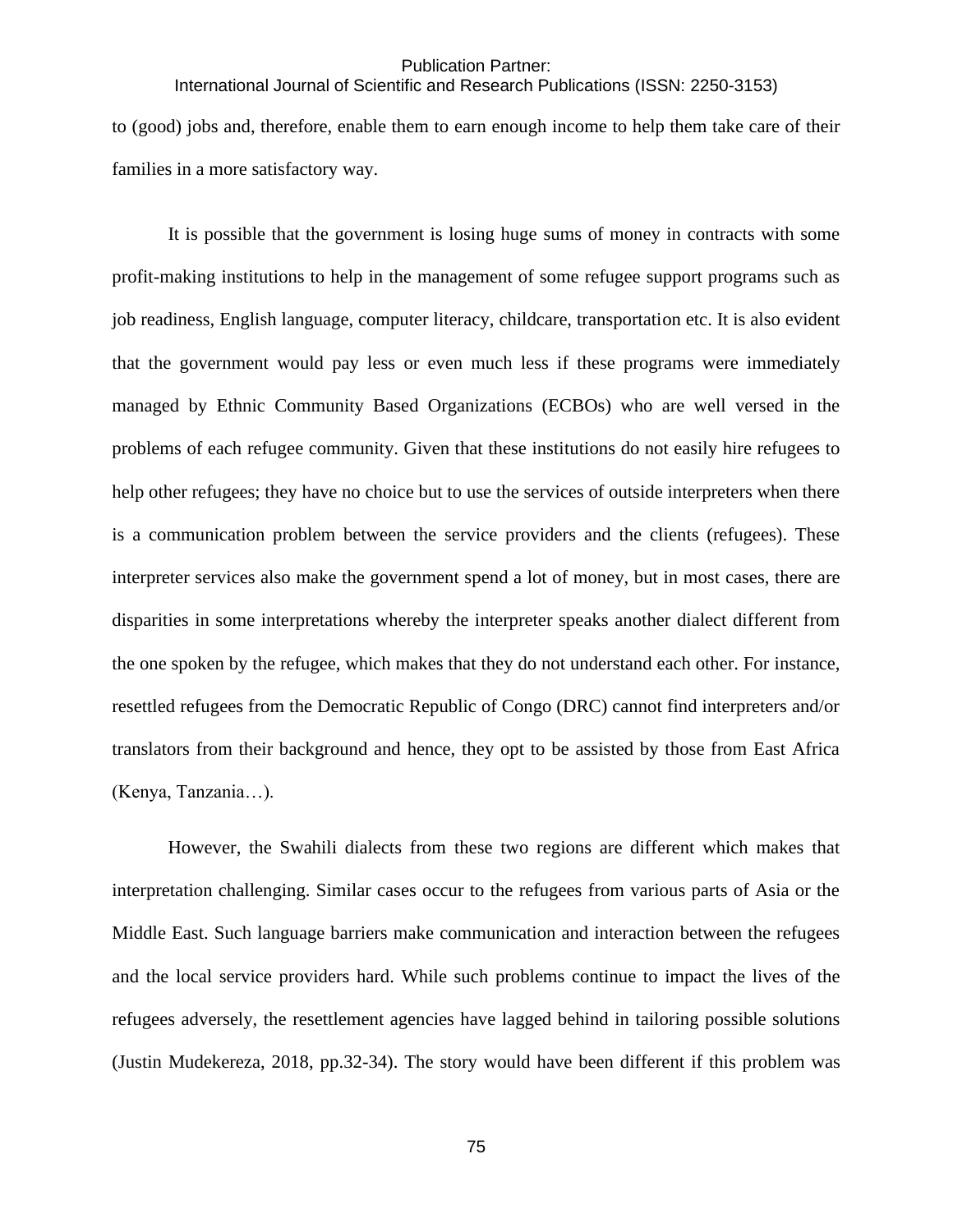International Journal of Scientific and Research Publications (ISSN: 2250-3153)

handled by someone from the same country who speaks the same language and shares the same culture as the clients served; a person serving in an ECBO supported by the government.

# **5.4 Further research findings**

Based on study findings and conclusions the researcher would recommend that a further study should be done on possible insecurity reasons facing refugees in various countries.

# **I. APPENDIX I:** STUDY QUESTIONNAIRES

# **II. SECTION A:** Demographic Characteristics

|     | Range in years     | <b>Frequency</b> |
|-----|--------------------|------------------|
|     | 10 Years and below |                  |
|     | 10-20 Years        |                  |
| Age | $20-30$ years      |                  |
|     | 30 Years and Above |                  |

|        | <b>Type of Gender</b> | <b>Frequency</b> |
|--------|-----------------------|------------------|
|        | Male                  |                  |
|        | Female                |                  |
| Gender | Non-gender            |                  |

| Level of education achieved | <b>Frequency</b> |
|-----------------------------|------------------|
| Middle School               |                  |
| Senior High School          |                  |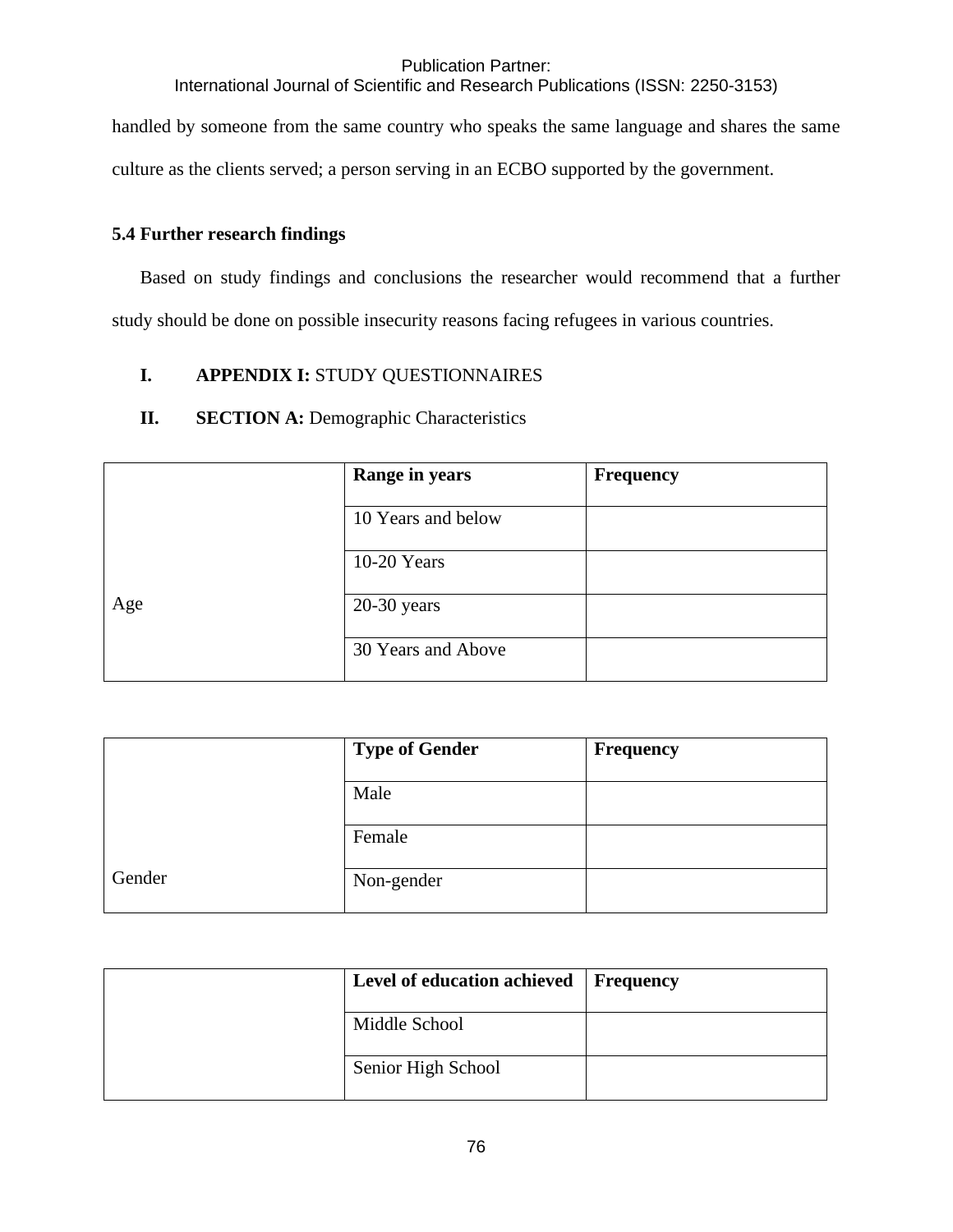| Level of Education | Undergraduate School   |  |
|--------------------|------------------------|--|
|                    | <b>Graduate School</b> |  |
|                    | If other (Specify)     |  |

# **III. SECTION B:** Objective Questions

# **IV. Objective one:** Identifying the solutions to the difficulties refugees face in their resettlement in San Diego

Use a tick to indicate in the boxes whether you strongly agree, agree, undecided, disagree or strongly disagree with the opinions provided. The Likert scale key will stand for 5-Strongly agree (SA), 4-Agree (A), Undecided (U), disagree (D) and strongly disagree (SD).

|                                | <b>Objective one:</b> Identifying the | <b>SA</b> | $\mathbf A$             | $\bf U$      | D              | <b>SD</b>    |
|--------------------------------|---------------------------------------|-----------|-------------------------|--------------|----------------|--------------|
|                                | solutions to the difficulties         | 5         | $\overline{\mathbf{4}}$ | $\mathbf{3}$ | $\overline{2}$ | $\mathbf{1}$ |
|                                | refugees face                         |           |                         |              |                |              |
|                                | Poor living                           |           |                         |              |                |              |
|                                | conditions                            |           |                         |              |                |              |
|                                |                                       |           |                         |              |                |              |
|                                | Posttraumatic stress                  |           |                         |              |                |              |
| Identifying the solutions to   | disorder (PDST).                      |           |                         |              |                |              |
| the difficulties refugees face |                                       |           |                         |              |                |              |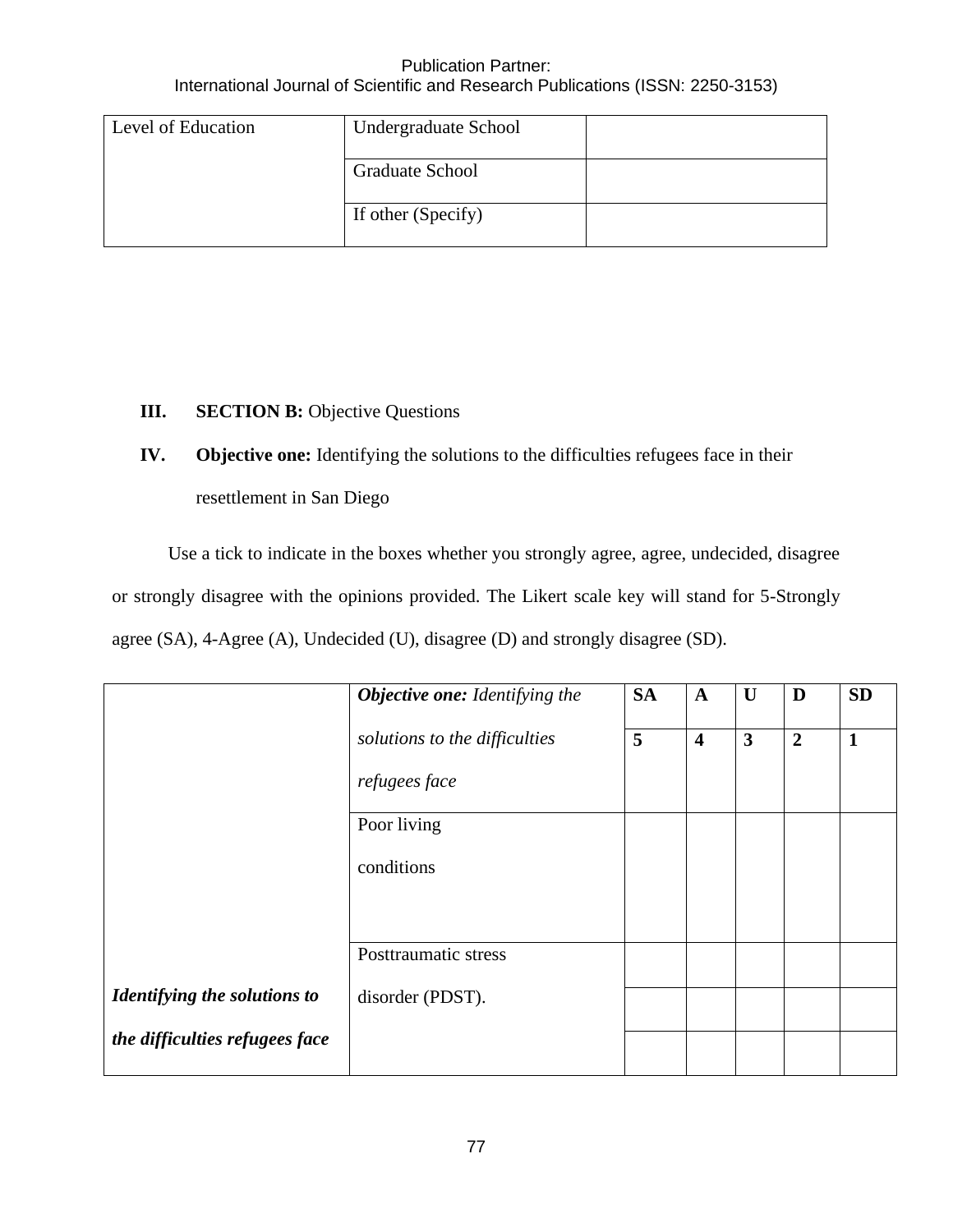| in their resettlement in San | Insecurity                     |  |  |  |
|------------------------------|--------------------------------|--|--|--|
| <b>Diego</b>                 |                                |  |  |  |
|                              | Public perception and attitude |  |  |  |
|                              |                                |  |  |  |

**V. Objective two:** Investigating the extent to which refugees are affected in their bid to resettle in San Diego.

Use a tick to indicate in the boxes whether you strongly agree, agree, undecided, disagree or strongly disagree with the opinions provided. The Likert scale key will stand for **5-**Strongly agree (SA), **4-**Agree (A), **3-**Undecided (U), **2-**disagree (D) and **1-**strongly disagree (SD).

|                             | <b>Objective two:</b> Investigating the extent to | <b>SA</b>      | $\mathbf A$             | U                       | D              | <b>SD</b>    |
|-----------------------------|---------------------------------------------------|----------------|-------------------------|-------------------------|----------------|--------------|
|                             | which refugees are affected in their bid to       | $\overline{5}$ | $\overline{\mathbf{4}}$ | $\overline{\mathbf{3}}$ | $\overline{2}$ | $\mathbf{1}$ |
|                             | resettle in San Diego.                            |                |                         |                         |                |              |
|                             |                                                   |                |                         |                         |                |              |
|                             |                                                   |                |                         |                         |                |              |
|                             |                                                   |                |                         |                         |                |              |
|                             | Some individuals from                             |                |                         |                         |                |              |
|                             | host community<br>the                             |                |                         |                         |                |              |
| Investigating the extent to | also feel that resettled                          |                |                         |                         |                |              |
| which refugees are affected | refugees add a burden                             |                |                         |                         |                |              |
| in their bid to resettle in | to the government.                                |                |                         |                         |                |              |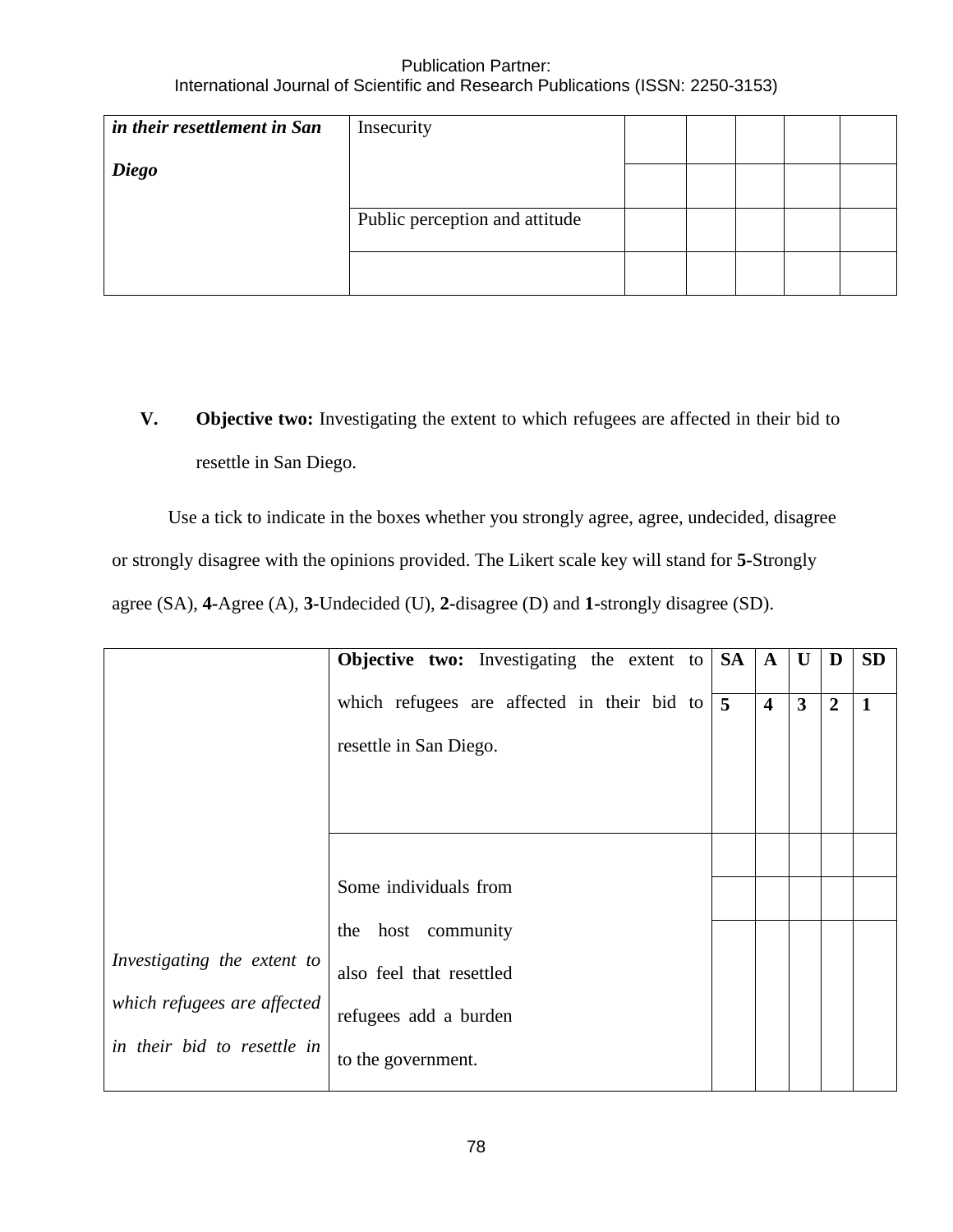| San Diego. | Believe that the                                  |  |  |  |
|------------|---------------------------------------------------|--|--|--|
|            | community is                                      |  |  |  |
|            | burdened by the                                   |  |  |  |
|            | refugees.                                         |  |  |  |
|            | Because<br>they<br>take                           |  |  |  |
|            | away jobs and social                              |  |  |  |
|            | benefits that should                              |  |  |  |
|            | instead be profiting the                          |  |  |  |
|            | local community                                   |  |  |  |
|            | General public attitude towards the refugees      |  |  |  |
|            | How perceived threat affects attitude to refugees |  |  |  |
|            |                                                   |  |  |  |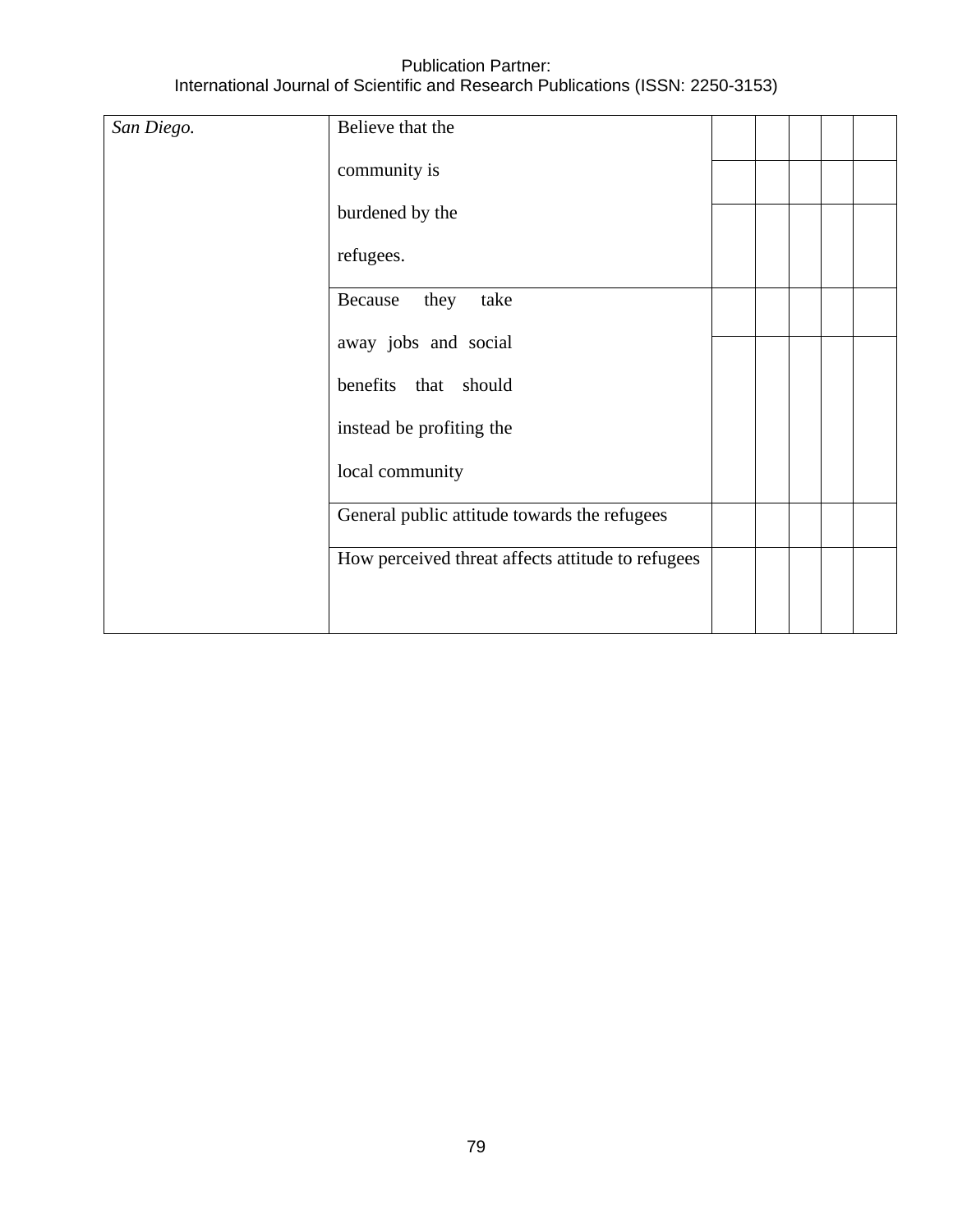**Objective three:** To investigate the reason as to why public perception and attitude towards refugees has recently plummeted not only in San Diego but across the US.

Use a tick to indicate in the boxes whether you strongly agree, agree, undecided, disagree or strongly disagree with the opinions provided. The Likert scale key will stand for **5-**Strongly agree (SA), **4-**Agree (A), **3-**Undecided (U), **2-**disagree (D) and **1-**strongly disagree (SD).

|                             |                                                                                                                      | <b>SA</b> | $\mathbf{A}$            | $\mathbf U$             | D              | <b>SD</b>    |
|-----------------------------|----------------------------------------------------------------------------------------------------------------------|-----------|-------------------------|-------------------------|----------------|--------------|
|                             | <b>Objective 3:</b> to investigate the reason as to why                                                              | 5         | $\overline{\mathbf{4}}$ | $\overline{\mathbf{3}}$ | $\overline{2}$ | $\mathbf{1}$ |
|                             | public perception and attitude towards refugees<br>has recently plummeted not only in San Diego<br>but across the US |           |                         |                         |                |              |
|                             |                                                                                                                      |           |                         |                         |                |              |
|                             |                                                                                                                      |           |                         |                         |                |              |
|                             | Mistaking refugees for                                                                                               |           |                         |                         |                |              |
| To investigate the reason   | terrorism                                                                                                            |           |                         |                         |                |              |
| as to why public perception | Confusing refugees                                                                                                   |           |                         |                         |                |              |
| and attitude towards        | and migrants                                                                                                         |           |                         |                         |                |              |
|                             |                                                                                                                      |           |                         |                         |                |              |
| refugees has recently       |                                                                                                                      |           |                         |                         |                |              |
| plummeted not only in San   | Linking<br>of<br>tough                                                                                               |           |                         |                         |                |              |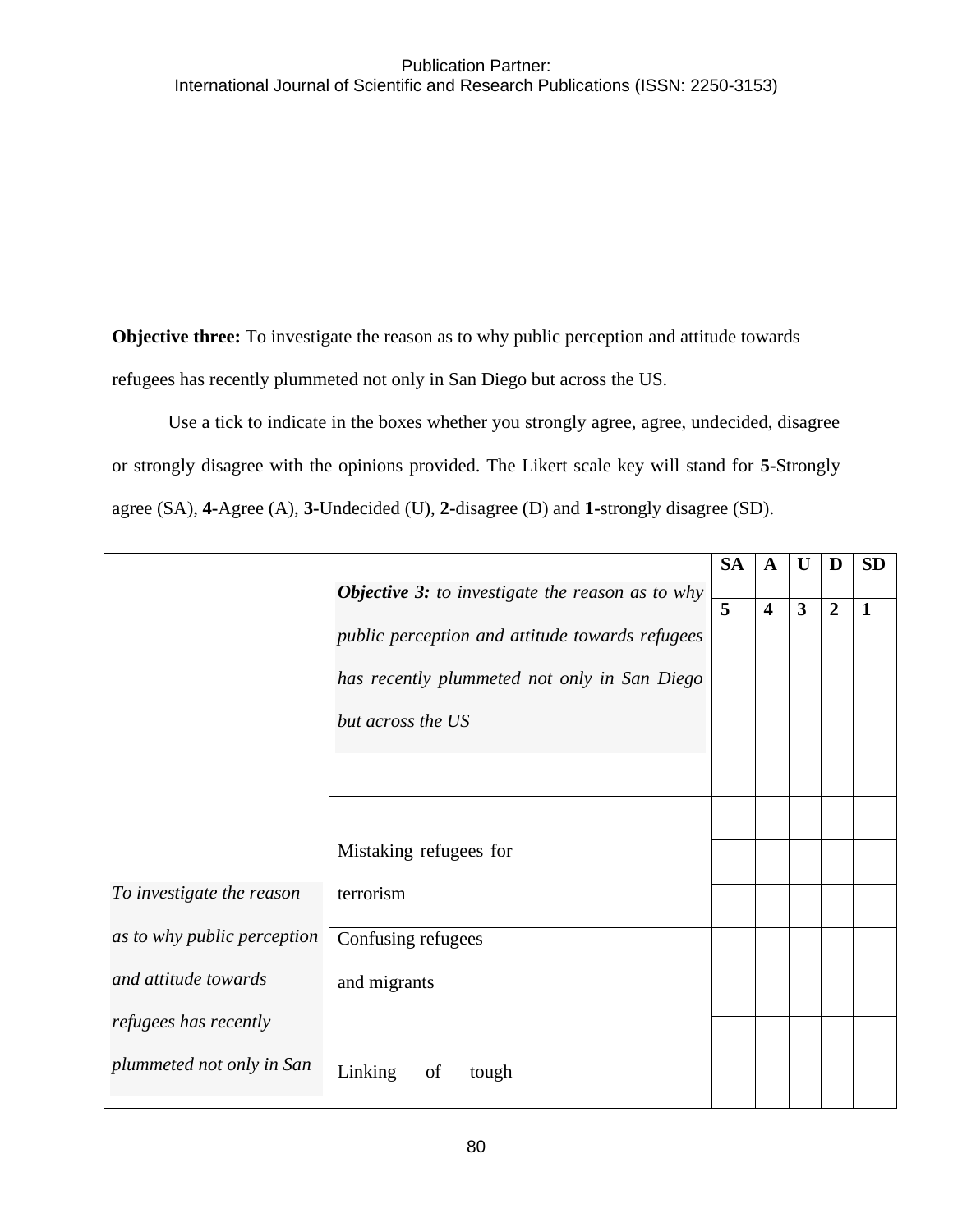| Diego but across the US. | times<br>economic<br>to                         |  |  |  |
|--------------------------|-------------------------------------------------|--|--|--|
|                          | benefits<br>refugees                            |  |  |  |
|                          | receive                                         |  |  |  |
|                          | Americans feel that refugees are of a burden to |  |  |  |
|                          | the government                                  |  |  |  |

# **References**

- Abrams, D., & Hogg, M. (2010). *Social identity and self-categorization*. In J. F. Dovidio, M. Hewstone, & P. Glick, (Eds.), *The SAGE handbook of prejudice, stereotyping and discrimination* (pp. 179– 193). London: SAGE Publications Ltd.
- Amiot, C., de la Sablonniere, R., Terry, D., & Smith, J. (2007). *Integration of social identities in the self: Toward a cognitive-developmental model*. Personality and Social Psychology Review, 11, 364–388.
- Ayed, N. (2015). *Most seeking asylum in Europe are refugees, not mere migrants*: NahlahAyed. CBC News. Retrieved September 30, 2015 from http://www.cbc.ca/news/world/mostseekingasylum-in-europe-are-refugees-not-mere-migrants-nahlah-ayed-1.3203685
- Bahns, A. J., Pickett, K. M., & Crandall, C. S. (2012). *Social ecology of similarity: Big schools, small schools and social relationships.* Group Processes & Intergroup Relations, 15, 119– 131.
- Baumeister, R. F., & Tice, D. M. (1990). *Anxiety and social exclusion*. Journal of Social and Clinical Psychology, 9, 165–195.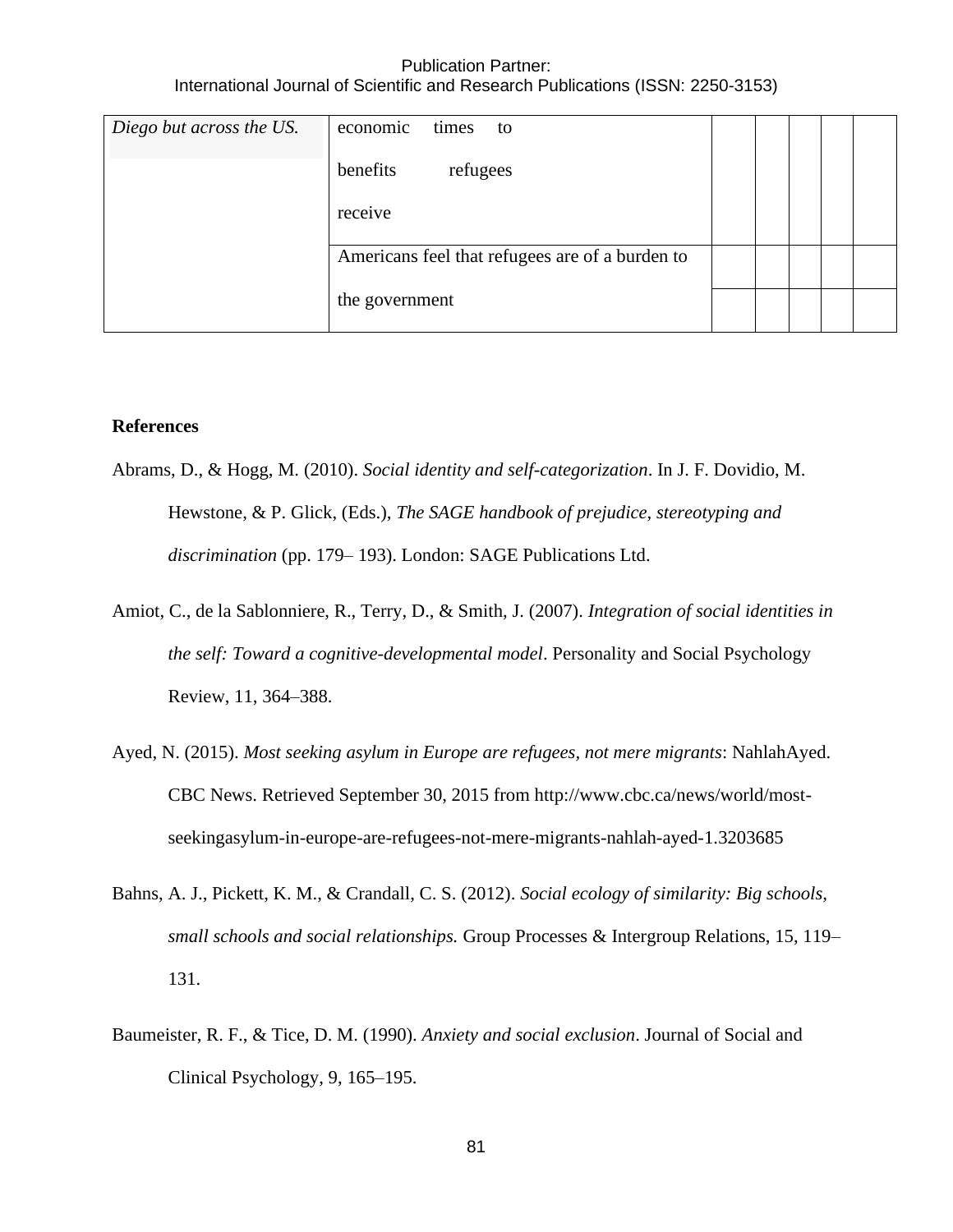International Journal of Scientific and Research Publications (ISSN: 2250-3153)

- Berry, J. W. (1997). *Immigration, acculturation and adaptation.* Applied Psychology: An International Review, 46, 5–68.
- Bollinger, C.R. &Hagstrom, P. (2004). *Poverty rate of refugees and immigrants*. Retrieved from: http://www.ukcpr.org/Publications/DP2004-06.pdf
- Bourhis, R. Y., Montreuil, A., Barrette, G., &Montaruli, E. (2009). *Acculturation and immigrant*/host community relations in multicultural settings. In S. Demoulin, J. P. Leyens, & J. Dovidio (Eds).
- Brown, R., &Zagefka, H. (2011). *The dynamics of acculturation*: *An intergroup perspective.*  Advances in Experimental Social Psychology, 44, 129–184.
- Canetti, D., Snider, K. L., Pedersen, A., & Hall, B. J. (2016). *Threatened or threatening? How ideology shapes asylum seekers' immigration policy attitudes in Israel and Australia*. Journal of Refugee Studies, 1–24.
- Capps, R., & Newland, K. (2015). *The integration outcomes of U.S. refugees: Successes and challenges.* Migration Policy Institute. Retrieved from http://www.migrationpolicy.org/research/integration-outcomes-us-refugees-successesandchallenges
- Centers for Disease Control and Prevention. (2013). *Suicide and suicidal ideation among Bhutanese refugees* — United States, 2009–2012. Retrieved from: http://www.cdc.gov/mmwr/preview/mmwrhtml/mm6226a2.htm
- Connor, P. (2010). *Explaining the refugee gap: Economic outcomes of refugees versus other immigrants.* Journal of Refugee Studies, 23(3), 377-397.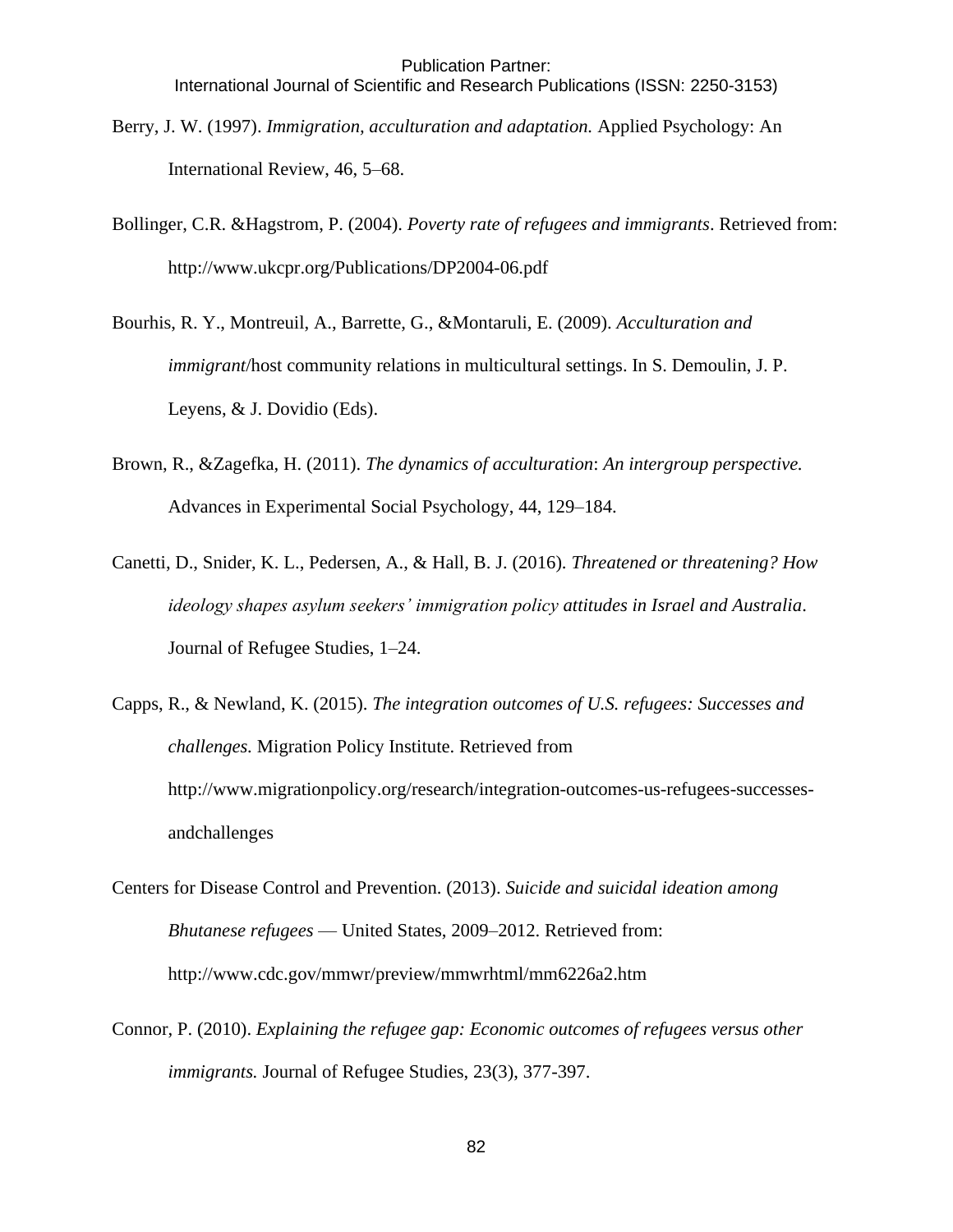- Costello, K., & Hodson, G. (2011). *Social dominance-based threat reactions to immigrants in need of assistance.* European Journal of Social Psychology, 41(2), 220–231.
- Dickerson, A., Leary, K., Merritt, B., & Zaidi, D. (2011). *Performance measurement for refugee integration programs.* Retrieved from
- http://hunger.cwsglobal.org/site/DocServer/Performance\_Measurement\_for\_Refu gee Integration Programs.pdf?docID=3924
- Eidelman, S., Crandall, C. S., &Pattershall, J. (2009). *The existence bias*. Journal of Personality and Social Psychology, 97, 765–775.
- Engel, P. (2016). *Trump on Syrian refugees: 'Lock your doors, folks'*. Business Insider. Retrieved September 1, 2015 from http://www.businessinsider.com/trump-syrianrefugees-isis2016-4

Esses, V. M., & Jackson, L. M. (2008). *Applying the unified instrumental model of group conflict to understanding ethnic conflict and violence: The case of Sudan*. In V. M. Esses, & R. A. Vernon (Eds.), *Explaining the breakdown of ethnic relations: Why neighbors kill* (pp. 223 – 243). Malden. MA: Blackwell.

- Esses, V. M., Dovidio, J. F., Semenya, A. H., & Jackson, L. M. (2005). *Attitudes toward immigrants and immigration: The role of national and international identities*. In D. Abrams, J. M. Marques, & M. A. Hogg (Eds.), *The social psychology of inclusion and exclusion* (pp. 317–337). Philadelphia: Psychology Press.
- Esses, V. M., Medianu, S., & Lawson, A. S. (2013). *Uncertainty, threat, and the role of the media in promoting the dehumanization of immigrants and refugees.* Journal of Social Issues, 69(3), 518–536.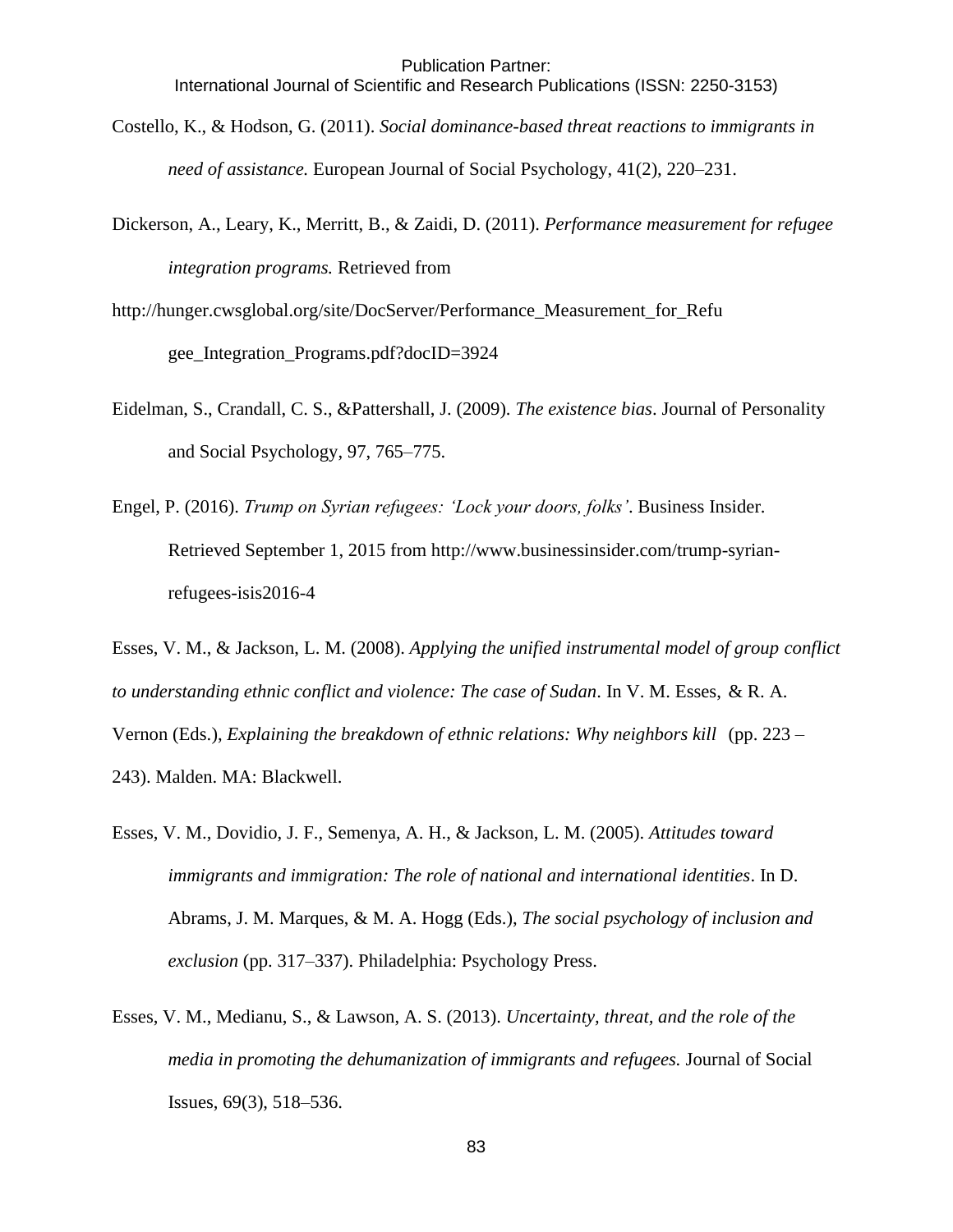- Fakih, A., &Marrouch, W. (2015). *The economic impacts of Syrian refugees: Challenges and current opportunities in host countries.* Georgetown Journal of International Affairs, n.p. Retrieved from http://journal.georgetown.edu/the-economic-impacts-ofsyrian-refugeeschallenges-and-opportunities-in-host-countries/
- Fazel, M., Wheeler, J., &Danesh, J. (2005). *Prevalence of serious mental disorder in 7000 refugees resettled in western countries: A systematic review.* The Lancet, 365, 1309– 1314
- Feygina, I., Jost, J. T., & Goldsmith, R. E. (2010). *System justification, the denial of global warming, and the possibility of "system-sanctioned change"*. Personality and Social Psychology Bulletin, 36, 326–338.
- Florack, A., Piontkowski, U., Rohmann, A., Balzer, T., &Perzig, S. (2003). *Perceived intergroup threat and attitudes of host community members toward immigrant acculturation*. Journal of Personality and Social Psychology, 143, 633–648.
- Gaucher, D., &Jost, J. (2011). *Difficulties awakening the sense of injustice and overcoming oppression: On the soporific effects of system justification*. In P. T. Coleman (Ed.), *Conflict, interdependence, and justice: The intellectual legacy of Morton Deutsch* (pp.227–246). New York, NY: Springer Science + Business Media.
- Hawley, G. (2011). *Political threat and immigration: Party identification, demographic context, and immigration policy preference.* Social Science Quarterly, 92(2), 404–422.
- Hier, S. P., & Greenberg, J. L. (2002). *News discourse and the problematization of Chinese migration to Canada.* In F. Henry & C. Tator (Eds.), Discourses of domination (pp. 138– 162). Toronto: University of Toronto Press.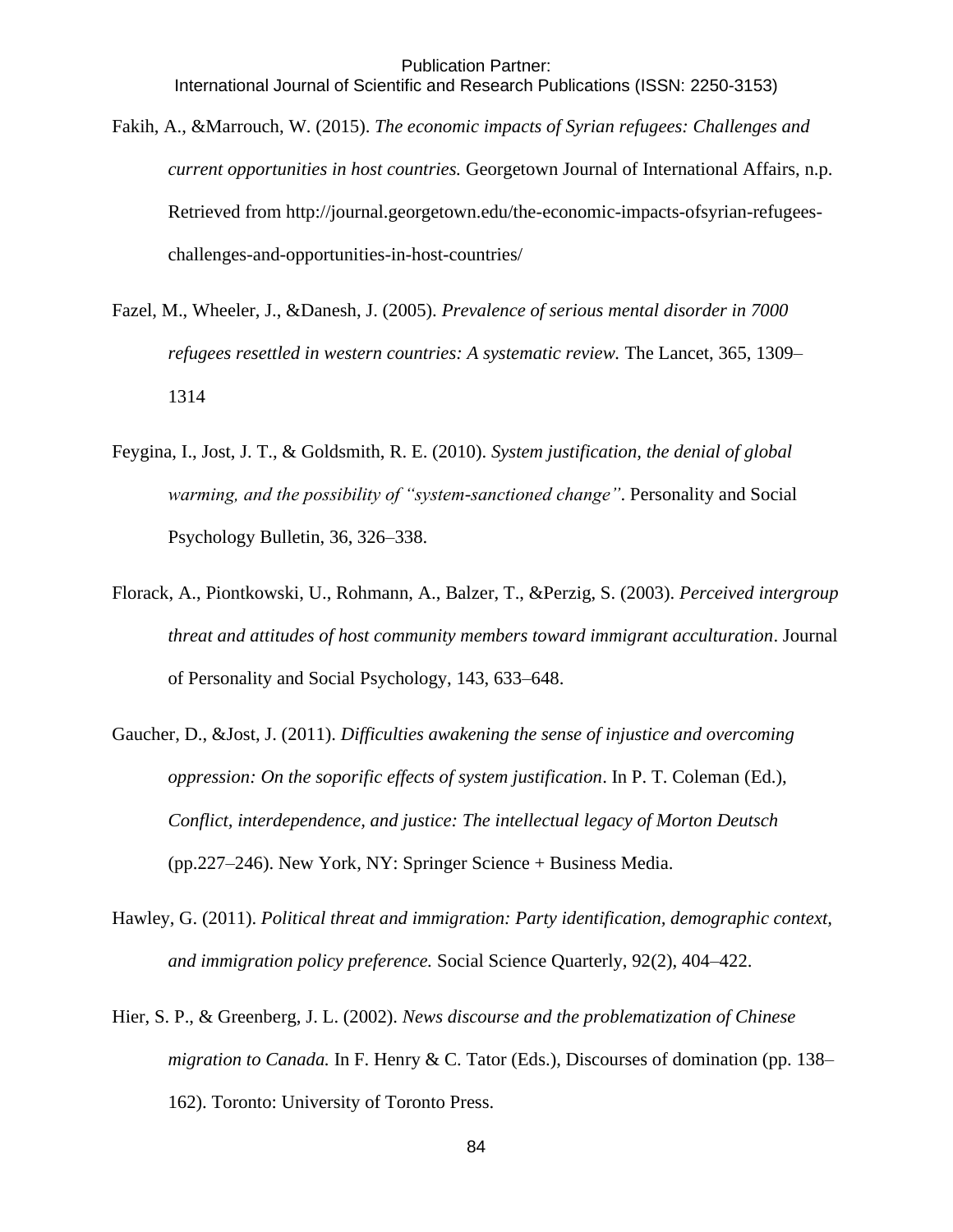International Journal of Scientific and Research Publications (ISSN: 2250-3153)

Hollifield, J., &Salehyan, I. (2015). *Environmental Refugees*. Retrieved August 16, 2016 from https://www.wilsoncenter.org/article/environmental-refugees

IOM. (2016). IOM counts 3,771 migrant fatalities in Mediterranean in 2015. Retrieved September 14, 2016 from https://www.iom.int/news/iom-counts-3771-migrant-fatalitiesmediterranean-2015

IPSOS. (2016*). Global study shows many around the world uncomfortable with levels of immigration.* Retrieved from

https://www.ipsosmori.com/researchpublications/researcharchive/3771/Global-studyshows-many-around-the-world-uncomfortable-withlevels-of-immigration.aspx

Justin Mudekereza. (2018). *Understanding the multifaceted Management Problems of Refugee Resettlement in the United States of America: The only war the U.S in unlikely to win* (pp. 32- 84). Dorrance Publishing Inc.

- Kenny, D. A., & DePaulo, B. M. (1993). *Do people know how others view them?: An empirical and theoretical account.* Psychological Bulletin, 114, 145–161.
- Kirmayer, L. J., Narasiah, L., Munoz, M., Rashid, M., Ryder, A. G., Guzder, J., Hassan, G., Rousseau, C., &Pottie, K. (2011). *Common mental health problems in immigrants and refugees: General approach in primary care.* Canadian Medical Association Journal, 183(12), E959–E967.
- Kunst, J. R., Sadeghi, T., Tahir, H., Sam, D., & Thomsen, L. (2016). *The vicious circle of religious prejudice: Islamophobia makes the acculturation attitudes of majority and minority members clash.* European Journal of Social Psychology, 46, 249–259.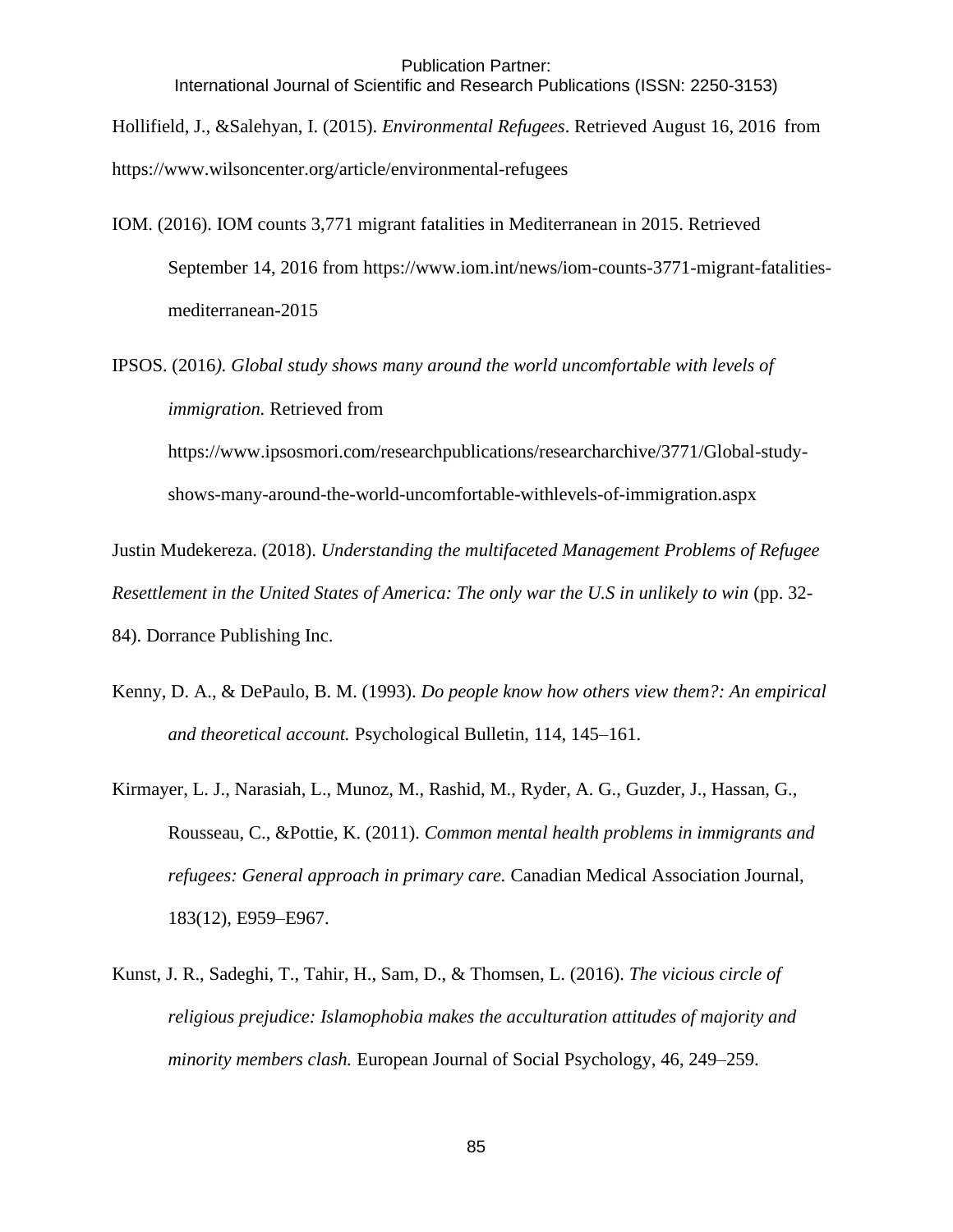- Kunst, J. R., Sadeghi, T., Tahir, H., Sam, D., & Thomsen, L. (2016). *The vicious circle of religious prejudice: Islamophobia makes the acculturation attitudes of majority and minority members clash.* European Journal of Social Psychology, 46, 249–259.
- Leary, M. R. (2001). *The self we know and the self we show: Self-esteem, self-presentation, and the maintenance of interpersonal relationships*. In G. J. O. Fletcher, & M. Clark (Eds.), *Blackwell handbook of social psychology: Interpersonal processes* (pp. 457–477). Malden, MA: Blackwell
- McKay, F. H., Thomas, S. L., & Kneebone, S. (2011). *It would be okay if they came through the proper channels: Community perceptions and attitudes toward asylum seekers in Australia.* Journal of Refugee Studies, 25, 113–133.
- Montreuil, A., &Bourhis, R. Y. (2001). *Host majority acculturation orientations towards "valued" and "devalued" immigrants.* Journal of Cross-Cultural Psychology, 32(6), 718– 739.
- Murray, K. E., & Marx, D. M. (2013). *Attitudes toward unauthorized immigrants, authorized immigrants, and refugees.* Cultural Diversity and Ethnic Minority Psychology, 19(3), 332–341.
- Office of Refugee Resettlement. (2013). *Annual report to Congress*. Retrieved from: http://www.acf.hhs.gov/programs/orr/resource/annual-orr-reports-tocongress
- Palma, B. (2016). *Eric Trump says immigrants and Syrian refugees caused wage stagnation*. Snopes.com. Retrieved September 14, 2016 from http://www.snopes.com/2016/08/23/erictrump-immigrants-refugees-wages/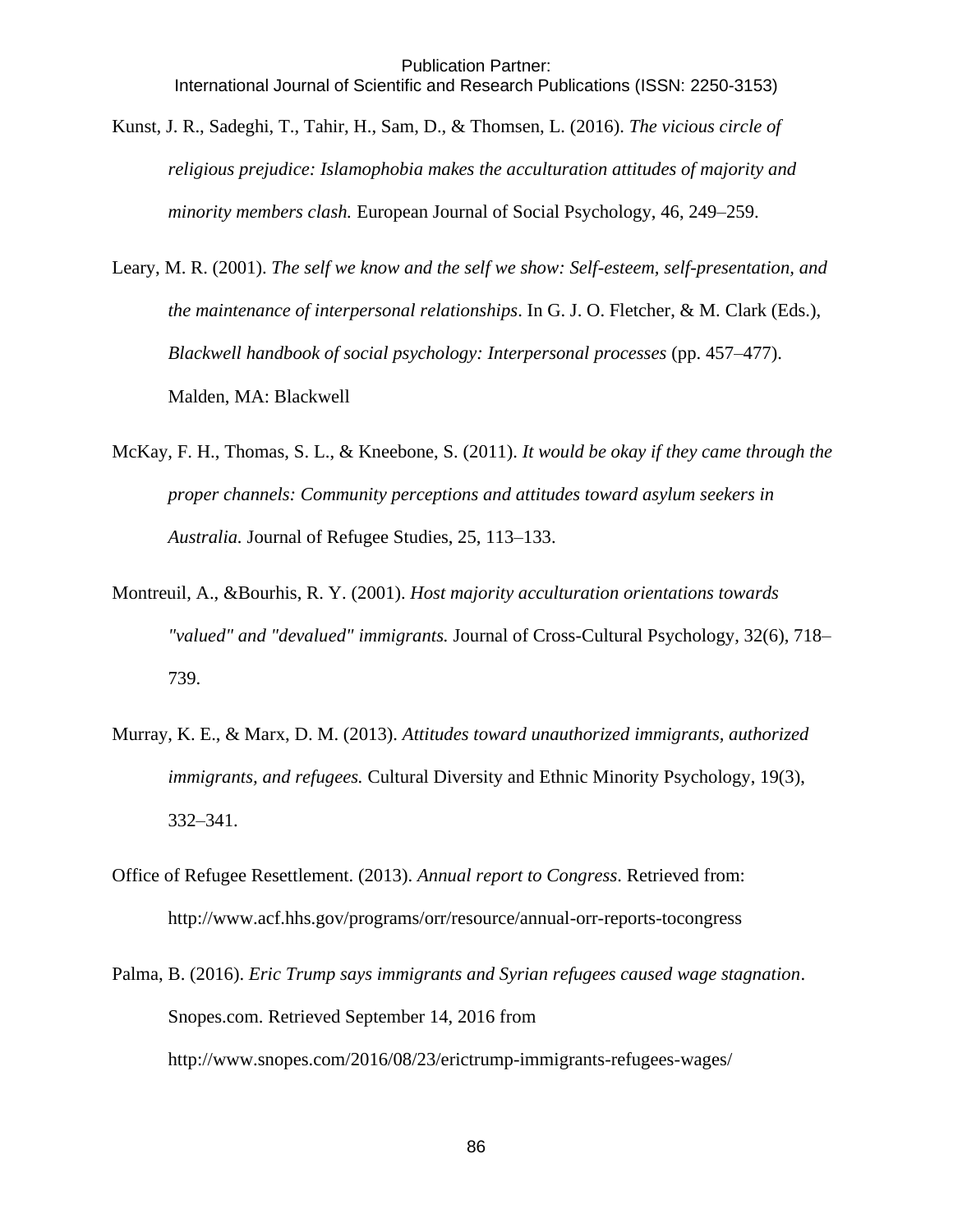International Journal of Scientific and Research Publications (ISSN: 2250-3153)

- Pathways to Prosperity. (2016). *Life as a refugee: From migration to integration*. Retrieved from https://www.youtube.com/watch?v=qtfwijm0wj0
- Piontkowski, U., Rohmann, A., &Florack, A. (2002). *Concordance of acculturation attitudes*
- *and perceived threat.* Group Processes and Intergroup Relations, 5, 221–232.
- Porter, M., & Haslam, N. (2005). *Predisplacement and postdisplacement factors associated with mental health of refugees and internally displaced persons: A meta-analysis*. JAMA, 294(5), 602–612.
- Pratto, F., Sidanius, J., Stallworth, L. M., &Malle, B. F. (1994). *Social Dominance Orientation: A personality variable predicting social and political attitudes*. Journal of Personality and Social Psychology, 67(4) 741–763.
- Rumbaut, R. G. (2008). *Reaping what you sew: Immigration, youth, and reactive ethnicity*. Applied Developmental Science, 22, 1–4.
- Safdar, S., Dupuis, D. R., Lewis, R. J., El-Geledi, S., &Bourhis, R. Y. (2008). *Social axioms and acculturation orientations of English Canadians toward British and Arab Muslim immigrants*. International Journal of Intercultural Relations, 32, 415–426.
- Schaller, M., Park, J. H., & Faulkner, J. (2003). *Prehistoric dangers and contemporary prejudices.* European Review of Social Psychology, 14, 105–137.
- Schwartz, S. J., Unger, J. B., Zamboanga, B. L., &Szapocznik, J. (2010). *Rethinking the concept of acculturation: Implications for theory and research.* American Psychologist, 65, 237– 251.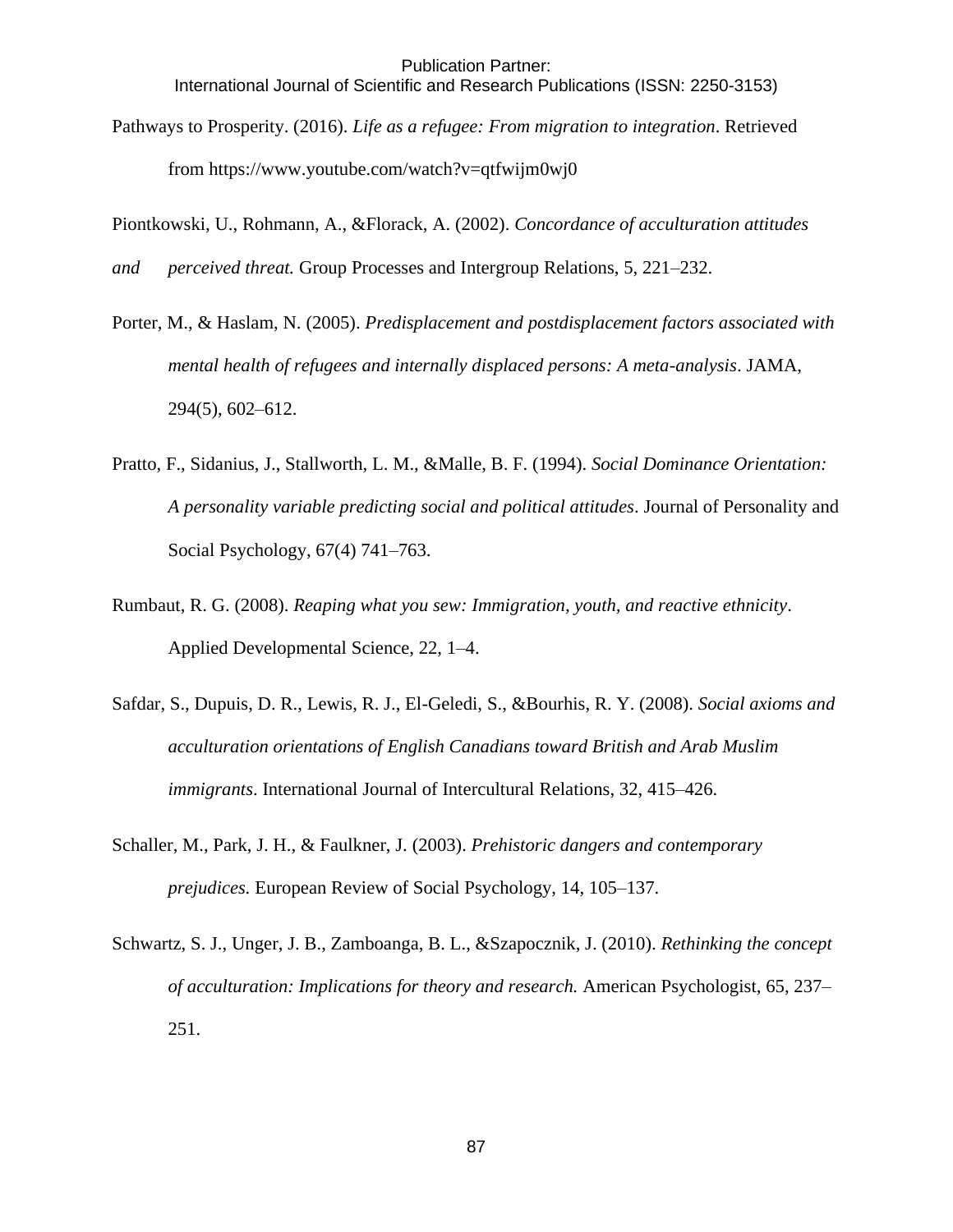- Steel, Z., Che, T., Silove, D., Marnane, C., Bryant, R. A., & Van Ommeren, M. (2009). *Association of torture and other potentially traumatic events with mental health outcomes among populations exposed to mass conflict and displacement: A systematic review and meta-analysis*. JAMA, 302(5), 537–549.
- Steimel, S. J. (2010). *Refugees as people: The portrayal of refugees in American human interest stories.* Journal of Refugee Studies, 23(2), 219-237.
- Stephan, W. G., Renfro, C. L., Esses, V. M., Stephan, C. W., & Martin, T. (2005). *The effects of feeling threatened on attitudes toward immigrants.* International Journal of Intercultural Relations, 29(1), 1–19.
- UNHCR. (2011). *The 1951 convention relating to the status of refugees and its 1967 protocol*. Retrieved August 16, 2016 from http://www.unhcr.org/aboutus/background/4ec262df9/1951- convention-relating-status-refugees-its-1967 protocol.html
- UNHCR. (2016b). *Global trends: Forced displacement in 2015.* Retrieved September 14, 2016 from http://www.unhcr.org/576408cd7.pdf

United Nations Secretary General. (2016). *In safety and dignity: Addressing large movements of refugees and migrants.* Retrieved from http://www.un.org/pga/70/wpcontent/uploads/sites/10/2015/08/21-Apr\_Refugees-and-Migrants-21-April-2016.pdf

Waters, M. C., & Jimenez, T. R. (2005). *Assessing immigrant assimilation: New empirical and theoretical challenges.* Annual Review of Sociology, 31,105–125.